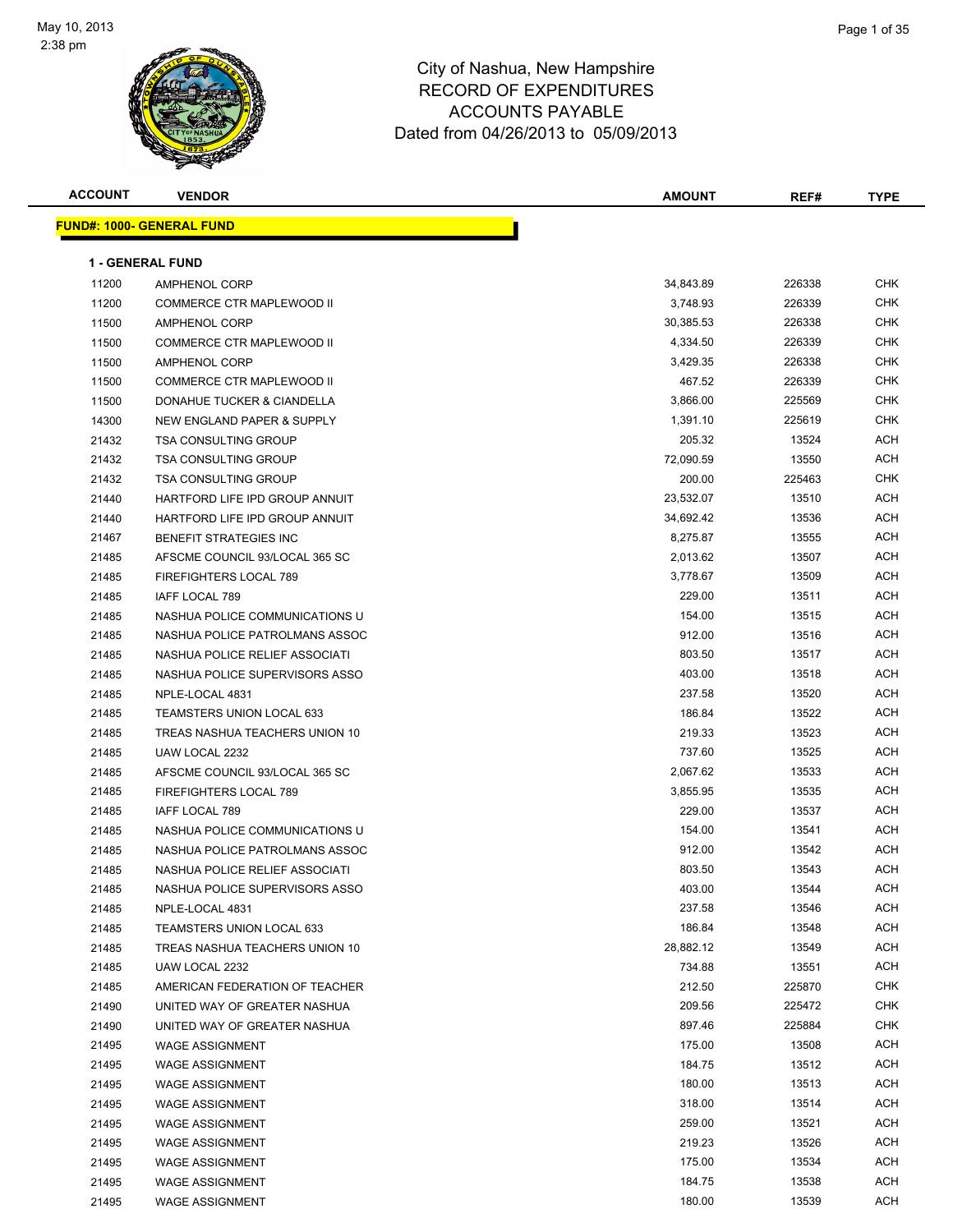

| <b>ACCOUNT</b> | <b>VENDOR</b>                    | <b>AMOUNT</b> | REF#   | <b>TYPE</b> |
|----------------|----------------------------------|---------------|--------|-------------|
|                | <b>FUND#: 1000- GENERAL FUND</b> |               |        |             |
|                |                                  |               |        |             |
|                | <b>1 - GENERAL FUND</b>          |               |        |             |
| 21495          | <b>WAGE ASSIGNMENT</b>           | 318.00        | 13540  | <b>ACH</b>  |
| 21495          | <b>WAGE ASSIGNMENT</b>           | 259.00        | 13547  | <b>ACH</b>  |
| 21495          | <b>WAGE ASSIGNMENT</b>           | 219.23        | 13552  | <b>ACH</b>  |
| 21495          | <b>WAGE ASSIGNMENT</b>           | 1,080.57      | 225464 | <b>CHK</b>  |
| 21495          | <b>WAGE ASSIGNMENT</b>           | 25.00         | 225465 | <b>CHK</b>  |
| 21495          | <b>WAGE ASSIGNMENT</b>           | 126.01        | 225466 | <b>CHK</b>  |
| 21495          | <b>WAGE ASSIGNMENT</b>           | 1,316.85      | 225467 | <b>CHK</b>  |
| 21495          | <b>WAGE ASSIGNMENT</b>           | 87.68         | 225468 | <b>CHK</b>  |
| 21495          | <b>WAGE ASSIGNMENT</b>           | 11.54         | 225469 | <b>CHK</b>  |
| 21495          | <b>WAGE ASSIGNMENT</b>           | 103.50        | 225470 | <b>CHK</b>  |
| 21495          | <b>WAGE ASSIGNMENT</b>           | 237.00        | 225471 | <b>CHK</b>  |
| 21495          | <b>WAGE ASSIGNMENT</b>           | 137.67        | 225871 | CHK         |
| 21495          | <b>WAGE ASSIGNMENT</b>           | 1,264.07      | 225872 | CHK         |
| 21495          | <b>WAGE ASSIGNMENT</b>           | 1.15          | 225873 | CHK         |
| 21495          | <b>WAGE ASSIGNMENT</b>           | 75.00         | 225874 | <b>CHK</b>  |
| 21495          | <b>WAGE ASSIGNMENT</b>           | 71.95         | 225875 | <b>CHK</b>  |
| 21495          | <b>WAGE ASSIGNMENT</b>           | 52.10         | 225876 | CHK         |
| 21495          | <b>WAGE ASSIGNMENT</b>           | 410.52        | 225877 | <b>CHK</b>  |
| 21495          | <b>WAGE ASSIGNMENT</b>           | 1,341.85      | 225878 | CHK         |
| 21495          | <b>WAGE ASSIGNMENT</b>           | 87.68         | 225879 | CHK         |
| 21495          | <b>WAGE ASSIGNMENT</b>           | 11.54         | 225880 | <b>CHK</b>  |
| 21495          | <b>WAGE ASSIGNMENT</b>           | 103.50        | 225881 | <b>CHK</b>  |
| 21495          | <b>WAGE ASSIGNMENT</b>           | 407.79        | 225882 | <b>CHK</b>  |
| 21495          | <b>WAGE ASSIGNMENT</b>           | 237.00        | 225883 | <b>CHK</b>  |
| 21495          | <b>WAGE ASSIGNMENT</b>           | 202.72        | 225885 | CHK         |
| 21495          | <b>WAGE ASSIGNMENT</b>           | 142.45        | 225886 | <b>CHK</b>  |
| 21538          | NASHUA TEACHERS UNION            | 44.27         | 13519  | <b>ACH</b>  |
| 21538          | NASHUA TEACHERS UNION            | 4,794.10      | 13545  | <b>ACH</b>  |
| 21790          | MICHAEL & HELLY DRAKE            | 4,974.52      | 225840 | <b>CHK</b>  |
| 21907          | <b>ELAINE SHORES</b>             | 806.00        | 225839 | CHK         |
| 21921          | STATE OF NH                      | 21,857.68     | 13496  | <b>ACH</b>  |
| 21921          | STATE OF NH                      | 22,024.55     | 13498  | ACH         |
| 21921          | STATE OF NH                      | 23,861.06     | 13499  | ACH         |
| 21921          | STATE OF NH                      | 26,268.82     | 13502  | <b>ACH</b>  |
| 21921          | STATE OF NH                      | 21,447.97     | 13527  | <b>ACH</b>  |
| 21921          | STATE OF NH                      | 16,817.06     | 13528  | ACH         |
| 21921          | STATE OF NH                      | 18,372.19     | 13530  | ACH         |
| 21921          | STATE OF NH                      | 16,623.84     | 13531  | ACH         |
| 21921          | STATE OF NH                      | 13,619.46     | 13532  | ACH         |
| 21921          | STATE OF NH                      | 13,751.49     | 13553  | ACH         |
| 21922          | STATE OF NH DEPT OF SAFETY       | 16.50         | 225519 | CHK         |
| 21922          | STATE OF NH DEPT OF SAFETY       | 49.50         | 225946 | <b>CHK</b>  |
| 21928          | <b>CHRISTOPHER CARON</b>         | 44.40         | 225474 | <b>CHK</b>  |
| 21928          | CHRISTOPHER TOOMEY               | 44.40         | 225475 | CHK         |
| 21928          | <b>MICHAEL LANG</b>              | 44.40         | 225480 | <b>CHK</b>  |
| 21928          | <b>ANTHONY MURRAY</b>            | 44.40         | 225487 | <b>CHK</b>  |
| 21928          | ROBERT POWERS                    | 31.50         | 225490 | CHK         |
| 21928          | <b>SCOTT SEROLL</b>              | 55.00         | 225494 | <b>CHK</b>  |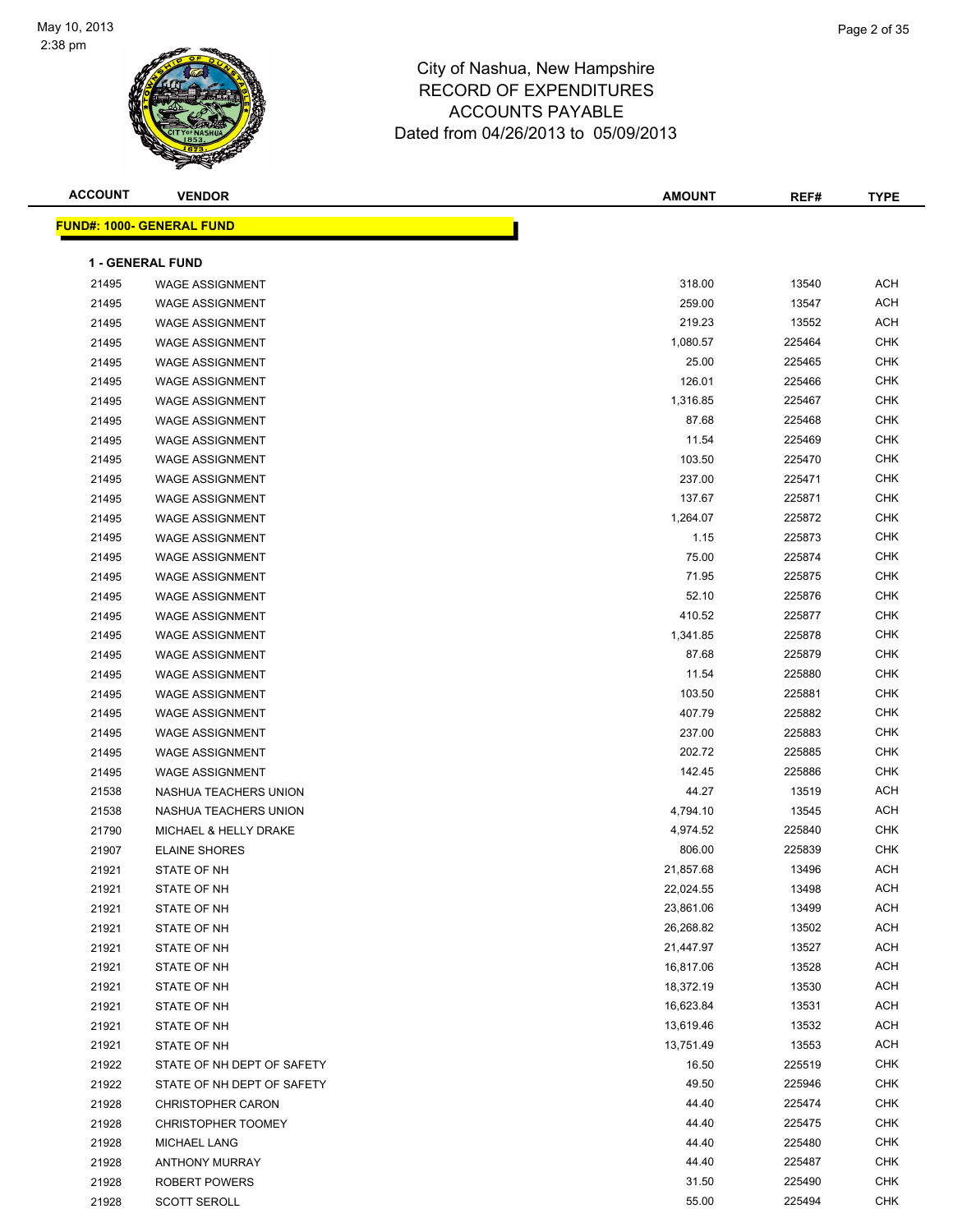

| <b>ACCOUNT</b>     | <b>VENDOR</b>                                 | <b>AMOUNT</b> | REF#    | <b>TYPE</b> |
|--------------------|-----------------------------------------------|---------------|---------|-------------|
|                    | <u> FUND#: 1000- GENERAL FUND</u>             |               |         |             |
|                    | <b>TOTAL 1 - GENERAL FUND</b>                 | \$486,724.45  |         |             |
| <b>101 - MAYOR</b> |                                               |               |         |             |
| 55400              | <b>CITIZENS BANK</b>                          | 32.64         | 9201321 | ACH         |
| 61910              | <b>CITIZENS BANK</b>                          | 159.64        | 9201321 | ACH         |
|                    | TOTAL 101 - MAYOR                             | \$192.28      |         |             |
|                    | <b>102 - BOARD OF ALDERMEN</b>                |               |         |             |
| 55699              | CONWAY OFFICE PRODUCTS LLC                    | 10.94         | 225558  | CHK         |
|                    | TOTAL 102 - BOARD OF ALDERMEN                 | \$10.94       |         |             |
| <b>103 - LEGAL</b> |                                               |               |         |             |
| 55200              | <b>CITIZENS BANK</b>                          | 1,117.36      | 9201321 | <b>ACH</b>  |
| 55200              | <b>CITIZENS BANK</b>                          | $-1,117.36$   | 9201321 | ACH         |
| 55421              | <b>CITIZENS BANK</b>                          | 1,117.36      | 9201321 | ACH         |
|                    | <b>TOTAL 103 - LEGAL</b>                      | \$1,117.36    |         |             |
| 107 - CITY CLERK   |                                               |               |         |             |
| 42508              | TREASURER STATE OF NH                         | 1,596.00      | 225522  | <b>CHK</b>  |
| 42512              | TREASURER STATE OF NH                         | 25,978.00     | 225947  | CHK         |
| 44149              | TREASURER STATE OF NH                         | 9,859.00      | 225522  | CHK         |
| 53479              | KOFILE PRESERVATION INC                       | 295.00        | 225602  | <b>CHK</b>  |
| 53485              | KOFILE PRESERVATION INC                       | 1,874.00      | 225602  | <b>CHK</b>  |
| 54421              | CONWAY OFFICE PRODUCTS LLC                    | 250.00        | 225558  | <b>CHK</b>  |
| 55200              | INTERNATIONAL INSTITUTE OF                    | 270.00        | 225505  | <b>CHK</b>  |
| 55200              | NH ARCHIVES GROUP                             | 15.00         | 225513  | <b>CHK</b>  |
| 55307              | PATRICIA PIECUCH                              | 335.94        | 225924  | <b>CHK</b>  |
| 55607              | KOFILE PRESERVATION INC                       | 30.00         | 225602  | CHK         |
| 55699              | COMCAST CABLE COMMUNICATIONS I                | 25.08         | 225503  | <b>CHK</b>  |
| 61100              | STAPLES BUSINESS ADVANTAGE                    | 84.85         | 225637  | CHK.        |
| 61650              | STAPLES BUSINESS ADVANTAGE                    | 129.60        | 225637  | CHK         |
|                    | <b>TOTAL 107 - CITY CLERK</b>                 | \$40,742.47   |         |             |
|                    | <b>109 - CIVIC &amp; COMMUNITY ACTIVITIES</b> |               |         |             |
| 56200              | <b>GALVIS FUND</b>                            | 500.00        | 226371  | CHK         |
| 56214              | HUMANE SOCIETY FOR GREATER                    | 8,256.75      | 225593  | CHK         |
|                    |                                               |               |         |             |

| 52800 | <b>CITIZENS BANK</b>         | 235.00 | 9201321 | ACH        |
|-------|------------------------------|--------|---------|------------|
| 55425 | STATE OF NH CRIMINAL RECORDS | 900.00 | 225497  | CHK        |
| 55425 | ANDREW MORRISSEY             | 40.00  | 225536  | CHK        |
| 55425 | JENNIFER BURNHAM             | 40.00  | 225546  | <b>CHK</b> |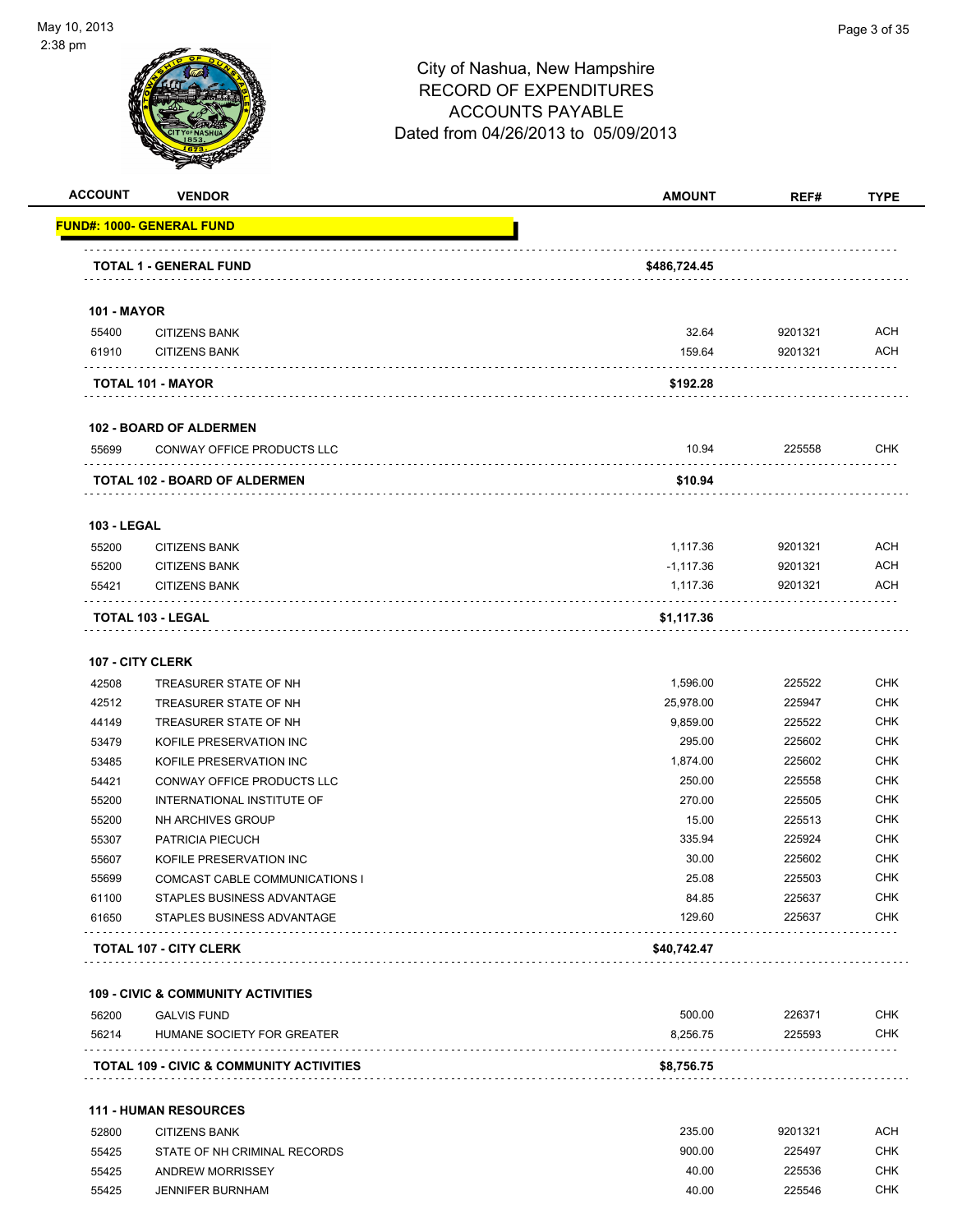

| <b>ACCOUNT</b> | <b>VENDOR</b>                         | <b>AMOUNT</b> | REF#    | <b>TYPE</b> |
|----------------|---------------------------------------|---------------|---------|-------------|
|                | <u> FUND#: 1000- GENERAL FUND</u>     |               |         |             |
|                | <b>111 - HUMAN RESOURCES</b>          |               |         |             |
| 55425          | <b>ERIC POWERS</b>                    | 40.00         | 225573  | <b>CHK</b>  |
| 55425          | <b>DYLAN HIGGINS</b>                  | 40.00         | 225591  | <b>CHK</b>  |
| 55425          | <b>STEPHEN LIAMOS</b>                 | 40.00         | 225605  | <b>CHK</b>  |
| 55425          | <b>ASHLEY CARUSONE</b>                | 40.00         | 225973  | <b>CHK</b>  |
|                | <b>TOTAL 111 - HUMAN RESOURCES</b>    | \$1,375.00    |         |             |
| 113 - BENEFITS |                                       |               |         |             |
| 59580          | STATE OF NH UC                        | 5,649.20      | 225639  | CHK         |
|                | <b>TOTAL 113 - BENEFITS</b>           | \$5,649.20    |         |             |
|                | <b>118 - OTHER GENERAL GOV'T</b>      |               |         |             |
| 45370          | NASHUA HYDROPOWER ASSOCIATES          | 52.48         | 13497   | <b>ACH</b>  |
| 45910          | NH RETIREMENT SYSTEM                  | 143.84        | 225917  | <b>CHK</b>  |
| 45960          | <b>AT&amp;T MOBILITY</b>              | $-118.88$     | 225461  | <b>CHK</b>  |
| 45960          | STAPLES BUSINESS ADVANTAGE            | $-31.92$      | 225637  | <b>CHK</b>  |
| 45960          | STAPLES BUSINESS ADVANTAGE            | $-25.16$      | 226107  | <b>CHK</b>  |
|                | TOTAL 118 - OTHER GENERAL GOV'T       | \$20.36       |         |             |
|                | <b>120 - TELECOMMUNICATIONS</b>       |               |         |             |
| 55109          | <b>SUSAN LOVERING</b>                 | 33.00         | 225482  | CHK         |
| 55109          | <b>FAIRPOINT COMMUNICATIONS</b>       | 2,313.16      | 225504  | <b>CHK</b>  |
| 55109          | PAETEC COMMUNICATIONS INC             | 676.82        | 225516  | <b>CHK</b>  |
| 55109          | AMERICAN TELECOM SERVICES LLC         | 5,607.48      | 225535  | <b>CHK</b>  |
| 55109          | <b>PACIFIC TELEMANAGEMENT SERVICE</b> | 75.00         | 225625  | <b>CHK</b>  |
|                | <b>TOTAL 120 - TELECOMMUNICATIONS</b> | \$8,705.46    |         |             |
|                | <b>122 - INFORMATION TECHNOLOGY</b>   |               |         |             |
| 54407          | NITRO PDF PTY LTD                     | 1,041.50      | 226077  | <b>CHK</b>  |
| 54407          | <b>CITIZENS BANK</b>                  | 91.45         | 9201321 | ACH         |
| 54428          | AFFILIATED COMPUTER SERVICES I        | 20,242.00     | 225531  | <b>CHK</b>  |
| 55118          | <b>AT&amp;T MOBILITY</b>              | 93.02         | 225461  | <b>CHK</b>  |
| 55118          | <b>VERIZON WIRELESS</b>               | 40.01         | 225954  | <b>CHK</b>  |
| 55400          | <b>CITIZENS BANK</b>                  | 1,195.00      | 9201321 | ACH         |
| 61615          | CONWAY OFFICE PRODUCTS LLC            | 8,422.34      | 225558  | <b>CHK</b>  |
| 71221          | NICHOLAS MISEIRVITCH                  | 585.00        | 225488  | <b>CHK</b>  |
| 71221          | DELL MARKETING LP                     | 120.83        | 225566  | <b>CHK</b>  |
| 71221          | AMAZON.COM                            | 99.45         | 225866  | <b>CHK</b>  |
|                |                                       |               |         |             |

### **126 - FINANCIAL SERVICES**

| 41307 | HILLSBOROUGH COUNTY REGISTRY O        | .677.49 | 226028 | СНК |
|-------|---------------------------------------|---------|--------|-----|
| 45913 | ELAINE SHORES                         | 23.78   | 225839 | СНК |
| 53452 | <b>KBW FINANCIAL STAFFING/RECRUIT</b> | 820.38  | 225603 | СНК |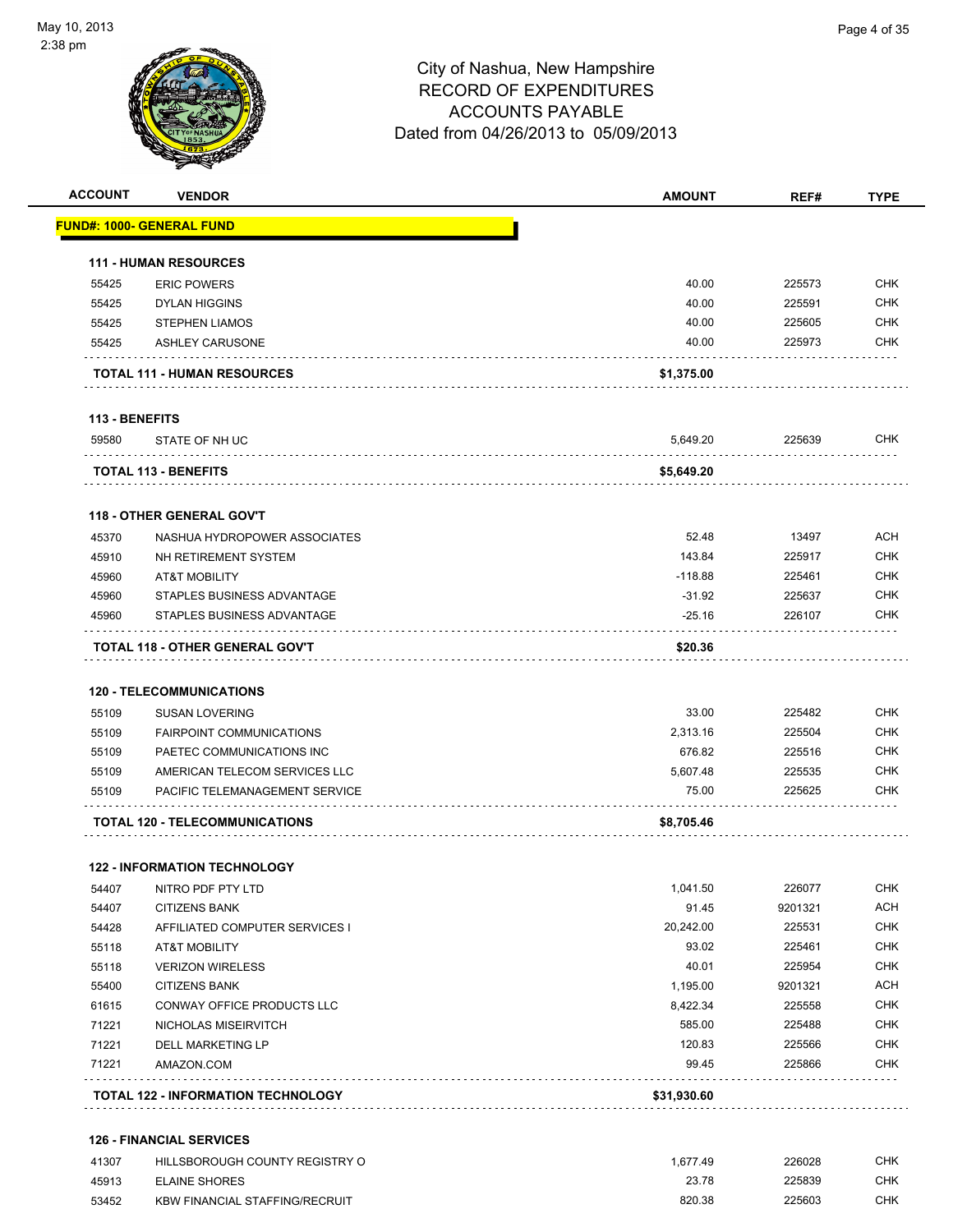

| <b>ACCOUNT</b> | <b>VENDOR</b>                         | <b>AMOUNT</b> | REF#    | <b>TYPE</b>      |
|----------------|---------------------------------------|---------------|---------|------------------|
|                | <u> FUND#: 1000- GENERAL FUND</u>     |               |         |                  |
|                | <b>126 - FINANCIAL SERVICES</b>       |               |         |                  |
| 53452          | <b>KBW FINANCIAL STAFFING/RECRUIT</b> | 824.80        | 226046  | CHK              |
| 54828          | US BANK                               | 26.55         | 225952  | <b>CHK</b>       |
| 55200          | <b>CITIZENS BANK</b>                  | 725.00        | 9201321 | ACH              |
| 55307          | <b>JANET GRAZIANO</b>                 | 135.60        | 225902  | <b>CHK</b>       |
| 55307          | <b>REAN LAM</b>                       | 139.60        | 225908  | CHK              |
| 55400          | <b>NHGFOA</b>                         | 185.00        | 225514  | CHK              |
| 55607          | <b>MAILINGS UNLIMITED</b>             | 875.00        | 13529   | ACH              |
| 61100          | STAPLES BUSINESS ADVANTAGE            | 580.77        | 225637  | <b>CHK</b>       |
| 61100          | STAPLES BUSINESS ADVANTAGE            | 82.79         | 226107  | CHK              |
|                | <b>TOTAL 126 - FINANCIAL SERVICES</b> | \$6,096.76    |         |                  |
|                | <b>129 - CITY BUILDINGS</b>           |               |         |                  |
| 54100          | <b>PSNH</b>                           | 1,527.44      | 225943  | CHK              |
| 54114          | <b>LIBERTY UTILITIES</b>              | 431.00        | 225508  | <b>CHK</b>       |
| 54114          | <b>HESS CORPORATION</b>               | 564.08        | 225590  | CHK              |
| 54228          | BAIN PEST CONTROL SERVICE INC         | 75.00         | 225539  | CHK              |
| 54243          | J LAWRENCE HALL INC                   | 286.10        | 225597  | CHK              |
| 54280          | <b>B &amp; S LOCKSMITHS INC</b>       | 12.30         | 225538  | CHK              |
| 54280          | <b>DLKING &amp; ASSOC INC</b>         | 1,285.00      | 225564  | CHK              |
| 54280          | <b>KERRY FIRE PROTECTION INC</b>      | 994.65        | 225600  | CHK              |
| 54280          | M & M ELECTRICAL SUPPLY CO INC        | 231.59        | 225608  | CHK              |
| 54280          | <b>B &amp; S LOCKSMITHS INC</b>       | 8.91          | 225976  | CHK              |
| 54280          | <b>CLASSIC SIGNS INC</b>              | 105.00        | 225998  | CHK              |
| 54280          | M & M ELECTRICAL SUPPLY CO INC        | 65.32         | 226053  | CHK              |
| 54280          | STANLEY ELEVATOR CO INC               | 258.00        | 226106  | <b>CHK</b>       |
| 54600          | <b>MAYNARD &amp; LESIEUR INC</b>      | 25.00         | 225610  | <b>CHK</b>       |
| 55118          | <b>AT&amp;T MOBILITY</b>              | 115.89        | 225461  | CHK              |
| 55699          | <b>CLASSIC SIGNS INC</b>              | 95.00         | 225554  | <b>CHK</b>       |
| 61299          | <b>AUBUCHON HARDWARE</b>              | 5.38          | 225984  | CHK              |
| 61299          | HOME DEPOT CREDIT SERVICES            | 17.96         | 226029  | CHK              |
| 61499          | <b>B &amp; S LOCKSMITHS INC</b>       | 145.80        | 225538  | $\textsf{CHK}{}$ |
| 71999          | HOME DEPOT CREDIT SERVICES            | 96.76         | 226029  | CHK              |
|                | <b>TOTAL 129 - CITY BUILDINGS</b>     | \$6,346.18    |         |                  |
|                | <b>130 - PURCHASING</b>               |               |         |                  |
| 55500          | UNION LEADER CORP                     | 272.42        | 225948  | <b>CHK</b>       |
|                | <b>TOTAL 130 - PURCHASING</b>         | \$272.42      |         |                  |
|                | 131 - HUNT BUILDING                   |               |         |                  |
| 61100          | <b>CLASSIC SIGNS INC</b>              | 26.00         | 225554  | <b>CHK</b>       |
|                |                                       |               |         |                  |

| <b>TOTAL 131 - HUNT BUILDING</b> |  |
|----------------------------------|--|
|                                  |  |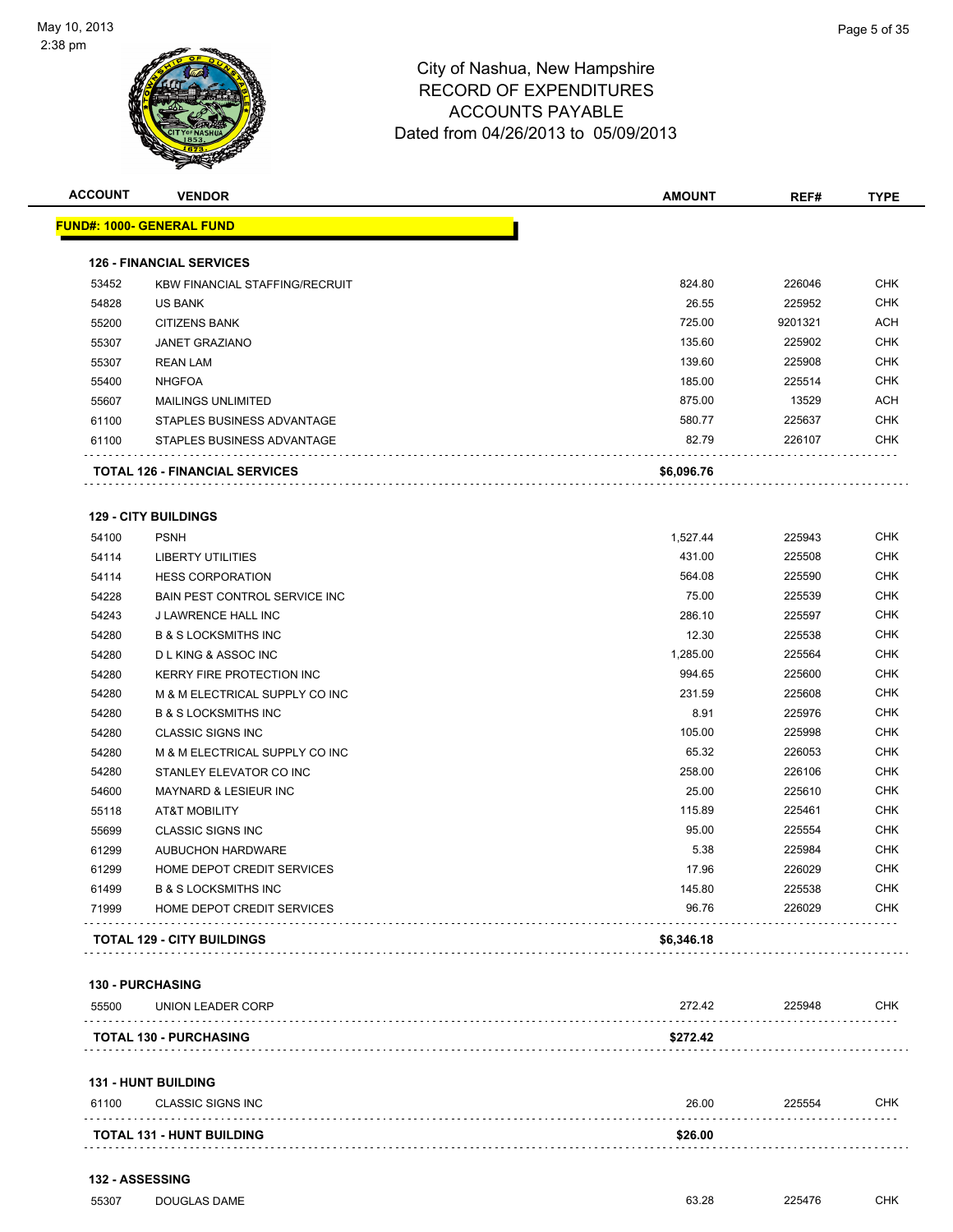

| <b>ACCOUNT</b> | <b>VENDOR</b>                                 | <b>AMOUNT</b> | REF#   | <b>TYPE</b> |
|----------------|-----------------------------------------------|---------------|--------|-------------|
|                | <u> FUND#: 1000- GENERAL FUND</u>             |               |        |             |
|                | 132 - ASSESSING                               |               |        |             |
| 55307          | <b>GREG TURGISS</b>                           | 52.55         | 225500 | <b>CHK</b>  |
| 55307          | <b>GARY TURGISS</b>                           | 322.62        | 225646 | <b>CHK</b>  |
| 55400          | ANGELO MARINO                                 | 325.03        | 225912 | CHK         |
|                |                                               |               |        |             |
|                | <b>TOTAL 132 - ASSESSING</b>                  | \$763.48      |        |             |
|                | <b>142 - WOODLAWN CEMETERY</b>                |               |        |             |
| 54100          | <b>PSNH</b>                                   | 285.71        | 225943 | <b>CHK</b>  |
| 54107          | MCLAUGHLIN OIL CO                             | 499.25        | 225611 | <b>CHK</b>  |
| 54107          | MCLAUGHLIN OIL CO                             | $-499.25$     | 225611 | <b>CHK</b>  |
| 54280          | HOME DEPOT CREDIT SERVICES                    | 376.35        | 226029 | <b>CHK</b>  |
| 54280          | JOHN DEERE LANDSCAPES                         | 192.64        | 226042 | <b>CHK</b>  |
| 54487          | JOHN W WALTER                                 | 150.00        | 226043 | <b>CHK</b>  |
| 55400          | PETTY CASH                                    | 175.00        | 225867 | <b>CHK</b>  |
| 61100          | STAPLES BUSINESS ADVANTAGE                    | 277.70        | 226107 | <b>CHK</b>  |
| 61299          | PETTY CASH                                    | 23.88         | 225867 | <b>CHK</b>  |
| 61299          | <b>BELLETETES INC</b>                         | 9.89          | 225980 | <b>CHK</b>  |
| 61499          | F W WEBB CO                                   | 563.58        | 226013 | <b>CHK</b>  |
| 61535          | C J ROUSSEAU TRUCKING                         | 540.00        | 225989 | <b>CHK</b>  |
| 61709          | SANEL AUTO PARTS CO                           | 35.81         | 226099 | CHK         |
|                | TOTAL 142 - WOODLAWN CEMETERY                 | \$2,630.56    |        |             |
| 54100          | <b>144 - EDGEWOOD CEMETERY</b><br><b>PSNH</b> | 133.19        | 225943 | <b>CHK</b>  |
| 54114          | <b>BOT L GAS INC</b>                          | 174.44        | 225986 | <b>CHK</b>  |
| 54280          | F W WEBB CO                                   | 148.06        | 225576 | <b>CHK</b>  |
| 54280          | HOME DEPOT CREDIT SERVICES                    | 9.57          | 226029 | CHK         |
| 61499          | HOME DEPOT CREDIT SERVICES                    | 157.50        | 226029 | <b>CHK</b>  |
| 71000          | HOME DEPOT CREDIT SERVICES                    | 129.00        | 226029 | <b>CHK</b>  |
|                | <b>TOTAL 144 - EDGEWOOD CEMETERY</b>          | \$751.76      |        |             |
|                | <b>145 - SUBURBAN CEMETERY</b>                |               |        |             |
| 54280          | HOME DEPOT CREDIT SERVICES                    | 7.36          | 226029 | <b>CHK</b>  |
| 54280          | LOWES                                         | 47.46         | 226051 | <b>CHK</b>  |
|                | <b>TOTAL 145 - SUBURBAN CEMETERY</b>          | \$54.82       |        |             |
|                |                                               |               |        |             |
| 150 - POLICE   |                                               |               |        |             |
| 44184          | NASHUA POLICE DEPARTMENT                      | 17.98         | 225916 | <b>CHK</b>  |
| 52800          | <b>JOHN CINELLI</b>                           | 480.00        | 225894 | <b>CHK</b>  |
| 52800          | <b>TY KUCHARSKI</b>                           | 900.00        | 225907 | <b>CHK</b>  |
| 52809          | AARON BELANGER                                | 155.00        | 225473 | <b>CHK</b>  |
| 52809          | <b>MICHAEL DORE</b>                           | 199.90        | 225484 | CHK         |
| 52809          | <b>JOSEPH ROUSSEAU</b>                        | 200.00        | 225493 | <b>CHK</b>  |
| 52809          | PHILLIP COSTA                                 | 200.00        | 225898 | CHK         |
| 52809          | MICHAEL HATZIPETROS                           | 200.00        | 225903 | <b>CHK</b>  |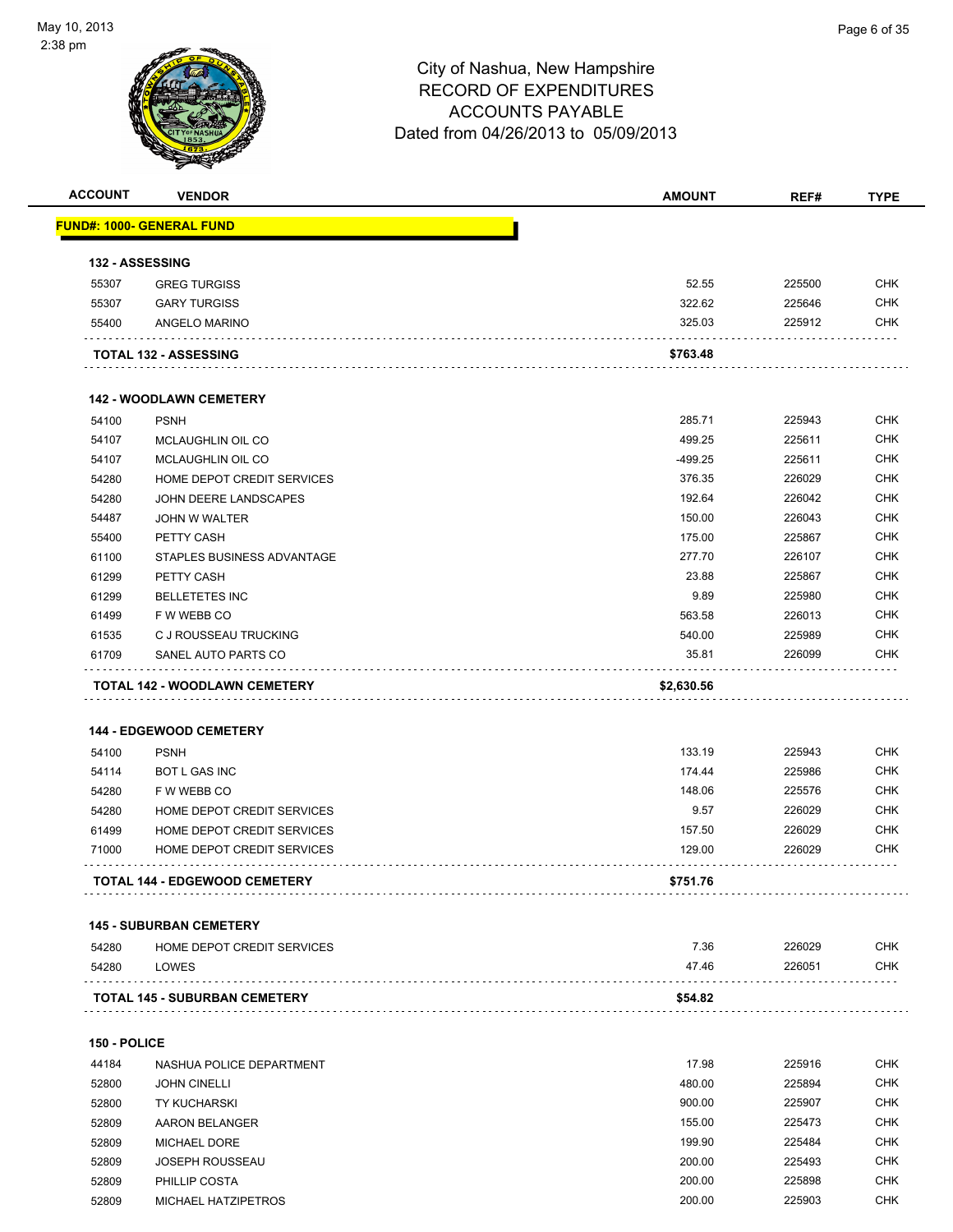

| <b>ACCOUNT</b> | <b>VENDOR</b>                    | AMOUNT    | REF#   | <b>TYPE</b> |
|----------------|----------------------------------|-----------|--------|-------------|
|                | <b>FUND#: 1000- GENERAL FUND</b> |           |        |             |
|                |                                  |           |        |             |
| 150 - POLICE   |                                  |           |        |             |
| 53999          | AAA CREDIT SCREENING SERV LLC    | 100.00    | 225525 | CHK         |
| 53999          | AAA CREDIT SCREENING SERV LLC    | 25.00     | 225958 | CHK         |
| 54100          | <b>PSNH</b>                      | 379.64    | 225517 | CHK         |
| 54100          | <b>PSNH</b>                      | 164.09    | 225943 | CHK         |
| 54100          | <b>PSNH</b>                      | 11,022.02 | 225944 | CHK         |
| 54141          | PENNICHUCK WATER WORKS INC       | 521.49    | 225942 | CHK         |
| 54280          | DEPENDABLE LOCK SERVICE INC      | 18.00     | 225567 | CHK         |
| 54280          | JOHN DEERE LANDSCAPES            | 154.66    | 226042 | <b>CHK</b>  |
| 54280          | NASHUA OUTDOOR POWER EQUIPMENT   | 140.48    | 226071 | CHK         |
| 54421          | CONWAY OFFICE PRODUCTS LLC       | 1,204.52  | 225558 | CHK         |
| 54487          | TREASURER STATE OF NH            | 30.00     | 225521 | CHK         |
| 54487          | <b>GYM SERVICES INC</b>          | 910.00    | 225586 | CHK         |
| 54487          | HUNTER SYSTEMS GROUP INC         | 299.00    | 225594 | CHK         |
| 54600          | AMERICAN AUTO SEAT COVER INC     | 825.00    | 225534 | CHK         |
| 54600          | <b>BEST FORD</b>                 | 127.38    | 225544 | CHK         |
| 54600          | DAVE ILLGS COLLISION REPAIR CE   | 1,256.36  | 225565 | CHK         |
| 54600          | SULLIVAN TIRE INC                | 42.00     | 225641 | CHK         |
| 54600          | AMERICAN AUTO SEAT COVER INC     | 255.00    | 225967 | CHK         |
| 54849          | COMCAST CABLE COMMUNICATIONS I   | 100.00    | 225503 | <b>CHK</b>  |
| 54849          | <b>FAIRPOINT COMMUNICATIONS</b>  | 30.04     | 225504 | <b>CHK</b>  |
| 54849          | <b>JOSHUA ST ONGE</b>            | 45.96     | 225929 | CHK         |
| 54849          | <b>VERIZON WIRELESS</b>          | 1,192.74  | 225955 | <b>CHK</b>  |
| 55109          | PAETEC COMMUNICATIONS INC        | 219.88    | 225516 | CHK         |
| 55307          | <b>STEPHEN MORRILL</b>           | 45.20     | 225486 | <b>CHK</b>  |
| 55307          | MICHAEL ZUPKOSKY                 | 45.20     | 225501 | <b>CHK</b>  |
| 55307          | PETTY CASH                       | 2.25      | 225923 | CHK         |
| 55600          | SOURCE 4 INC                     | 374.78    | 226104 | CHK         |
| 55607          | UNITED PARCEL SERVICE            | 81.52     | 225523 | CHK         |
| 55607          | PETTY CASH                       | 0.46      | 225922 | CHK         |
| 55607          | UNITED PARCEL SERVICE            | 19.63     | 225950 | CHK         |
| 55699          | <b>CANAL ART &amp; FRAMING</b>   | 396.00    | 225547 | CHK         |
| 55699          | <b>VILLAGE SENTRY KENNEL</b>     | 242.00    | 225650 | CHK         |
| 55699          | 1ST PRIORITY TOWING & RECOVERY   | 1,107.50  | 225956 | <b>CHK</b>  |
| 55699          | D & R TOWING INC                 | 500.00    | 226005 | <b>CHK</b>  |
| 55699          | NASHUA MILLYARD ASSOC INC        | 703.46    | 226070 | <b>CHK</b>  |
| 61100          | <b>STATIONERS INC</b>            | 80.00     | 225640 | <b>CHK</b>  |
| 61100          | STAPLES BUSINESS ADVANTAGE       | 616.46    | 226107 | <b>CHK</b>  |
| 61107          | <b>JAMES LIMA</b>                | 100.00    | 225481 | <b>CHK</b>  |
| 61107          | <b>JOSEPH MOLINARI</b>           | 100.00    | 225485 | <b>CHK</b>  |
| 61107          | LAKEISHA PHELPS                  | 157.12    | 225489 | <b>CHK</b>  |
| 61107          | <b>RICHARD TREEM</b>             | 100.00    | 225499 | <b>CHK</b>  |
| 61107          | ALECS SHOE STORE INC             | 1,053.00  | 225532 | <b>CHK</b>  |
| 61107          | ALL SPORTS HEROES UNIFORMS       | 41.50     | 225533 | <b>CHK</b>  |
| 61107          | <b>BENS UNIFORMS</b>             | 664.75    | 225543 | <b>CHK</b>  |
| 61107          | <b>CRAIG ALLARD</b>              | 59.95     | 225888 | CHK         |
| 61107          | AARON BELANGER                   | 100.00    | 225889 | <b>CHK</b>  |
| 61107          | <b>JOHN CINELLI</b>              | 53.95     | 225894 | <b>CHK</b>  |
| 61107          | <b>JACLYN MARQUIS</b>            | 185.41    | 225913 | CHK         |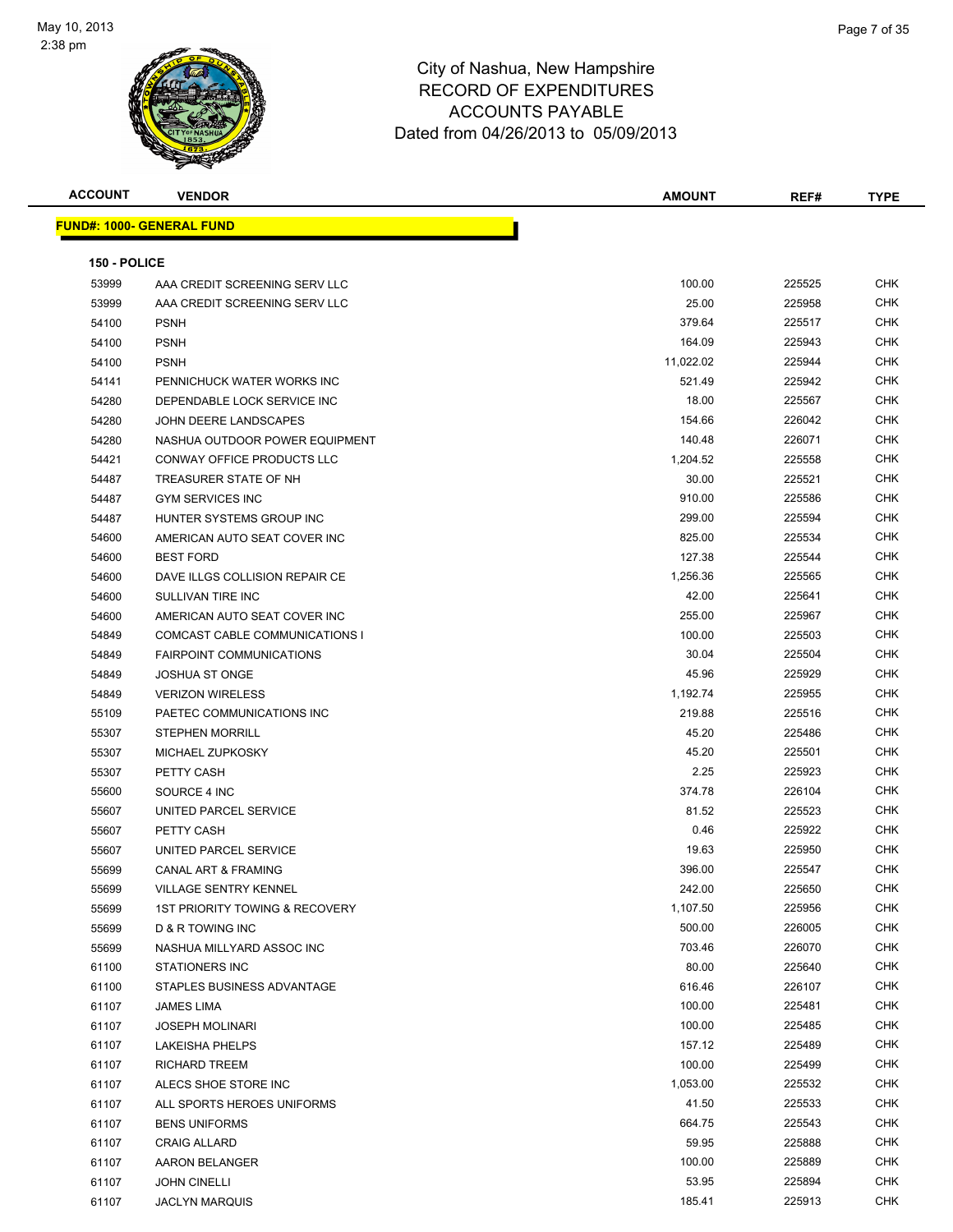

| <b>ACCOUNT</b> | <b>VENDOR</b>                      | <b>AMOUNT</b> | REF#   | <b>TYPE</b> |
|----------------|------------------------------------|---------------|--------|-------------|
|                | <b>FUND#: 1000- GENERAL FUND</b>   |               |        |             |
| 150 - POLICE   |                                    |               |        |             |
| 61107          | DANIEL C OSTLER                    | 389.47        | 225918 | <b>CHK</b>  |
| 61107          | <b>JASON REINOLD</b>               | 7.16          | 225927 | <b>CHK</b>  |
| 61107          | <b>BENS UNIFORMS</b>               | 77.70         | 225981 | <b>CHK</b>  |
| 61107          | <b>GEORGE'S APPAREL</b>            | 179.00        | 226021 | <b>CHK</b>  |
| 61110          | <b>BENS UNIFORMS</b>               | 1,772.98      | 225543 | <b>CHK</b>  |
| 61110          | <b>STAR PACKER BADGES</b>          | 139.65        | 225638 | <b>CHK</b>  |
| 61110          | <b>BENS UNIFORMS</b>               | 6,918.70      | 225981 | <b>CHK</b>  |
| 61121          | RILEYS SPORT SHOP INC              | 8,821.75      | 226095 | <b>CHK</b>  |
| 61142          | <b>NEW ENGLAND PARTS WAREHOUSE</b> | 85.00         | 226074 | <b>CHK</b>  |
| 61185          | PRECISION DYNAMICS CORP            | 898.30        | 226091 | <b>CHK</b>  |
| 61299          | <b>GOOD MORNING SALES INC</b>      | 175.50        | 225583 | <b>CHK</b>  |
| 61299          | PETTY CASH                         | 14.00         | 225922 | <b>CHK</b>  |
| 61299          | <b>BENS UNIFORMS</b>               | 240.00        | 225981 | <b>CHK</b>  |
| 61299          | RILEYS SPORT SHOP INC              | 1,453.00      | 226095 | <b>CHK</b>  |
| 61428          | F W WEBB CO                        | 29.20         | 225576 | <b>CHK</b>  |
| 61428          | CENTRAL PAPER PRODUCTS CO          | 277.62        | 225994 | <b>CHK</b>  |
| 61607          | PETTY CASH                         | 10.76         | 225922 | <b>CHK</b>  |
| 61650          | STAPLES BUSINESS ADVANTAGE         | 222.32        | 226107 | <b>CHK</b>  |
| 61799          | <b>BELLETETES INC</b>              | 8.09          | 225542 | <b>CHK</b>  |
| 61799          | <b>BEST FORD</b>                   | 105.44        | 225544 | <b>CHK</b>  |
| 61799          | <b>CARPARTS OF NASHUA</b>          | 157.85        | 225548 | <b>CHK</b>  |
| 61799          | FISHER AUTO PARTS INC              | 69.88         | 225579 | <b>CHK</b>  |
| 61799          | <b>GRAPPONE AUTOMOTIVE GROUP</b>   | 253.45        | 225585 | <b>CHK</b>  |
| 61799          | LOWES                              | 20.84         | 225607 | <b>CHK</b>  |
| 61799          | <b>SAM'S CLUB</b>                  | 61.48         | 225632 | <b>CHK</b>  |
| 61799          | PETTY CASH                         | 25.96         | 225922 | <b>CHK</b>  |
| 61799          | <b>BELLETETES INC</b>              | 60.27         | 225980 | <b>CHK</b>  |
| 61799          | <b>CARPARTS OF NASHUA</b>          | 48.76         | 225992 | <b>CHK</b>  |
| 61799          | HOME DEPOT CREDIT SERVICES         | 11.98         | 226030 | <b>CHK</b>  |
| 61799          | NEW ENGLAND PARTS WAREHOUSE        | 273.78        | 226074 | <b>CHK</b>  |
| 61799          | NORTHERN FOREIGN CAR PARTS INC     | 166.87        | 226079 | <b>CHK</b>  |
| 61799          | PERMA LINE CORP OF NEW ENGLAND     | 177.25        | 226085 | <b>CHK</b>  |
| 61907          | <b>SAM'S CLUB</b>                  | 212.25        | 226098 | <b>CHK</b>  |
| 61910          | PETTY CASH                         | 69.75         | 225921 | <b>CHK</b>  |
| 61910          | PETTY CASH                         | 86.86         | 225923 | <b>CHK</b>  |
|                | <b>TOTAL 150 - POLICE</b>          | \$51,769.15   |        |             |
|                |                                    |               |        |             |

### **152 - FIRE**

| 54100 | <b>PSNH</b>                     | 6.422.89 | 225943 | <b>CHK</b> |
|-------|---------------------------------|----------|--------|------------|
| 54114 | LIBERTY UTILITIES               | 363.17   | 225510 | <b>CHK</b> |
| 54114 | <b>HESS CORPORATION</b>         | 450.52   | 225590 | <b>CHK</b> |
| 54141 | PENNICHUCK WATER WORKS INC      | 272.35   | 225942 | <b>CHK</b> |
| 54280 | AE MECHANICAL INC               | 310.50   | 225530 | <b>CHK</b> |
| 54280 | M & M ELECTRICAL SUPPLY CO INC  | 181.36   | 225608 | <b>CHK</b> |
| 54280 | AE MECHANICAL INC               | 525.00   | 225963 | <b>CHK</b> |
| 54280 | <b>B &amp; S LOCKSMITHS INC</b> | 41.04    | 225976 | <b>CHK</b> |
| 54280 | <b>BELLETETES INC</b>           | 15.24    | 225980 | <b>CHK</b> |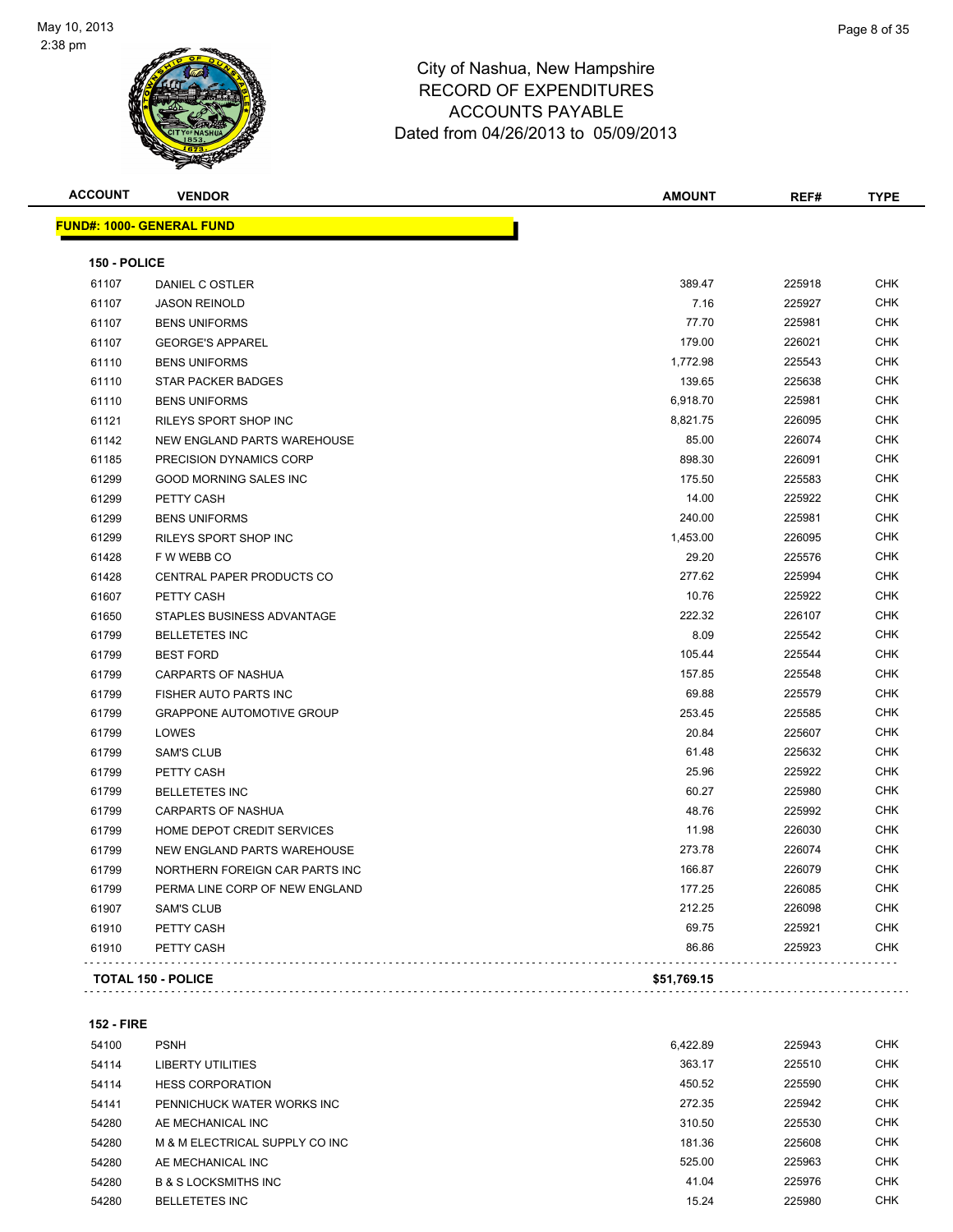

**157 - CITYWIDE COMMUNICATIONS**

|                   | <b>VENDOR</b>                          | <b>AMOUNT</b> | REF#   | <b>TYPE</b>                                                                                                                              |
|-------------------|----------------------------------------|---------------|--------|------------------------------------------------------------------------------------------------------------------------------------------|
|                   | <u> FUND#: 1000- GENERAL FUND</u>      |               |        |                                                                                                                                          |
| <b>152 - FIRE</b> |                                        |               |        |                                                                                                                                          |
| 54280             | <b>GRANITE CITY ELECTRIC SUPPLY</b>    | 126.82        | 226025 | <b>CHK</b>                                                                                                                               |
| 54280             | HOME DEPOT CREDIT SERVICES             | 88.74         | 226029 | <b>CHK</b>                                                                                                                               |
| 54600             | <b>BELLETETES INC</b>                  | 8.96          | 225980 | <b>CHK</b>                                                                                                                               |
| 54600             | JACK YOUNG CO INC                      | 170.34        | 226039 | <b>CHK</b>                                                                                                                               |
| 54600             | SANEL AUTO PARTS CO                    | 271.40        | 226100 | <b>CHK</b>                                                                                                                               |
| 54600             | YANKEE TRUCK LLC                       | 263.80        | 226129 | <b>CHK</b>                                                                                                                               |
| 55118             | AT&T MOBILITY                          | 298.37        | 225461 | <b>CHK</b>                                                                                                                               |
| 55400             | <b>WILLIAM CAMPBELL</b>                | 120.49        | 225990 | <b>CHK</b>                                                                                                                               |
| 55400             | <b>RICHARD CONWAY</b>                  | 60.40         | 226002 | <b>CHK</b>                                                                                                                               |
| 55699             | TRUE BLUE CLEANERS                     | 90.48         | 226116 | <b>CHK</b>                                                                                                                               |
| 55699             | TRUE BLUE CLEANERS                     | 64.52         | 226117 | CHK                                                                                                                                      |
| 55699             | TRUE BLUE CLEANERS                     | 105.56        | 226118 | CHK                                                                                                                                      |
| 61100             | STAPLES BUSINESS ADVANTAGE             | 399.83        | 225637 | CHK                                                                                                                                      |
| 61142             | <b>SYNERNET INC</b>                    | 1,035.24      | 225642 | <b>CHK</b>                                                                                                                               |
| 61299             | J HARLEN CO INC                        | 359.62        | 225596 | <b>CHK</b>                                                                                                                               |
| 61428             | NEW ENGLAND PAPER & SUPPLY             | 431.34        | 225619 | CHK                                                                                                                                      |
| 61499             | HOME DEPOT CREDIT SERVICES             | 93.91         | 226029 | CHK                                                                                                                                      |
| 61499             | NASHUA OUTDOOR POWER EQUIPMENT         | 181.16        | 226071 | <b>CHK</b>                                                                                                                               |
| 61538             | HOME DEPOT CREDIT SERVICES             | 96.15         | 226029 | CHK                                                                                                                                      |
| 61830             | THE TELEGRAPH                          | 195.50        | 226112 | CHK                                                                                                                                      |
|                   | LIFEGUARD SYSTEMS INC                  | 1,207.50      | 225606 | CHK                                                                                                                                      |
| 71999             |                                        |               |        |                                                                                                                                          |
|                   | <b>TOTAL 152 - FIRE</b>                | \$14,252.20   |        |                                                                                                                                          |
|                   | <b>153 - BUILDING INSPECTION</b>       |               |        |                                                                                                                                          |
| 55307             | TIMOTHY DUPONT                         | 334.48        | 225477 |                                                                                                                                          |
| 55307             | <b>WILLIAM CONDRA</b>                  | 209.05        | 225896 |                                                                                                                                          |
| 55307             | <b>RUSS MARCUM</b>                     | 406.18        | 225911 |                                                                                                                                          |
| 55307             | <b>MARK SIMARD</b>                     | 444.09        | 225928 |                                                                                                                                          |
| 71900             | STAPLES BUSINESS ADVANTAGE             | 40.66         | 226107 |                                                                                                                                          |
|                   | <b>TOTAL 153 - BUILDING INSPECTION</b> | \$1,434.46    |        |                                                                                                                                          |
|                   |                                        |               |        |                                                                                                                                          |
|                   | <b>155 - CODE ENFORCEMENT</b>          |               |        |                                                                                                                                          |
| 55118             | <b>AT&amp;T MOBILITY</b>               | 94.55         | 225461 |                                                                                                                                          |
| 55200             | JOHN E REID & ASSOC INC                | 50.00         | 225937 |                                                                                                                                          |
| 55307             | <b>KYLE METCALF</b>                    | 401.15        | 225483 |                                                                                                                                          |
| 55307             | ROBERT SOUSA                           | 303.97        | 225496 |                                                                                                                                          |
| 55421             | <b>KYLE METCALF</b>                    | 403.84        | 225914 |                                                                                                                                          |
|                   | <b>TOTAL 155 - CODE ENFORCEMENT</b>    | \$1,253.51    |        |                                                                                                                                          |
|                   | <b>156 - EMERGENCY MANAGEMENT</b>      |               |        |                                                                                                                                          |
| 61100             | STAPLES BUSINESS ADVANTAGE             | 30.00         | 225637 | <b>CHK</b><br><b>CHK</b><br>CHK<br><b>CHK</b><br><b>CHK</b><br><b>CHK</b><br>CHK<br><b>CHK</b><br><b>CHK</b><br><b>CHK</b><br><b>CHK</b> |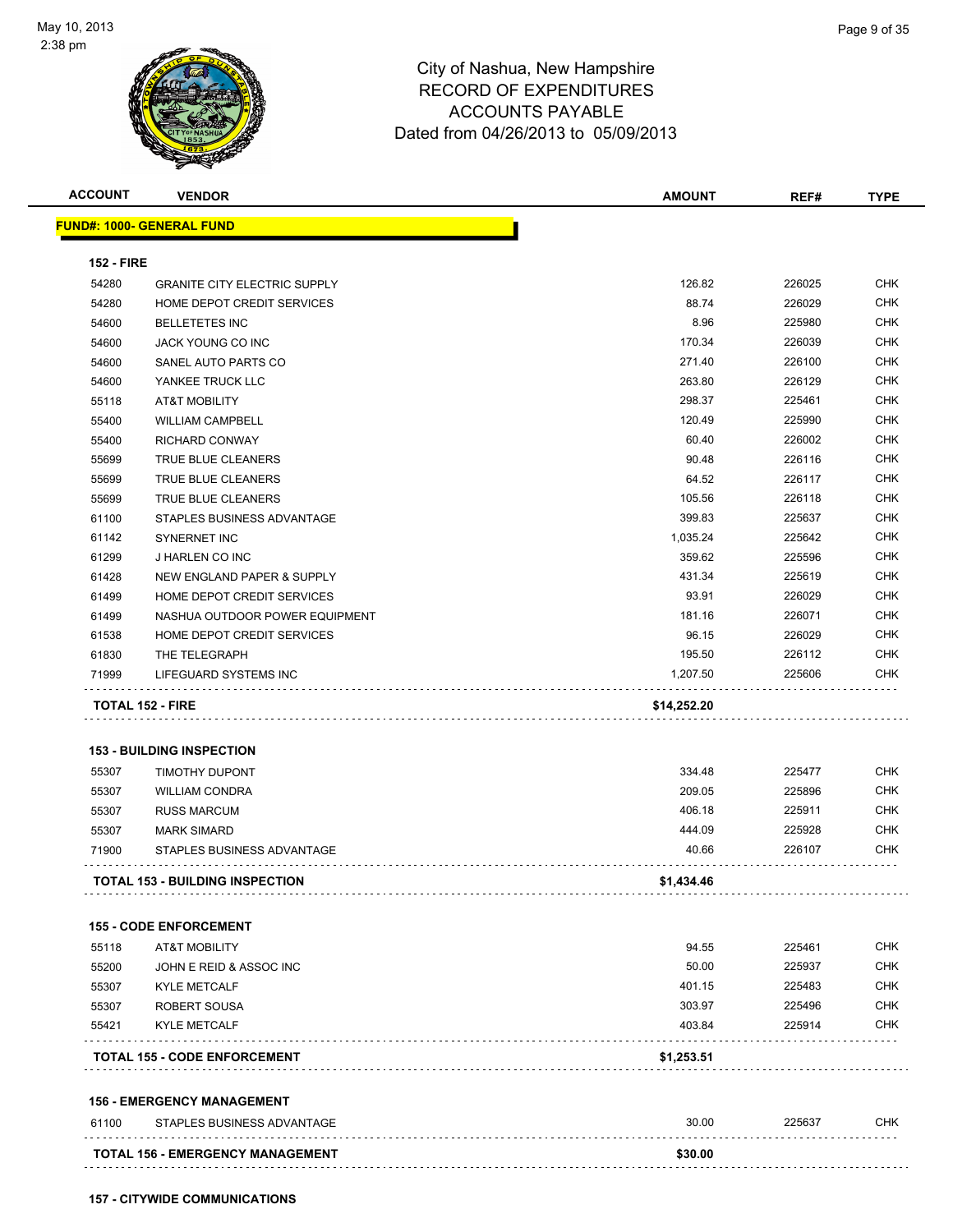

| <b>ACCOUNT</b> | <b>VENDOR</b>                               | <b>AMOUNT</b> | REF#   | <b>TYPE</b> |
|----------------|---------------------------------------------|---------------|--------|-------------|
|                | <u> FUND#: 1000- GENERAL FUND</u>           |               |        |             |
|                | <b>157 - CITYWIDE COMMUNICATIONS</b>        |               |        |             |
| 54100          | <b>PSNH</b>                                 | 261.13        | 225517 | <b>CHK</b>  |
| 61299          | <b>MOTOROLA SOLUTIONS INC</b>               | 95.22         | 225939 | <b>CHK</b>  |
|                | <b>TOTAL 157 - CITYWIDE COMMUNICATIONS</b>  | \$356.35      |        |             |
|                | <b>159 - OTHER PUBLIC SAFETY</b>            |               |        |             |
| 54835          | PENNICHUCK WATER WORKS INC                  | 214,137.06    | 225942 | <b>CHK</b>  |
|                | TOTAL 159 - OTHER PUBLIC SAFETY             | \$214,137.06  |        |             |
|                | <b>160 - PUBLIC WORKS-ADMIN/ENGINEERING</b> |               |        |             |
| 54100          | <b>PSNH</b>                                 | 803.94        | 225517 | <b>CHK</b>  |
| 54141          | PENNICHUCK WATER WORKS INC                  | 164.03        | 225942 | <b>CHK</b>  |
| 55118          | <b>AT&amp;T MOBILITY</b>                    | 216.07        | 225461 | <b>CHK</b>  |
| 55307          | <b>WILLIAM TOOMEY</b>                       | 216.40        | 225931 | <b>CHK</b>  |
| 55699          | THE NAGLER GROUP                            | 689.70        | 225644 | <b>CHK</b>  |
| 55699          | JAN PRO CLEANING SYSTEMS NORTH              | 665.00        | 226040 | <b>CHK</b>  |
| 55699          | THE NAGLER GROUP                            | 435.60        | 226113 | <b>CHK</b>  |
| 61100          | STAPLES BUSINESS ADVANTAGE                  | 75.54         | 225637 | <b>CHK</b>  |
| 61299          | AMAZON.COM                                  | 99.98         | 225866 | <b>CHK</b>  |
|                | TOTAL 160 - PUBLIC WORKS-ADMIN/ENGINEERING  | \$3,366.26    |        |             |
|                |                                             |               |        |             |
| 161 - STREETS  |                                             |               |        |             |
| 54100          | <b>PSNH</b>                                 | 949.54        | 225517 | <b>CHK</b>  |
| 54100          | <b>PSNH</b>                                 | 2,107.12      | 225943 | <b>CHK</b>  |
| 54100          | <b>PSNH</b>                                 | 2,231.75      | 225944 | <b>CHK</b>  |
| 54141          | PENNICHUCK WATER WORKS INC                  | 442.24        | 225942 | <b>CHK</b>  |
| 54200          | JAN PRO CLEANING SYSTEMS NORTH              | 855.00        | 226040 | <b>CHK</b>  |
| 54236          | STANLEY CONVERGENT SECURITY SO              | 79.50         | 226105 | <b>CHK</b>  |
| 54243          | F W WEBB CO                                 | 113.13        | 225576 | <b>CHK</b>  |
| 54280          | F W WEBB CO                                 | 83.21         | 226013 | <b>CHK</b>  |
| 54600          | AUTOMOTIVE VIDEO INC                        | 208.00        | 225537 | <b>CHK</b>  |
| 54600          | CARPARTS OF NASHUA                          | 172.96        | 225548 | <b>CHK</b>  |
| 54600          | CHADWICK BAROSS INC                         | 1,103.42      | 225550 | <b>CHK</b>  |
| 54600          | DONOVAN EQUIPMENT CO INC                    | 841.90        | 225570 | <b>CHK</b>  |
| 54600          | DONOVAN SPRING CO INC                       | 1,128.40      | 225571 | <b>CHK</b>  |
| 54600          | NUERA TRANSPORT INC                         | 97.71         | 225623 | <b>CHK</b>  |
| 54600          | SAFETY KLEEN SYSTEMS INC                    | 640.12        | 225630 | <b>CHK</b>  |
| 54600          | AUTO ELECTRIC WAREHOUSE INC                 | 225.00        | 225974 | <b>CHK</b>  |
| 54600          | <b>BEST FORD</b>                            | 215.56        | 225982 | <b>CHK</b>  |
| 54600          | BOT L GAS INC                               | 49.50         | 225986 | <b>CHK</b>  |
| 54600          | CHADWICK BAROSS INC                         | 104.74        | 225995 | <b>CHK</b>  |
| 54600          | FREIGHTLINER OF NH INC                      | 73.64         | 226017 | <b>CHK</b>  |
| 54600          | HOWARD P FAIRFIELD LLC                      | 3,935.00      | 226031 | <b>CHK</b>  |
| 54600          | LIBERTY INTNL TRUCKS OF NH LLC              | 546.26        | 226050 | <b>CHK</b>  |
| 54600          | MACMULKIN CHEVROLET INC                     | 246.62        | 226054 | <b>CHK</b>  |
| 54600          | MCDEVITT TRUCKS INC                         | 66.35         | 226060 | <b>CHK</b>  |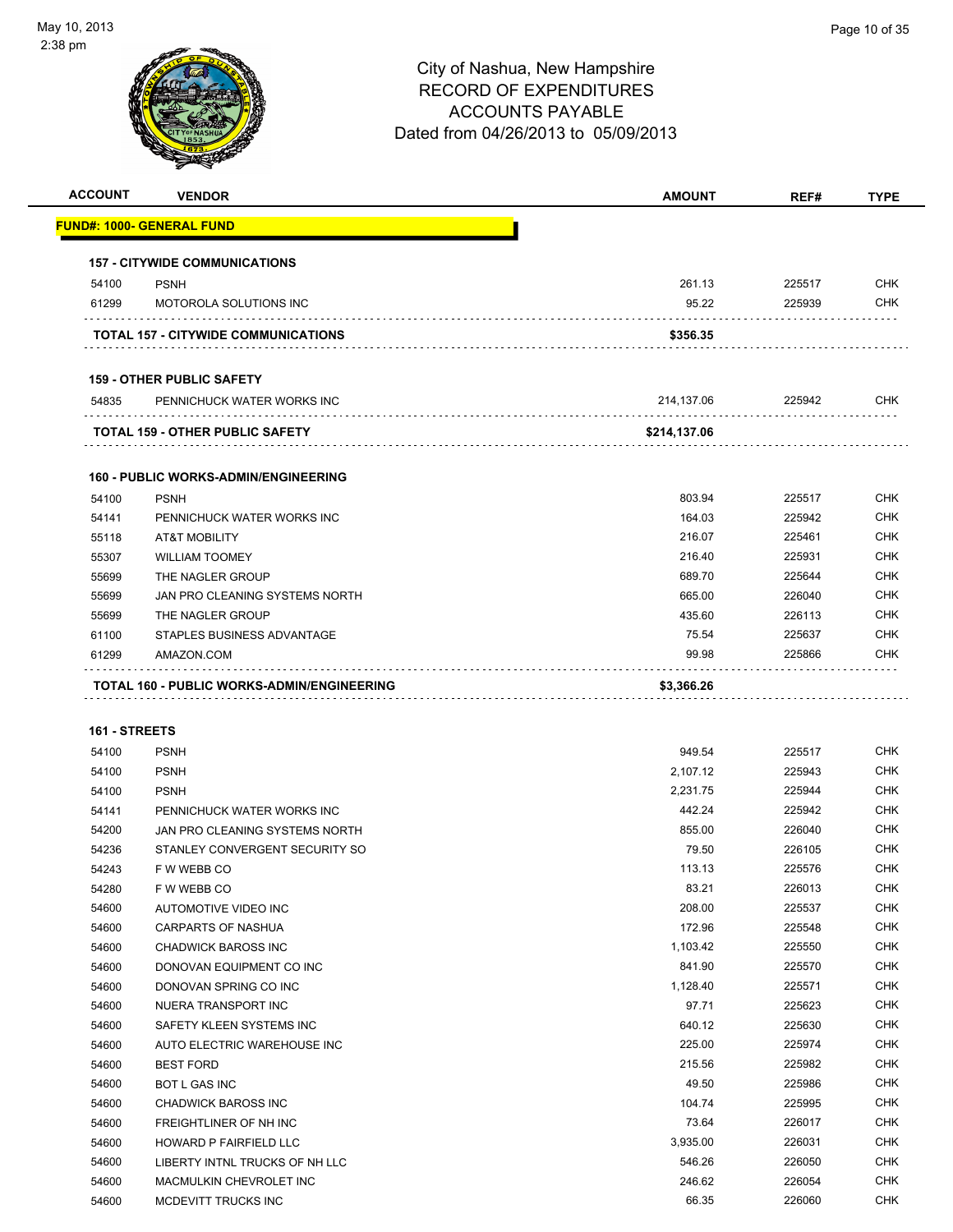

| <b>ACCOUNT</b> | <b>VENDOR</b>                    | <b>AMOUNT</b> | REF#   | <b>TYPE</b> |
|----------------|----------------------------------|---------------|--------|-------------|
|                | <b>FUND#: 1000- GENERAL FUND</b> |               |        |             |
| 161 - STREETS  |                                  |               |        |             |
| 54600          | <b>MILL METALS CORP</b>          | 255.00        | 226062 | <b>CHK</b>  |
| 54600          | NAPA AUTO PARTS                  | 173.08        | 226065 | <b>CHK</b>  |
| 54600          | NASHUA OUTDOOR POWER EQUIPMENT   | 464.12        | 226071 | CHK         |
| 54600          | NORTHLAND INDUSTRIAL TRUCK CO    | 181.85        | 226080 | <b>CHK</b>  |
| 54600          | SWEEPER PARTS SALES              | 559.40        | 226109 | <b>CHK</b>  |
| 55118          | <b>AT&amp;T MOBILITY</b>         | 322.78        | 225461 | CHK         |
| 55400          | UNH TECHNOLOGY TRANSFER CENTER   | 75.00         | 226120 | <b>CHK</b>  |
| 55699          | SIMPLEX GRINNELL                 | 313.00        | 226103 | <b>CHK</b>  |
| 61100          | STAPLES BUSINESS ADVANTAGE       | 45.75         | 225637 | <b>CHK</b>  |
| 61107          | UNIFIRST CORPORATION             | 295.50        | 225647 | <b>CHK</b>  |
| 61166          | <b>BOT L GAS INC</b>             | 127.00        | 225986 | <b>CHK</b>  |
| 61299          | <b>FUTURE SUPPLY CO</b>          | 1,022.30      | 225581 | <b>CHK</b>  |
| 61299          | NH BRAGG & SONS INC              | 2,322.72      | 225620 | <b>CHK</b>  |
| 61299          | PINE MOTOR PARTS                 | 17.52         | 225627 | CHK         |
| 61299          | SANEL AUTO PARTS CO              | 61.88         | 225633 | CHK         |
| 61299          | <b>ACCURATE PRINTING INC</b>     | 90.00         | 225961 | CHK         |
| 61299          | <b>BELLETETES INC</b>            | 198.85        | 225980 | CHK         |
| 61299          | <b>LARSDUN LLC</b>               | 179.98        | 226048 | CHK         |
| 61299          | MACMULKIN CHEVROLET INC          | 6.96          | 226054 | <b>CHK</b>  |
| 61299          | NAPA AUTO PARTS                  | 47.49         | 226065 | CHK         |
| 61299          | SANEL AUTO PARTS CO              | $-51.97$      | 226101 | <b>CHK</b>  |
| 61300          | DENNIS K BURKE INC               | 19,295.76     | 226007 | CHK         |
| 61507          | <b>BROX INDUSTRIES INC</b>       | 8,443.79      | 225988 | <b>CHK</b>  |
| 61507          | <b>IMMOBILIARE INC</b>           | 2,400.00      | 226034 | CHK         |
| 61507          | OMEGA INDUSTRIAL SUPPLY INC      | 444.00        | 226081 | CHK         |
| 61535          | <b>BROX INDUSTRIES INC</b>       | 51.00         | 225988 | <b>CHK</b>  |
| 61542          | <b>AUBUCHON HARDWARE</b>         | 14.72         | 225984 | CHK         |
| 61542          | PERMA LINE CORP OF NEW ENGLAND   | 107.85        | 226085 | CHK         |
| 61542          | USP OF NEW ENGLAND               | 204.45        | 226124 | CHK         |
| 61705          | <b>MAYNARD &amp; LESIEUR INC</b> | 565.16        | 226056 | <b>CHK</b>  |
| 61705          | <b>MAYNARD &amp; LESIEUR INC</b> | 194.60        | 226058 | CHK         |
| 61799          | CARPARTS OF NASHUA               | 136.30        | 225548 | <b>CHK</b>  |
| 61799          | PINE MOTOR PARTS                 | 5.98          | 225627 | <b>CHK</b>  |
| 61799          | LIBERTY INTNL TRUCKS OF NH LLC   | 60.79         | 226050 | <b>CHK</b>  |
| 61799          | <b>NAPA AUTO PARTS</b>           | 22.22         | 226065 | <b>CHK</b>  |
| 61900          | NORTON'S CLASSIC CAFE            | 65.40         | 225622 | <b>CHK</b>  |
| 71025          | <b>FASTENAL CO</b>               | 758.44        | 225577 | <b>CHK</b>  |
| 71025          | <b>FASTENAL CO</b>               | 514.95        | 226014 | <b>CHK</b>  |
| 71025          | LARSDUN LLC                      | 6.09          | 226048 | <b>CHK</b>  |
|                |                                  |               |        |             |
|                | TOTAL 161 - STREETS              | \$56,516.38   |        |             |

### **162 - STREET LIGHTING** PSNH 289.65 225517 CHK PSNH 58,099.16 225944 CHK . . . . . . . . . . . . . . . . . . . . **TOTAL 162 - STREET LIGHTING \$58,388.81**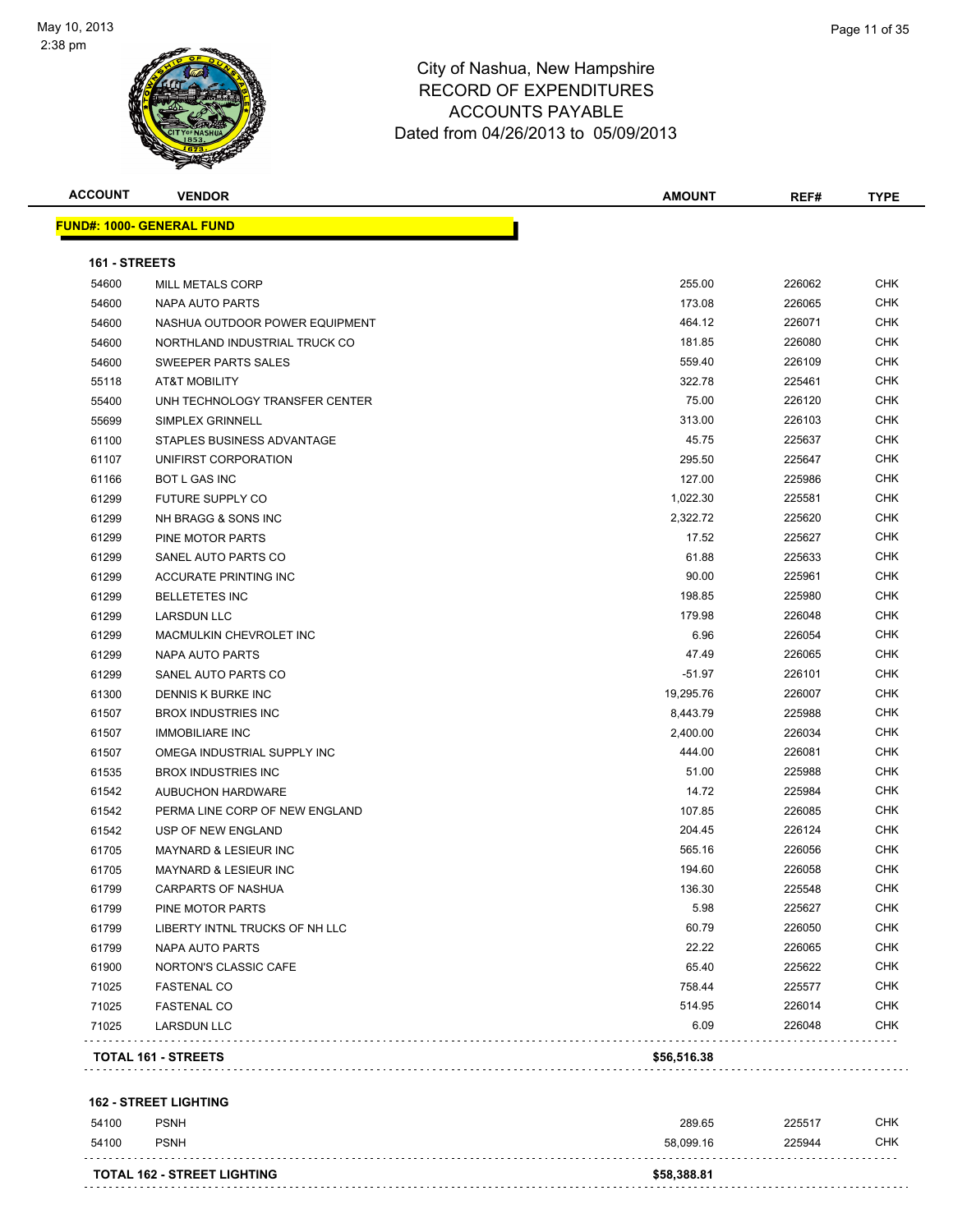

| <b>ACCOUNT</b> | <b>VENDOR</b>                                                        | <b>AMOUNT</b>   | REF#             | <b>TYPE</b>              |
|----------------|----------------------------------------------------------------------|-----------------|------------------|--------------------------|
|                | <u> FUND#: 1000- GENERAL FUND</u>                                    |                 |                  |                          |
|                | <b>166 - PARKING LOTS</b>                                            |                 |                  |                          |
| 54100          | <b>PSNH</b>                                                          | 607.41          | 225517           | <b>CHK</b>               |
| 54207          | <b>BOBCAT OF NEW HAMPSHIRE</b>                                       | 427.12          | 225985           | <b>CHK</b>               |
| 54280          | <b>NAPA AUTO PARTS</b>                                               | 28.59           | 225615           | <b>CHK</b>               |
| 55607          | POM INC                                                              | 6.61            | 226089           | <b>CHK</b>               |
| 55699          | <b>CITIZENS BANK</b>                                                 | 342.70          | 9201321          | <b>ACH</b>               |
| 61142          | <b>NAPA AUTO PARTS</b>                                               | 13.94           | 226068           | <b>CHK</b>               |
| 71600          | LOWES                                                                | 151.20          | 225607           | <b>CHK</b>               |
| 71600          | COMPUTER HUT dba IT INSIDERS                                         | 479.95          | 226000           | <b>CHK</b>               |
| 71999          | <b>POM INC</b>                                                       | 370.56          | 226089           | <b>CHK</b>               |
|                | <b>TOTAL 166 - PARKING LOTS</b>                                      | \$2,428.08      |                  |                          |
|                |                                                                      |                 |                  |                          |
|                | <b>171 - COMMUNITY SERVICES</b>                                      |                 |                  |                          |
| 61100          | AMAZON.COM                                                           | 51.78           | 225866           | <b>CHK</b>               |
| 61250          | <b>CITIZENS BANK</b>                                                 | 77.90           | 9201321          | <b>ACH</b>               |
| 61830          | LIPPINCOTT WILLIAMS & WILKINS                                        | 79.99           | 225938           | <b>CHK</b>               |
|                | <b>TOTAL 171 - COMMUNITY SERVICES</b>                                | \$209.67        |                  |                          |
|                | <b>172 - COMMUNITY HEALTH</b>                                        |                 |                  |                          |
| 55118          | <b>AT&amp;T MOBILITY</b>                                             | 53.69           | 225461           | <b>CHK</b>               |
| 55307          | <b>CHRISTINE M CARON</b>                                             | 11.87           | 225893           | <b>CHK</b>               |
| 55307          | <b>CHRISTINE VILLENEUVE</b>                                          | 128.23          | 225933           | <b>CHK</b>               |
| 55421          | NJMS GLOBAL TUBERCULOSIS INST                                        | 30.00           | 225515           | <b>CHK</b>               |
| 61110          | NH MEDICAL DENTAL SUPPLY LLC                                         | 105.00          | 225621           | <b>CHK</b>               |
| 61142          | NH MEDICAL DENTAL SUPPLY LLC                                         | 50.00           | 225621           | <b>CHK</b>               |
|                | TOTAL 172 - COMMUNITY HEALTH                                         | \$378.79        |                  |                          |
|                |                                                                      |                 |                  |                          |
|                | <b>173 - ENVIRONMENTAL HEALTH</b>                                    |                 |                  |                          |
| 55118          | <b>AT&amp;T MOBILITY</b>                                             | 31.19           | 225461           | CHK                      |
| 55307          | AMANDA HYDE                                                          | 129.42          | 225905           | <b>CHK</b>               |
| 55307          | <b>HEIDI PEEK</b>                                                    | 100.57          | 225919           | <b>CHK</b>               |
| 61149<br>61299 | TAYLOR TECHNOLOGIES INC<br><b>BAILEYS TEST STRIPS &amp; THERMOME</b> | 71.74<br>191.00 | 226111<br>225977 | <b>CHK</b><br><b>CHK</b> |
|                |                                                                      |                 |                  |                          |
|                | TOTAL 173 - ENVIRONMENTAL HEALTH                                     | \$523.92        |                  |                          |
|                | <b>175 - WELFARE ASSISTANCE</b>                                      |                 |                  |                          |
| 55810          | 188 CONCORD ST LLC                                                   | 1,190.00        | 225843           | <b>CHK</b>               |
| 55810          | 23-25 TEMPLE ST REALTY LLC                                           | 380.00          | 225844           | <b>CHK</b>               |
| 55810          | <b>JAMAL ARURI</b>                                                   | 205.37          | 225845           | <b>CHK</b>               |
| 55810          | <b>BOULDER PARK APARTMENTS</b>                                       | 900.97          | 225846           | <b>CHK</b>               |
| 55810          | CAYMAN REALTY LLC                                                    | 850.00          | 225847           | <b>CHK</b>               |
| 55810          | CENTRAL REALTY INC                                                   | 1,195.00        | 225848           | CHK                      |
| 55810          | <b>COUNTRY BARN MOTEL</b>                                            | 546.00          | 225849           | <b>CHK</b>               |
| 55810          | DANIEL A LALIBERTE                                                   | 825.00          | 225851           | <b>CHK</b>               |
| 55810          | MINERVA S DOMINGUEZ                                                  | 700.00          | 225852           | <b>CHK</b>               |
|                |                                                                      |                 |                  |                          |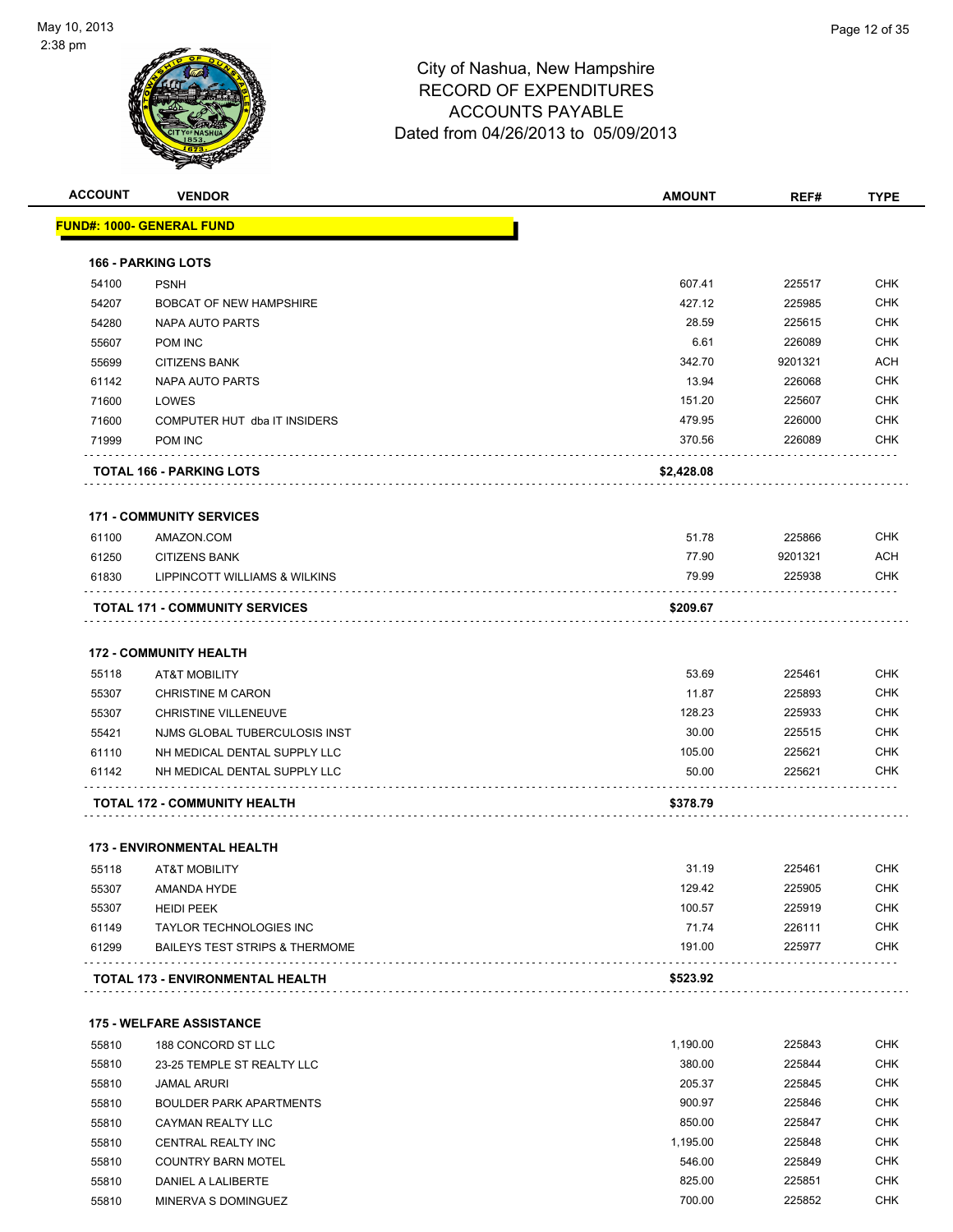

| <b>ACCOUNT</b> | <b>VENDOR</b>                         | <b>AMOUNT</b> | REF#   | <b>TYPE</b> |
|----------------|---------------------------------------|---------------|--------|-------------|
|                | <b>FUND#: 1000- GENERAL FUND</b>      |               |        |             |
|                | <b>175 - WELFARE ASSISTANCE</b>       |               |        |             |
| 55810          | <b>GAUTHIER REAL ESTATE MGMT CORP</b> | 660.00        | 225853 | <b>CHK</b>  |
| 55810          | J P MANAGEMENT INC                    | 432.00        | 225854 | <b>CHK</b>  |
| 55810          | <b>JULIO HIRALDO</b>                  | 565.00        | 225855 | <b>CHK</b>  |
| 55810          | <b>EDWARD PAQUIN</b>                  | 330.00        | 225856 | <b>CHK</b>  |
| 55810          | <b>CHARLES SAYERS</b>                 | 500.00        | 225857 | <b>CHK</b>  |
| 55810          | <b>CARA WHEATON</b>                   | 721.20        | 225858 | <b>CHK</b>  |
| 55810          | <b>WRN REAL ESTATE LLC</b>            | 820.00        | 225859 | <b>CHK</b>  |
| 55810          | <b>CHAN TANG ZHAO</b>                 | 450.00        | 225860 | <b>CHK</b>  |
| 55810          | 201 MAIN STREET REALTY INC            | 500.00        | 226342 | <b>CHK</b>  |
| 55810          | <b>BCAD PROPERTIES</b>                | 381.40        | 226343 | <b>CHK</b>  |
| 55810          | <b>DIANE DUCHARME</b>                 | 531.18        | 226344 | <b>CHK</b>  |
| 55810          | <b>WALTER J DIGESSE</b>               | 176.54        | 226345 | <b>CHK</b>  |
| 55810          | DONALD D DOBENS                       | 1,275.00      | 226346 | <b>CHK</b>  |
| 55810          | <b>CARMEN Y FORTIER</b>               | 800.00        | 226347 | <b>CHK</b>  |
| 55810          | <b>GAUTHIER REAL ESTATE MGMT CORP</b> | 832.32        | 226348 | <b>CHK</b>  |
| 55810          | EDMUND W KING JR                      | 900.00        | 226349 | <b>CHK</b>  |
| 55810          | <b>L &amp; G PROPERTIES LLC</b>       | 120.00        | 226350 | <b>CHK</b>  |
| 55810          | <b>CHARLES D LEWIS JR</b>             | 800.00        | 226351 | <b>CHK</b>  |
| 55810          | <b>ANTONIO MENA</b>                   | 180.81        | 226352 | <b>CHK</b>  |
| 55810          | OTD REALTY LLC                        | 265.00        | 226353 | <b>CHK</b>  |
| 55810          | PINE HILL GARDENS ASSOC               | 900.97        | 226354 | <b>CHK</b>  |
| 55810          | REGENT PARK ASSOC                     | 817.87        | 226355 | <b>CHK</b>  |
| 55810          | RJ REAL ESTATE PARTNERSHIP            | 520.00        | 226356 | <b>CHK</b>  |
| 55810          | WRN REAL ESTATE LLC                   | 242.44        | 226357 | <b>CHK</b>  |
| 55814          | <b>PSNH</b>                           | 741.09        | 225462 | <b>CHK</b>  |
| 55814          | <b>LIBERTY UTILITIES</b>              | 412.57        | 225841 | <b>CHK</b>  |
| 55814          | <b>PSNH</b>                           | 561.50        | 225842 | <b>CHK</b>  |
| 55814          | <b>LIBERTY UTILITIES</b>              | 83.50         | 226340 | <b>CHK</b>  |
| 55814          | <b>PSNH</b>                           | 617.66        | 226341 | CHK         |
| 55820          | <b>CREMATION SOCIETY OF NH</b>        | 750.00        | 225850 | <b>CHK</b>  |
|                | <b>TOTAL 175 - WELFARE ASSISTANCE</b> | \$23,680.39   |        |             |
|                |                                       |               |        |             |

### **177 - PARKS & RECREATION**

| 54100 | <b>PSNH</b>                       | 2,815.45 | 225517 | <b>CHK</b> |
|-------|-----------------------------------|----------|--------|------------|
| 54100 | <b>PSNH</b>                       | 4,768.56 | 225943 | <b>CHK</b> |
| 54100 | <b>PSNH</b>                       | 4,919.60 | 225944 | <b>CHK</b> |
| 54114 | <b>LIBERTY UTILITIES</b>          | 60.33    | 225507 | <b>CHK</b> |
| 54114 | LIBERTY UTILITIES                 | 234.86   | 225511 | <b>CHK</b> |
| 54114 | <b>HESS CORPORATION</b>           | 515.04   | 225590 | <b>CHK</b> |
| 54141 | PENNICHUCK WATER WORKS INC        | 400.29   | 225942 | <b>CHK</b> |
| 54280 | ACME PRESSURE WASHING LLC         | 2,250.00 | 225528 | <b>CHK</b> |
| 54280 | <b>B &amp; S LOCKSMITHS INC</b>   | 297.84   | 225538 | <b>CHK</b> |
| 54280 | BANNER SYSTEMS OF MASSACHUSETT    | 190.29   | 225541 | <b>CHK</b> |
| 54280 | <b>BELLETETES INC</b>             | 161.82   | 225542 | <b>CHK</b> |
| 54280 | <b>BOT L GAS INC</b>              | 11.85    | 225545 | <b>CHK</b> |
| 54280 | THE DIRT DOCTORS LLC              | 6,775.00 | 225568 | <b>CHK</b> |
| 54280 | <b>HOME DEPOT CREDIT SERVICES</b> | 631.83   | 225592 | <b>CHK</b> |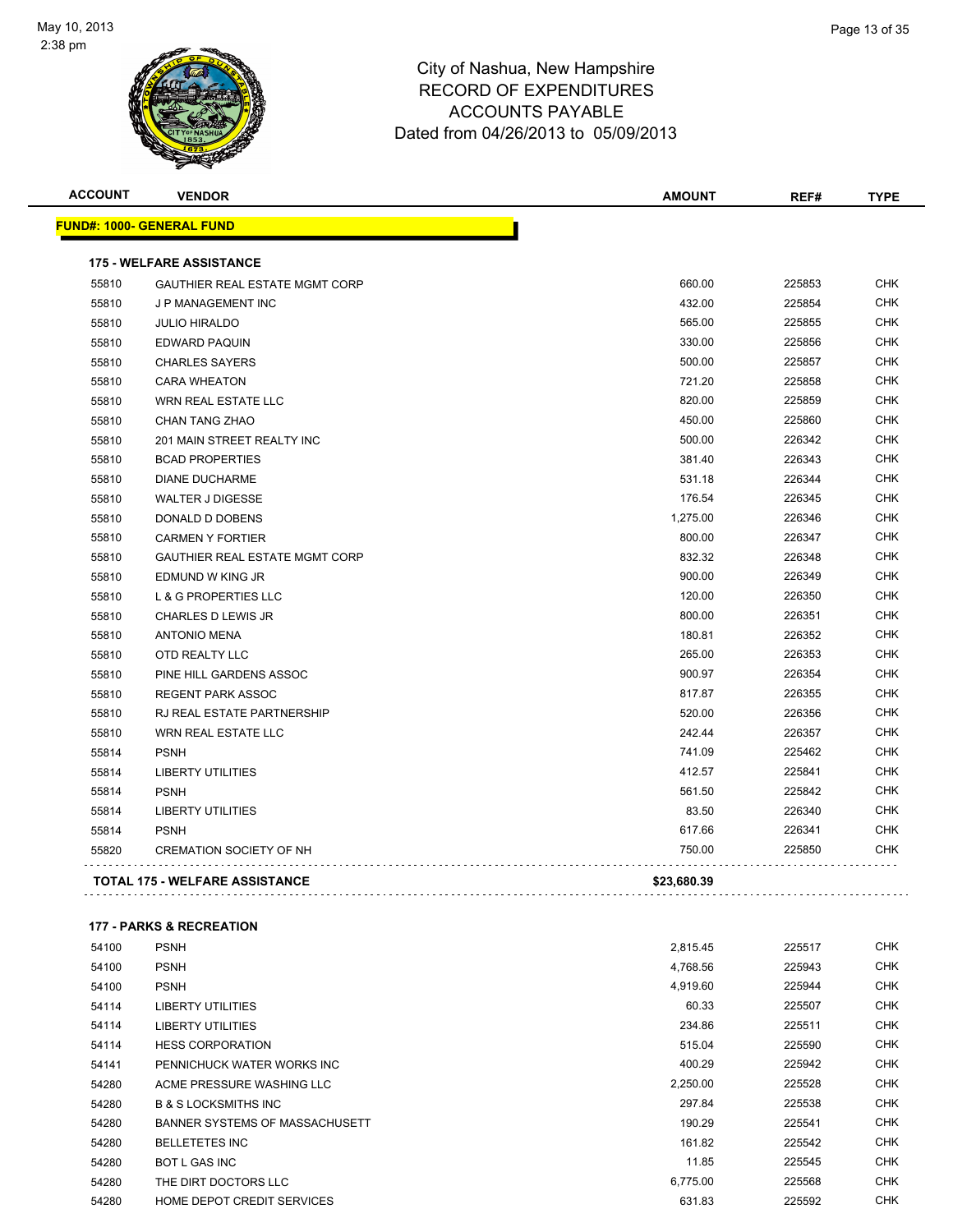

| <b>ACCOUNT</b> | <b>VENDOR</b>                                                        | <b>AMOUNT</b>      | REF#             | <b>TYPE</b> |
|----------------|----------------------------------------------------------------------|--------------------|------------------|-------------|
|                | <u> FUND#: 1000- GENERAL FUND</u>                                    |                    |                  |             |
|                |                                                                      |                    |                  |             |
| 54280          | <b>177 - PARKS &amp; RECREATION</b>                                  | 288.53             | 225599           | <b>CHK</b>  |
|                | JOHN DEERE LANDSCAPES                                                |                    |                  | <b>CHK</b>  |
| 54280          | M & M ELECTRICAL SUPPLY CO INC                                       | 317.73<br>48.85    | 225608           | <b>CHK</b>  |
| 54280          | NASHUA FARMERS EXCHANGE INC                                          |                    | 225616           | <b>CHK</b>  |
| 54280          | NASHUA OUTDOOR POWER EQUIPMENT                                       | 40.80<br>392.22    | 225617           | <b>CHK</b>  |
| 54280          | NASHUA WALLPAPER & PAINT CO                                          |                    | 225618           | <b>CHK</b>  |
| 54280          | PEABODY SUPPLY CO                                                    | 37.67              | 225626<br>225962 | <b>CHK</b>  |
| 54280          | ACME PRESSURE WASHING LLC                                            | 2,500.00           |                  | <b>CHK</b>  |
| 54280          | HOME DEPOT CREDIT SERVICES                                           | 1,117.21<br>300.00 | 226029<br>226040 | <b>CHK</b>  |
| 54280          | JAN PRO CLEANING SYSTEMS NORTH                                       | 668.64             |                  | <b>CHK</b>  |
| 54280          | NASHUA FARMERS EXCHANGE INC                                          | 109.94             | 226069<br>225648 | <b>CHK</b>  |
| 54821<br>54821 | UNITED SITE SERVICES NORTHEAST                                       | 54.97              | 226123           | <b>CHK</b>  |
|                | UNITED SITE SERVICES NORTHEAST                                       | 158.82             | 225461           | <b>CHK</b>  |
| 55118<br>55400 | <b>AT&amp;T MOBILITY</b><br><b>CITIZENS BANK</b>                     | 168.37             | 9201321          | ACH         |
|                |                                                                      | 2,182.90           | 225541           | <b>CHK</b>  |
| 61428<br>61799 | <b>BANNER SYSTEMS OF MASSACHUSETT</b><br><b>D &amp; R TOWING INC</b> | 439.50             | 225563           | <b>CHK</b>  |
| 61799          | SANEL AUTO PARTS CO                                                  | 136.51             | 225634           | <b>CHK</b>  |
| 61799          | FRANKLIN PAINT CO INC                                                | 51.60              | 226016           | <b>CHK</b>  |
| 61799          | <b>TST HYDRAULICS INC</b>                                            | 454.77             | 226119           | <b>CHK</b>  |
| 71900          | STAPLES BUSINESS ADVANTAGE                                           | 290.99             | 225637           | <b>CHK</b>  |
|                |                                                                      |                    |                  |             |
|                | TOTAL 177 - PARKS & RECREATION                                       | \$33,792.78        |                  |             |
|                |                                                                      |                    |                  |             |
| 179 - LIBRARY  |                                                                      |                    |                  |             |
| 54100          | <b>PSNH</b>                                                          | 4,972.61           | 225944           | CHK         |
| 54280          | HOME DEPOT CREDIT SERVICES                                           | 296.11             | 226029           | CHK         |
| 54280          | HUFF & GAUTHIER INC                                                  | 195.00             | 226032           | CHK         |
| 55109          | <b>AT&amp;T MOBILITY</b>                                             | 31.95              | 225461           | <b>CHK</b>  |
| 55699          | <b>CITY ARTS NASHUA</b>                                              | 35.00              | 225895           | <b>CHK</b>  |
| 55699          | PETTY CASH                                                           | 50.00              | 225920           | CHK         |
| 61100          | PETTY CASH                                                           | 38.38              | 225920           | <b>CHK</b>  |
| 61100          | AZURADISC INC                                                        | 112.55             | 225975           | <b>CHK</b>  |
| 61299          | PETTY CASH                                                           | 42.99              | 225920           | <b>CHK</b>  |
| 61299          | <b>GAYLORD BROS INC</b>                                              | 461.18             | 226020           | <b>CHK</b>  |
| 61428          | PETTY CASH                                                           | 2.99               | 225920           | <b>CHK</b>  |
| 61428          | NEW ENGLAND PAPER & SUPPLY                                           | 630.04             | 226073           | <b>CHK</b>  |
| 61807          | CONCORD HISTORICAL SOCIETY                                           | 59.95              | 225557           | <b>CHK</b>  |
| 61807          | SIMON & SCHUSTER                                                     | 26.88              | 225635           | <b>CHK</b>  |
| 61807          | AMAZON.COM                                                           | 1,190.86           | 225866           | <b>CHK</b>  |
| 61807          | <b>GALE GROUP INC</b>                                                | 295.84             | 226018           | <b>CHK</b>  |
| 61807          | RANDOM HOUSE INC                                                     | 247.50             | 226093           | <b>CHK</b>  |
| 61814          | MIDWEST TAPE LLC                                                     | 1,002.56           | 225613           | <b>CHK</b>  |
| 61814          | PETTY CASH                                                           | 28.69              | 225920           | <b>CHK</b>  |
| 61814          | MIDWEST TAPE LLC                                                     | 190.12             | 226061           | <b>CHK</b>  |
| 61816          | AC MOORE INC                                                         | 139.10             | 225527           | <b>CHK</b>  |
| 61816          | PETTY CASH                                                           | 59.24              | 225920           | <b>CHK</b>  |
| 61816          | ORIENTAL TRADING CO INC                                              | 109.24             | 226082           | <b>CHK</b>  |
| 61819          | SWANK MOTION PICTURES INC                                            | 100.00             | 225614           | <b>CHK</b>  |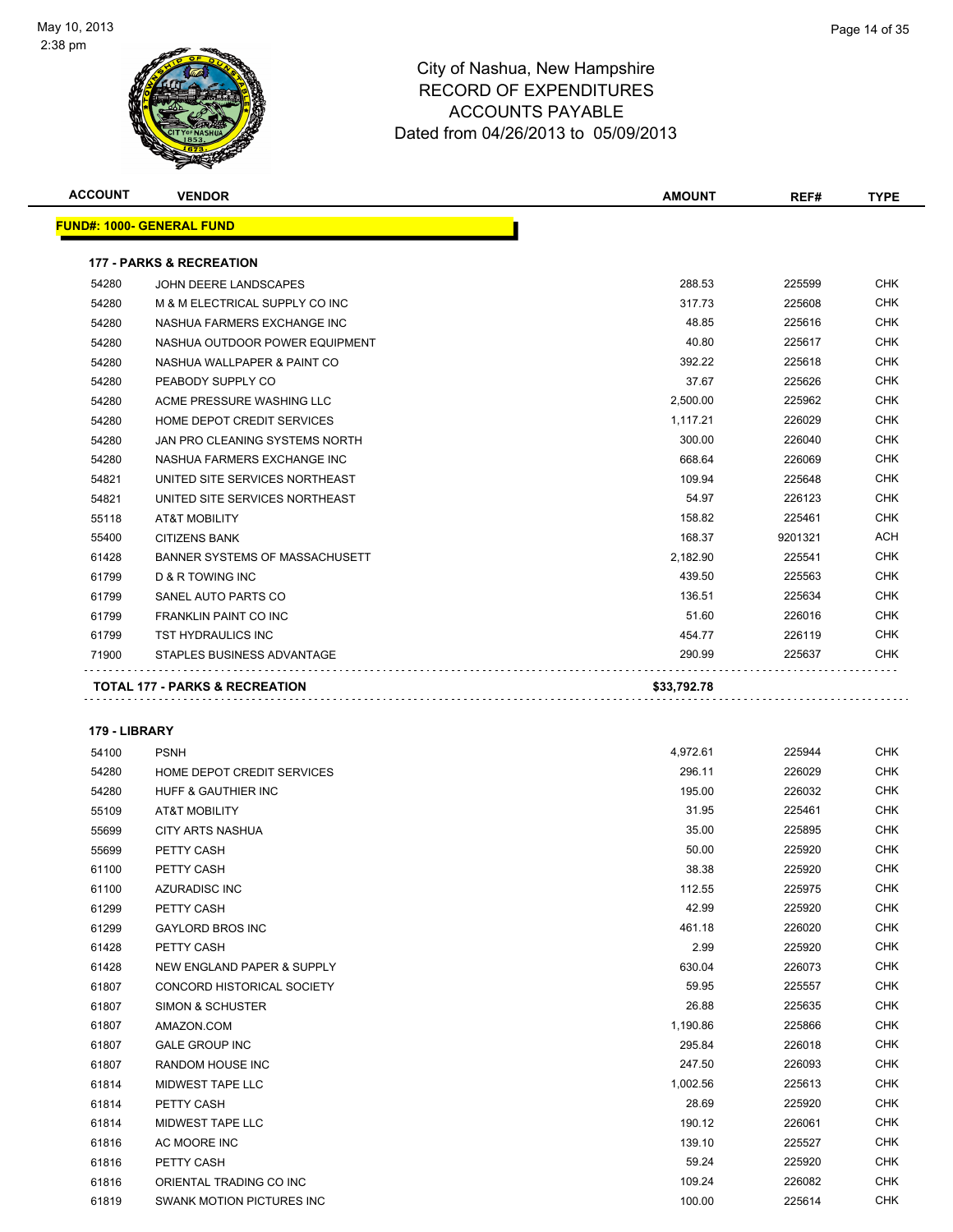

| <b>ACCOUNT</b>      | <b>VENDOR</b>                        | <b>AMOUNT</b> | REF#   | <b>TYPE</b> |
|---------------------|--------------------------------------|---------------|--------|-------------|
|                     | <u> FUND#: 1000- GENERAL FUND</u>    |               |        |             |
|                     |                                      |               |        |             |
| 179 - LIBRARY       |                                      |               |        |             |
| 61819               | SOPHIE SMITH                         | 23.40         | 225636 | <b>CHK</b>  |
| 61819               | PETTY CASH                           | 26.95         | 225920 | <b>CHK</b>  |
| 61821               | <b>CABINET PRESS</b>                 | 45.00         | 225502 | <b>CHK</b>  |
| 61821               | THE KEENE SENTINEL                   | 243.36        | 225520 | <b>CHK</b>  |
| 71221               | <b>COMPULOCKS</b>                    | 711.60        | 225556 | <b>CHK</b>  |
| 71221               | AMAZON.COM                           | 1,539.96      | 225866 | <b>CHK</b>  |
| 71221               | CDW GOVERNMENT INC                   | 871.18        | 225993 | <b>CHK</b>  |
|                     | TOTAL 179 - LIBRARY                  | \$13,780.23   |        |             |
|                     | <b>181 - COMMUNITY DEVELOPMENT</b>   |               |        |             |
| 61100               | STAPLES BUSINESS ADVANTAGE           | 4.19          | 225637 | <b>CHK</b>  |
| 61650               | STAPLES BUSINESS ADVANTAGE           | 64.80         | 225637 | <b>CHK</b>  |
|                     |                                      |               |        |             |
|                     | TOTAL 181 - COMMUNITY DEVELOPMENT    | \$68.99       |        |             |
|                     | <b>182 - PLANNING &amp; ZONING</b>   |               |        |             |
| 55200               | INT'L COUNCIL OF SHOPPING CTRS       | 100.00        | 225936 | <b>CHK</b>  |
| 55307               | <b>ROGER HOUSTON</b>                 | 433.71        | 225904 | <b>CHK</b>  |
| 55421               | <b>CARTER FALK</b>                   | 1,625.45      | 225478 | <b>CHK</b>  |
| 55421               | <b>ROGER HOUSTON</b>                 | 1,495.20      | 225479 | <b>CHK</b>  |
| 55421               | <b>MATT TAYLOR</b>                   | 1,524.45      | 225498 | CHK         |
|                     | TOTAL 182 - PLANNING & ZONING        | \$5,178.81    |        |             |
|                     |                                      |               |        |             |
| <b>191 - SCHOOL</b> |                                      |               |        |             |
| 52300               | UNUM LIFE INSURANCE CO OF AMER       | 1,429.37      | 225820 | <b>CHK</b>  |
| 52800               | <b>HILARY SONNER</b>                 | 1,183.20      | 225809 | <b>CHK</b>  |
| 53128               | DRUMMOND WOODSUM                     | 1,374.75      | 225711 | <b>CHK</b>  |
| 53600               | ADULT LEARNING CENTER                | 27,810.00     | 226140 | <b>CHK</b>  |
| 53600               | <b>EDUCATION INC</b>                 | 46.55         | 226196 | <b>CHK</b>  |
| 53607               | <b>MIRAVIA LLC</b>                   | 4,250.00      | 225764 | <b>CHK</b>  |
| 53614               | <b>CLARK ASSOC</b>                   | 19,024.50     | 226176 | CHK         |
| 53614               | <b>COMPASSIONATE STAFFING LLC</b>    | 2,621.25      | 226179 | <b>CHK</b>  |
| 53614               | AMY MCCARTNEY                        | 9,082.13      | 226261 | <b>CHK</b>  |
| 53614               | <b>READYNURSE STAFFING SERVICES</b>  | 337.05        | 226289 | <b>CHK</b>  |
| 53614               | <b>SERESC</b>                        | 455.00        | 226306 | <b>CHK</b>  |
| 53628               | <b>WATER CHEMICALS INC</b>           | 1,169.00      | 225660 | <b>CHK</b>  |
| 53628               | <b>WILLIAM R CLOSS III</b>           | 60.00         | 225696 | <b>CHK</b>  |
| 53628               | PERFORMANCE REHAB INC                | 5,424.40      | 225789 | <b>CHK</b>  |
| 53628               | STATE OF NH CRIMINAL RECORDS         | 437.00        | 225811 | <b>CHK</b>  |
| 53628               | <b>GRANITE STATE SHUTTLE SERVICE</b> | 136.00        | 226216 | <b>CHK</b>  |
| 53628               | JP PEST SERVICES                     | 100.00        | 226230 | <b>CHK</b>  |
| 53628               | MULTI STATE BILLING SERVICES L       | 5,906.23      | 226268 | <b>CHK</b>  |
| 53628               | UNIVERSAL RECYCLING TECH LLC         | 175.50        | 226323 | <b>CHK</b>  |
| 54100               | <b>PSNH</b>                          | 10,981.57     | 226130 | <b>CHK</b>  |
| 54100               | <b>PSNH</b>                          | 3,229.20      | 226136 | <b>CHK</b>  |
| 54100               | PUBLIC SERVICE OF NH                 | 13,958.81     | 226288 | <b>CHK</b>  |
|                     |                                      |               |        |             |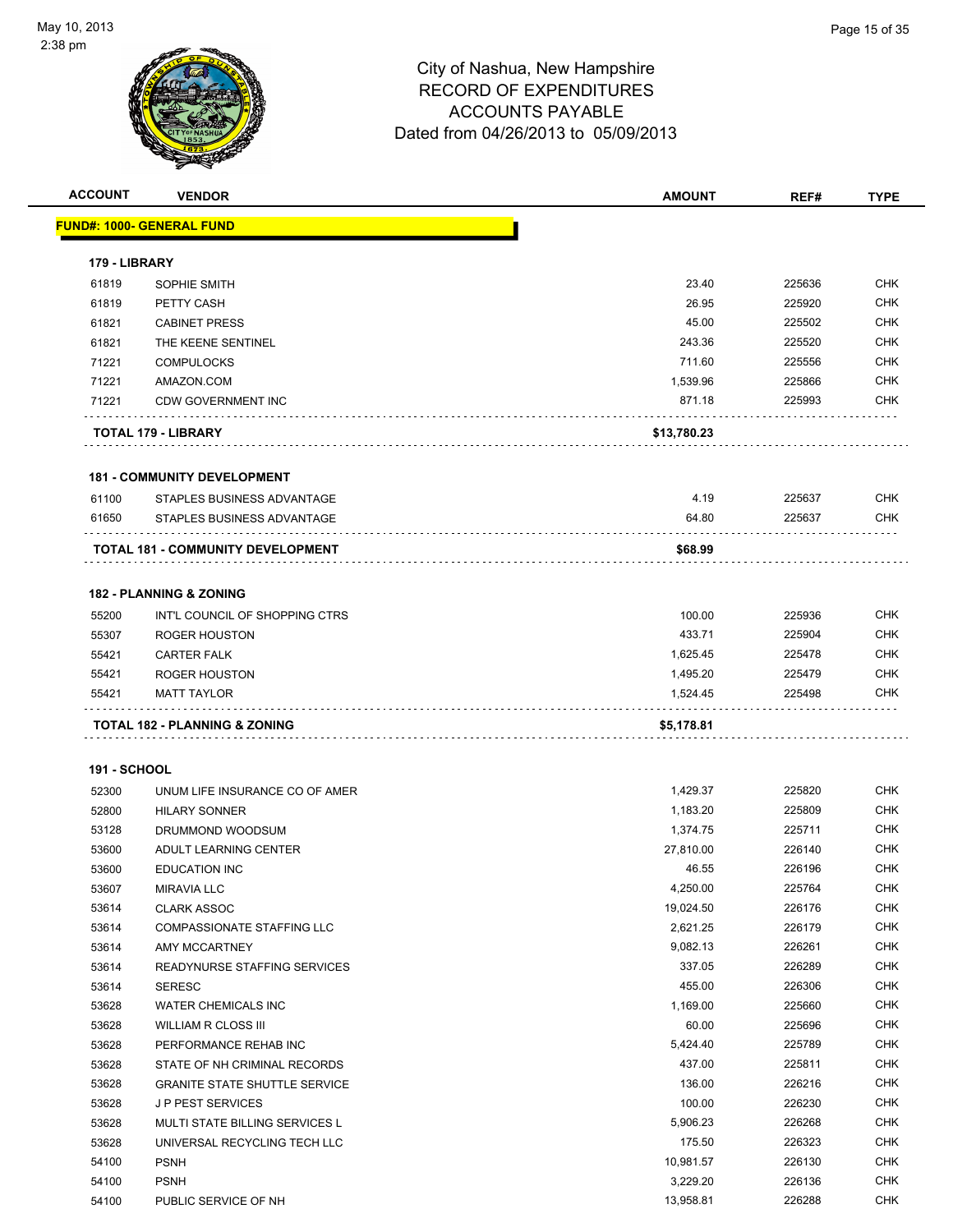

| <b>ACCOUNT</b>      | <b>VENDOR</b>                             | <b>AMOUNT</b> | REF#             | <b>TYPE</b>              |
|---------------------|-------------------------------------------|---------------|------------------|--------------------------|
|                     | FUND#: 1000- GENERAL FUND                 |               |                  |                          |
|                     |                                           |               |                  |                          |
| <b>191 - SCHOOL</b> |                                           |               |                  |                          |
| 54114               | <b>LIBERTY UTILITIES</b>                  | 3,035.55      | 225655           | <b>CHK</b>               |
| 54114               | <b>HESS CORPORATION</b>                   | 18,483.44     | 225657           | <b>CHK</b>               |
| 54114               | <b>ENERGYNORTH PROPANE</b>                | 445.80        | 226198           | CHK                      |
| 54141               | PENNICHUCK WATER WORKS INC                | 4,386.91      | 225656           | <b>CHK</b>               |
| 54141               | PENNICHUCK WATER WORKS INC                | 2,453.06      | 226131           | <b>CHK</b>               |
| 54243               | COMPUTER HUT dba IT INSIDERS              | 79.95         | 225698           | CHK                      |
| 54280               | FOUR SEASONS PEST CONTROL                 | 575.00        | 225723           | <b>CHK</b>               |
| 54280               | RC WELDING LLC                            | 90.00         | 225792           | CHK                      |
| 54280               | <b>VIKING ROOFING INC</b>                 | 2,325.00      | 225825           | CHK                      |
| 54280               | <b>B &amp; S LOCKSMITHS INC</b>           | 261.34        | 226149           | CHK                      |
| 54280               | <b>DDG FABRICATION</b>                    | 832.00        | 226186           | CHK                      |
| 54280               | <b>G H PHILBRICK SONS INC</b>             | 1,710.00      | 226209           | CHK                      |
| 54280               | MARVELL PLATE GLASS INC                   | 132.00        | 226257           | <b>CHK</b>               |
| 54280               | URBAN TREE SERVICE                        | 2,197.00      | 226324           | CHK                      |
| 54280               | <b>WRA DESIGN</b>                         | 210.00        | 226335           | <b>CHK</b>               |
| 54487               | <b>ACP DIRECT</b>                         | 51.45         | 225661           | CHK                      |
| 54487               | <b>DAVID BAILEY</b>                       | 165.00        | 225670           | <b>CHK</b>               |
| 54487               | COMPUTER HUT dba IT INSIDERS              | 95.00         | 225698           | <b>CHK</b>               |
| 54487               | <b>WINDSOR INDUSTRIES</b>                 | 918.34        | 225746           | CHK                      |
| 54487               | A - Z QUALITY REPAIR                      | 1,107.00      | 226138           | CHK                      |
| 54487               | <b>DAVID BAILEY</b>                       | 58.00         | 226151           | <b>CHK</b>               |
| 54487               | <b>CLARKE</b>                             | 246.78        | 226177           | <b>CHK</b>               |
| 54600               | SANEL AUTO PARTS CO                       | 97.52         | 225797           | CHK                      |
| 54600               | <b>BEST FORD</b>                          | 106.41        | 226161           | CHK                      |
| 54600               | <b>HEAVY DUTY TRUCK &amp; DIESEL SERV</b> | 1,637.74      | 226221           | CHK                      |
| 54600               | <b>MAYNARD &amp; LESIEUR INC</b>          | 20.50         | 226260           | <b>CHK</b>               |
| 54600               | SANEL AUTO PARTS CO                       | 26.14         | 226299           | CHK                      |
| 54600               | <b>TOWERS MOTOR PARTS CORP</b>            | 11.78         | 226321           | CHK                      |
| 54899               | PAT'S PEAK                                | 7,299.00      | 226283           | <b>CHK</b>               |
| 55109               | <b>FAIRPOINT COMMUNICATIONS</b>           | 123.13        | 225659           | CHK                      |
| 55109               | <b>FAIRPOINT COMMUNICATIONS</b>           | 30.02         | 226133           | CHK                      |
| 55109               | <b>SPRINT</b>                             | 12.88         | 226314           | <b>CHK</b>               |
| 55300               | LUTHERAN COMMUNITY SERVICES SH            | 90.00         | 226250           | <b>CHK</b>               |
| 55307               | <b>IAN ATWELL</b>                         | 14.41         | 225666           | <b>CHK</b>               |
| 55307               | JUDITH DIAZ                               | 31.64         | 225708           | <b>CHK</b>               |
| 55307               | <b>VIRGINIA ESSON</b>                     | 10.85         | 225714           | <b>CHK</b>               |
| 55307               | LISA GINGRAS                              | 23.88         | 225728           | <b>CHK</b>               |
| 55307               | DONNA LATINA                              | 35.60         | 225750           | <b>CHK</b>               |
| 55307               | ARELINDA ALVES                            | 25.71         | 226143           | <b>CHK</b>               |
| 55307               | ROBERT ANASTAS                            | 24.86         | 226144           | <b>CHK</b>               |
| 55307               | <b>MARCIA BAGLEY</b>                      | 81.93         | 226150           | <b>CHK</b>               |
| 55307               | ELIZABETH BALA                            | 49.86         | 226152           | <b>CHK</b>               |
| 55307               | KATHLEEN BERRY                            | 15.11         | 226160           | <b>CHK</b>               |
| 55307               | <b>ESTHER BRODEUR</b>                     | 15.54         | 226168           | <b>CHK</b>               |
| 55307               | <b>LYNNE BROWN</b>                        | 5.65<br>11.44 | 226169<br>226181 | <b>CHK</b><br><b>CHK</b> |
| 55307               | <b>COVART VIRGINIA L</b>                  | 6.95          | 226190           | CHK                      |
| 55307<br>55307      | DANIEL DONOVAN<br><b>MARIANNE DUSTIN</b>  | 145.72        | 226194           | CHK                      |
|                     |                                           |               |                  |                          |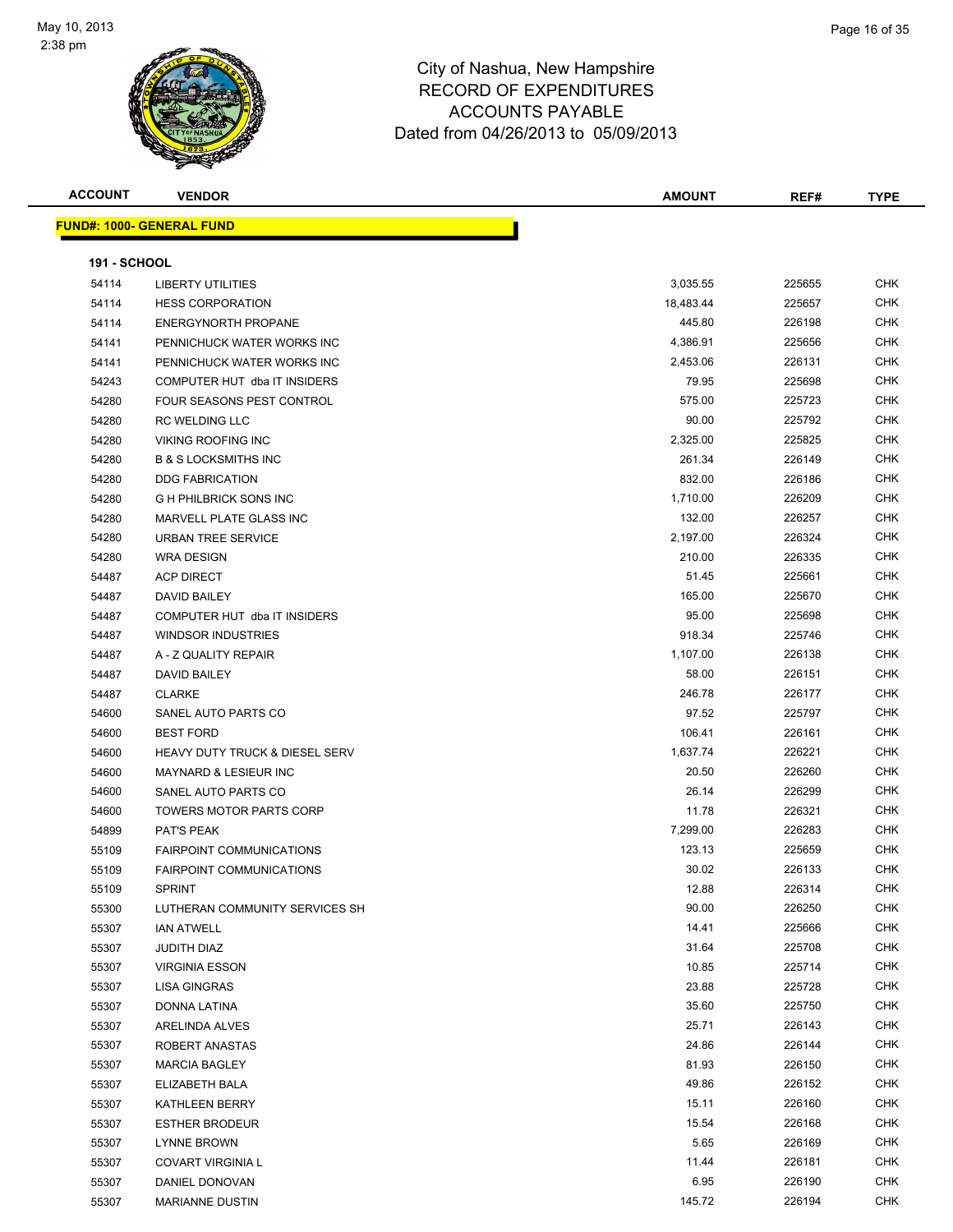

| <b>ACCOUNT</b>      | <b>VENDOR</b>                    | <b>AMOUNT</b> | REF#   | <b>TYPE</b> |
|---------------------|----------------------------------|---------------|--------|-------------|
|                     | <b>FUND#: 1000- GENERAL FUND</b> |               |        |             |
|                     |                                  |               |        |             |
| <b>191 - SCHOOL</b> |                                  |               |        |             |
| 55307               | <b>ELLEN GREENBERG</b>           | 406.95        | 226217 | <b>CHK</b>  |
| 55307               | <b>CARMEN KOSOW</b>              | 18.78         | 226236 | <b>CHK</b>  |
| 55307               | <b>JANICE MARTIN</b>             | 158.48        | 226256 | <b>CHK</b>  |
| 55307               | <b>MARGARET REYNOLDS</b>         | 135.47        | 226292 | <b>CHK</b>  |
| 55400               | <b>KAREN HAWVER</b>              | 201.66        | 225735 | <b>CHK</b>  |
| 55400               | EILEEN JORDAN                    | 145.00        | 225743 | <b>CHK</b>  |
| 55400               | DANIELLE RUSSELL                 | 194.87        | 225796 | CHK         |
| 55400               | <b>VINCENT SMITH</b>             | 275.00        | 225808 | CHK         |
| 55400               | KATHLEEN BERRY                   | 201.91        | 226160 | <b>CHK</b>  |
| 55400               | RACHEL CALLEN                    | 192.38        | 226171 | <b>CHK</b>  |
| 55400               | RICHARD FARRENKOPF               | 201.90        | 226200 | <b>CHK</b>  |
| 55400               | DONNA LATINA                     | 201.90        | 226240 | <b>CHK</b>  |
| 55400               | <b>SUSAN WILBORG</b>             | 201.90        | 226332 | CHK         |
| 55500               | UNION LEADER CORP                | 357.52        | 225948 | <b>CHK</b>  |
| 55600               | <b>JOSTENS INC</b>               | 7.64          | 226232 | <b>CHK</b>  |
| 55607               | CMRS-POC                         | 4,000.00      | 225658 | <b>CHK</b>  |
| 55607               | MAILFINANCE                      | 413.82        | 225755 | <b>CHK</b>  |
| 55607               | PETTY CASH SCHOOLS               | 28.60         | 225776 | CHK         |
| 55607               | PITNEY BOWES GLOBAL FIN SRVS     | 128.55        | 225790 | CHK         |
| 55607               | PETTY CASH SCHOOLS               | 36.15         | 226132 | CHK         |
| 55607               | US POSTAL SERVICES               | 669.00        | 226325 | CHK         |
| 55642               | <b>ART JACKSON</b>               | 130.00        | 225665 | <b>CHK</b>  |
| 55642               | <b>WILLIAM AUBIN</b>             | 60.00         | 225667 | <b>CHK</b>  |
| 55642               | <b>MIKE BLAZE</b>                | 60.00         | 225676 | CHK         |
| 55642               | <b>STEVE BRACCI</b>              | 60.00         | 225680 | <b>CHK</b>  |
| 55642               | <b>MARK CHERBONNEAU</b>          | 160.00        | 225694 | CHK         |
| 55642               | MICHAEL CROSBY                   | 210.00        | 225701 | <b>CHK</b>  |
| 55642               | <b>LEONARD DEL GENIO</b>         | 60.00         | 225706 | <b>CHK</b>  |
| 55642               | <b>JOYCE DROWN</b>               | 60.00         | 225710 | CHK         |
| 55642               | DAN DUPRAT                       | 120.00        | 225712 | CHK         |
| 55642               | ROBERT A EARL                    | 180.00        | 225713 | <b>CHK</b>  |
| 55642               | STEPHEN HARRIS                   | 60.00         | 225734 | <b>CHK</b>  |
| 55642               | <b>CHARLES KAJEN</b>             | 130.00        | 225745 | <b>CHK</b>  |
| 55642               | <b>WILLIAM MANIOTIS</b>          | 60.00         | 225756 | <b>CHK</b>  |
| 55642               | <b>CHESTER MARTEL</b>            | 60.00         | 225759 | CHK         |
| 55642               | PHIL MCCARTHY                    | 80.00         | 225760 | <b>CHK</b>  |
| 55642               | <b>DON MENSWAR</b>               | 80.00         | 225761 | <b>CHK</b>  |
| 55642               | <b>MARILEE NIHAN</b>             | 260.00        | 225778 | <b>CHK</b>  |
| 55642               | <b>GORDON R SCHUPMANN</b>        | 160.00        | 225805 | CHK         |
| 55642               | <b>DOUGLAS THOMAS</b>            | 60.00         | 225815 | CHK         |
| 55642               | <b>JIM TUFTS</b>                 | 130.00        | 225818 | CHK         |
| 55642               | PAUL VIENS                       | 80.00         | 225823 | <b>CHK</b>  |
| 55642               | DAVID WEBSTER                    | 60.00         | 225830 | <b>CHK</b>  |
| 55642               | <b>FREDERICK WILHELMI</b>        | 130.00        | 225832 | <b>CHK</b>  |
| 55642               | DAVE ZWICKER                     | 80.00         | 225837 | <b>CHK</b>  |
| 55642               | <b>WILLIAM AUBIN</b>             | 260.00        | 226148 | CHK         |
| 55642               | DANIEL BELLIVEAU SR              | 260.00        | 226158 | <b>CHK</b>  |
| 55642               | <b>KEVIN BOLDUC</b>              | 140.00        | 226165 | <b>CHK</b>  |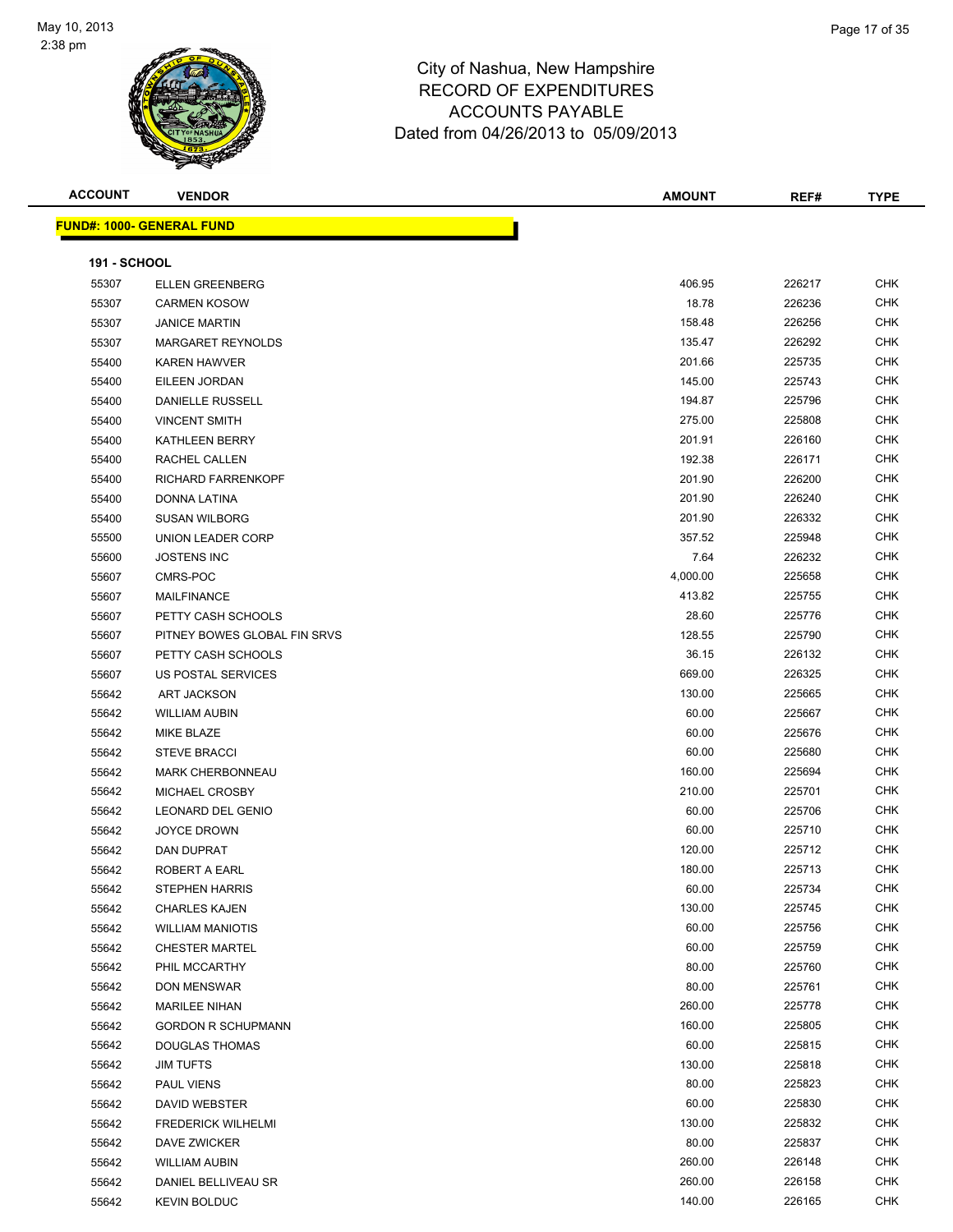

| <b>ACCOUNT</b>      | <b>VENDOR</b>                    | <b>AMOUNT</b> | REF#   | <b>TYPE</b> |
|---------------------|----------------------------------|---------------|--------|-------------|
|                     | <b>FUND#: 1000- GENERAL FUND</b> |               |        |             |
|                     |                                  |               |        |             |
| <b>191 - SCHOOL</b> |                                  |               |        |             |
| 55642               | <b>MARK BUDA</b>                 | 140.00        | 226170 | <b>CHK</b>  |
| 55642               | KATHLEEN CAMPBELL-KELLEY         | 130.00        | 226172 | <b>CHK</b>  |
| 55642               | <b>MARK CHERBONNEAU</b>          | 80.00         | 226175 | <b>CHK</b>  |
| 55642               | <b>GLENN COLBURN</b>             | 80.00         | 226178 | <b>CHK</b>  |
| 55642               | ANDREW CONLAN                    | 130.00        | 226180 | <b>CHK</b>  |
| 55642               | <b>CHAD DAVIS</b>                | 130.00        | 226185 | <b>CHK</b>  |
| 55642               | DAN DUPRAT                       | 60.00         | 226193 | <b>CHK</b>  |
| 55642               | ED EMOND                         | 80.00         | 226197 | <b>CHK</b>  |
| 55642               | <b>JAMES FLETCHER</b>            | 200.00        | 226203 | CHK         |
| 55642               | <b>THOMAS GIBSON</b>             | 60.00         | 226213 | <b>CHK</b>  |
| 55642               | <b>KENNETH P GRENIER</b>         | 60.00         | 226218 | <b>CHK</b>  |
| 55642               | <b>STEVE HOGARTY</b>             | 180.00        | 226223 | <b>CHK</b>  |
| 55642               | <b>CHARLES KAJEN</b>             | 80.00         | 226233 | <b>CHK</b>  |
| 55642               | <b>JOSEPH KELLY</b>              | 260.00        | 226234 | <b>CHK</b>  |
| 55642               | <b>SHARON KELLY</b>              | 210.00        | 226235 | <b>CHK</b>  |
| 55642               | AL LANGGUTH                      | 80.00         | 226239 | <b>CHK</b>  |
| 55642               | <b>TED LEVESQUE</b>              | 60.00         | 226246 | <b>CHK</b>  |
| 55642               | <b>WILLIAM MANIOTIS</b>          | 120.00        | 226254 | <b>CHK</b>  |
| 55642               | MITCHELL MASTROMATTEO            | 60.00         | 226258 | <b>CHK</b>  |
| 55642               | ROGER A MAXFIELD                 | 92.00         | 226259 | <b>CHK</b>  |
| 55642               | <b>DENNIS MELANSON</b>           | 130.00        | 226263 | <b>CHK</b>  |
| 55642               | <b>BARBARA MICHAEL</b>           | 390.00        | 226265 | <b>CHK</b>  |
| 55642               | <b>MORRIS NICHOLSON</b>          | 130.00        | 226276 | <b>CHK</b>  |
| 55642               | DANIEL O'NEIL                    | 130.00        | 226278 | <b>CHK</b>  |
| 55642               | ROBERT ODIERNA                   | 80.00         | 226279 | <b>CHK</b>  |
| 55642               | <b>BARRY REDDICK</b>             | 160.00        | 226291 | <b>CHK</b>  |
| 55642               | <b>GERARD ROBICHAUD</b>          | 80.00         | 226293 | <b>CHK</b>  |
| 55642               | <b>GEORGE ROY</b>                | 60.00         | 226294 | <b>CHK</b>  |
| 55642               | <b>GEORGE RUPPEL</b>             | 60.00         | 226295 | <b>CHK</b>  |
| 55642               | <b>FRANK SAIA</b>                | 60.00         | 226296 | CHK         |
| 55642               | <b>GARY SANCHEZ</b>              | 130.00        | 226298 | <b>CHK</b>  |
| 55642               | <b>DENNIS SANVILLE</b>           | 180.00        | 226300 | <b>CHK</b>  |
| 55642               | <b>THOMAS SAWYER</b>             | 130.00        | 226302 | <b>CHK</b>  |
| 55642               | <b>JAMES SEROSKIE</b>            | 60.00         | 226307 | <b>CHK</b>  |
| 55642               | <b>GARY SIMPSON</b>              | 60.00         | 226311 | <b>CHK</b>  |
| 55642               | SY TEBBETTS                      | 60.00         | 226319 | <b>CHK</b>  |
| 55642               | <b>JIM TUFTS</b>                 | 210.00        | 226322 | <b>CHK</b>  |
| 55642               | DANIEL VALAVANE                  | 60.00         | 226327 | <b>CHK</b>  |
| 55642               | RAYMOND VALENTE JR               | 92.00         | 226328 | <b>CHK</b>  |
| 55642               | <b>GERALD VEILLEUX</b>           | 80.00         | 226329 | <b>CHK</b>  |
| 55690               | FIRST STUDENT INC                | 246,048.90    | 225720 | CHK         |
| 55690               | FIRST STUDENT INC                | 3,007.96      | 226202 | <b>CHK</b>  |
| 55691               | CARING HANDS TRANSPORTATION LL   | 6,970.00      | 225686 | <b>CHK</b>  |
| 55691               | FIRST STUDENT INC                | 263,947.84    | 225720 | <b>CHK</b>  |
| 55691               | <b>BRAD CANFIELD</b>             | 960.50        | 226173 | <b>CHK</b>  |
| 55694               | <b>BRATTLEBORO RETREAT</b>       | 6,300.00      | 225681 | CHK         |
| 55694               | ADULT LEARNING CENTER            | 27,655.50     | 226140 | <b>CHK</b>  |
| 55694               | <b>BOW SCHOOL DISTRICT</b>       | 3,104.26      | 226167 | <b>CHK</b>  |
|                     |                                  |               |        |             |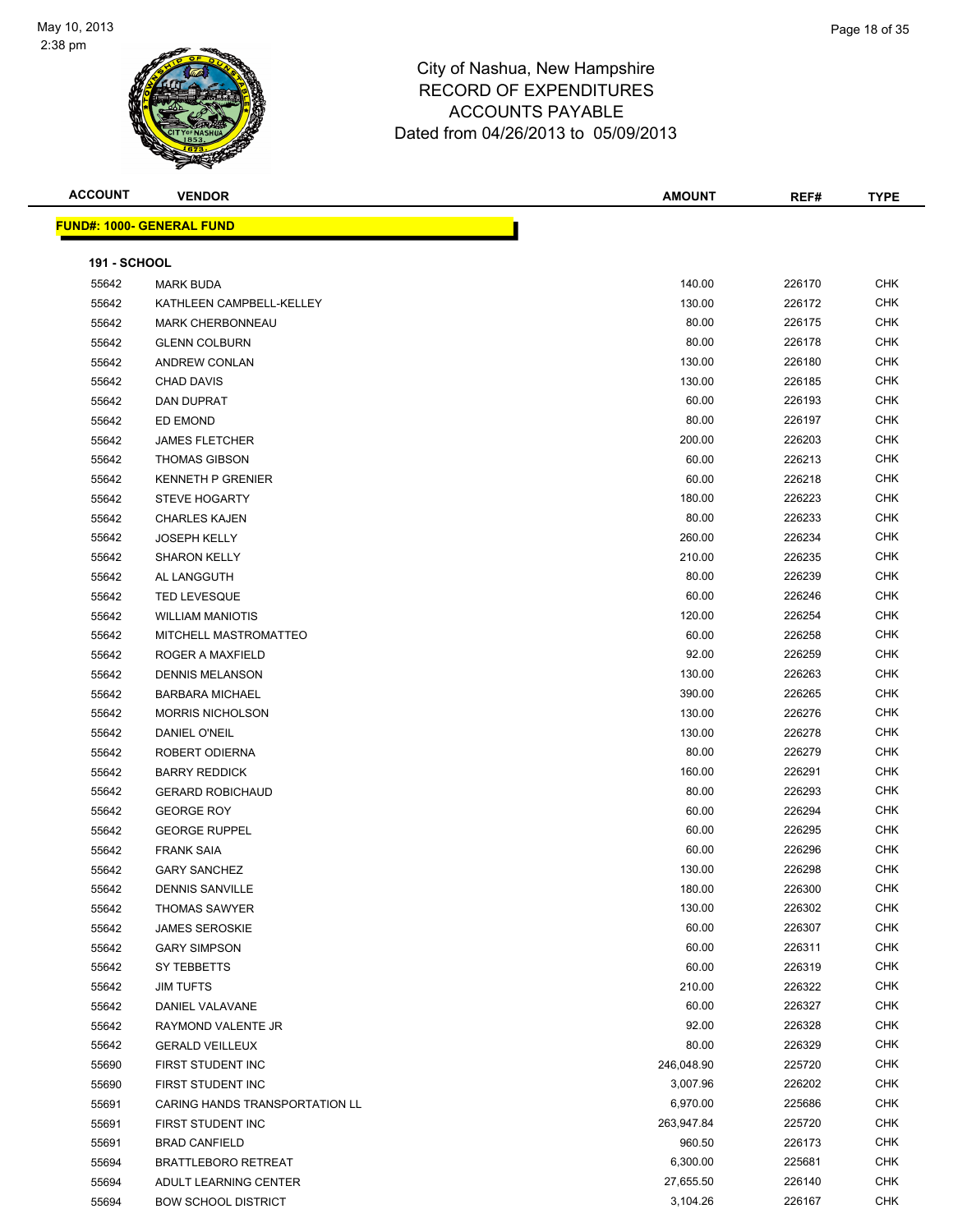

| <b>ACCOUNT</b>      | <b>VENDOR</b>                     | <b>AMOUNT</b> | REF#   | <b>TYPE</b> |
|---------------------|-----------------------------------|---------------|--------|-------------|
|                     | <u> FUND#: 1000- GENERAL FUND</u> |               |        |             |
|                     |                                   |               |        |             |
| <b>191 - SCHOOL</b> |                                   |               |        |             |
| 55694               | <b>GATEWAYS COMMUNITY HEALTH</b>  | 2,914.60      | 226212 | <b>CHK</b>  |
| 55694               | MERRIMACK SPEC ED COLLABORATIV    | 27,934.20     | 226264 | <b>CHK</b>  |
| 61100               | SUSANNA CORRIVEAU                 | 58.30         | 225699 | <b>CHK</b>  |
| 61100               | STAPLES BUSINESS ADVANTAGE        | 128.96        | 225810 | <b>CHK</b>  |
| 61100               | WB MASON CO INC                   | 6,449.65      | 225829 | <b>CHK</b>  |
| 61100               | PETTY CASH SCHOOLS                | 22.99         | 226132 | CHK         |
| 61100               | ACCURATE LABEL DESIGNS INC        | 147.95        | 226139 | <b>CHK</b>  |
| 61100               | CARTRIDGE WORLD NASHUA            | 240.96        | 226174 | <b>CHK</b>  |
| 61100               | <b>CVS WHOLESALE FLAGS</b>        | 134.00        | 226183 | <b>CHK</b>  |
| 61100               | <b>ANDREW PAUL</b>                | 38.10         | 226285 | CHK         |
| 61100               | <b>SCHOOL SPECIALTY</b>           | 48.56         | 226304 | <b>CHK</b>  |
| 61100               | <b>ST GERMAIN IRENE</b>           | 98.99         | 226315 | <b>CHK</b>  |
| 61100               | STAPLES BUSINESS ADVANTAGE        | 434.93        | 226316 | <b>CHK</b>  |
| 61135               | APEX COMPUTER                     | 75.00         | 225663 | CHK         |
| 61135               | <b>BARNES &amp; NOBLE INC</b>     | 652.11        | 225671 | <b>CHK</b>  |
| 61135               | <b>AMANDA BELL</b>                | 133.87        | 225673 | <b>CHK</b>  |
| 61135               | <b>BELLETETES INC</b>             | 72.49         | 225674 | CHK         |
| 61135               | <b>CARRIE BURNS</b>               | 202.70        | 225684 | <b>CHK</b>  |
| 61135               | <b>CARPARTS OF NASHUA</b>         | 89.64         | 225687 | <b>CHK</b>  |
| 61135               | CARTRIDGE WORLD NASHUA            | 343.99        | 225689 | <b>CHK</b>  |
| 61135               | <b>CENGAGE LEARNING INC</b>       | 643.28        | 225691 | CHK         |
| 61135               | CENTRAL PAPER PRODUCTS CO         | 60.09         | 225693 | CHK         |
| 61135               | <b>CLAYSCAPES POTTERY INC</b>     | 739.55        | 225695 | CHK         |
| 61135               | <b>SANDY DEHNER</b>               | 246.69        | 225705 | <b>CHK</b>  |
| 61135               | DEMCO INC                         | 227.37        | 225707 | CHK         |
| 61135               | DOWNES & READER HARDWOOD CO IN    | 3,056.00      | 225709 | <b>CHK</b>  |
| 61135               | ETA HAND2MIND                     | 22.95         | 225715 | <b>CHK</b>  |
| 61135               | <b>GENERAL LINEN SERVICE INC</b>  | 74.47         | 225726 | <b>CHK</b>  |
| 61135               | <b>GOVCONNECTION INC</b>          | 183.33        | 225729 | <b>CHK</b>  |
| 61135               | <b>HANNAFORD</b>                  | 154.73        | 225733 | <b>CHK</b>  |
| 61135               | HOME DEPOT CREDIT SERVICES        | 96.33         | 225738 | <b>CHK</b>  |
| 61135               | <b>HOUGHTON MIFFLIN</b>           | 63.27         | 225739 | CHK         |
| 61135               | J W PEPPER & SON INC              | 89.97         | 225741 | <b>CHK</b>  |
| 61135               | <b>LIBRARY VIDEO CO</b>           | 219.03        | 225751 | CHK         |
| 61135               | <b>MARKERTEK VIDEO SUPPLY</b>     | 288.26        | 225757 | <b>CHK</b>  |
| 61135               | MARKET BASKET ACCT 2589096        | 163.94        | 225758 | CHK         |
| 61135               | <b>JAMES MILLER</b>               | 635.00        | 225762 | CHK         |
| 61135               | MINDWARE CATALOG                  | 79.35         | 225763 | CHK         |
| 61135               | <b>NEAML</b>                      | 125.00        | 225774 | <b>CHK</b>  |
| 61135               | PETTY CASH SCHOOLS                | 163.52        | 225776 | <b>CHK</b>  |
| 61135               | NORTH CENTER FOOD SERVICE         | 1,252.64      | 225779 | <b>CHK</b>  |
| 61135               | P J CURRIER LUMBER CO             | 416.57        | 225781 | <b>CHK</b>  |
| 61135               | PAXTON PATTERSON                  | 310.66        | 225784 | CHK         |
| 61135               | PERFECTION LEARNING CORP          | 139.63        | 225788 | CHK         |
| 61135               | REALLY GOOD STUFF INC             | 53.80         | 225793 | CHK         |
| 61135               | SCHOLASTIC INC                    | 136.24        | 225798 | CHK         |
| 61135               | SCHOLASTIC INCORPORATED           | 119.02        | 225799 | CHK         |
| 61135               | <b>SCHOOL SPECIALTY</b>           | 2,654.95      | 225804 | CHK         |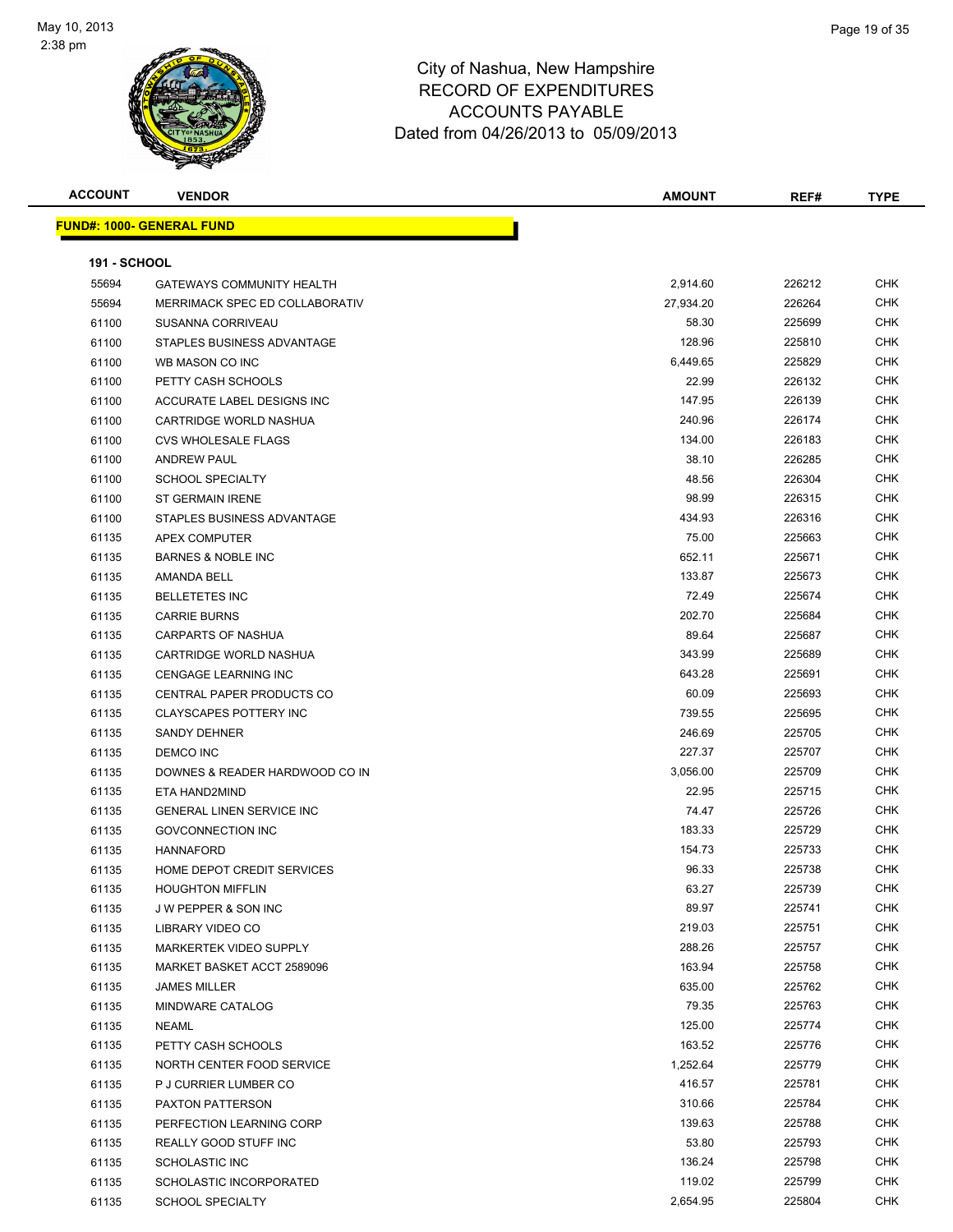

| <b>ACCOUNT</b>      | <b>VENDOR</b>                       | AMOUNT   | REF#   | <b>TYPE</b> |
|---------------------|-------------------------------------|----------|--------|-------------|
|                     | <b>FUND#: 1000- GENERAL FUND</b>    |          |        |             |
|                     |                                     |          |        |             |
| <b>191 - SCHOOL</b> |                                     |          |        |             |
| 61135               | <b>JOHANNA SEEBA</b>                | 159.95   | 225806 | CHK         |
| 61135               | STAPLES BUSINESS ADVANTAGE          | 474.13   | 225810 | CHK         |
| 61135               | UNIVERSITY OF OREGON                | 267.00   | 225819 | CHK         |
| 61135               | DEBBRA UTTERO                       | 22.63    | 225821 | CHK         |
| 61135               | <b>WAL-MART</b>                     | 65.49    | 225827 | CHK         |
| 61135               | <b>WARD'S NATURAL SCIENCE</b>       | 25.52    | 225828 | CHK         |
| 61135               | PAUL J WESINGER                     | 27.98    | 225831 | CHK         |
| 61135               | PETTY CASH SCHOOLS                  | 34.81    | 226132 | CHK         |
| 61135               | POTTERY MAKING ILLUSTRATED          | 39.95    | 226135 | CHK         |
| 61135               | <b>BARNES &amp; NOBLE INC</b>       | 560.47   | 226153 | CHK         |
| 61135               | <b>BARNES DISTRIBUTION</b>          | 239.31   | 226154 | CHK         |
| 61135               | <b>BELLETETES INC</b>               | 148.48   | 226157 | CHK         |
| 61135               | CARTRIDGE WORLD NASHUA              | 101.99   | 226174 | CHK         |
| 61135               | <b>SANDY DEHNER</b>                 | 178.20   | 226187 | CHK         |
| 61135               | DELANEY EDUCATIONAL ENT. INC.       | 872.51   | 226188 | CHK         |
| 61135               | <b>DEMCO INC</b>                    | 758.78   | 226189 | CHK         |
| 61135               | <b>LISA DREW</b>                    | 62.97    | 226191 | CHK         |
| 61135               | <b>FOLLETT EDUCATIONAL SERVICES</b> | $-70.98$ | 226204 | CHK         |
| 61135               | <b>JOHN C FRANZINI</b>              | 486.51   | 226207 | <b>CHK</b>  |
| 61135               | <b>FROG PUBLICATIONS</b>            | 21.95    | 226208 | CHK         |
| 61135               | <b>MICHAEL HARRINGTON</b>           | 244.50   | 226220 | <b>CHK</b>  |
| 61135               | <b>HEINEMANN</b>                    | 663.17   | 226222 | <b>CHK</b>  |
| 61135               | HOME DEPOT CREDIT SERVICES          | 353.00   | 226225 | CHK         |
| 61135               | <b>INSECT LORE</b>                  | 70.95    | 226228 | <b>CHK</b>  |
| 61135               | LEARNING CYCLES LLC                 | 2,818.20 | 226242 | CHK         |
| 61135               | LEARNING ZONE EXPRESS               | 117.88   | 226243 | CHK         |
| 61135               | DYANN G LEVESQUE                    | 136.56   | 226245 | CHK         |
| 61135               | LIBRARY VIDEO CO                    | 34.95    | 226248 | <b>CHK</b>  |
| 61135               | DONNA LUNA                          | 107.78   | 226249 | CHK         |
| 61135               | M & M ELECTRICAL SUPPLY CO INC      | 497.19   | 226251 | CHK         |
| 61135               | MARKET BASKET ACCT 2589096          | 187.55   | 226255 | CHK         |
| 61135               | <b>NASCO</b>                        | 89.22    | 226269 | <b>CHK</b>  |
| 61135               | NORTH CENTER FOOD SERVICE           | 366.79   | 226277 | <b>CHK</b>  |
| 61135               | PRO AV SYSTEMS INC                  | 562.45   | 226287 | <b>CHK</b>  |
| 61135               | <b>SARGENT WELCH</b>                | 16.88    | 226301 | <b>CHK</b>  |
| 61135               | <b>SCANTRON CORP</b>                | 93.96    | 226303 | <b>CHK</b>  |
| 61135               | <b>SCHOOL SPECIALTY</b>             | 2,906.88 | 226304 | <b>CHK</b>  |
| 61135               | SHIFFLER EQUIPMENT SALES INC        | 1,715.30 | 226308 | <b>CHK</b>  |
| 61135               | SOCIAL STUDIES SCHOOL SERVICE       | 89.26    | 226312 | <b>CHK</b>  |
| 61135               | STAPLES BUSINESS ADVANTAGE          | 784.99   | 226316 | <b>CHK</b>  |
| 61135               | <b>MONICA TINO</b>                  | 22.29    | 226320 | <b>CHK</b>  |
| 61135               | <b>UZIBULL</b>                      | 143.70   | 226326 | CHK         |
| 61135               | <b>WAL-MART</b>                     | 20.62    | 226330 | <b>CHK</b>  |
| 61142               | <b>CHRISTINE PAULIK</b>             | 58.95    | 225783 | CHK         |
| 61142               | SCHOOL HEALTH CORP                  | 955.34   | 225800 | CHK         |
| 61142               | <b>SCHOOL KIDS HEALTHCARE</b>       | 143.90   | 225801 | CHK         |
| 61142               | SCHOOL NURSE SUPPLY INC             | 213.86   | 225802 | CHK         |
| 61142               | WILLIAM V MACGILL & CO              | 263.44   | 225833 | <b>CHK</b>  |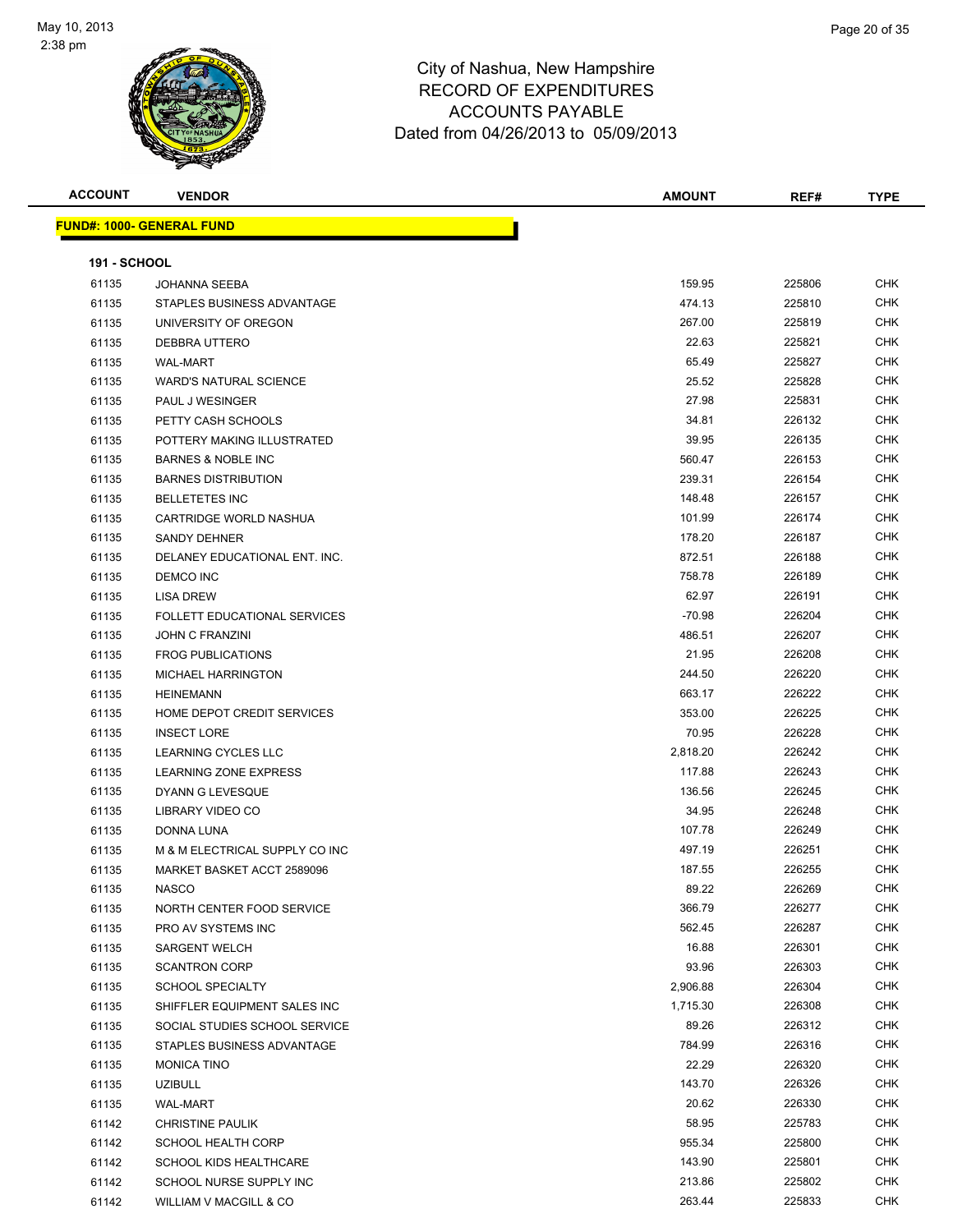

| <b>ACCOUNT</b>      | <b>VENDOR</b>                         | <b>AMOUNT</b> | REF#   | <b>TYPE</b> |
|---------------------|---------------------------------------|---------------|--------|-------------|
|                     | <b>FUND#: 1000- GENERAL FUND</b>      |               |        |             |
|                     |                                       |               |        |             |
| <b>191 - SCHOOL</b> |                                       |               |        |             |
| 61249               | UNIVERSITY OF OREGON                  | 3,610.00      | 225819 | <b>CHK</b>  |
| 61249               | <b>VORT COMPANY</b>                   | 30.25         | 225826 | CHK         |
| 61299               | <b>BELLETETES INC</b>                 | 201.19        | 225674 | <b>CHK</b>  |
| 61299               | <b>FASTENAL CO</b>                    | 232.54        | 225718 | CHK         |
| 61299               | NASHUA WALLPAPER & PAINT CO           | 148.42        | 225770 | CHK         |
| 61299               | WB MASON CO INC                       | 58.06         | 225829 | CHK         |
| 61299               | <b>BELLETETES INC</b>                 | 413.20        | 226157 | CHK         |
| 61299               | <b>AUBUCHON HARDWARE</b>              | 21.16         | 226163 | <b>CHK</b>  |
| 61299               | <b>FASTENAL CO</b>                    | 331.03        | 226201 | CHK         |
| 61299               | HOME DEPOT CREDIT SERVICES            | 69.24         | 226226 | CHK         |
| 61299               | NEW HAMPSHIRE CLOCKS                  | 208.00        | 226273 | CHK         |
| 61299               | <b>PASEK CORP</b>                     | 42.03         | 226282 | CHK         |
| 61299               | SHIFFLER EQUIPMENT SALES INC          | 40.83         | 226308 | CHK         |
| 61407               | CED                                   | 32.68         | 225690 | CHK         |
| 61407               | BATTERY SPECIALISTS OF NH LLC         | 203.77        | 225740 | <b>CHK</b>  |
| 61407               | M & M ELECTRICAL SUPPLY CO INC        | 702.03        | 225753 | CHK         |
| 61407               | <b>REXEL CLS</b>                      | 47.09         | 225794 | CHK         |
| 61407               | <b>WILLIAMS COMMUNICATIONS SERVIC</b> | 570.00        | 225834 | CHK         |
| 61407               | INDEPENDENT SYSTEM DISTRIBUTOR        | 387.81        | 226227 | CHK         |
| 61407               | M & M ELECTRICAL SUPPLY CO INC        | 1,637.44      | 226251 | <b>CHK</b>  |
| 61414               | F W WEBB CO                           | 2,692.77      | 225717 | CHK         |
| 61414               | PEABODY SUPPLY CO                     | 156.84        | 225786 | <b>CHK</b>  |
| 61414               | TOTAL AIR SUPPLY INC                  | 8.10          | 225816 | CHK         |
| 61414               | PEABODY SUPPLY CO                     | 174.63        | 226286 | <b>CHK</b>  |
| 61421               | BEARINGS SPECIALTY CO INC             | 56.89         | 225672 | <b>CHK</b>  |
| 61421               | <b>GRAINGER</b>                       | 142.33        | 225730 | CHK         |
| 61421               | <b>HEATING SPECIALTIES OF NH INC</b>  | 64.21         | 225736 | CHK         |
| 61421               | BEARINGS SPECIALTY CO INC             | 61.03         | 226156 | CHK         |
| 61421               | <b>GRAINGER</b>                       | 309.29        | 226215 | <b>CHK</b>  |
| 61421               | SIEMENS BUILDING TECHNOLOGIES         | 140.96        | 226309 | CHK         |
| 61428               | <b>CENTRAL PAPER PRODUCTS CO</b>      | 3,585.16      | 225693 | CHK         |
| 61428               | NATIONWIDE SALES & SERVICE            | 743.63        | 225772 | <b>CHK</b>  |
| 61428               | NATIONWIDE SALES & SERVICE            | 1,519.04      | 226271 | <b>CHK</b>  |
| 61599               | NASHUA OUTDOOR POWER EQUIPMENT        | 32.71         | 225769 | <b>CHK</b>  |
| 61599               | <b>FOSTER MATERIALS INC</b>           | 812.18        | 226206 | <b>CHK</b>  |
| 61599               | GATE CITY FENCE CO INC                | 1.85          | 226211 | <b>CHK</b>  |
| 61599               | HOLLIS CONSTRUCTION INC               | 320.00        | 226224 | <b>CHK</b>  |
| 61599               | JOHN DEERE LANDSCAPES                 | 753.50        | 226231 | <b>CHK</b>  |
| 61599               | NASHUA OUTDOOR POWER EQUIPMENT        | 167.92        | 226270 | CHK         |
| 61814               | <b>BARNES &amp; NOBLE INC</b>         | 88.52         | 225671 | CHK         |
| 61814               | <b>FOLLETT LIBRARY RESOURCES</b>      | 3,088.38      | 225722 | CHK         |
| 61814               | <b>FOLLETT LIBRARY RESOURCES</b>      | 3,321.13      | 226205 | CHK         |
| 61814               | <b>WHITCOMB ASSOCIATES</b>            | 380.82        | 226331 | CHK         |
| 61821               | SHARON FLESHER-DUFFY                  | 216.72        | 225721 | <b>CHK</b>  |
| 61821               | <b>EBSCO INFORMATION SERVICES</b>     | 605.34        | 226195 | CHK         |
| 61875               | <b>BARNES &amp; NOBLE INC</b>         | 193.65        | 225671 | CHK         |
| 61875               | NATIONAL GEOGRAPHIC SCHOOL PUB        | 435.99        | 225692 | <b>CHK</b>  |
| 61875               | SCHOLASTIC INCORPORATED               | 89.93         | 225799 | CHK         |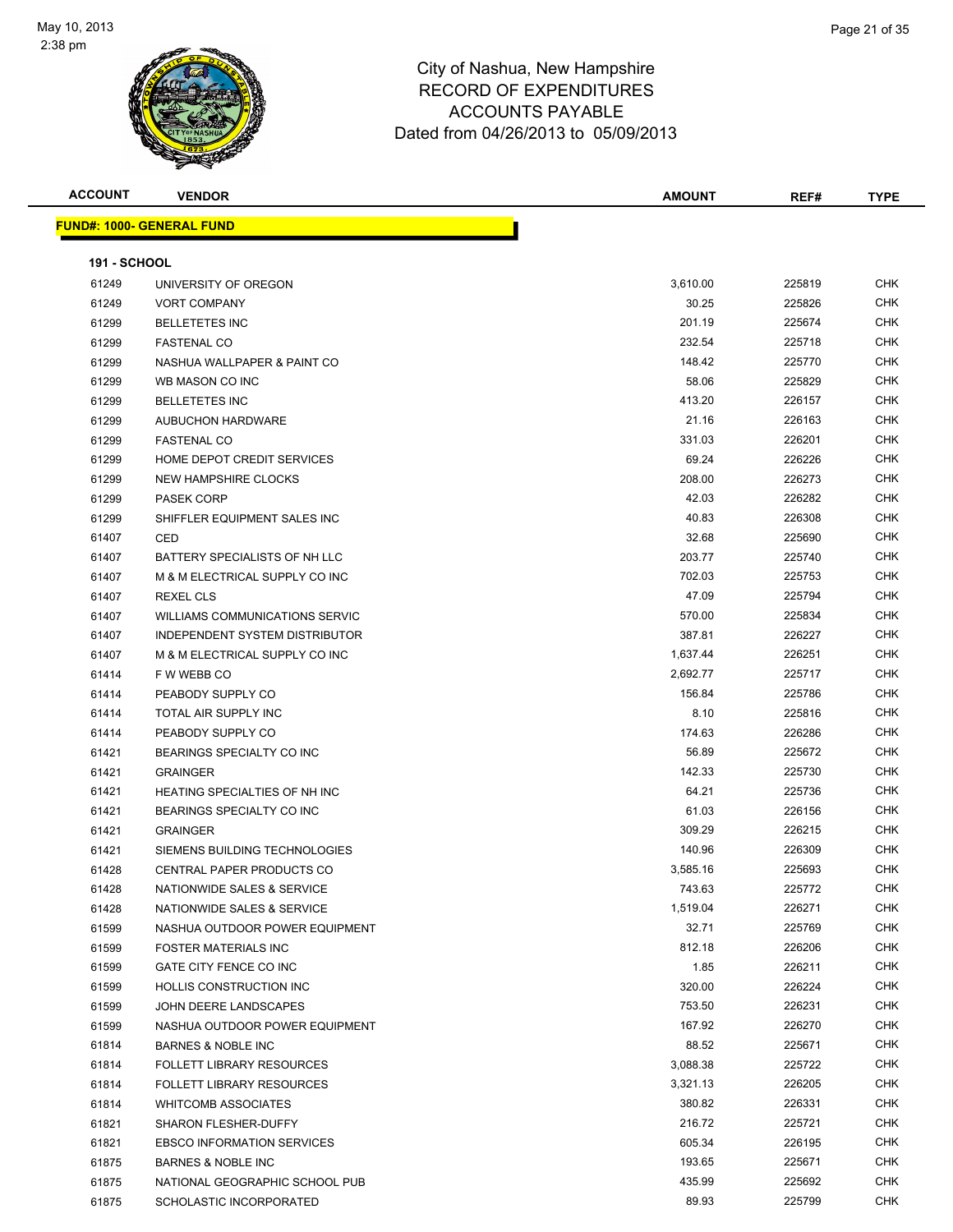| <b>ACCOUNT</b> | <b>VENDOR</b>                    | <b>AMOUNT</b> | REF#   | <b>TYPE</b> |
|----------------|----------------------------------|---------------|--------|-------------|
|                | <b>FUND#: 1000- GENERAL FUND</b> |               |        |             |
|                |                                  |               |        |             |
| 191 - SCHOOL   |                                  |               |        |             |
| 61875          | SANDRA MONGAN                    | 119.63        | 226267 | <b>CHK</b>  |
| 61875          | <b>GARY STONCIUS</b>             | 27.00         | 226317 | <b>CHK</b>  |
| 61875          | YOUTHLIGHT, INC.                 | 131.80        | 226336 | <b>CHK</b>  |
| 71221          | <b>APPLE INC</b>                 | 3,703.00      | 225664 | <b>CHK</b>  |
| 71221          | PRO AV SYSTEMS INC               | 507.00        | 225791 | <b>CHK</b>  |
| 71221          | <b>UZIBULL</b>                   | 23.95         | 225822 | <b>CHK</b>  |
| 71221          | <b>APPLE INC</b>                 | 2,495.00      | 226145 | <b>CHK</b>  |
| 71221          | <b>APPLE INC</b>                 | 13,524.75     | 226146 | <b>CHK</b>  |
| 71221          | PRO AV SYSTEMS INC               | 3,288.00      | 226287 | <b>CHK</b>  |
| 71221          | <b>UZIBULL</b>                   | 359.25        | 226326 | <b>CHK</b>  |
| 71221          | <b>WORTHINGTON DIRECT INC</b>    | 2,087.38      | 226334 | <b>CHK</b>  |
| 71228          | ALLDATA, LLC                     | 975.00        | 226141 | <b>CHK</b>  |
| 71999          | KITTREDGE EQUIPMENT CO - NH      | 188.73        | 225748 | <b>CHK</b>  |
| 71999          | COFFEY MUSIC CO INC              | 179.10        | 225767 | <b>CHK</b>  |
| 71999          | PRO AV SYSTEMS INC               | 96.00         | 225791 | <b>CHK</b>  |
| 71999          | <b>SCHOOL OUTFITTERS</b>         | 471.93        | 225803 | <b>CHK</b>  |
| 71999          | PRO AV SYSTEMS INC               | 4,563.00      | 226287 | <b>CHK</b>  |
|                | <b>TOTAL 191 - SCHOOL</b>        | \$865,686.49  |        |             |
|                | <b>193 - DEBT SERVICE</b>        |               |        |             |
| 75200          | <b>US BANK</b>                   | 49,565.63     | 13501  | <b>ACH</b>  |

|       | <b>TOTAL 193 - DEBT SERVICE</b> | \$51,065.63 |        |     |
|-------|---------------------------------|-------------|--------|-----|
| 75300 | US BANK                         | 1.500.00    | 225951 | CHK |
| 75200 | <b>US BANK</b>                  | 49.565.63   | 13501  | ACH |

**TOTAL FUND 1000 - GENERAL FUND \$2,000,464.81**

### **FUND#: 1001- GF-CAPITAL IMPROVEMENTS**

### **152 - FIRE-CAP IMP**

| 81100 | EVANS CONSTRUCTION SERV LLC     | 10.800.00   | 225575 | CHK |
|-------|---------------------------------|-------------|--------|-----|
|       | <b>TOTAL 152 - FIRE-CAP IMP</b> | \$10.800.00 |        |     |

### **161 - STREETS-CAP IMP**

| 81100 | IMTEK REPROGRAPHICS INC        | 323.70 | 226035 | <b>CHK</b> |
|-------|--------------------------------|--------|--------|------------|
| 81100 | <b>BELLETETES INC</b>          | 869.87 | 225542 | <b>CHK</b> |
| 81100 | CORRIVEAU ROUTHIER INC         | 621.40 | 225560 | <b>CHK</b> |
| 81100 | HOME DEPOT CREDIT SERVICES     | 415.84 | 225592 | <b>CHK</b> |
| 81100 | M & M ELECTRICAL SUPPLY CO INC | 735.58 | 225608 | <b>CHK</b> |
| 81100 | A H HARRIS & SONS INC          | 440.00 | 225957 | <b>CHK</b> |
| 81100 | <b>BELLETETES INC</b>          | 782.78 | 225980 | <b>CHK</b> |
| 81100 | <b>BROX INDUSTRIES INC.</b>    | 927.65 | 225988 | <b>CHK</b> |
| 81100 | CONCRETE SYSTEMS INC           | 450.00 | 226001 | <b>CHK</b> |
| 81100 | CORRIVEAU ROUTHIER INC         | 177.80 | 226003 | <b>CHK</b> |
| 81100 | <b>FASTENAL CO</b>             | 12.32  | 226014 | <b>CHK</b> |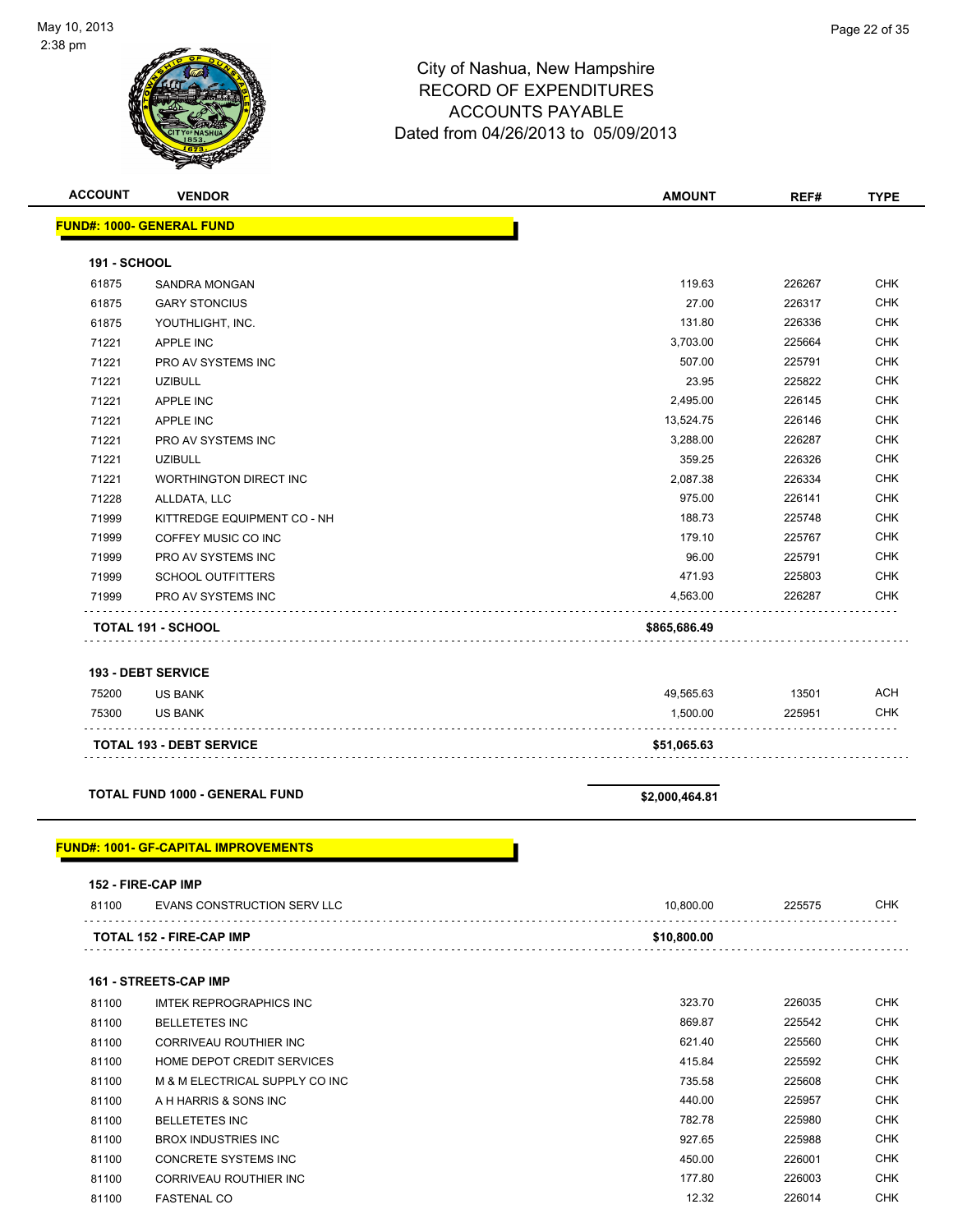. . . . . . . . . . . . . . . .

. . . . . .

. . . . . . . . . .

# City of Nashua, New Hampshire RECORD OF EXPENDITURES ACCOUNTS PAYABLE Dated from 04/26/2013 to 05/09/2013 **ACCOUNT VENDOR AMOUNT REF# TYPE**

|                     | <b>FUND#: 1001- GF-CAPITAL IMPROVEMENTS</b> |             |        |            |
|---------------------|---------------------------------------------|-------------|--------|------------|
|                     | <b>161 - STREETS-CAP IMP</b>                |             |        |            |
| 81100               | M & M ELECTRICAL SUPPLY CO INC              | 29.96       | 226053 | <b>CHK</b> |
| 81100               | <b>PM MACKAY GROUP</b>                      | 600.00      | 226088 | <b>CHK</b> |
| 81100               | UNION METAL CORP                            | 1,120.00    | 226122 | <b>CHK</b> |
|                     | <b>TOTAL 161 - STREETS-CAP IMP</b>          | \$7,506.90  |        |            |
| <b>191 - SCHOOL</b> |                                             |             |        |            |
| 81100               | <b>GALE ASSOCIATES INC</b>                  | 5,246.00    | 225724 | <b>CHK</b> |
| 81100               | WSP-SELLS                                   | 1.800.00    | 225835 | <b>CHK</b> |
| 81100               | LAVALLEE-BRENSINGER ARCHITECTS              | 12,228.00   | 226241 | <b>CHK</b> |
|                     | <b>TOTAL 191 - SCHOOL</b>                   | \$19,274.00 |        |            |

**TOTAL FUND 1001 - GF-CAPITAL IMPROVEMENTS** \$37,580.90

### **FUND#: 1010- GF-PRIOR YEAR ESCROWS**

|       | <b>126 - FINANCIAL SERVICES</b>       |          |         |            |
|-------|---------------------------------------|----------|---------|------------|
| 53452 | <b>KBW FINANCIAL STAFFING/RECRUIT</b> | 808.60   | 225603  | <b>CHK</b> |
|       | <b>TOTAL 126 - FINANCIAL SERVICES</b> | \$808.60 |         |            |
|       | <b>156 - EMERGENCY MGT-PRIOR YEAR</b> |          |         |            |
| 68325 | <b>ADVERTEASERS</b>                   | 867.50   | 225529  | <b>CHK</b> |
| 68325 | STAPLES BUSINESS ADVANTAGE            | 29.99    | 225637  | <b>CHK</b> |
| 71000 | DELL MARKETING LP                     | 1.046.08 | 226006  | <b>CHK</b> |
| 71000 | <b>CITIZENS BANK</b>                  | 34.99    | 9201321 | <b>ACH</b> |

**161 - STREETS-PRIOR YEAR**

| 81100 | SWENSON GRANITE CO LLC                | 8.548.00   | 226110 | СНК |
|-------|---------------------------------------|------------|--------|-----|
|       | <b>TOTAL 161 - STREETS-PRIOR YEAR</b> | \$8,548.00 |        |     |

**TOTAL 156 - EMERGENCY MGT-PRIOR YEAR \$1,978.56**

**TOTAL FUND 1010 - GF-PRIOR YEAR ESCROWS \$11,335.16** 

|       | <b>FUND#: 2100- FOOD SERVICES</b> |           |        |            |  |
|-------|-----------------------------------|-----------|--------|------------|--|
| 55307 | EVA AXNE                          | 75.89     | 225669 | <b>CHK</b> |  |
| 55600 | JOHN BENNETT CREATIVE SERVICES    | 642.08    | 225742 | <b>CHK</b> |  |
| 61100 | STAPLES BUSINESS ADVANTAGE        | 1.453.05  | 226316 | <b>CHK</b> |  |
| 61214 | BIMBO FOODS BAKERIES INC          | 956.99    | 225675 | <b>CHK</b> |  |
| 61214 | <b>BOSTON PIE INC</b>             | 598.50    | 225678 | <b>CHK</b> |  |
| 61214 | COCA COLA BOTTLING CO             | 1.003.50  | 225697 | <b>CHK</b> |  |
| 61214 | COSTA FRUIT & PRODUCE CO INC      | 10.861.89 | 225700 | <b>CHK</b> |  |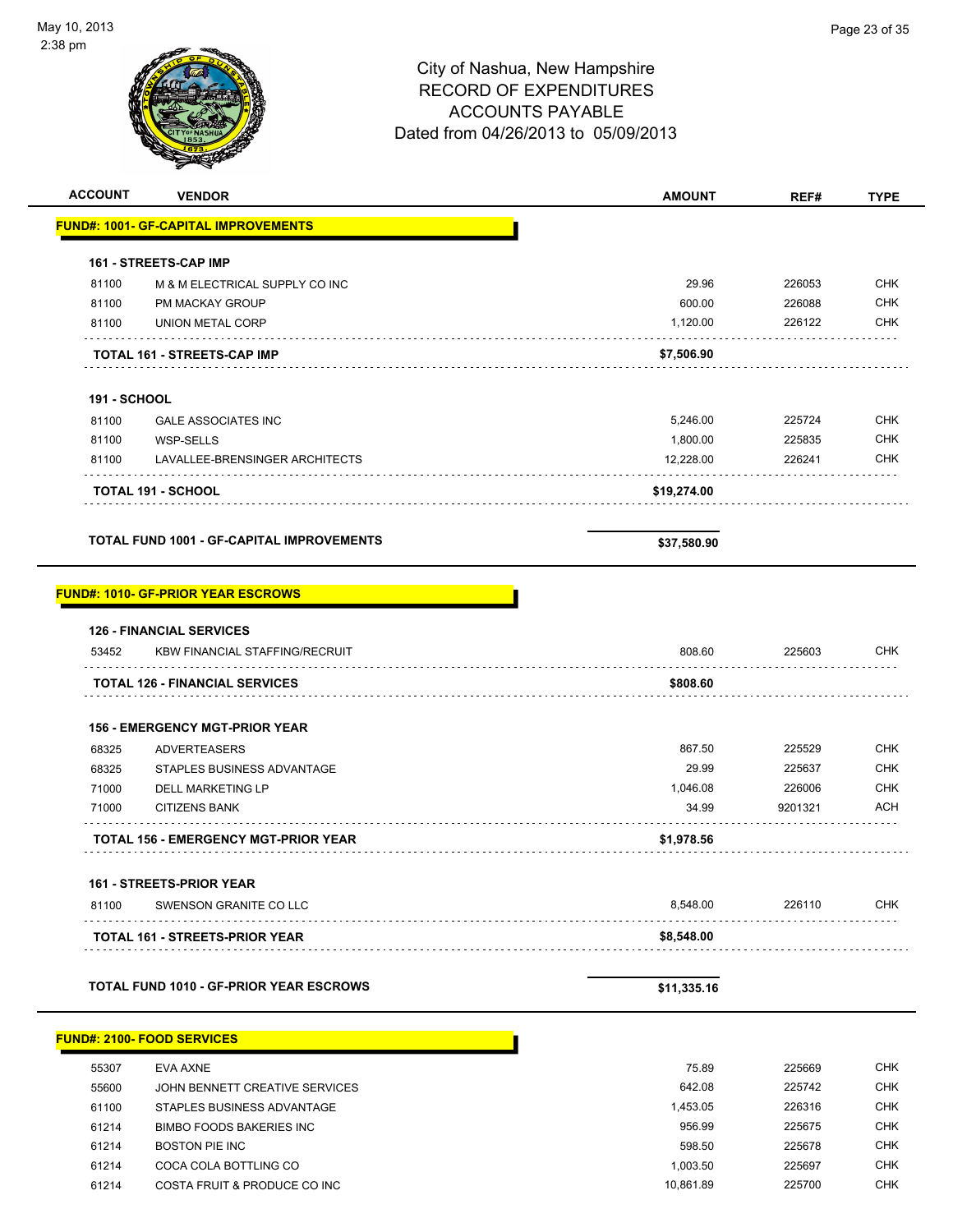

| <b>ACCOUNT</b> | <b>VENDOR</b>                                   | <b>AMOUNT</b> | REF#   | <b>TYPE</b> |
|----------------|-------------------------------------------------|---------------|--------|-------------|
|                | <b>FUND#: 2100- FOOD SERVICES</b>               |               |        |             |
| 61214          | <b>GARELICK FARMS LYNN</b>                      | 12,204.72     | 225725 | <b>CHK</b>  |
| 61214          | <b>GILLS PIZZA CO</b>                           | 359.60        | 225727 | <b>CHK</b>  |
| 61214          | <b>GREAT STATE BEVERAGES INC</b>                | 109.80        | 225731 | <b>CHK</b>  |
| 61214          | M SAUNDERS INC                                  | 6,914.76      | 225754 | <b>CHK</b>  |
| 61214          | NEW ENGLAND ICE CREAM                           | 205.64        | 225775 | <b>CHK</b>  |
| 61214          | SURPLUS DISTRIBUTION SECTION                    | 1,226.50      | 225813 | <b>CHK</b>  |
| 61214          | <b>BIMBO FOODS BAKERIES INC</b>                 | 1,544.12      | 226162 | <b>CHK</b>  |
| 61214          | <b>GARELICK FARMS LYNN</b>                      | 4,784.61      | 226210 | <b>CHK</b>  |
| 61214          | M SAUNDERS INC                                  | 8,824.45      | 226253 | <b>CHK</b>  |
| 61214          | NEW ENGLAND ICE CREAM                           | 2,955.15      | 226272 | CHK         |
| 61214          | ORIGINAL CRISPY PIZZA CRUST CO                  | 107.60        | 226280 | <b>CHK</b>  |
| 61299          | BLUE RIBBON MAINTENANCE SUPPLI                  | 392.60        | 225677 | <b>CHK</b>  |
| 61299          | BROWN INDUSTRIES, INC.                          | 55.45         | 225682 | <b>CHK</b>  |
| 71221          | PCS REVENUE CONTROL SYSTEMS IN                  | 418.90        | 225785 | <b>CHK</b>  |
| 71800          | STAPLES BUSINESS ADVANTAGE                      | 1,057.23      | 226316 | <b>CHK</b>  |
|                | <b>TOTAL FUND 2100 - FOOD SERVICES</b>          | \$56,753.03   |        |             |
|                |                                                 |               |        |             |
|                | <b>FUND#: 2201- DRIVERS EDUCATION</b>           |               |        |             |
| 55300          | <b>WILLIAM DUBOIS</b>                           | 90.00         | 226192 | <b>CHK</b>  |
|                | <b>TOTAL FUND 2201 - DRIVERS EDUCATION</b>      | \$90.00       |        |             |
|                |                                                 |               |        |             |
|                | <b>FUND#: 2207- ADULT ED/CONTINUING ED</b>      |               |        |             |
| 44600          | <b>ANAIS MOLINA</b>                             | 65.00         | 225766 | CHK         |
| 55690          | FIRST STUDENT INC                               | 112.28        | 226202 | <b>CHK</b>  |
| 61135          | <b>JOSTENS INC</b>                              | 127.20        | 225744 | <b>CHK</b>  |
|                | <b>TOTAL FUND 2207 - ADULT ED/CONTINUING ED</b> | \$304.48      |        |             |
|                | <b>FUND#: 2212- ATHLETICS REVENUE FUND</b>      |               |        |             |
|                |                                                 |               |        |             |
| 54487          | <b>BSN SPORTS</b>                               | 2,746.10      | 225683 | <b>CHK</b>  |
| 54487          | ALUMINUM ATHLETIC EQUIPMENT                     | 520.00        | 226142 | <b>CHK</b>  |
| 61107          | ANACONDA SPORTS                                 | 723.50        | 225662 | <b>CHK</b>  |
| 61107          | <b>M &amp; N SPORTS LLC</b>                     | 312.60        | 226252 | CHK         |
| 61299          | MEDCO SUPPLY INC                                | 412.65        | 225782 | CHK         |
| 61299          | <b>THOMAS ARRIA</b>                             | 248.40        | 226147 | <b>CHK</b>  |
| 61299          | MEDCO SUPPLY INC                                | 13.78         | 226284 | <b>CHK</b>  |
|                | <b>TOTAL FUND 2212 - ATHLETICS REVENUE FUND</b> | \$4,977.03    |        |             |
|                | <b>FUND#: 2222- AFTER SCHOOL PROGRAM</b>        |               |        |             |
| 44600          | BOYS & GIRLS CLUB OF GREATER N                  | 3,325.00      | 225679 | <b>CHK</b>  |
| 55300          | NATIONAL AFTERSCHOOL ASSOC                      | 460.00        | 225771 | <b>CHK</b>  |
| 55690          | FIRST STUDENT INC                               | 113.02        | 225720 | <b>CHK</b>  |
|                | <b>GARELICK FARMS LYNN</b>                      | 531.51        | 225725 | <b>CHK</b>  |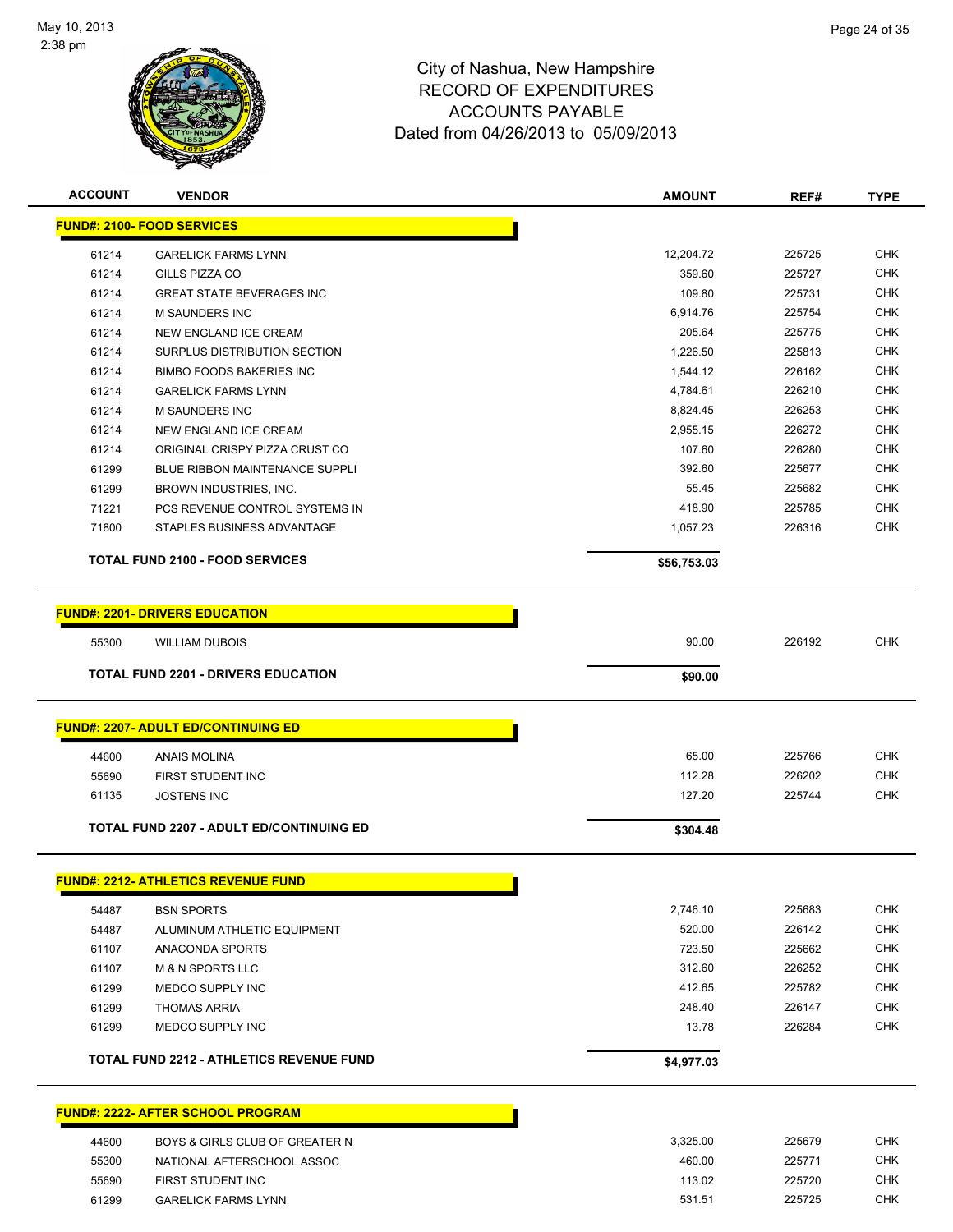

| <b>ACCOUNT</b> | <b>VENDOR</b>                                               | <b>AMOUNT</b> | REF#   | <b>TYPE</b> |
|----------------|-------------------------------------------------------------|---------------|--------|-------------|
|                | <b>FUND#: 2222- AFTER SCHOOL PROGRAM</b>                    |               |        |             |
| 61299          | NEW ENGLAND ICE CREAM                                       | 452.44        | 225775 | <b>CHK</b>  |
| 61299          | <b>ZOO NEW ENGLAND</b>                                      | 1,276.00      | 225836 | <b>CHK</b>  |
| 61299          | <b>NHRPA</b>                                                | 160.00        | 226134 | <b>CHK</b>  |
| 61299          | <b>GARELICK FARMS LYNN</b>                                  | 118.71        | 226210 | <b>CHK</b>  |
| 61299          | MARKET BASKET ACCT 2589096                                  | 43.58         | 226255 | CHK         |
| 61299          | NEW ENGLAND ICE CREAM                                       | 183.00        | 226272 | <b>CHK</b>  |
| 61299          | <b>SAM'S CLUB</b>                                           | 161.09        | 226297 | CHK         |
| 61299          | LAURA SPOTTISWOOD                                           | 12.00         | 226313 | <b>CHK</b>  |
| 61299          | STAPLES BUSINESS ADVANTAGE                                  | 95.99         | 226316 | <b>CHK</b>  |
|                | TOTAL FUND 2222 - AFTER SCHOOL PROGRAM                      | \$6,932.34    |        |             |
|                | <b>FUND#: 2247- CULINARY ARTS</b>                           |               |        |             |
| 53628          | D A BUCCI & SONS INC                                        | 27.00         | 225704 | <b>CHK</b>  |
|                | <b>TOTAL FUND 2247 - CULINARY ARTS</b>                      | \$27.00       |        |             |
|                | <b>FUND#: 2503- PARKS &amp; REC PROGRAMS FUND</b>           |               |        |             |
| 51400          | <b>SEAN LYNCH</b>                                           | 180.00        | 225838 | <b>CHK</b>  |
|                | <b>TOTAL FUND 2503 - PARKS &amp; REC PROGRAMS FUND</b>      | \$180.00      |        |             |
|                |                                                             |               |        |             |
|                | <b>FUND#: 2505- GOVT &amp; EDUCATION CHANNELS FUND</b>      |               |        |             |
| 53470          | <b>JOHN COLLINS</b>                                         | 150.00        | 225555 | <b>CHK</b>  |
| 53470          | MIKE JEYNES                                                 | 325.00        | 225598 | <b>CHK</b>  |
| 53470          | <b>THOMAS KING</b>                                          | 100.00        | 225601 | <b>CHK</b>  |
| 53470          | <b>JIM MCLEAN</b>                                           | 237.50        | 225612 | <b>CHK</b>  |
| 53470          | <b>TIM O'NEIL</b>                                           | 462.50        | 225624 | <b>CHK</b>  |
| 53470          | FRANK J WALLENT                                             | 200.00        | 225653 | <b>CHK</b>  |
| 53470          | <b>CHRISTIAN ARCAND</b>                                     | 50.00         | 225971 | <b>CHK</b>  |
| 53470          | JOHN COLLINS                                                | 150.00        | 225999 | <b>CHK</b>  |
| 53470          | <b>THOMAS KING</b>                                          | 100.00        | 226044 | <b>CHK</b>  |
| 53470          | <b>FRANK J WALLENT</b>                                      | 100.00        | 226126 | <b>CHK</b>  |
| 54100          | <b>PSNH</b>                                                 | 223.32        | 225517 | <b>CHK</b>  |
| 54487          | HB COMMUNICATIONS INC                                       | 3,032.00      | 226027 | <b>CHK</b>  |
| 55300          | PETER JOHNSON                                               | 214.70        | 225906 | <b>CHK</b>  |
| 55400          | EASTERN REGION COMM MEDIA CONF                              | 250.00        | 225901 | <b>CHK</b>  |
| 61428          | AARDVARK THE DEAN OF CLEAN                                  | 195.00        | 225960 | <b>CHK</b>  |
|                | <b>TOTAL FUND 2505 - GOVT &amp; EDUCATION CHANNELS FUND</b> | \$5,790.02    |        |             |
|                | <b>FUND#: 2506- HUNT BLDG FACILITY RENTALS</b>              |               |        |             |
| 54100          | <b>PSNH</b>                                                 | 329.37        | 225943 | CHK         |

 LIBERTY UTILITIES 200.54 225506 CHK HESS CORPORATION 391.03 225590 CHK ERICKSON CLEANING SERVICES LLC 160.00 225574 CHK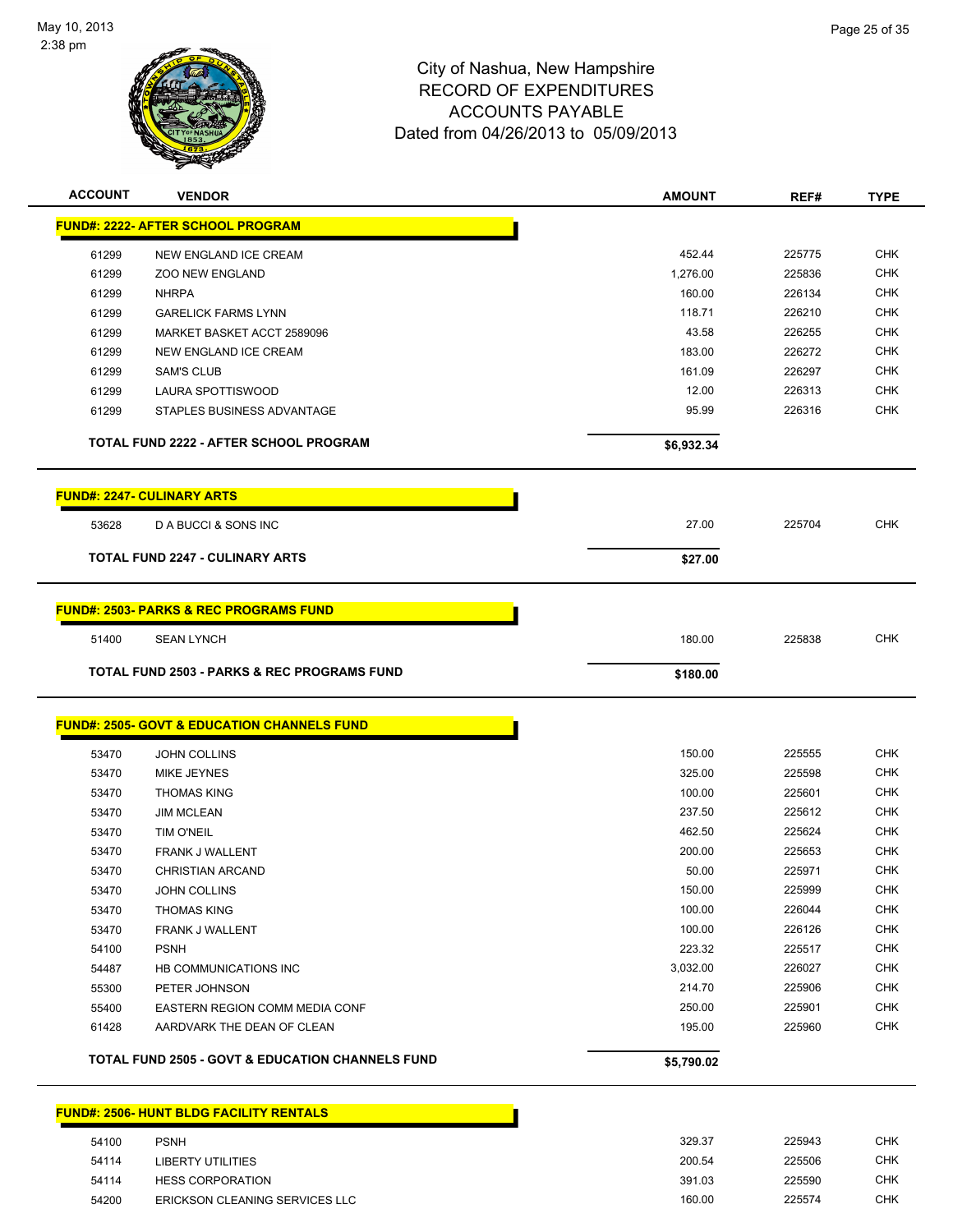| <b>ACCOUNT</b><br><b>VENDOR</b>                     |                                                    | <b>AMOUNT</b> | REF#    | <b>TYPE</b> |
|-----------------------------------------------------|----------------------------------------------------|---------------|---------|-------------|
| <b>TOTAL FUND 2506 - HUNT BLDG FACILITY RENTALS</b> |                                                    | \$1,080.94    |         |             |
|                                                     | <b>FUND#: 3068- COMMUNITY SERVICES GRANTS</b>      |               |         |             |
| 53628                                               | HOME DEPOT CREDIT SERVICES                         | 700.00        | 226029  | <b>CHK</b>  |
| 55100                                               | AT&T MOBILITY                                      | $-22.50$      | 225461  | <b>CHK</b>  |
| 55300                                               | <b>ASHLEY CONLEY</b>                               | 471.47        | 225897  | <b>CHK</b>  |
| 55300                                               | <b>CITIZENS BANK</b>                               | 592.80        | 9201321 | <b>ACH</b>  |
| 55421                                               | SHAW'S                                             | 41.90         | 225495  | <b>CHK</b>  |
| 55421                                               | TIDEWATER CATERING GROUP                           | 1,207.60      | 225645  | <b>CHK</b>  |
|                                                     | <b>TOTAL FUND 3068 - COMMUNITY SERVICES GRANTS</b> | \$2,991.27    |         |             |
|                                                     | <b>FUND#: 3070- COMMUNITY HEALTH GRANTS FUND</b>   |               |         |             |
| 54221                                               | <b>STERICYCLE</b>                                  | 51.16         | 226108  | <b>CHK</b>  |
| 55300                                               | <b>CHRISTINE M CARON</b>                           | 9.60          | 225893  | <b>CHK</b>  |
| 55300                                               | <b>LUIS PORRES</b>                                 | 48.07         | 225925  | <b>CHK</b>  |
| 61135                                               | CHANNING BETE CO INC                               | 1,024.60      | 225551  | <b>CHK</b>  |
| TOTAL FUND 3070 - COMMUNITY HEALTH GRANTS FUND      |                                                    | \$1,133.43    |         |             |
|                                                     | <b>FUND#: 3080- COMMUNITY DEVELOPMENT GRANTS</b>   |               |         |             |
| 81700                                               | SAINTS LANDSCAPING & IRRIGATIO                     | 37,850.00     | 225631  | CHK         |
|                                                     |                                                    |               |         |             |
|                                                     | TOTAL FUND 3080 - COMMUNITY DEVELOPMENT GRANTS     | \$37,850.00   |         |             |
|                                                     | <b>FUND#: 3090- URBAN PROGRAM GRANTS</b>           |               |         |             |
| 54210                                               | LEONARD AND NANCY ABREU AND                        | 16,000.00     | 225887  | <b>CHK</b>  |
| 54210                                               | JOSEPH WAWERU AND DAD'S                            | 16,000.00     | 225934  | <b>CHK</b>  |
| 54225                                               | ALCHEMY LEAD MANAGMENT                             | 448.00        | 225964  | <b>CHK</b>  |
| 55118                                               | <b>AT&amp;T MOBILITY</b>                           | 31.19         | 225461  | <b>CHK</b>  |
| 55300                                               | <b>ELINETH MORE</b>                                | 193.65        | 225915  | <b>CHK</b>  |
| 55300                                               | DAVID SULLIVAN                                     | 287.14        | 225930  | <b>CHK</b>  |
| 55307                                               | SHAWNASEY MADISON                                  | 222.05        | 225909  | <b>CHK</b>  |
| 55307                                               | DAVID SULLIVAN                                     | 223.74        | 225930  | <b>CHK</b>  |
| 68345                                               | DAVID R IANNOTTI                                   | 400.00        | 226033  | <b>CHK</b>  |
| 68345                                               | <b>ADRIENNE MCCUSKER</b>                           | 400.00        | 226059  | <b>CHK</b>  |
| 68345                                               | MOTEL 6                                            | 341.68        | 226064  | <b>CHK</b>  |
| 68345                                               | RODRIGUES, MARY ALICE                              | 400.00        | 226096  | <b>CHK</b>  |
| 68345                                               | DAVID K SEQUEIRA                                   | 400.00        | 226102  | <b>CHK</b>  |
| 69025                                               | DAWN CARDIN AND IDEAL PROPERTY                     | 600.00        | 225890  | <b>CHK</b>  |
| 69025                                               | DAWN CARDIN AND IDEAL PROPERTY                     | 3,729.00      | 225991  | CHK         |
| 69075                                               | BRIDGES DOM & SEXUAL VIOLENCE                      | 4,314.00      | 225987  | <b>CHK</b>  |
|                                                     | TOTAL FUND 3090 - URBAN PROGRAM GRANTS             | \$43,990.45   |         |             |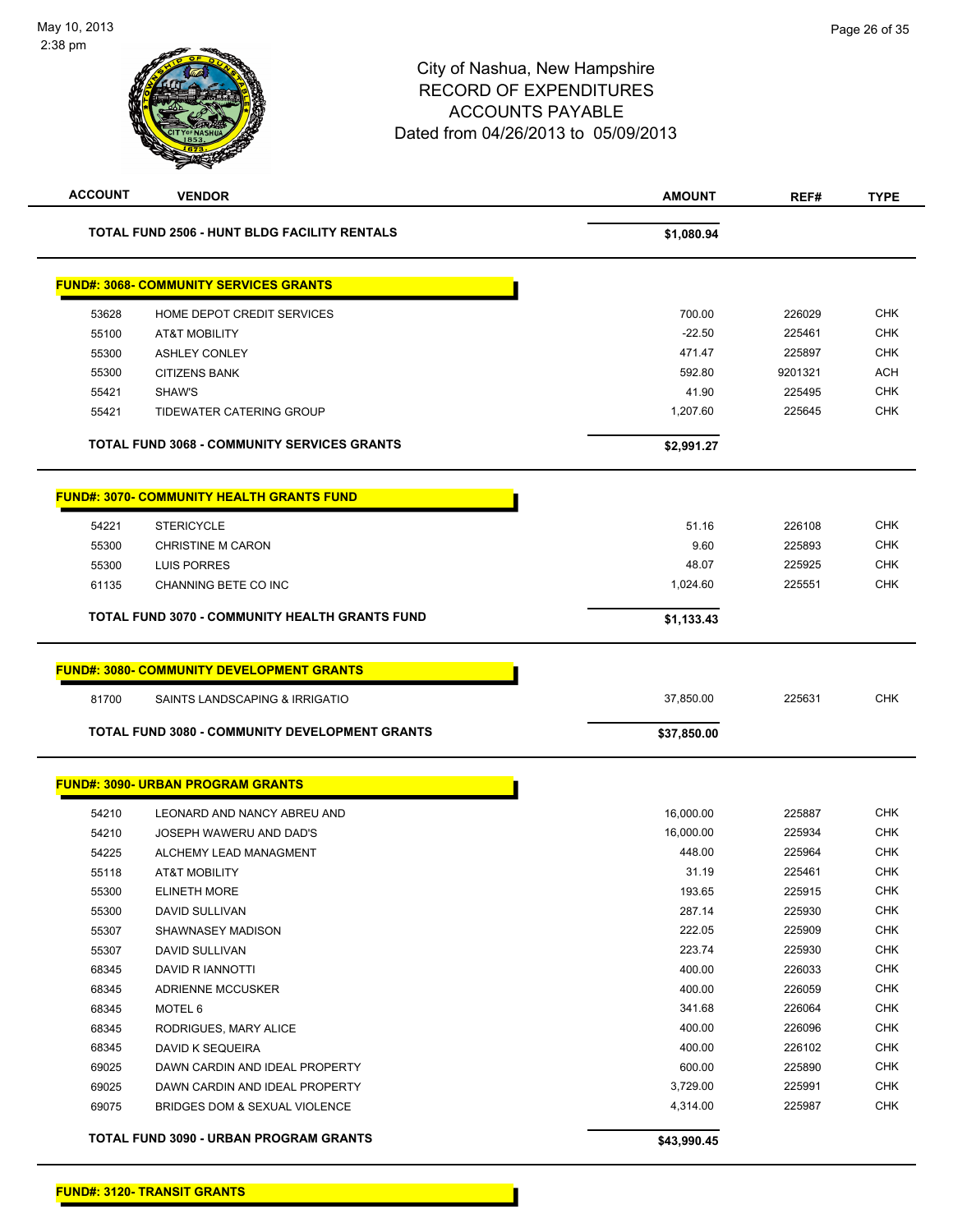

| <b>ACCOUNT</b> | <b>VENDOR</b>                           | <b>AMOUNT</b> | REF#    | <b>TYPE</b> |
|----------------|-----------------------------------------|---------------|---------|-------------|
|                | <b>FUND#: 3120- TRANSIT GRANTS</b>      |               |         |             |
| 54100          | <b>PSNH</b>                             | 826.28        | 225517  | CHK         |
| 54100          | <b>PSNH</b>                             | 873.82        | 225943  | <b>CHK</b>  |
| 54100          | <b>PSNH</b>                             | 263.81        | 225943  | <b>CHK</b>  |
| 54114          | <b>LIBERTY UTILITIES</b>                | 87.26         | 225509  | <b>CHK</b>  |
| 54114          | <b>HESS CORPORATION</b>                 | 79.79         | 225590  | <b>CHK</b>  |
| 54141          | PENNICHUCK WATER WORKS INC              | 156.05        | 225942  | <b>CHK</b>  |
| 55109          | AT&T MOBILITY                           | 125.73        | 225461  | <b>CHK</b>  |
| 55109          | <b>FAIRPOINT COMMUNICATIONS</b>         | 50.00         | 225935  | <b>CHK</b>  |
| 55118          | AT&T MOBILITY                           | 49.91         | 225461  | <b>CHK</b>  |
| 55118          | AT&T MOBILITY                           | 743.26        | 225461  | <b>CHK</b>  |
| 55400          | <b>CITIZENS BANK</b>                    | 887.60        | 9201321 | ACH         |
| 55699          | FIRST TRANSIT INC                       | 3,150.00      | 226015  | CHK         |
| 55699          | <b>CINTAS</b>                           | 195.18        | 225553  | <b>CHK</b>  |
| 55699          | <b>CINTAS</b>                           | 130.12        | 225997  | <b>CHK</b>  |
| 61299          | STAPLES BUSINESS ADVANTAGE              | 38.15         | 225637  | <b>CHK</b>  |
| 61299          | PURE WATERS OF NEW ENGLAND LLC          | 31.50         | 226092  | <b>CHK</b>  |
| 61299          | <b>GRAINGER</b>                         | 71.01         | 226024  | <b>CHK</b>  |
| 61299          | HOME DEPOT CREDIT SERVICES              | 18.96         | 226029  | <b>CHK</b>  |
| 61709          | PETRO CANADA AMERICA                    | 400.39        | 226086  | <b>CHK</b>  |
| 61709          | SAFETY KLEEN SYSTEMS INC                | 515.14        | 226097  | <b>CHK</b>  |
| 61799          | <b>GILLIG LLC</b>                       | 24.52         | 225582  | <b>CHK</b>  |
| 61799          | <b>CUMMINS NORTHEAST INC</b>            | 390.00        | 226004  | CHK         |
| 61799          | <b>FASTENAL CO</b>                      | 9.37          | 226014  | <b>CHK</b>  |
| 61799          | <b>GILLIG LLC</b>                       | 267.46        | 226023  | <b>CHK</b>  |
| 61799          | NORTHERN BUS SALES INC                  | 205.10        | 226078  | <b>CHK</b>  |
| 61799          | NAPA AUTO PARTS                         | 21.56         | 225615  | <b>CHK</b>  |
| 61799          | NAPA AUTO PARTS                         | 70.09         | 226067  | <b>CHK</b>  |
| 61799          | NORTHERN BUS SALES INC                  | 228.92        | 226078  | <b>CHK</b>  |
| 61799          | <b>GRAINGER</b>                         | 23.49         | 225584  | <b>CHK</b>  |
| 61799          | NAPA AUTO PARTS                         | $-13.77$      | 226067  | <b>CHK</b>  |
| 61799          | NORTHERN BUS SALES INC                  | 363.78        | 226078  | <b>CHK</b>  |
| 61799          | <b>FASTENAL CO</b>                      | 33.19         | 225577  | CHK         |
| 61799          | NAPA AUTO PARTS                         | 13.41         | 225615  | <b>CHK</b>  |
| 61799          | ARCSOURCE INC                           | 98.42         | 225972  | <b>CHK</b>  |
| 61799          | <b>FASTENAL CO</b>                      | 17.05         | 226014  | <b>CHK</b>  |
| 61799          | <b>NAPA AUTO PARTS</b>                  | 7.09          | 226067  | <b>CHK</b>  |
| 61799          | NAPA AUTO PARTS                         | 4.12          | 226067  | <b>CHK</b>  |
| 61799          | <b>CITIZENS BANK</b>                    | 171.93        | 9201321 | <b>ACH</b>  |
| 71999          | AMAZON.COM                              | 1,584.63      | 225866  | <b>CHK</b>  |
| 71999          | GREG SMITH EQUIPMENT SALES INC          | 5,745.00      | 226026  | <b>CHK</b>  |
|                | <b>TOTAL FUND 3120 - TRANSIT GRANTS</b> | \$17,959.32   |         |             |

### **FUND#: 3800- SCHOOL GRANTS FUND**

| 53600 | <b>STEVE BLUNT</b>      | 200.00   | 226164 | <b>CHK</b> |
|-------|-------------------------|----------|--------|------------|
| 53600 | SYLVAN LEARNING CENTERS | 350.00   | 226318 | <b>CHK</b> |
| 53607 | <b>GAYLE R ESTERLY</b>  | 4.299.65 | 226199 | CHK        |
| 53628 | <b>JULIE OTA</b>        | 100.00   | 225780 | CHK        |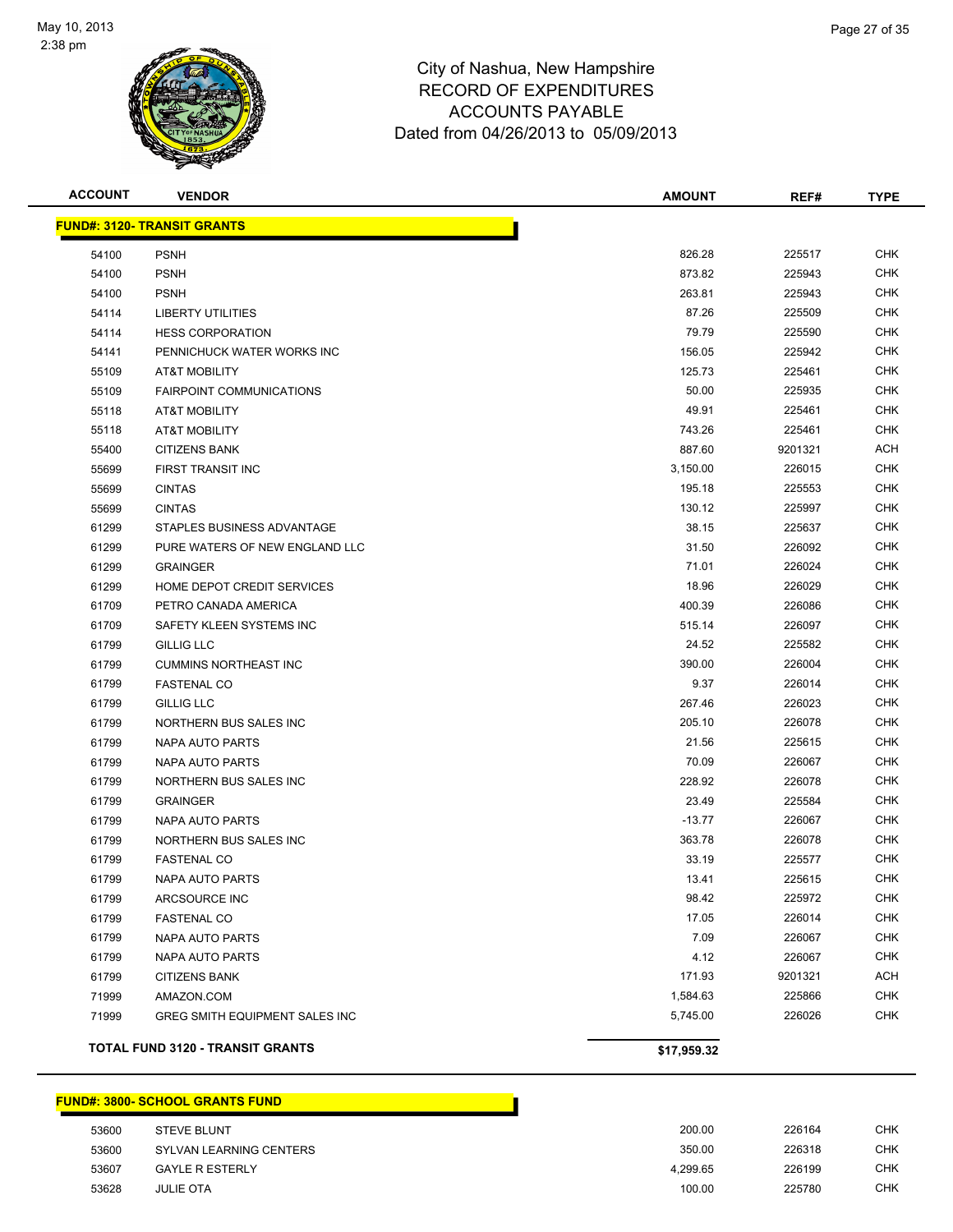

| <b>ACCOUNT</b> | <b>VENDOR</b>                           | <b>AMOUNT</b> | REF#    | <b>TYPE</b> |
|----------------|-----------------------------------------|---------------|---------|-------------|
|                | <u> FUND#: 3800- SCHOOL GRANTS FUND</u> |               |         |             |
| 53628          | <b>JEANNA HAMILTON</b>                  | 37.50         | 226219  | <b>CHK</b>  |
| 53628          | <b>JULIE OTA</b>                        | 100.00        | 226281  | <b>CHK</b>  |
| 53628          | THE CARROLL CENTER FOR THE BLI          | 2,929.00      | 225688  | <b>CHK</b>  |
| 53628          | NURSES PRN INC                          | 2,036.25      | 225807  | <b>CHK</b>  |
| 53628          | <b>INTERIM HEALTH CARE</b>              | 4,649.00      | 226229  | CHK         |
| 53628          | NURSES PRN INC                          | 1,260.00      | 226310  | <b>CHK</b>  |
| 53628          | <b>TERESA BOLICK PHD</b>                | 2,600.00      | 226166  | <b>CHK</b>  |
| 54807          | <b>FIRST CHURCH</b>                     | 248.00        | 225719  | CHK         |
| 54807          | <b>FIRST CHURCH</b>                     | 3,378.00      | 225719  | CHK         |
| 55300          | <b>MARIE GOTTWALD</b>                   | 768.63        | 226214  | CHK         |
| 55300          | NATIONAL AFTERSCHOOL ASSOC              | 460.00        | 225771  | CHK         |
| 55300          | <b>ESTHER BRODEUR</b>                   | 19.21         | 226168  | <b>CHK</b>  |
| 55300          | <b>CITIZENS BANK</b>                    | 6,404.35      | 9201321 | ACH         |
| 55300          | <b>CITIZENS BANK</b>                    | 771.06        | 9201321 | ACH         |
| 55300          | <b>JOYCE WONG</b>                       | 43.50         | 226333  | <b>CHK</b>  |
| 55300          | <b>NHSTE</b>                            | 120.00        | 225777  | <b>CHK</b>  |
| 55300          | MASSACHUSETTS INSTITUTE TECH            | 200.00        | 225765  | <b>CHK</b>  |
| 55300          | <b>JOHANNA SEEBA</b>                    | 71.66         | 226305  | CHK         |
| 55400          | ANGELA AVERY                            | 358.89        | 225668  | CHK         |
| 55400          | <b>TOLA KHIN</b>                        | 231.22        | 225747  | <b>CHK</b>  |
| 55400          | <b>JILL TACY</b>                        | 365.00        | 225814  | <b>CHK</b>  |
| 55400          | <b>LORI VIGEANT</b>                     | 375.00        | 225824  | <b>CHK</b>  |
| 55690          | FIRST STUDENT INC                       | 7.61          | 226202  | <b>CHK</b>  |
| 55690          | FIRST STUDENT INC                       | 242.58        | 226202  | <b>CHK</b>  |
| 61135          | EVAN-MOOR                               | 78.96         | 225716  | <b>CHK</b>  |
| 61135          | LAKESHORE LEARNING MATERIALS            | 63.22         | 225749  | CHK         |
| 61135          | PEARSON LEARNING GROUP                  | 98.60         | 225787  | <b>CHK</b>  |
| 61135          | REALLY GOOD STUFF INC                   | 62.98         | 225793  | <b>CHK</b>  |
| 61135          | <b>SCHOOL SPECIALTY</b>                 | 169.11        | 225804  | <b>CHK</b>  |
| 61135          | UNIVERSITY OF OREGON                    | 117.00        | 225819  | <b>CHK</b>  |
| 61135          | HANDWRITING WITHOUT TEARS               | 1,329.90      | 225732  | CHK         |
| 61135          | PEARSON ASSESSMENTS                     | 275.39        | 225773  | CHK         |
| 61135          | LOVE AND LOGIC INSTITUTE                | 258.75        | 225752  | CHK         |
| 61135          | <b>MARIA BARRY</b>                      | 20.00         | 226155  | <b>CHK</b>  |
| 61135          | STAPLES BUSINESS ADVANTAGE              | 87.92         | 225810  | <b>CHK</b>  |
| 61135          | UNIVERSITY OF OREGON                    | 161.00        | 225819  | <b>CHK</b>  |
| 61135          | <b>ROBERT LEWIS</b>                     | 30.00         | 226247  | <b>CHK</b>  |
| 61135          | <b>SCHOOL SPECIALTY</b>                 | 40.88         | 225804  | <b>CHK</b>  |
| 61135          | PETTY CASH SCHOOLS                      | 4.80          | 226137  | <b>CHK</b>  |
| 61135          | LUCIE L CROWDER                         | 316.94        | 225702  | <b>CHK</b>  |
| 61135          | PETTY CASH SCHOOLS                      | 86.76         | 226137  | <b>CHK</b>  |
| 61135          | <b>CYNTHIA MICHAUD</b>                  | 65.30         | 226266  | CHK         |
| 61135          | TRIM & TASSELS                          | 1,030.80      | 225817  | <b>CHK</b>  |
| 61299          | <b>GARELICK FARMS LYNN</b>              | 135.82        | 225725  | CHK         |
| 61299          | NEW ENGLAND ICE CREAM                   | 400.06        | 225775  | CHK         |
| 61299          | <b>GARELICK FARMS LYNN</b>              | 51.04         | 226210  | CHK         |
| 61299          | STAPLES BUSINESS ADVANTAGE              | 1,191.31      | 226316  | <b>CHK</b>  |
| 61299          | <b>WAL-MART</b>                         | 195.86        | 226330  | <b>CHK</b>  |
| 61299          | <b>KRISTINA HEDBERG</b>                 | 22.35         | 225737  | <b>CHK</b>  |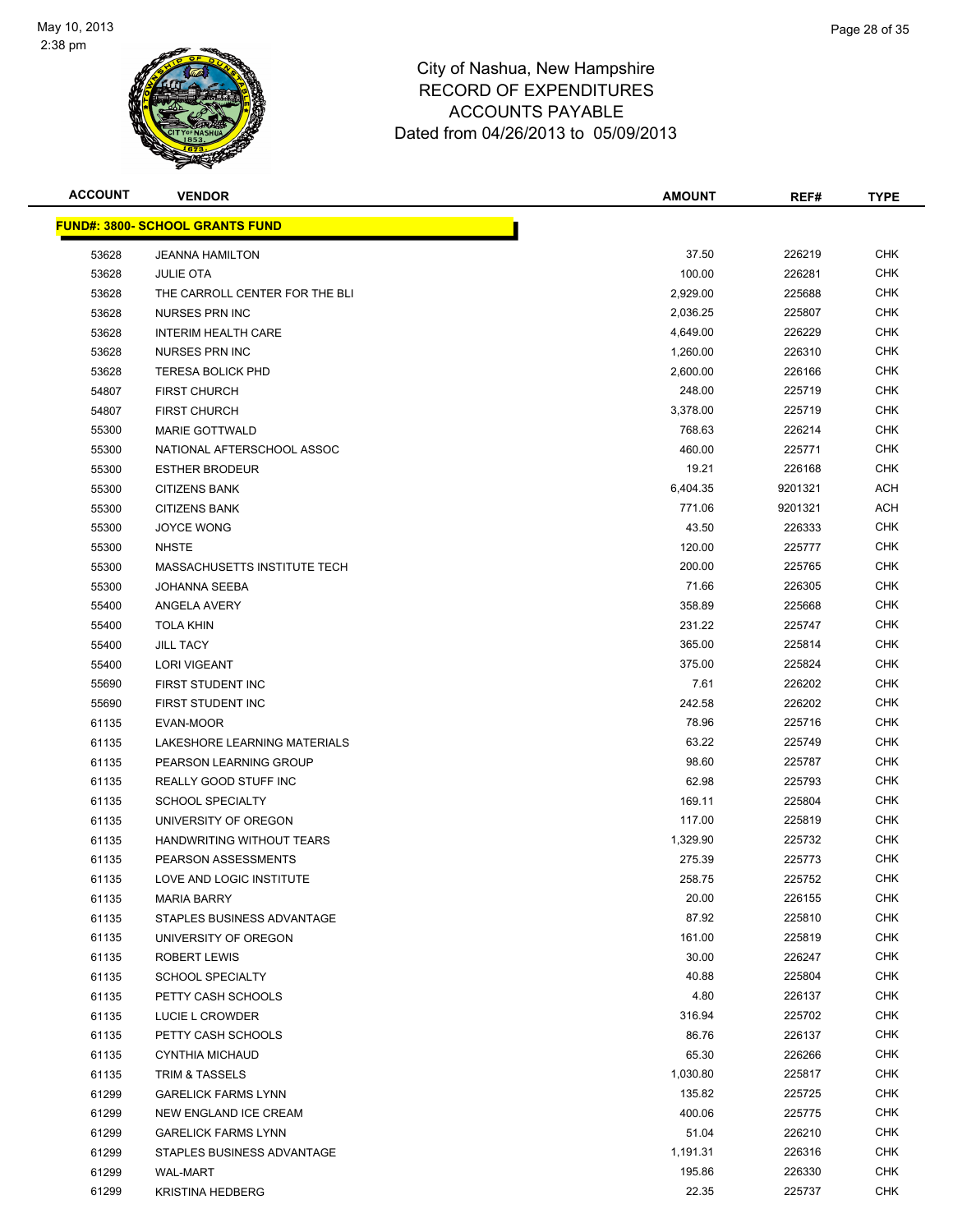

| <b>ACCOUNT</b> | <b>VENDOR</b>                                | <b>AMOUNT</b> | REF#   | <b>TYPE</b> |
|----------------|----------------------------------------------|---------------|--------|-------------|
|                | <b>FUND#: 3800- SCHOOL GRANTS FUND</b>       |               |        |             |
| 61299          | <b>BECKY LEEDS</b>                           | 22.50         | 226244 | <b>CHK</b>  |
| 61299          | LAKESHORE LEARNING MATERIALS                 | 172.47        | 225749 | <b>CHK</b>  |
| 61299          | <b>NASCO</b>                                 | 180.63        | 225768 | <b>CHK</b>  |
| 61299          | <b>SCHOOL SPECIALTY</b>                      | 382.51        | 225804 | <b>CHK</b>  |
| 61299          | REALLY GOOD STUFF INC                        | 70.94         | 226290 | <b>CHK</b>  |
| 61299          | <b>SCHOOL SPECIALTY</b>                      | 12.45         | 226304 | <b>CHK</b>  |
| 61428          | PETTY CASH SCHOOLS                           | 25.95         | 226137 | <b>CHK</b>  |
| 61875          | <b>BARNES &amp; NOBLE INC</b>                | $-65.31$      | 225671 | <b>CHK</b>  |
| 61875          | <b>BARNES &amp; NOBLE INC</b>                | 699.29        | 225671 | <b>CHK</b>  |
| 61875          | <b>BARNES &amp; NOBLE INC</b>                | 453.00        | 226153 | CHK         |
| 61875          | <b>BENCHMARK EDUCATION</b>                   | 267.30        | 226159 | <b>CHK</b>  |
| 61875          | FOLLETT EDUCATIONAL SERVICES                 | 227.16        | 226204 | <b>CHK</b>  |
| 61875          | LAKESHORE LEARNING MATERIALS                 | 137.96        | 226238 | <b>CHK</b>  |
| 61875          | NEWBRIDGE CO                                 | 221.43        | 226274 | <b>CHK</b>  |
| 61875          | PETTY CASH SCHOOLS                           | 22.97         | 226137 | <b>CHK</b>  |
| 61875          | <b>BARNES &amp; NOBLE INC</b>                | 458.15        | 226153 | <b>CHK</b>  |
| 61875          | YOUTHLIGHT, INC.                             | 197.70        | 226336 | <b>CHK</b>  |
| 61875          | <b>HOUGHTON MIFFLIN</b>                      | 0.00          | 225739 | <b>CHK</b>  |
| 61875          | <b>MCGRAW HILL COMPANIES</b>                 | 19,025.45     | 226262 | <b>CHK</b>  |
| 71221          | RULE BROADCAST SYSTEMS INC                   | 28,481.00     | 225795 | <b>CHK</b>  |
| 71221          | NEWEGG.COM                                   | 18,415.88     | 226275 | <b>CHK</b>  |
| 71228          | RULE BROADCAST SYSTEMS INC                   | 7,469.84      | 225795 | <b>CHK</b>  |
| 71228          | <b>CAMBIUM LEARNING INC</b>                  | 433.50        | 225685 | <b>CHK</b>  |
| 71228          | <b>CURRICULUM ASSOC INC</b>                  | 2,307.00      | 225703 | <b>CHK</b>  |
| 71800          | <b>SCHOOL SPECIALTY</b>                      | 622.28        | 225804 | <b>CHK</b>  |
| 71999          | STRYKER MEDICAL                              | 9,247.90      | 225812 | <b>CHK</b>  |
| 71999          | <b>SCHOOL SPECIALTY</b>                      | 541.74        | 225804 | <b>CHK</b>  |
|                | <b>TOTAL FUND 3800 - SCHOOL GRANTS FUND</b>  | \$128,952.55  |        |             |
|                | <b>FUND#: 3810- FOOD SERVICE GRANTS FUND</b> |               |        |             |
| 61214          | M SAUNDERS INC                               | 98.85         | 225754 | <b>CHK</b>  |
| 61214          | <b>M SAUNDERS INC</b>                        | 202.65        | 225754 | <b>CHK</b>  |
| 61214          | <b>M SAUNDERS INC</b>                        | 241.50        | 225754 | <b>CHK</b>  |
| 61214          | M SAUNDERS INC                               | 273.55        | 225754 | <b>CHK</b>  |
| 61214          | <b>M SAUNDERS INC</b>                        | 50.90         | 225754 | <b>CHK</b>  |
| 61214          | M SAUNDERS INC                               | 98.85         | 225754 | <b>CHK</b>  |
| 61214          | M SAUNDERS INC                               | 312.50        | 225754 | <b>CHK</b>  |
| 61299          | COSTA FRUIT & PRODUCE CO INC                 | 58.14         | 225700 | <b>CHK</b>  |
|                | TOTAL FUND 3810 - FOOD SERVICE GRANTS FUND   | \$1,336.94    |        |             |
|                |                                              |               |        |             |
|                | <b>FUND#: 4005- TRAFFIC VIOLATIONS FUND</b>  |               |        |             |
|                |                                              |               |        |             |

# APRIL ADAMS 25.00 225970 CHK 55607 MAILINGS UNLIMITED **13529** ACH 1ST PRIORITY TOWING & RECOVERY 630.00 225956 CHK D & R TOWING INC 570.00 226005 CHK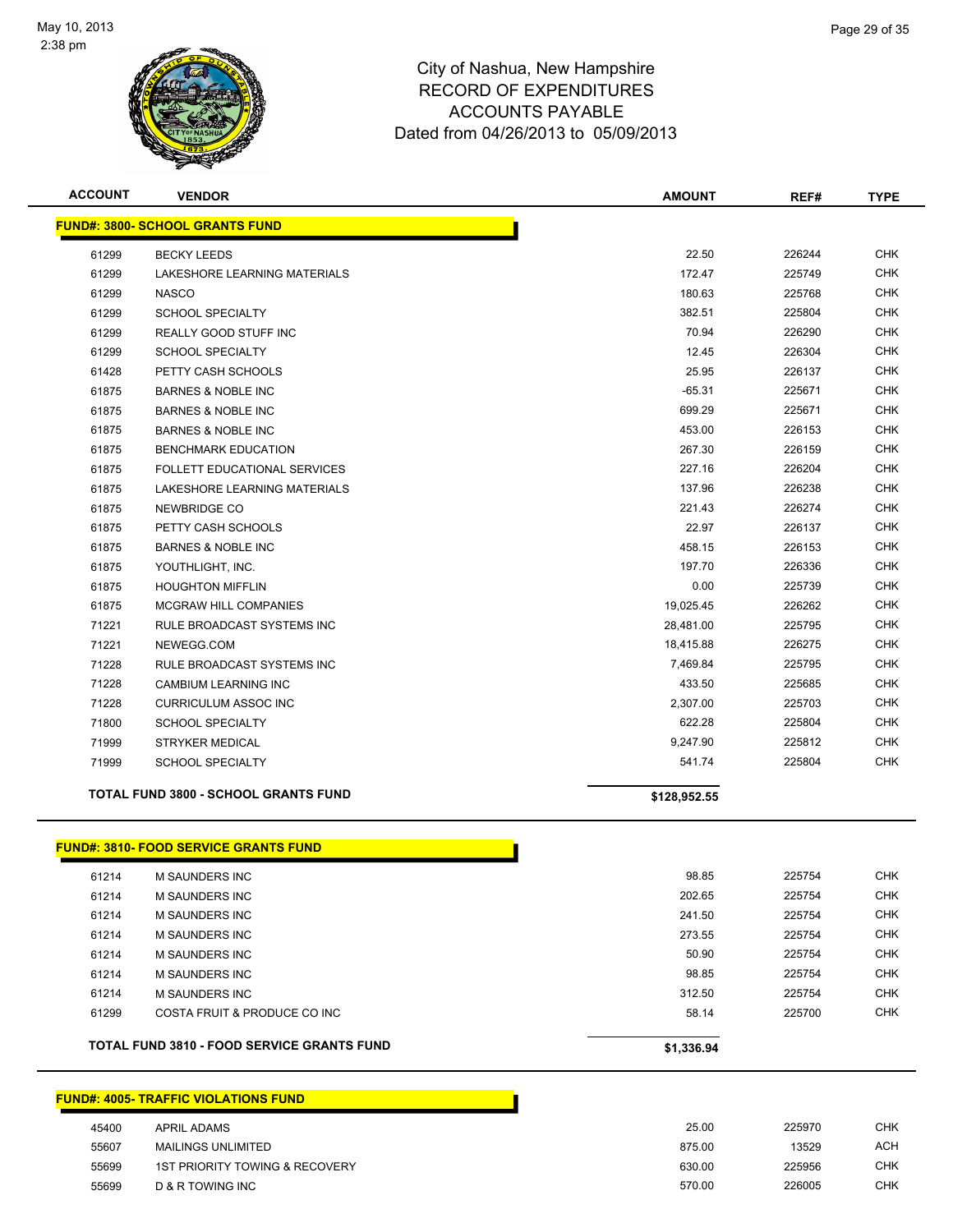

| <b>ACCOUNT</b> | <b>VENDOR</b>                                    | <b>AMOUNT</b>    | REF#   | <b>TYPE</b> |
|----------------|--------------------------------------------------|------------------|--------|-------------|
|                | <b>FUND#: 4005- TRAFFIC VIOLATIONS FUND</b>      |                  |        |             |
| 61799          | DAVE ILLGS COLLISION REPAIR CE                   | 736.20           | 225565 | <b>CHK</b>  |
|                |                                                  |                  |        |             |
|                | <b>TOTAL FUND 4005 - TRAFFIC VIOLATIONS FUND</b> | \$2,836.20       |        |             |
|                | <b>FUND#: 4010- MOTOR VEHICLE ADMIN FUND</b>     |                  |        |             |
| 53467          | SYSTEMS EAST INC                                 | 170.23           | 225643 | <b>CHK</b>  |
| 55699          | <b>CINTAS</b>                                    | 74.90            | 225996 | <b>CHK</b>  |
|                | TOTAL FUND 4010 - MOTOR VEHICLE ADMIN FUND       | \$245.13         |        |             |
|                |                                                  |                  |        |             |
|                | <b>FUND#: 4020- POLICE DRUG ENFORCEMENT FUND</b> |                  |        |             |
| 55699          | COMCAST CABLE COMMUNICATIONS I                   | 444.30           | 225503 | <b>CHK</b>  |
| 55699          | TLO LLC                                          | 109.50           | 226114 | <b>CHK</b>  |
|                | TOTAL FUND 4020 - POLICE DRUG ENFORCEMENT FUND   | \$553.80         |        |             |
|                |                                                  |                  |        |             |
|                | <b>FUND#: 4025- DOJ DRUG FORFEITURE FUNDS</b>    |                  |        |             |
| 55118          | <b>VERIZON WIRELESS</b>                          | 444.46           | 225953 | <b>CHK</b>  |
| 55400          | <b>NEW ENGLAND NEOA</b>                          | 1,800.00         | 225512 | <b>CHK</b>  |
| 55400          | MICHAEL CARIGNAN                                 | 140.00           | 225891 | <b>CHK</b>  |
| 55400          | <b>CARLOS CAMACHO</b>                            | 140.00           | 225892 | <b>CHK</b>  |
| 55400          | DAWN REEBY                                       | 175.00           | 225926 | <b>CHK</b>  |
| 56315          | CHILD ADVOCACY CENTER                            | 833.00           | 225552 | <b>CHK</b>  |
| 56347          | THE YOUTH COUNCIL                                | 600.00           | 225654 | <b>CHK</b>  |
| 61799          | PETTY CASH                                       | 2.23             | 225922 | <b>CHK</b>  |
| 71407          | RILEYS SPORT SHOP INC                            | 4,710.00         | 225629 | <b>CHK</b>  |
|                | TOTAL FUND 4025 - DOJ DRUG FORFEITURE FUNDS      | \$8,844.69       |        |             |
|                | <b>FUND#: 4032- PISTOL PERMIT FEES</b>           |                  |        |             |
|                |                                                  |                  |        |             |
| 55699          | ETCHES IN STONE                                  | 910.00           | 225868 | <b>CHK</b>  |
| 61910          | LUCIA'S PORTUGUESE BAKERY                        | 240.00           | 225869 | <b>CHK</b>  |
|                | <b>TOTAL FUND 4032 - PISTOL PERMIT FEES</b>      | \$1,150.00       |        |             |
|                | <b>FUND#: 4053- FIRE REGIONAL HAZMAT FUND</b>    |                  |        |             |
|                |                                                  |                  |        |             |
| 71000          | MOORE MEDICAL LLC                                | 825.38           | 226063 | <b>CHK</b>  |
|                | TOTAL FUND 4053 - FIRE REGIONAL HAZMAT FUND      | \$825.38         |        |             |
|                | <b>FUND#: 4090- LIB-LOST/DAMAGED BOOK FINES</b>  |                  |        |             |
|                |                                                  |                  |        |             |
| 55699          | <b>QUALITY FORENSIC AND</b>                      | 300.00<br>221.00 | 225491 | <b>CHK</b>  |
| 55699          | <b>CHRISTOPHER DALEY</b>                         |                  | 225899 | <b>CHK</b>  |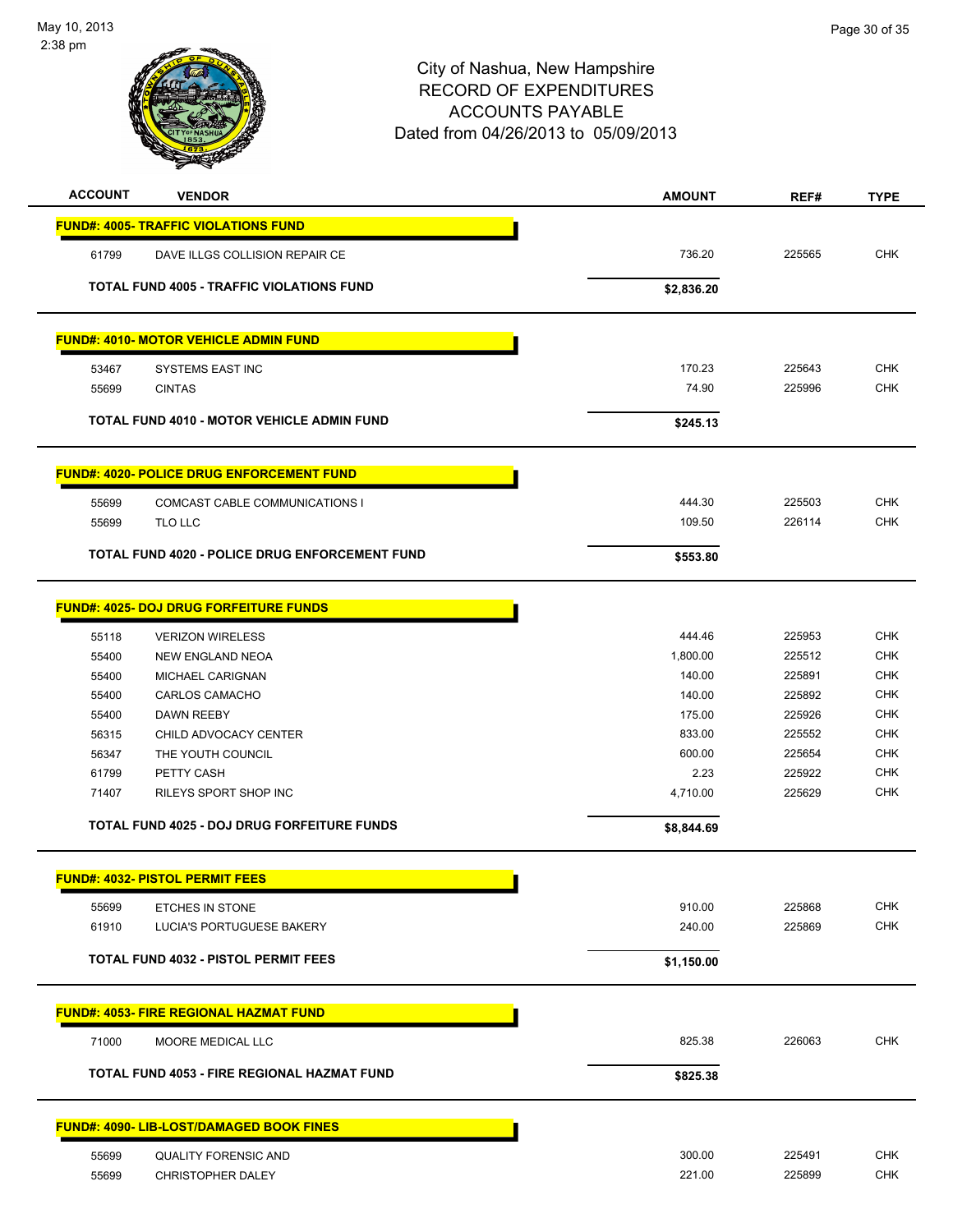| <b>ACCOUNT</b>                                | <b>VENDOR</b>                                         | <b>AMOUNT</b> | REF#    | <b>TYPE</b> |
|-----------------------------------------------|-------------------------------------------------------|---------------|---------|-------------|
| TOTAL FUND 4090 - LIB-LOST/DAMAGED BOOK FINES |                                                       | \$521.00      |         |             |
|                                               | <b>FUND#: 5010- CAP PROJECTS-INFO TECHNOLOGY</b>      |               |         |             |
| 81342                                         | CROWNE PLAZA NASHUA                                   | 450.00        | 225562  | <b>CHK</b>  |
| 81342                                         | <b>KRONOS INC</b>                                     | 2,040.00      | 225604  | CHK         |
| 81342                                         | <b>MARCIA ROGOWSKY</b>                                | 670.87        | 225910  | <b>CHK</b>  |
| 81342                                         | <b>B &amp; S LOCKSMITHS INC</b>                       | 3,520.00      | 225976  | <b>CHK</b>  |
| 81342                                         | <b>KRONOS INC</b>                                     | 4,350.41      | 226047  | <b>CHK</b>  |
| 81342                                         | <b>CITIZENS BANK</b>                                  | 135.52        | 9201321 | <b>ACH</b>  |
|                                               | TOTAL FUND 5010 - CAP PROJECTS-INFO TECHNOLOGY        | \$11,166.80   |         |             |
|                                               | <b>FUND#: 5700- CAP PROJECTS-BROAD ST PKWY</b>        |               |         |             |
| 81700                                         | FAY SPOFFORD & THORNDIKE LLC                          | 6,750.00      | 225578  | <b>CHK</b>  |
|                                               | TOTAL FUND 5700 - CAP PROJECTS-BROAD ST PKWY          | \$6,750.00    |         |             |
|                                               | <b>FUND#: 5800- SCHOOL CAPITAL PROJECTS FUND</b>      |               |         |             |
| 81200                                         | CX ASSOCIATES LLC                                     | 11,505.00     | 226184  | <b>CHK</b>  |
|                                               | <b>TOTAL FUND 5800 - SCHOOL CAPITAL PROJECTS FUND</b> | \$11,505.00   |         |             |
|                                               | <b>FUND#: 6000- SOLID WASTE FUND</b>                  |               |         |             |
| 52800                                         | NRRA (NORTHEAST RESOURCE RECOV                        | 320.00        | 225941  | <b>CHK</b>  |
| 53107                                         | ENV COMPLIANCE SERVICES INC                           | 4,893.00      | 226010  | CHK         |
| 53999                                         | USDA APHIS WILDLIFE SERVICES                          | 5,550.41      | 225524  | <b>CHK</b>  |
| 54100                                         | <b>PSNH</b>                                           | 1,028.40      | 225517  | <b>CHK</b>  |
| 54141                                         | PENNICHUCK WATER WORKS INC                            | 228.66        | 225942  | <b>CHK</b>  |
| 54200                                         | BILLS WORLD CLASS CLEANING SER                        | 780.00        | 225983  | <b>CHK</b>  |
| 54280                                         | <b>BELLETETES INC</b>                                 | 3.95          | 225980  | <b>CHK</b>  |
| 54280                                         | <b>GEOSEARCH ENVIROMENTAL</b>                         | 3,944.50      | 226022  | CHK         |
| 54280                                         | HOME DEPOT CREDIT SERVICES                            | 59.00         | 226029  | <b>CHK</b>  |
| 54600                                         | FREIGHTLINER OF NH INC                                | 2,467.52      | 225580  | <b>CHK</b>  |
| 54600                                         | FREIGHTLINER OF NH INC                                | 25.11         | 226017  | <b>CHK</b>  |
| 54600                                         | <b>NAPA AUTO PARTS</b>                                | 14.64         | 226066  | <b>CHK</b>  |
| 54828                                         | US BANK                                               | 26.55         | 225952  | CHK         |
| 55118                                         | <b>AT&amp;T MOBILITY</b>                              | 83.40         | 225461  | <b>CHK</b>  |
| 55699                                         | NRRA (NORTHEAST RESOURCE RECOV                        | 260.00        | 225941  | <b>CHK</b>  |
| 55699                                         | TOTER INC                                             | $-254.25$     | 226115  | <b>CHK</b>  |
| 61110                                         | NH BRAGG & SONS INC                                   | 347.70        | 226075  | <b>CHK</b>  |
| 61307                                         | SHATTUCK MALONE OIL CO                                | 635.37        | 225518  | <b>CHK</b>  |
| 61307                                         | SHATTUCK MALONE OIL CO                                | 1,405.57      | 225945  | <b>CHK</b>  |
| 61705                                         | MAYNARD & LESIEUR INC                                 | 2,825.33      | 226055  | <b>CHK</b>  |
| 71000                                         | POWER WASHER SALES                                    | 9,795.00      | 226090  | <b>CHK</b>  |
| 71630                                         | <b>TOTER INC</b>                                      | 36,352.00     | 226115  | <b>CHK</b>  |
| 75100                                         | NH DEPT OF ENVIROMENTAL SERVS                         | 89,039.35     | 13500   | <b>ACH</b>  |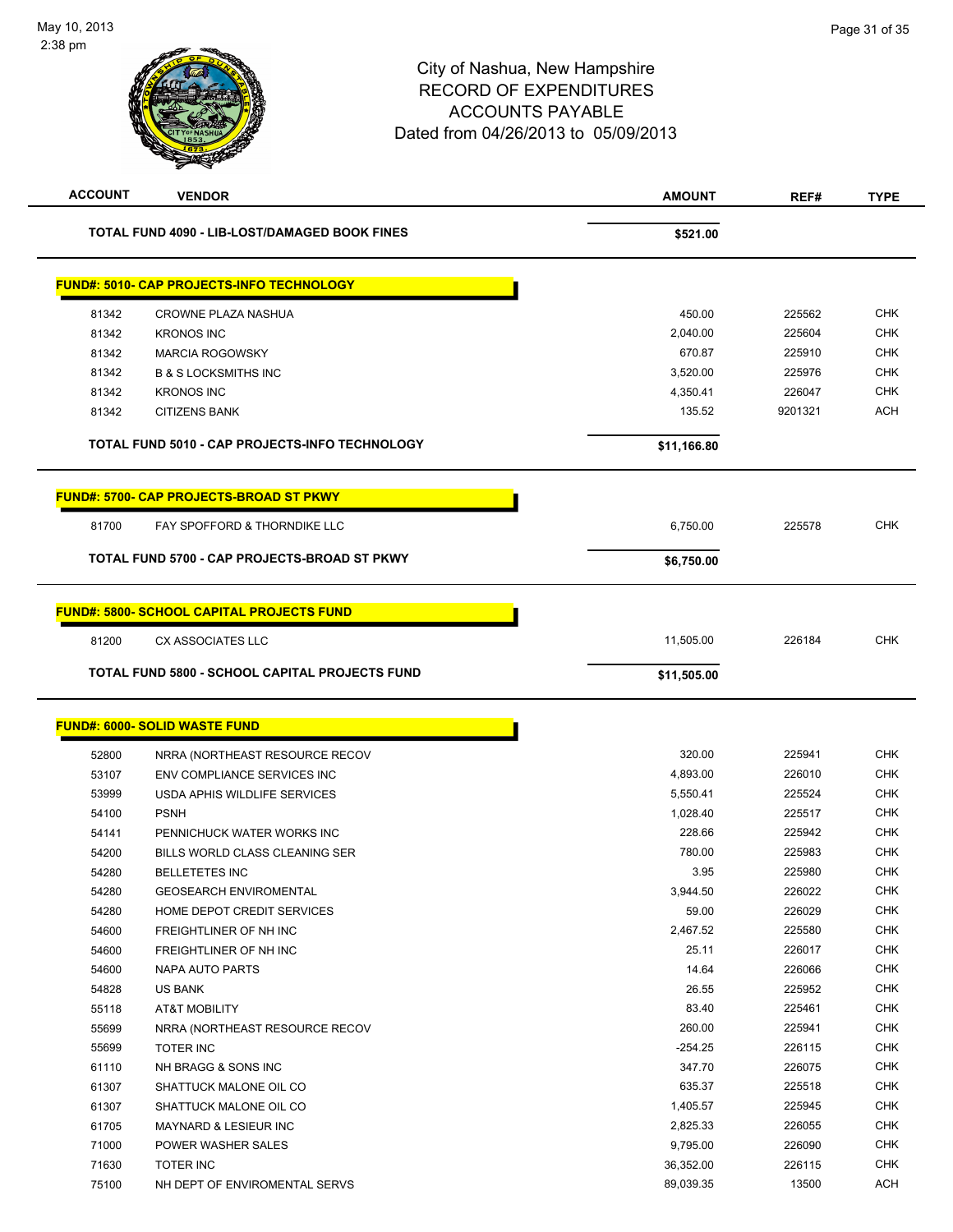$\overline{a}$ 



| <b>ACCOUNT</b> | <b>VENDOR</b>                             | AMOUNT       | REF#   | <b>TYPE</b> |
|----------------|-------------------------------------------|--------------|--------|-------------|
|                | <b>FUND#: 6000- SOLID WASTE FUND</b>      |              |        |             |
| 75200          | NH DEPT OF ENVIROMENTAL SERVS             | 36,513.26    | 13500  | <b>ACH</b>  |
|                | <b>TOTAL FUND 6000 - SOLID WASTE FUND</b> | \$196,344.47 |        |             |
|                |                                           |              |        |             |
|                | <b>FUND#: 6200- WASTEWATER FUND</b>       |              |        |             |
| 44597          | HILLSBOROUGH COUNTY REGISTRY O            | 222.96       | 226028 | <b>CHK</b>  |
| 53107          | EASTERN ANALYTICAL INC                    | 247.00       | 226009 | <b>CHK</b>  |
| 53107          | <b>ENVIROSYSTEMS INC</b>                  | 1,050.00     | 226012 | CHK         |
| 53467          | <b>MAILINGS UNLIMITED</b>                 | 3,265.38     | 225609 | <b>CHK</b>  |
| 54100          | <b>PSNH</b>                               | 1,760.91     | 225943 | <b>CHK</b>  |
| 54141          | PENNICHUCK WATER WORKS INC                | 55.88        | 225942 | <b>CHK</b>  |
| 54200          | ALL GREEN COMMERCIAL JANITORS             | 693.33       | 225965 | <b>CHK</b>  |
| 54221          | RESOURCE MANAGEMENT INC                   | 23,697.32    | 226094 | <b>CHK</b>  |
| 54300          | <b>CORRIVEAU ROUTHIER INC</b>             | 42.32        | 225560 | <b>CHK</b>  |
| 54300          | <b>BROX INDUSTRIES INC</b>                | 104.90       | 225988 | <b>CHK</b>  |
| 54300          | NEENAH FOUNDRY CO                         | 9,509.00     | 226072 | <b>CHK</b>  |
| 54487          | AAA PUMP SERVICE                          | 4,208.04     | 225526 | <b>CHK</b>  |
| 54487          | <b>COSTUMES OF NASHUA</b>                 | 75.00        | 225561 | <b>CHK</b>  |
| 54487          | <b>HACH CO</b>                            | 4,661.00     | 225587 | <b>CHK</b>  |
| 54487          | PROGRESSIVE ELECTRICAL SERVICE            | 1,920.00     | 225628 | <b>CHK</b>  |
| 54487          | <b>VIKING CONTROLS</b>                    | 640.00       | 225649 | <b>CHK</b>  |
| 54487          | AAA PUMP SERVICE                          | 3,614.30     | 225959 | <b>CHK</b>  |
| 54487          | ARCSOURCE INC                             | 297.60       | 225972 | <b>CHK</b>  |
| 54487          | DeZURIK INC                               | 2,169.00     | 226008 | <b>CHK</b>  |
| 54487          | <b>ENGINEER SUPPLY</b>                    | 721.24       | 226011 | <b>CHK</b>  |
| 54487          | HOME DEPOT CREDIT SERVICES                | 286.36       | 226029 | <b>CHK</b>  |
| 54487          | M & B MACHINING AND WELDING               | 716.00       | 226052 | CHK         |
| 54487          | NASHUA OUTDOOR POWER EQUIPMENT            | 74.87        | 226071 | <b>CHK</b>  |
| 54487          | PEABODY SUPPLY CO                         | 410.02       | 226084 | <b>CHK</b>  |
| 54487          | PINE MOTOR PARTS                          | 18.14        | 226087 | <b>CHK</b>  |
| 54487          | SANEL AUTO PARTS CO                       | 49.79        | 226101 | <b>CHK</b>  |
| 54487          | WIRELESS ZONE                             | 40.00        | 226128 | <b>CHK</b>  |
| 54600          | LIBERTY INTNL TRUCKS OF NH LLC            | 159.69       | 226050 | <b>CHK</b>  |
| 54600          | M & B MACHINING AND WELDING               | 211.00       | 226052 | <b>CHK</b>  |
| 54600          | MACMULKIN CHEVROLET INC                   | 554.05       | 226054 | <b>CHK</b>  |
| 54600          | MAYNARD & LESIEUR INC                     | 313.08       | 226057 | <b>CHK</b>  |
| 54600          | SANEL AUTO PARTS CO                       | 191.39       | 226101 | <b>CHK</b>  |
| 54828          | US BANK                                   | 26.55        | 225952 | <b>CHK</b>  |
| 55109          | <b>FAIRPOINT COMMUNICATIONS</b>           | 65.98        | 225935 | <b>CHK</b>  |
| 55118          | AT&T MOBILITY                             | 404.80       | 225461 | <b>CHK</b>  |
| 55400          | MAYNARD & LESIEUR INC                     | 848.60       | 226057 | <b>CHK</b>  |
| 55400          | <b>NHWPCA</b>                             | 105.00       | 226076 | <b>CHK</b>  |
| 55421          | TREASURER STATE OF NH                     | 6,785.83     | 225932 | <b>CHK</b>  |
| 55699          | ANSWERING SERVICES OF NH LLC              | 157.00       | 225969 | <b>CHK</b>  |
| 61100          | STAPLES BUSINESS ADVANTAGE                | 179.92       | 225637 | <b>CHK</b>  |
| 61107          | UNIFIRST CORPORATION                      | 321.75       | 225647 | <b>CHK</b>  |
| 61107          | UNIFIRST CORPORATION                      | 663.10       | 226121 | <b>CHK</b>  |
| 61149          | MILLIPORE CORPORATION                     |              | 225572 | <b>CHK</b>  |
|                |                                           | 1,248.65     |        |             |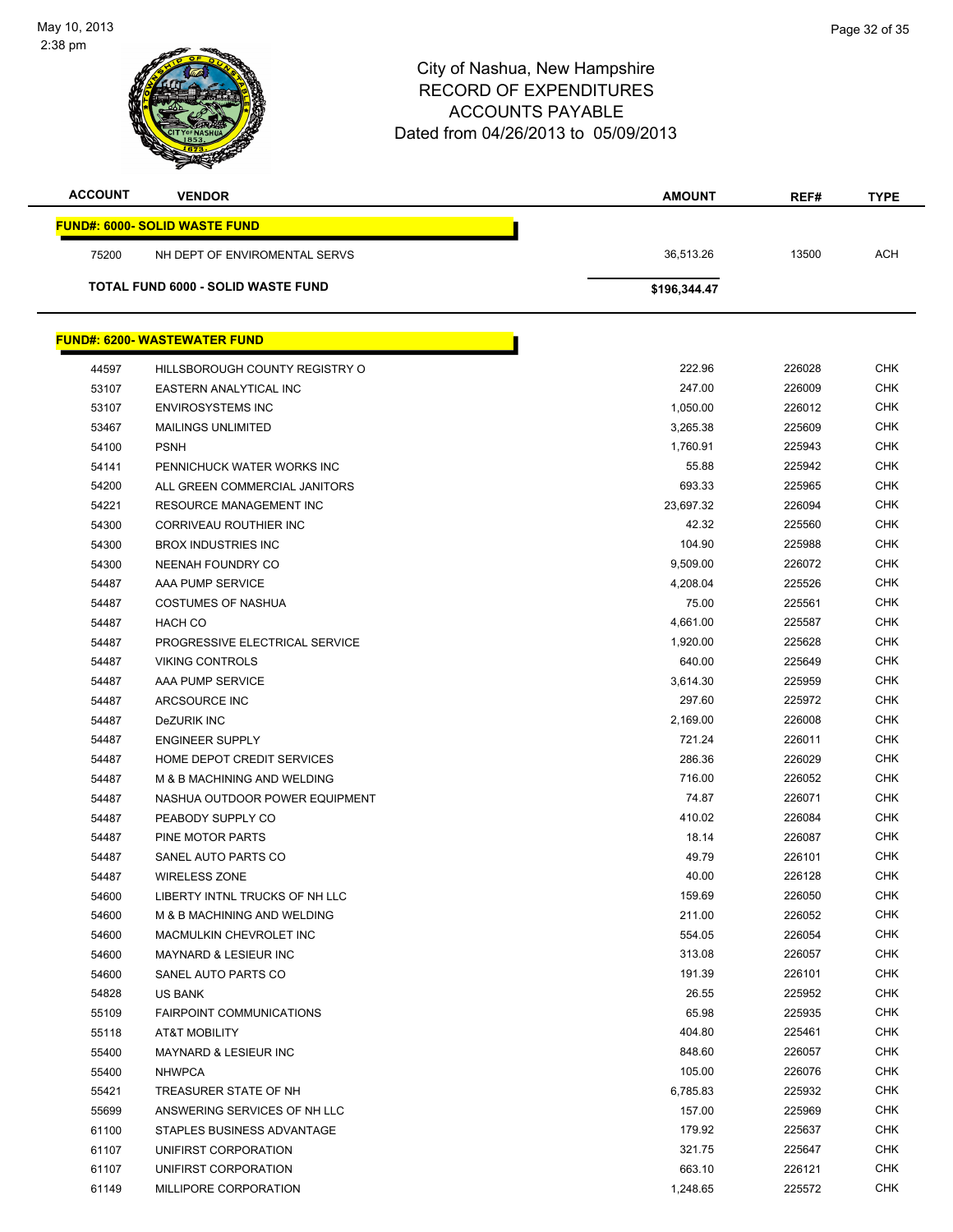

**ACCOUNT VENDOR AMOUNT REF# TYPE**

|       | <b>FUND#: 6200- WASTEWATER FUND</b>                   |              |         |            |
|-------|-------------------------------------------------------|--------------|---------|------------|
| 61149 | <b>HACH CO</b>                                        | 663.03       | 225587  | <b>CHK</b> |
| 61149 | <b>VWR INTERNATIONAL</b>                              | 431.65       | 226125  | <b>CHK</b> |
| 61156 | <b>BASF CORPORATION</b>                               | 12,698.63    | 225979  | <b>CHK</b> |
| 61156 | JCI JONES CHEMICALS INC                               | 8,608.69     | 226041  | <b>CHK</b> |
| 61299 | STAPLES BUSINESS ADVANTAGE                            | 470.36       | 226107  | <b>CHK</b> |
| 61428 | <b>VWR INTERNATIONAL</b>                              | 123.91       | 225652  | <b>CHK</b> |
| 61428 | CENTRAL PAPER PRODUCTS CO                             | 149.26       | 225994  | <b>CHK</b> |
| 71221 | <b>CDW GOVERNMENT INC</b>                             | 991.26       | 225549  | <b>CHK</b> |
| 81500 | AAA PUMP SERVICE                                      | 6,342.71     | 225526  | <b>CHK</b> |
| 81700 | <b>HAZEN &amp; SAWYER PC</b>                          | 32,089.19    | 225588  | <b>CHK</b> |
| 81700 | <b>IMTEK REPROGRAPHICS INC</b>                        | 229.58       | 226035  | <b>CHK</b> |
| 81700 | <b>HAZEN &amp; SAWYER PC</b>                          | 40,114.70    | 225589  | <b>CHK</b> |
| 81700 | UNION LEADER CORP                                     | 286.65       | 225949  | <b>CHK</b> |
|       | TOTAL FUND 6200 - WASTEWATER FUND                     | \$175,986.37 |         |            |
|       | <b>FUND#: 6500- PROPERTY &amp; CASUALTY FUND</b>      |              |         |            |
| 55118 | <b>AT&amp;T MOBILITY</b>                              | 31.19        | 225461  | <b>CHK</b> |
| 55200 | NATIONAL SAFETY COUNCIL                               | 350.00       | 225940  | <b>CHK</b> |
| 55307 | <b>ROSS DUGAS</b>                                     | 97.18        | 225900  | <b>CHK</b> |
| 59207 | <b>FAULKNER HOSPITAL</b>                              | 2,721.55     | 225861  | <b>CHK</b> |
| 59207 | <b>CPTE NASHUA</b>                                    | 1,481.00     | 225862  | <b>CHK</b> |
| 59207 | DARTMOUTH HITCHCOCK CLINIC                            | 184.00       | 225863  | <b>CHK</b> |
| 59207 | NH NEUROSPINE INSTITUTE                               | 2,269.00     | 225864  | <b>CHK</b> |
| 59207 | ASSOCIATED RADIOLOGISTS PA                            | 29.00        | 226358  | <b>CHK</b> |
| 59207 | <b>BRIGHAM &amp; WOMENS PHYSICIANS OR</b>             | 31.00        | 226359  | CHK        |
| 59207 | CATHOLIC MEDICAL CENTER                               | 1,000.00     | 226360  | <b>CHK</b> |
| 59207 | COMMONWEALTH RADIOLOGY ASSOC                          | 74.00        | 226361  | CHK        |
| 59207 | DARTMOUTH HITCHCOCK CLINIC                            | 169.00       | 226362  | CHK        |
| 59207 | NH NEUROSPINE INSTITUTE                               | 140.00       | 226365  | <b>CHK</b> |
| 59207 | OCCUPATIONAL HEALTH CTRS SOUTH                        | 502.14       | 226366  | <b>CHK</b> |
| 59207 | SO NH REGIONAL MEDICAL CENTER                         | 510.54       | 226368  | <b>CHK</b> |
| 59207 | X-RAY PROFESSIONAL ASSOCIATION                        | 280.50       | 226370  | <b>CHK</b> |
| 59250 | NORTHEAST TURF SERVICES                               | 2,500.00     | 225865  | <b>CHK</b> |
| 59250 | GATE CITY FENCE CO INC                                | 13,175.00    | 226019  | <b>CHK</b> |
| 59250 | <b>ERIC JOHANSEN</b>                                  | 450.00       | 226364  | <b>CHK</b> |
| 59250 | PUBLIC SERVICE OF NH                                  | 109.47       | 226367  | <b>CHK</b> |
| 59250 | STANLEY ELEVATOR CO INC                               | 1,091.08     | 226369  | <b>CHK</b> |
| 59275 | ENTERPRISE HOLDINGS INC                               | 220.26       | 226363  | <b>CHK</b> |
| 59275 | <b>CITIZENS BANK</b>                                  | 1,689.00     | 9201321 | <b>ACH</b> |
| 68360 | AMERICAN TANK MANAGEMENT INC                          | 780.00       | 225968  | <b>CHK</b> |
| 68360 | GATE CITY FENCE CO INC                                | 325.00       | 226019  | <b>CHK</b> |
|       | <b>TOTAL FUND 6500 - PROPERTY &amp; CASUALTY FUND</b> | \$30,209.91  |         |            |

**FUND#: 6600- BENEFITS SELF INSURANCE FUND**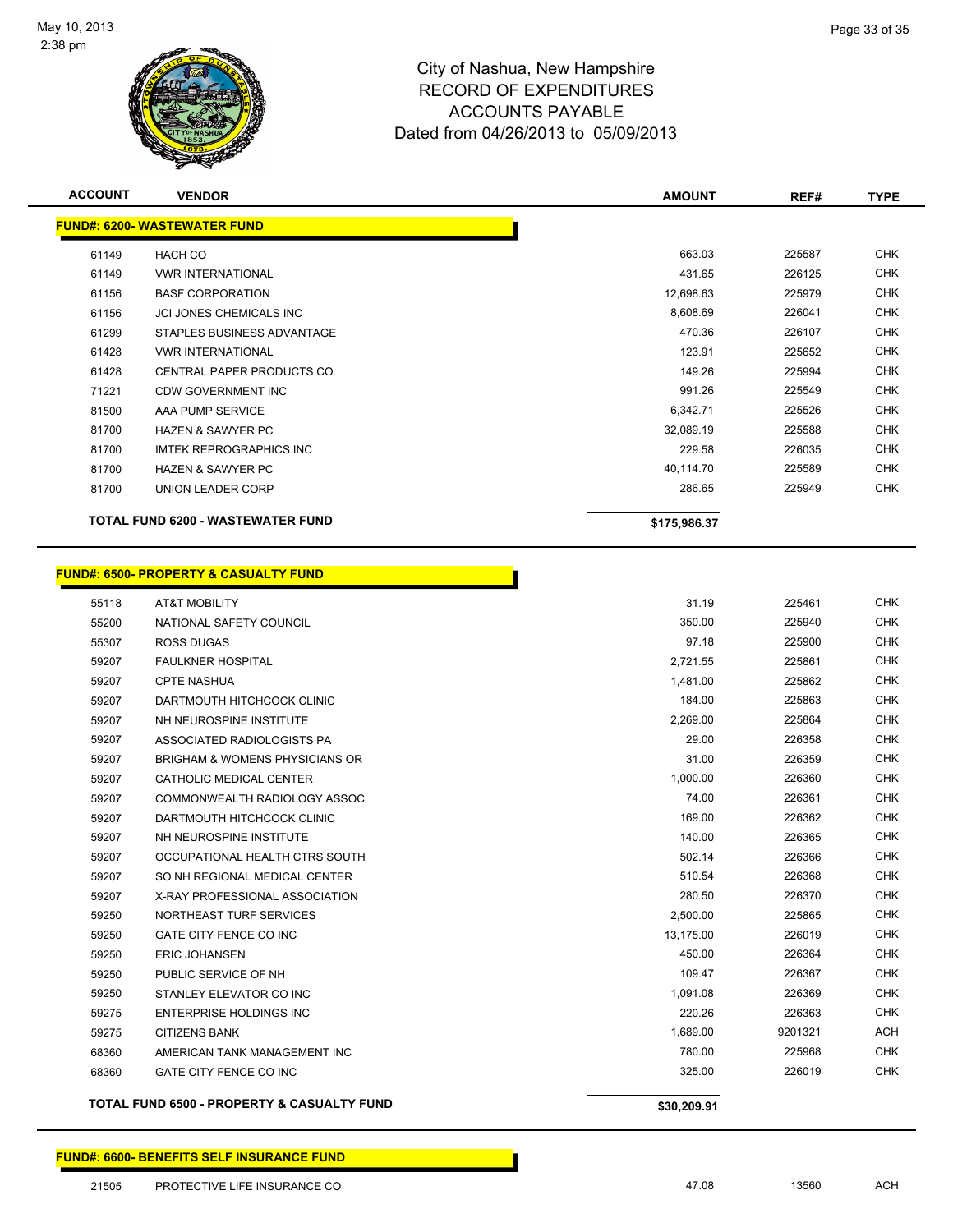

| <b>ACCOUNT</b>                  | <b>VENDOR</b>                                          | <b>AMOUNT</b>  | REF#    | <b>TYPE</b> |  |  |  |
|---------------------------------|--------------------------------------------------------|----------------|---------|-------------|--|--|--|
|                                 | <b>FUND#: 6600- BENEFITS SELF INSURANCE FUND</b>       |                |         |             |  |  |  |
| 21516                           | BOSTON MUTUAL LIFE INSURANCE                           | 9,665.29       | 13556   | <b>ACH</b>  |  |  |  |
| 21520                           | SUN LIFE ASSURANCE CO OF CANAD                         | 3,213.15       | 13506   | <b>ACH</b>  |  |  |  |
| 45607                           | <b>DORIS LEEMAN</b>                                    | 219.87         | 226049  | <b>CHK</b>  |  |  |  |
| 45607                           | <b>ALYSSA HUCK</b>                                     | 342.80         | 225966  | <b>CHK</b>  |  |  |  |
| 52809                           | <b>CITIZENS BANK</b>                                   | 1,432.50       | 9201321 | <b>ACH</b>  |  |  |  |
| 59007                           | NORTHEAST DELTA DENTAL                                 | 159,345.72     | 13505   | <b>ACH</b>  |  |  |  |
| 59014                           | <b>ITT HARTFORD</b>                                    | 35,849.70      | 13558   | <b>ACH</b>  |  |  |  |
| 59020                           | VISION SERVICE PLAN NH                                 | 2,776.80       | 225651  | <b>CHK</b>  |  |  |  |
| 59500<br>NORTHEAST DELTA DENTAL |                                                        | 11,182.32      | 13559   | <b>ACH</b>  |  |  |  |
| 59507                           | ANTHEM BCBS OF NE                                      | 63,267.27      | 13503   | <b>ACH</b>  |  |  |  |
| 59507                           | ANTHEM BCBS OF NE                                      | 49,451.82      | 13554   | <b>ACH</b>  |  |  |  |
| 59507                           | ANTHEM BCBS OF NE                                      | 501,837.03     | 13503   | <b>ACH</b>  |  |  |  |
| 59507                           | ANTHEM BCBS OF NE                                      | 432,961.26     | 13554   | <b>ACH</b>  |  |  |  |
| 59507                           | ANTHEM BCBS OF NE                                      | 30,459.42      | 13503   | <b>ACH</b>  |  |  |  |
| 59507                           | ANTHEM BCBS OF NE                                      | 62,620.33      | 13554   | <b>ACH</b>  |  |  |  |
| 59507                           | HARVARD PILGRIM HEALTH CARE                            | 82,662.24      | 13504   | <b>ACH</b>  |  |  |  |
| 59507                           | HARVARD PILGRIM HEALTH CARE                            | 145,663.05     | 13557   | <b>ACH</b>  |  |  |  |
| 59525                           | NORTHEAST DELTA DENTAL                                 | 27,232.97      | 13505   | <b>ACH</b>  |  |  |  |
| 59525                           | NORTHEAST DELTA DENTAL                                 | 25,729.44      | 13559   | <b>ACH</b>  |  |  |  |
|                                 | <b>TOTAL FUND 6600 - BENEFITS SELF INSURANCE FUND</b>  | \$1,645,960.06 |         |             |  |  |  |
|                                 |                                                        |                |         |             |  |  |  |
|                                 |                                                        |                |         |             |  |  |  |
|                                 | <b>FUND#: 7050- HOLMAN STADIUM IMPROVEMNTS ETF</b>     |                |         |             |  |  |  |
| 54280                           | HOME DEPOT CREDIT SERVICES                             | 951.70         | 226029  | <b>CHK</b>  |  |  |  |
| 54280                           | <b>WAVEGUIDE INC</b>                                   | 1,189.65       | 226127  | <b>CHK</b>  |  |  |  |
|                                 | TOTAL FUND 7050 - HOLMAN STADIUM IMPROVEMNTS ETF       | \$2,141.35     |         |             |  |  |  |
|                                 | <b>FUND#: 7052- MINE FALLS PARK ETF</b>                |                |         |             |  |  |  |
|                                 |                                                        |                |         |             |  |  |  |
| 54280                           | UNITED SITE SERVICES NORTHEAST                         | 109.94         | 225648  | <b>CHK</b>  |  |  |  |
| 54280                           | HOME DEPOT CREDIT SERVICES                             | 266.64         | 226029  | <b>CHK</b>  |  |  |  |
| 54280                           | INTELLIGENT PRODUCTS INC                               | 658.98         | 226037  | <b>CHK</b>  |  |  |  |
|                                 | <b>TOTAL FUND 7052 - MINE FALLS PARK ETF</b>           | \$1,035.56     |         |             |  |  |  |
|                                 | <b>FUND#: 7506- ETF CONTRIB-WOODLAWN CEMETERY</b>      |                |         |             |  |  |  |
|                                 |                                                        |                |         |             |  |  |  |
| 54107                           | MCLAUGHLIN OIL CO                                      | 499.25         | 225611  | <b>CHK</b>  |  |  |  |
| 54280                           | J LAWRENCE HALL INC                                    | 7,300.00       | 226038  | <b>CHK</b>  |  |  |  |
|                                 | TOTAL FUND 7506 - ETF CONTRIB-WOODLAWN CEMETERY        | \$7,799.25     |         |             |  |  |  |
|                                 | <u> FUND#: 7534- LIBRARY-CHANDLER MEM LIB FUND</u>     |                |         |             |  |  |  |
| 54100                           | <b>PSNH</b>                                            | 84.87          | 225517  | <b>CHK</b>  |  |  |  |
|                                 | <b>TOTAL FUND 7534 - LIBRARY-CHANDLER MEM LIB FUND</b> | \$84.87        |         |             |  |  |  |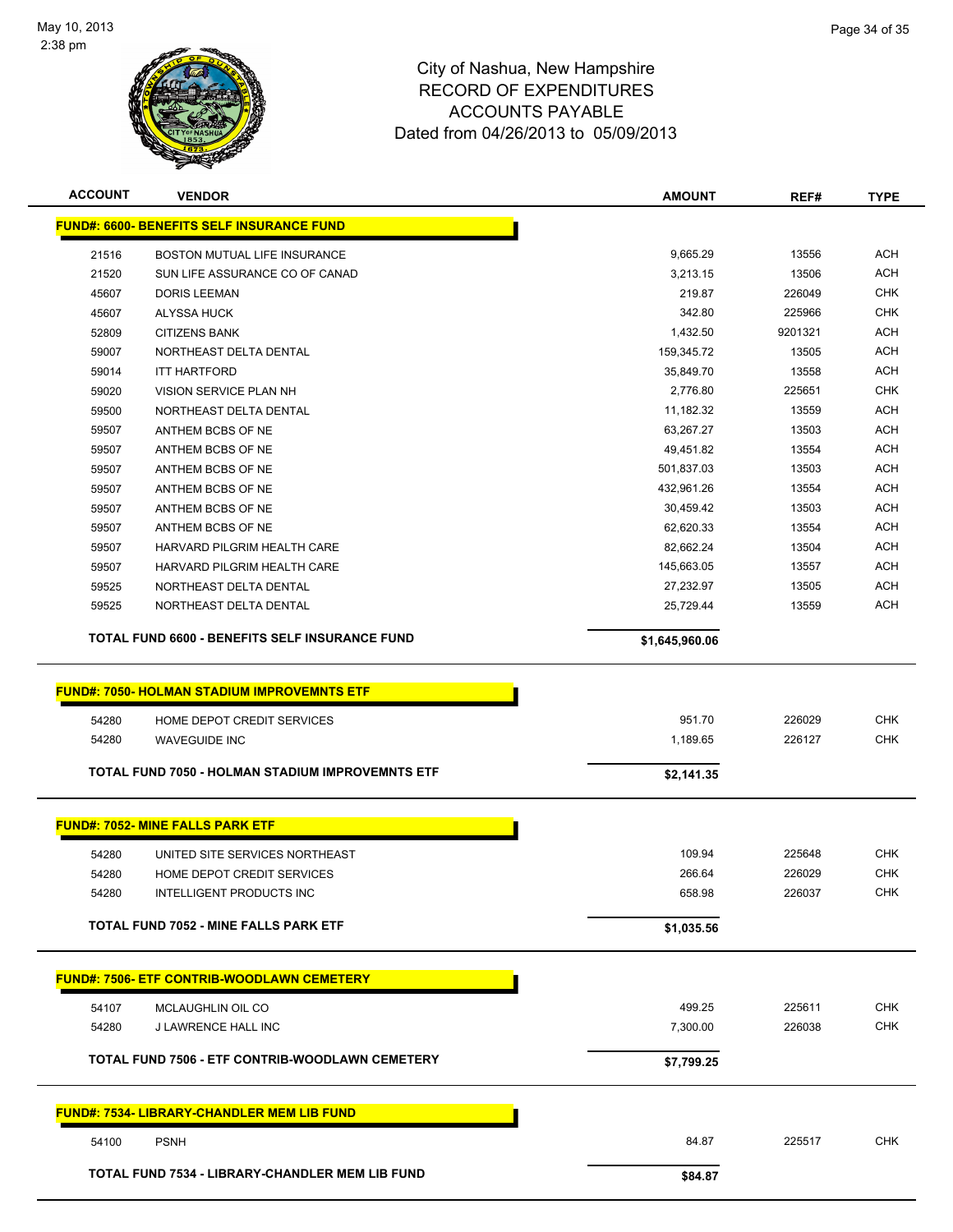| <b>ACCOUNT</b> | <b>VENDOR</b>                                         | <b>AMOUNT</b> | REF#   | <b>TYPE</b> |
|----------------|-------------------------------------------------------|---------------|--------|-------------|
|                | <b>FUND#: 7550- P&amp;R-GREELEY PARK JACKMAN</b>      |               |        |             |
| 54280          | <b>GLENN KOHL</b>                                     | 2,500.00      | 226045 | <b>CHK</b>  |
|                | TOTAL FUND 7550 - P&R-GREELEY PARK JACKMAN            | \$2,500.00    |        |             |
|                | <b>FUND#: 7565- SCHOOL RELATED PROGRAMS-ETF</b>       |               |        |             |
| 55642          | <b>MICHAEL CROSBY</b>                                 | 60.00         | 226182 | <b>CHK</b>  |
| 55642          | <b>GARY KUBA</b>                                      | 60.00         | 226237 | <b>CHK</b>  |
| 55642          | <b>DAVE ZWICKER</b>                                   | 120.00        | 226337 | <b>CHK</b>  |
| 55690          | FIRST STUDENT INC                                     | 425.67        | 226202 | <b>CHK</b>  |
| 71999          | <b>PRO AV SYSTEMS INC</b>                             | 411.00        | 225791 | <b>CHK</b>  |
|                | TOTAL FUND 7565 - SCHOOL RELATED PROGRAMS-ETF         | \$1,076.67    |        |             |
|                | <b>FUND#: 8050- LIBRARY-CHARLES ZYLONIS</b>           |               |        |             |
| 53600          | DOVILE COOPER                                         | 440.00        | 225559 | <b>CHK</b>  |
|                | <b>TOTAL FUND 8050 - LIBRARY-CHARLES ZYLONIS</b>      | \$440.00      |        |             |
|                | <b>FUND#: 8063- LIBRARY-HENRY STEARNS FUND</b>        |               |        |             |
| 61807          |                                                       | 1.587.78      | 225540 | <b>CHK</b>  |
| 61807          | BAKER & TAYLOR, INC<br><b>INGRAM LIBRARY SERVICES</b> | 1,283.83      | 225595 | <b>CHK</b>  |
| 61807          | <b>BAKER &amp; TAYLOR, INC</b>                        | 3,474.19      | 225978 | <b>CHK</b>  |
| 61807          | <b>INGRAM LIBRARY SERVICES</b>                        | 492.15        | 226036 | <b>CHK</b>  |
| 61807          | <b>OXFORD UNIVERSITY PRESS</b>                        | 729.62        | 226083 | <b>CHK</b>  |
|                |                                                       |               |        |             |
|                | TOTAL FUND 8063 - LIBRARY-HENRY STEARNS FUND          | \$7,567.57    |        |             |

**Grand Total:**

**\$4,475,273.75**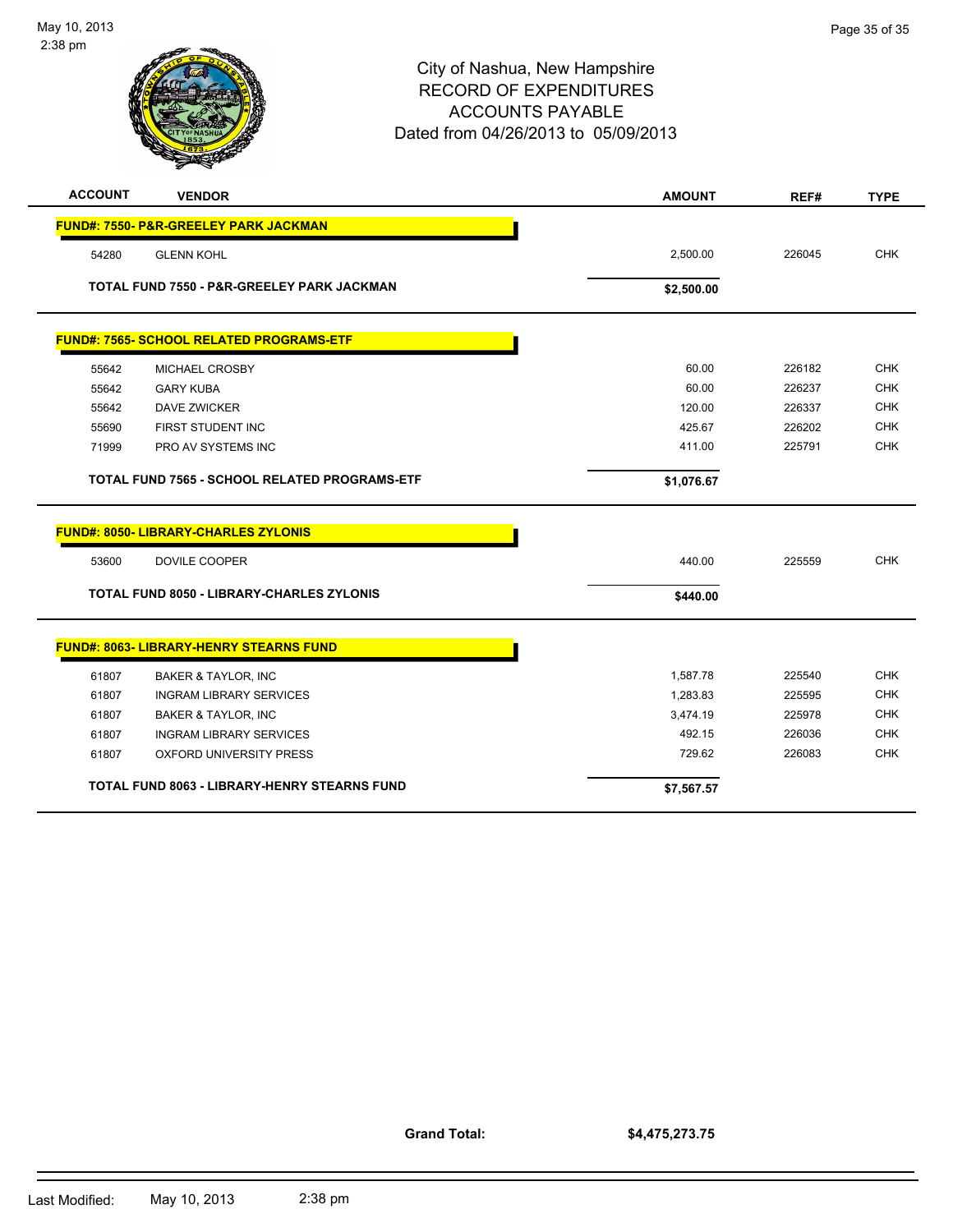

# 4:25 pm<br> **City of Nashua, New Hampshire** Page 1 of 40 RECORD OF EXPENDITURES PAYROLL-GROSS WAGES Dated from 04/26/2013 to 05/09/2013

| <b>PAY DATE</b>                   | <b>ACCOUNT</b>                       | <b>DESCRIPTION</b>             | <b>AMOUNT</b> |
|-----------------------------------|--------------------------------------|--------------------------------|---------------|
| <b>FUND#: 1000 - GENERAL FUND</b> |                                      |                                |               |
| <b>MAYOR</b><br>101               |                                      |                                |               |
| 5/2/13                            | 51100                                | CITIZEN SERVICES DIRECTOR      | 903.15        |
| 5/9/13                            | 51100                                | CITIZEN SERVICES DIRECTOR      | 903.15        |
| 5/2/13                            | 51100                                | EXECUTIVE SECRETARY AA         | 877.27        |
| 5/9/13                            | 51100                                | <b>EXECUTIVE SECRETARY AA</b>  | 877.27        |
| 5/2/13                            | 51100                                | HUNT BUILDING ADMINISTRATOR    | 401.15        |
| 5/9/13                            | 51100                                | HUNT BUILDING ADMINISTRATOR    | 401.15        |
| 5/2/13                            | 51100                                | <b>RESOURCE COORDINATOR</b>    | 388.82        |
| 5/2/13                            | 51100                                | SECRETARY RECEPTIONIST         | 565.55        |
| 5/9/13                            | 51100                                | SECRETARY RECEPTIONIST         | 565.56        |
| 5/2/13                            | 51200                                | <b>COMMUNICATIONS DIRECTOR</b> | 413.87        |
| 5/9/13                            | 51200                                | <b>COMMUNICATIONS DIRECTOR</b> | 413.87        |
| 5/2/13                            | 51500                                | MAYOR                          | 2,068.36      |
| 5/9/13                            | 51500                                | <b>MAYOR</b>                   | 2,068.36      |
| <b>TOTAL 101 - MAYOR</b>          |                                      |                                | \$10,847.53   |
| 102                               | <b>BOARD OF ALDERMEN</b>             |                                |               |
| 5/2/13                            | 51100                                | ALDERMANIC LEGISLATION MANAGER | 1,324.89      |
| 5/9/13                            | 51100                                | ALDERMANIC LEGISLATION MANAGER | 1,324.89      |
|                                   | <b>TOTAL 102 - BOARD OF ALDERMEN</b> |                                | \$2,649.78    |
| 103<br><b>LEGAL</b>               |                                      |                                |               |
| 5/2/13                            | 51100                                | ASSISTANT CORP COUNSEL         | 1,324.88      |
| 5/9/13                            | 51100                                | ASSISTANT CORP COUNSEL         | 1,324.88      |
| 5/2/13                            | 51100                                | DEPUTY CORPORATION COUNSEL     | 4,049.83      |
| 5/9/13                            | 51100                                | DEPUTY CORPORATION COUNSEL     | 4,049.83      |
| 5/2/13                            | 51100                                | <b>LEGAL ASSISTANT</b>         | 1,793.60      |
| 5/9/13                            | 51100                                | <b>LEGAL ASSISTANT</b>         | 1,793.60      |
| <b>TOTAL 103 - LEGAL</b>          |                                      |                                | \$14,336.62   |
| 105<br><b>CITI-STAT</b>           |                                      |                                |               |
| 5/2/13                            | 51100                                | DIRECTOR CITISTAT              | 1,485.69      |
| 5/9/13                            | 51100                                | DIRECTOR CITISTAT              | 1,485.69      |
| 5/2/13                            | 51100                                | OPERATIONS ANALYST             | 690.84        |
| 5/9/13                            | 51100                                | OPERATIONS ANALYST             | 690.84        |
| TOTAL 105 - CITI-STAT             |                                      |                                | \$4,353.06    |
| 107<br><b>CITY CLERK</b>          |                                      |                                |               |
| 5/2/13                            | 51100                                | <b>CITY CLERK</b>              | 1,720.02      |
| 5/9/13                            | 51100                                | <b>CITY CLERK</b>              | 1,720.02      |
| 5/2/13                            | 51100                                | CLERK VITAL RECORDS II         | 2,048.10      |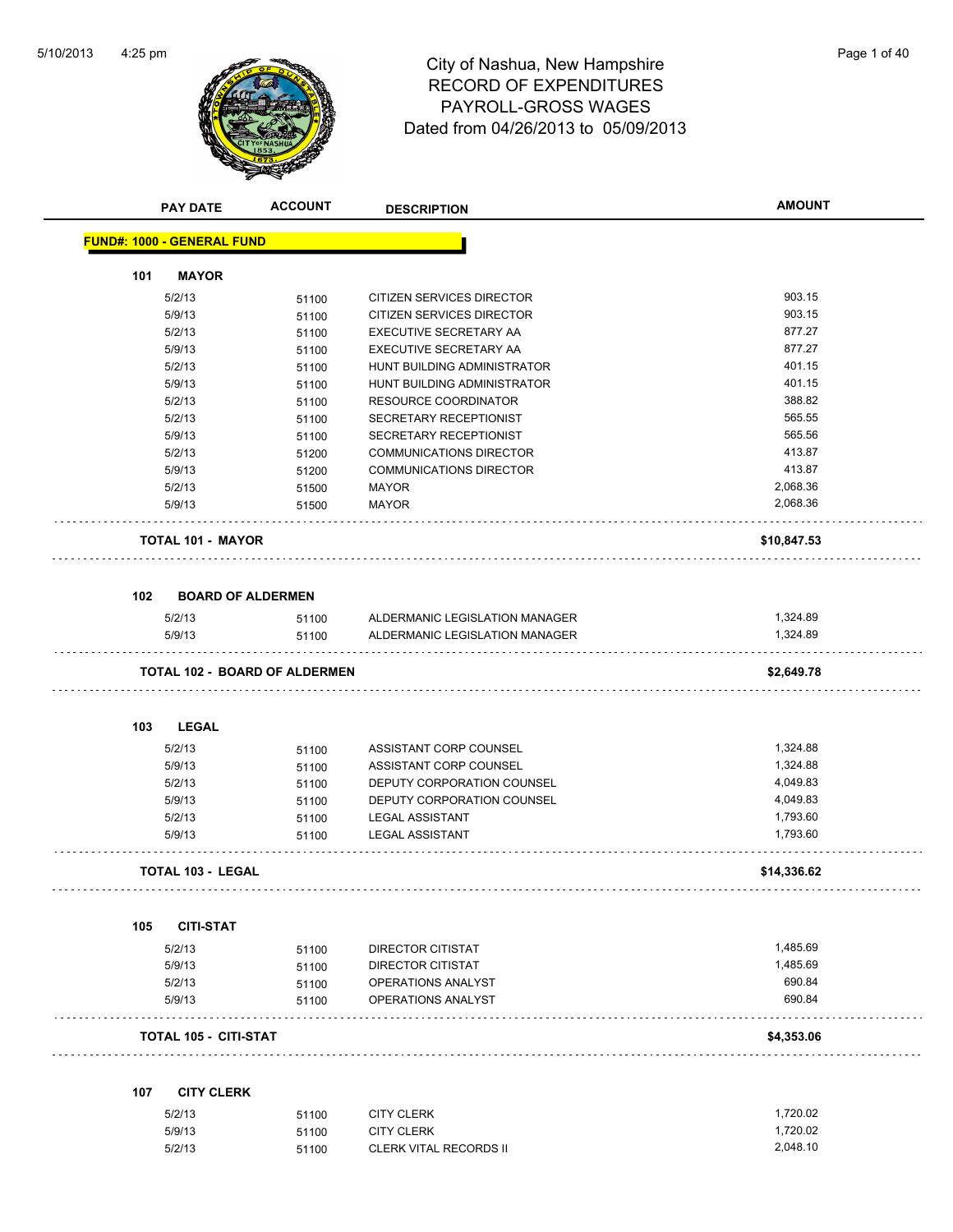

# 4:25 pm<br> **City of Nashua, New Hampshire** Page 2 of 40 RECORD OF EXPENDITURES PAYROLL-GROSS WAGES Dated from 04/26/2013 to 05/09/2013

|     | <b>PAY DATE</b>                    | <b>ACCOUNT</b>                | <b>DESCRIPTION</b>             | <b>AMOUNT</b> |
|-----|------------------------------------|-------------------------------|--------------------------------|---------------|
|     | <b>FUND#: 1000 - GENERAL FUND</b>  |                               |                                |               |
| 107 | <b>CITY CLERK</b>                  |                               |                                |               |
|     | 5/9/13                             | 51100                         | <b>CLERK VITAL RECORDS II</b>  | 3,610.62      |
|     | 5/2/13                             | 51100                         | DEPUTY CITY CLERK              | 1,331.47      |
|     | 5/9/13                             | 51100                         | DEPUTY CITY CLERK              | 1,331.47      |
|     | 5/2/13                             |                               | DEPUTY VOTER REG ASST CITY CLK | 780.97        |
|     | 5/9/13                             | 51100<br>51100                | DEPUTY VOTER REG ASST CITY CLK | 780.97        |
|     | <b>TOTAL 107 - CITY CLERK</b>      |                               |                                | \$13,323.64   |
|     |                                    |                               |                                |               |
| 111 | <b>HUMAN RESOURCES</b>             |                               |                                |               |
|     | 5/2/13                             | 51100                         | <b>HR ANALYST</b>              | 985.56        |
|     | 5/9/13                             | 51100                         | <b>HR ANALYST</b>              | 985.56        |
|     | 5/2/13                             | 51100                         | HR SPEC                        | 809.99        |
|     | 5/9/13                             | 51100                         | HR SPEC                        | 809.99        |
|     | 5/2/13                             | 51100                         | HUMAN RESOURCES DIRECTOR       | 1,501.75      |
|     | 5/9/13                             | 51100                         | HUMAN RESOURCES DIRECTOR       | 1,501.75      |
|     | 5/2/13                             | 51200                         | HR GENERALIST PT               | 250.22        |
|     | 5/9/13                             | 51200                         | HR GENERALIST PT               | 247.14        |
|     | <b>TOTAL 111 - HUMAN RESOURCES</b> |                               |                                | \$7,091.96    |
| 122 |                                    | <b>INFORMATION TECHNOLOGY</b> |                                |               |
|     | 5/2/13                             | 51100                         | ADMIN ASSISTANT II             | 649.33        |
|     | 5/9/13                             | 51100                         | ADMIN ASSISTANT II             | 649.33        |
|     | 5/2/13                             | 51100                         | ERP SYSTEM ADMIN DBA           | 1,575.29      |
|     | 5/9/13                             | 51100                         | ERP SYSTEM ADMIN DBA           | 1,575.29      |
|     | 5/2/13                             | 51100                         | INTER INTRA APPL DEV PROJ LDR  | 1,533.61      |
|     | 5/9/13                             |                               | INTER INTRA APPL DEV PROJ LDR  | 1,533.61      |
|     |                                    | 51100                         | INTERNET INTRANET APPL DEV     | 1,430.60      |
|     | 5/2/13                             | 51100                         |                                | 1,430.60      |
|     | 5/9/13                             | 51100                         | INTERNET INTRANET APPL DEV     | 1,120.54      |
|     | 5/2/13                             | 51100                         | IT APPLICATIONS ANALYST        | 1,120.54      |
|     | 5/9/13                             | 51100                         | IT APPLICATIONS ANALYST        |               |
|     | 5/2/13                             | 51100                         | IT DIVISION DIRECTOR           | 1,929.25      |
|     | 5/9/13                             | 51100                         | IT DIVISION DIRECTOR           | 1,929.25      |
|     | 5/2/13                             | 51100                         | IT INFRASTRUCTURE ANALYST      | 1,170.17      |
|     | 5/9/13                             | 51100                         | IT INFRASTRUCTURE ANALYST      | 1,170.17      |
|     | 5/2/13                             | 51100                         | IT INFRASTRUCTURE TEAM LEADER  | 1,674.48      |
|     | 5/9/13                             | 51100                         | IT INFRASTRUCTURE TEAM LEADER  | 1,674.48      |
|     | 5/2/13                             | 51100                         | SYSTEMS ADM DATABASE ADM       | 1,579.54      |
|     | 5/9/13                             | 51100                         | SYSTEMS ADM DATABASE ADM       | 1,579.54      |
|     | 5/2/13                             | 51100                         | TECHNICAL SPEC II NET SUPPORT  | 2,264.69      |
|     | 5/9/13                             | 51100                         | TECHNICAL SPEC II NET SUPPORT  | 2,264.69      |
|     | 5/2/13                             | 51100                         | <b>TECHNICAL SPEC III</b>      | 1,411.68      |
|     | 5/9/13                             | 51100                         | <b>TECHNICAL SPEC III</b>      | 1,411.68      |
|     | 5/2/13                             | 51100                         | <b>WEB DESIGNER</b>            | 618.01        |
|     | 5/9/13                             | 51100                         | <b>WEB DESIGNER</b>            | 618.01        |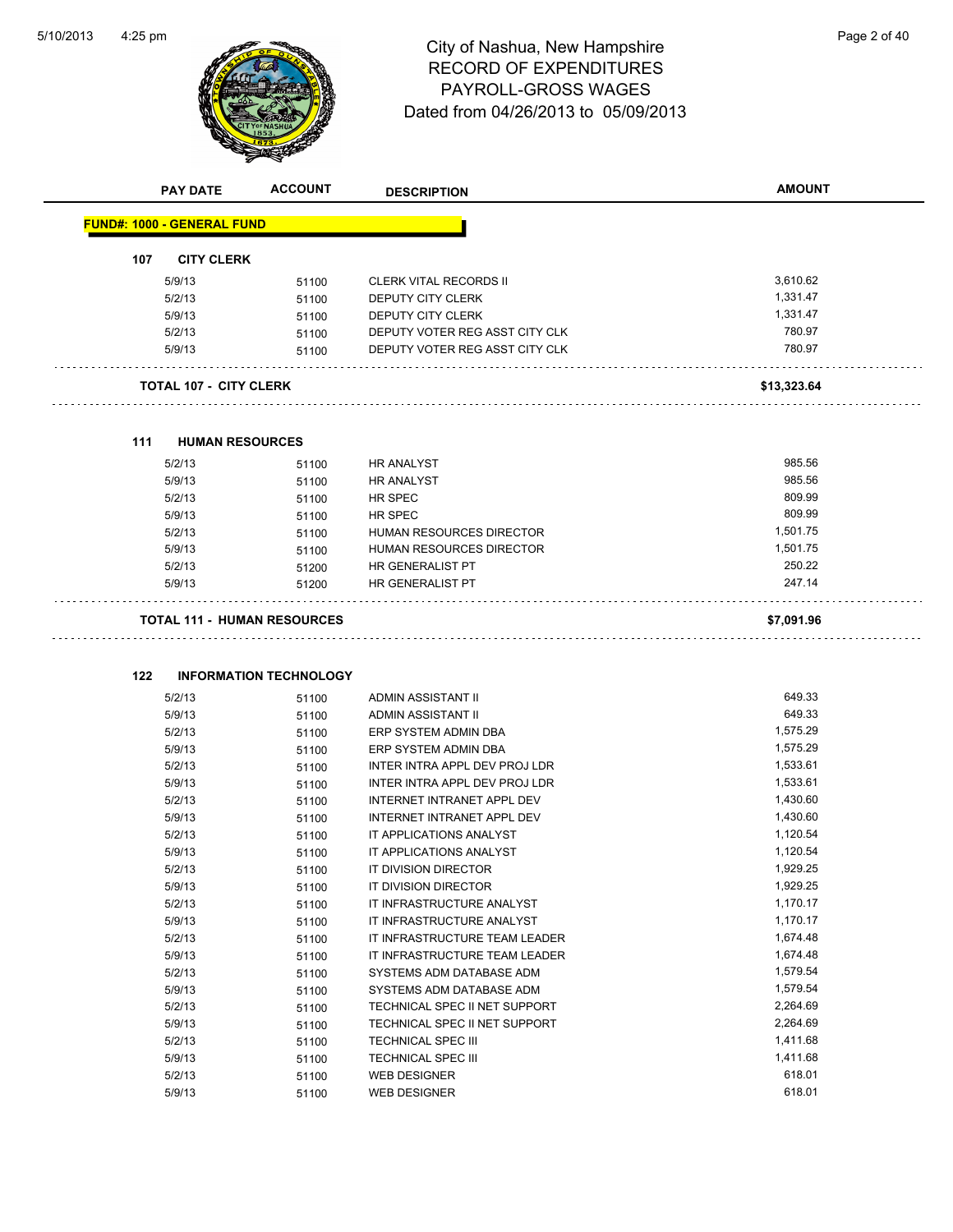

# 4:25 pm<br>
City of Nashua, New Hampshire<br>
City of Nashua, New Hampshire RECORD OF EXPENDITURES PAYROLL-GROSS WAGES Dated from 04/26/2013 to 05/09/2013

| <b>PAY DATE</b>                   | <b>ACCOUNT</b>                            | <b>DESCRIPTION</b>                | <b>AMOUNT</b> |
|-----------------------------------|-------------------------------------------|-----------------------------------|---------------|
| <b>FUND#: 1000 - GENERAL FUND</b> |                                           |                                   |               |
|                                   | <b>TOTAL 122 - INFORMATION TECHNOLOGY</b> |                                   | \$33,914.38   |
|                                   |                                           |                                   |               |
| 126                               | <b>FINANCIAL SERVICES</b>                 |                                   |               |
| 5/2/13                            | 51100                                     | <b>ACCOUNTANT</b>                 | 876.56        |
| 5/9/13                            | 51100                                     | <b>ACCOUNTANT</b>                 | 876.56        |
| 5/2/13                            | 51100                                     | ACCOUNTING COMPLIANCE MGR         | 1,042.55      |
| 5/9/13                            | 51100                                     | ACCOUNTING COMPLIANCE MGR         | 1,042.55      |
| 5/2/13                            | 51100                                     | ACCOUNTS PAYABLE COORDINATOR      | 2,034.82      |
| 5/9/13                            | 51100                                     | ACCOUNTS PAYABLE COORDINATOR      | 2,034.83      |
| 5/2/13                            | 51100                                     | ACCOUNTS PAYABLE SUPV             | 903.15        |
| 5/9/13                            | 51100                                     | ACCOUNTS PAYABLE SUPV             | 903.15        |
| 5/2/13                            | 51100                                     | <b>CFO COMPTROLLER</b>            | 1,941.86      |
| 5/9/13                            | 51100                                     | <b>CFO COMPTROLLER</b>            | 1,941.86      |
| 5/2/13                            | 51100                                     | <b>COLLECTIONS SPEC II</b>        | 772.08        |
| 5/9/13                            | 51100                                     | <b>COLLECTIONS SPEC II</b>        | 772.08        |
| 5/2/13                            | 51100                                     | <b>COMPENSATION MANAGER</b>       | 1,489.36      |
| 5/9/13                            | 51100                                     | <b>COMPENSATION MANAGER</b>       | 1,489.36      |
| 5/2/13                            | 51100                                     | DEP TREASURER TAX COLLECTOR       | 1,045.14      |
| 5/9/13                            | 51100                                     | DEP TREASURER TAX COLLECTOR       | 1,045.14      |
| 5/2/13                            | 51100                                     | FINANCE AND ADMIN MANAGER         | 723.20        |
| 5/9/13                            | 51100                                     | FINANCE AND ADMIN MANAGER         | 723.20        |
| 5/2/13                            | 51100                                     | FINANCIAL MANAGER GENERAL GOVT    | 1,328.18      |
| 5/9/13                            | 51100                                     | FINANCIAL MANAGER GENERAL GOVT    | 1,328.18      |
| 5/2/13                            | 51100                                     | FINANCIAL SERVICES COORDINATOR    | 909.84        |
| 5/9/13                            | 51100                                     | FINANCIAL SERVICES COORDINATOR    | 909.84        |
| 5/2/13                            | 51100                                     | <b>MOTOR VEHICLE COORDINATOR</b>  | 646.79        |
| 5/9/13                            | 51100                                     | <b>MOTOR VEHICLE COORDINATOR</b>  | 646.79        |
| 5/2/13                            | 51100                                     | MV CLERK II REGISTRATION          | 632.00        |
| 5/9/13                            | 51100                                     | <b>MV CLERK II REGISTRATION</b>   | 632.00        |
| 5/2/13                            | 51100                                     | PAYROLL ANALYST II                | 1,746.69      |
| 5/9/13                            | 51100                                     | PAYROLL ANALYST II                | 1,746.69      |
| 5/2/13                            | 51100                                     | REVENUE ACCOUNTS SPEC             | 808.65        |
| 5/9/13                            | 51100                                     | REVENUE ACCOUNTS SPEC             | 808.65        |
| 5/2/13                            | 51100                                     | REVENUE COORDINATOR               | 1,020.46      |
| 5/9/13                            | 51100                                     | REVENUE COORDINATOR               | 1,020.46      |
| 5/2/13                            | 51100                                     | SENIOR FINANCIAL ANALYST          | 1,078.17      |
| 5/9/13                            | 51100                                     | SENIOR FINANCIAL ANALYST          | 1,078.17      |
| 5/2/13                            | 51100                                     | SUPV VEHICLE REGISTRATION         | 985.56        |
| 5/9/13                            | 51100                                     | SUPV VEHICLE REGISTRATION         | 985.56        |
| 5/2/13                            | 51100                                     | TREASURER TAX COLLECTOR           | 1,720.02      |
| 5/9/13                            | 51100                                     | <b>TREASURER TAX COLLECTOR</b>    | 1,720.02      |
| 5/2/13                            | 51100                                     | <b>VEHICLE REGISTRATION CLERK</b> | 1,086.16      |
| 5/9/13                            | 51100                                     | <b>VEHICLE REGISTRATION CLERK</b> | 1,086.16      |
| 5/2/13                            | 51200                                     | <b>ACCOUNTING TEMP</b>            | 450.00        |
| 5/9/13                            | 51200                                     | <b>ACCOUNTING TEMP</b>            | 490.00        |
| 5/2/13                            | 51300                                     | OVERTIME-REGULAR                  | 102.80        |
| 5/9/13                            | 51300                                     | OVERTIME-REGULAR                  | 193.48        |
|                                   | <b>TOTAL 126 - FINANCIAL SERVICES</b>     |                                   | \$46,818.77   |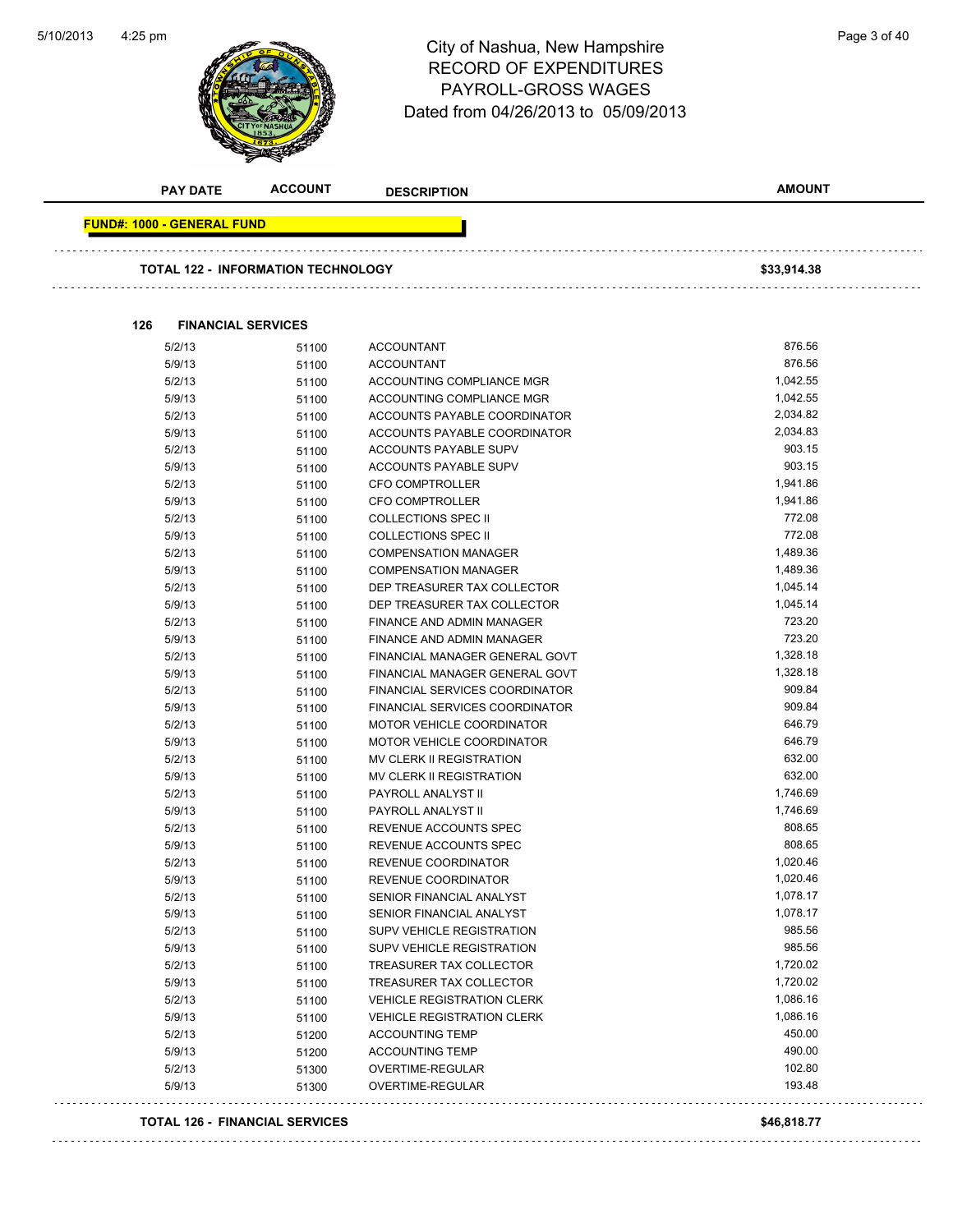

# 4:25 pm<br> **City of Nashua, New Hampshire** Page 4 of 40 RECORD OF EXPENDITURES PAYROLL-GROSS WAGES Dated from 04/26/2013 to 05/09/2013

|     | <b>PAY DATE</b>                   | <b>ACCOUNT</b> | <b>DESCRIPTION</b>           | <b>AMOUNT</b> |
|-----|-----------------------------------|----------------|------------------------------|---------------|
|     | <b>FUND#: 1000 - GENERAL FUND</b> |                |                              |               |
|     |                                   |                |                              |               |
| 129 | <b>CITY BUILDINGS</b>             |                |                              |               |
|     | 5/2/13                            | 51100          | <b>BUILDING MANAGER</b>      | 766.04        |
|     | 5/9/13                            | 51100          | <b>BUILDING MANAGER</b>      | 766.04        |
|     | 5/2/13                            | 51100          | <b>CUSTODIAN I</b>           | 1,144.95      |
|     | 5/9/13                            | 51100          | <b>CUSTODIAN I</b>           | 1,144.95      |
|     | 5/2/13                            | 51100          | <b>MAINTENANCE SPEC</b>      | 650.81        |
|     | 5/9/13                            | 51100          | MAINTENANCE SPEC             | 650.81        |
|     | 5/2/13                            | 51200          | <b>CUSTODIAN I</b>           | 301.34        |
|     | 5/9/13                            | 51200          | <b>CUSTODIAN I</b>           | 301.34        |
|     | <b>TOTAL 129 - CITY BUILDINGS</b> |                |                              | \$5,726.28    |
|     |                                   |                |                              |               |
| 130 | <b>PURCHASING</b>                 |                |                              |               |
|     | 5/2/13                            | 51100          | PRINTING TECH MAIL DIST      | 953.24        |
|     | 5/9/13                            | 51100          | PRINTING TECH MAIL DIST      | 953.24        |
|     | 5/2/13                            | 51100          | PURCHASING AGENT I           | 646.79        |
|     | 5/9/13                            | 51100          | PURCHASING AGENT I           | 646.79        |
|     | 5/2/13                            | 51100          | PURCHASING AGENT II          | 1,000.42      |
|     | 5/9/13                            | 51100          | PURCHASING AGENT II          | 1,000.42      |
|     | 5/2/13                            | 51100          | PURCHASING MANAGER           | 1,324.88      |
|     | 5/9/13                            | 51100          | PURCHASING MANAGER           | 1,324.88      |
|     | <b>TOTAL 130 - PURCHASING</b>     |                |                              | \$7,850.66    |
|     |                                   |                |                              |               |
| 131 | <b>HUNT BUILDING</b>              |                |                              |               |
|     | 5/2/13                            | 51100          | HUNT BUILDING ADMINISTRATOR  | 285.52        |
|     | 5/9/13                            | 51100          | HUNT BUILDING ADMINISTRATOR  | 285.53        |
|     | <b>TOTAL 131 - HUNT BUILDING</b>  |                |                              | \$571.05      |
|     |                                   |                |                              |               |
| 132 | <b>ASSESSING</b>                  |                |                              |               |
|     | 5/2/13                            | 51100          | <b>APPRAISER I</b>           | 855.64        |
|     | 5/9/13                            | 51100          | <b>APPRAISER I</b>           | 855.64        |
|     | 5/2/13                            | 51100          | <b>APPRAISER II</b>          | 1,000.42      |
|     | 5/9/13                            | 51100          | <b>APPRAISER II</b>          | 1,000.41      |
|     | 5/2/13                            | 51100          | <b>APPRAISER III</b>         | 1,139.67      |
|     | 5/9/13                            | 51100          | <b>APPRAISER III</b>         | 1,139.67      |
|     | 5/2/13                            | 51100          | ASSESSING ADMIN SPEC II CSR  | 682.29        |
|     | 5/9/13                            | 51100          | ASSESSING ADMIN SPEC II CSR  | 682.29        |
|     | 5/2/13                            | 51100          | ASSESSING ADMIN SPEC III CSR | 871.34        |
|     | 5/9/13                            | 51100          | ASSESSING ADMIN SPEC III CSR | 871.34        |
|     | 5/2/13                            | 51100          | CHIEF ASSESSOR GIS MANAGER   | 2,030.56      |
|     | 5/9/13                            | 51100          | CHIEF ASSESSOR GIS MANAGER   | 2,030.57      |
|     | 5/2/13                            | 51100          | DEPARTMENT COORDINATOR       | 827.49        |
|     | 5/9/13                            | 51100          | DEPARTMENT COORDINATOR       | 827.49        |
|     | 5/2/13                            | 51100          | DEPUTY MANAGER APPRAISER IV  | 1,408.18      |
|     | 5/9/13                            | 51100          | DEPUTY MANAGER APPRAISER IV  | 1,408.18      |
|     |                                   |                |                              |               |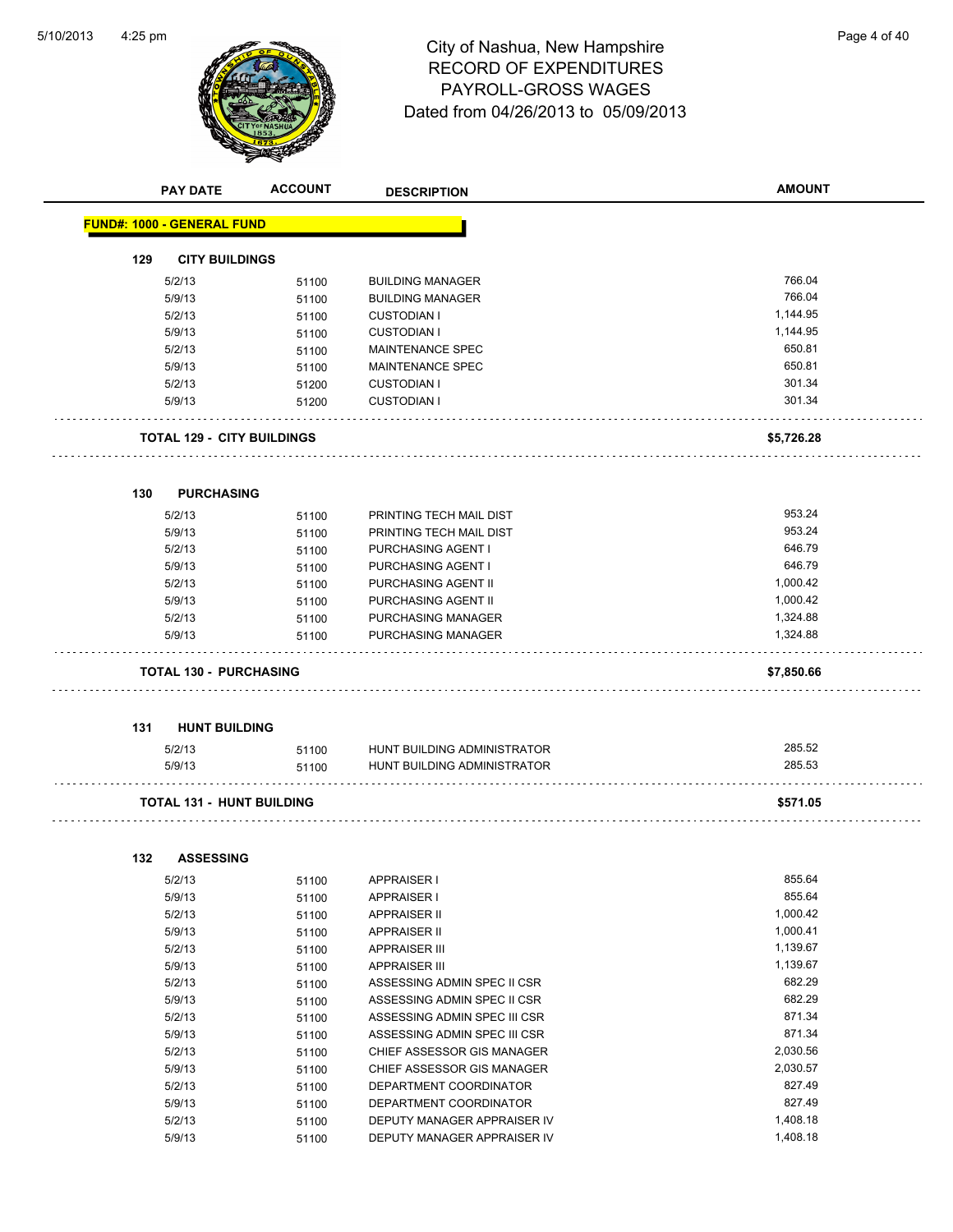

|     | <b>PAY DATE</b>                   | <b>ACCOUNT</b>                       | <b>DESCRIPTION</b>               | <b>AMOUNT</b> |
|-----|-----------------------------------|--------------------------------------|----------------------------------|---------------|
|     | <b>FUND#: 1000 - GENERAL FUND</b> |                                      |                                  |               |
|     | <b>TOTAL 132 - ASSESSING</b>      |                                      |                                  | \$17,631.18   |
|     |                                   |                                      |                                  |               |
| 134 | <b>GIS</b>                        |                                      |                                  |               |
|     | 5/2/13                            | 51100                                | <b>GIS TECHNICIAN II</b>         | 1,021.46      |
|     | 5/9/13                            | 51100                                | <b>GIS TECHNICIAN II</b>         | 1,021.46      |
|     | <b>TOTAL 134 - GIS</b>            |                                      |                                  | \$2,042.92    |
|     |                                   |                                      |                                  |               |
| 142 |                                   | <b>WOODLAWN CEMETERY</b>             |                                  |               |
|     | 5/2/13                            | 51100                                | <b>GROUNDSKEEPER CEMETERY</b>    | 1,228.44      |
|     | 5/9/13                            | 51100                                | <b>GROUNDSKEEPER CEMETERY</b>    | 1,228.44      |
|     | 5/2/13                            | 51100                                | SUPERINTENDENT CEMETERY I        | 985.55        |
|     | 5/9/13                            | 51100                                | SUPERINTENDENT CEMETERY I        | 985.56        |
|     | 5/2/13                            | 51400                                | WAGES TEMP-SEASONAL              | 640.00        |
|     | 5/9/13                            | 51400                                | WAGES TEMP-SEASONAL              | 720.00        |
|     |                                   | <b>TOTAL 142 - WOODLAWN CEMETERY</b> |                                  | \$5,787.99    |
|     |                                   |                                      |                                  |               |
| 144 |                                   | <b>EDGEWOOD CEMETERY</b>             |                                  |               |
|     | 5/2/13                            | 51100                                | <b>GROUNDSKEEPER CEMETERY</b>    | 1,062.78      |
|     | 5/9/13                            | 51100                                | <b>GROUNDSKEEPER CEMETERY</b>    | 1,062.78      |
|     | 5/2/13                            | 51100                                | <b>SUBFOREMAN CEMETERY</b>       | 766.04        |
|     | 5/9/13                            | 51100                                | SUBFOREMAN CEMETERY              | 766.04        |
|     | 5/2/13                            | 51100                                | SUPERINTENDENT CEMETERY II       | 1,099.37      |
|     | 5/9/13                            | 51100                                | SUPERINTENDENT CEMETERY II       | 1,099.37      |
|     | 5/2/13                            | 51400                                | <b>WAGES TEMP-SEASONAL</b>       | 400.00        |
|     | 5/9/13                            | 51400                                | <b>WAGES TEMP-SEASONAL</b>       | 400.00        |
|     |                                   | <b>TOTAL 144 - EDGEWOOD CEMETERY</b> |                                  | \$6,656.38    |
|     |                                   |                                      |                                  |               |
| 150 | <b>POLICE</b>                     |                                      |                                  |               |
|     | 5/2/13                            | 51100                                | <b>1ST YEAR OFFICERS</b>         | 15,806.60     |
|     | 5/9/13                            | 51100                                | <b>1ST YEAR OFFICERS</b>         | 15,806.60     |
|     | 5/2/13                            | 51100                                | 1ST YR OFFICERS CERTIFIED SPEC   | 3,692.67      |
|     | 5/9/13                            | 51100                                | 1ST YR OFFICERS CERTIFIED SPEC   | 3,887.01      |
|     | 5/2/13                            | 51100                                | <b>ACCOUNT CLERK III</b>         | 1,968.14      |
|     | 5/9/13                            | 51100                                | <b>ACCOUNT CLERK III</b>         | 1,968.13      |
|     | 5/2/13                            | 51100                                | ADMINISTRATIVE PROJECT SPEC      | 1,177.18      |
|     | 5/9/13                            | 51100                                | ADMINISTRATIVE PROJECT SPEC      | 1,177.19      |
|     | 5/2/13                            | 51100                                | ANIMAL CONTROL OFFICER           | 891.40        |
|     | 5/9/13                            | 51100                                | ANIMAL CONTROL OFFICER           | 891.40        |
|     | 5/2/13                            | 51100                                | AUTO MECHANIC 1ST CLASS          | 740.39        |
|     | 5/9/13                            | 51100                                | AUTO MECHANIC 1ST CLASS          | 740.38        |
|     | 5/2/13                            | 51100                                | AUTO MECHANIC 2ND CLASS          | 735.62        |
|     | 5/9/13                            | 51100                                | AUTO MECHANIC 2ND CLASS          | 735.60        |
|     | 5/2/13                            | 51100                                | <b>BUILDING MAINTENANCE SUPV</b> | 922.04        |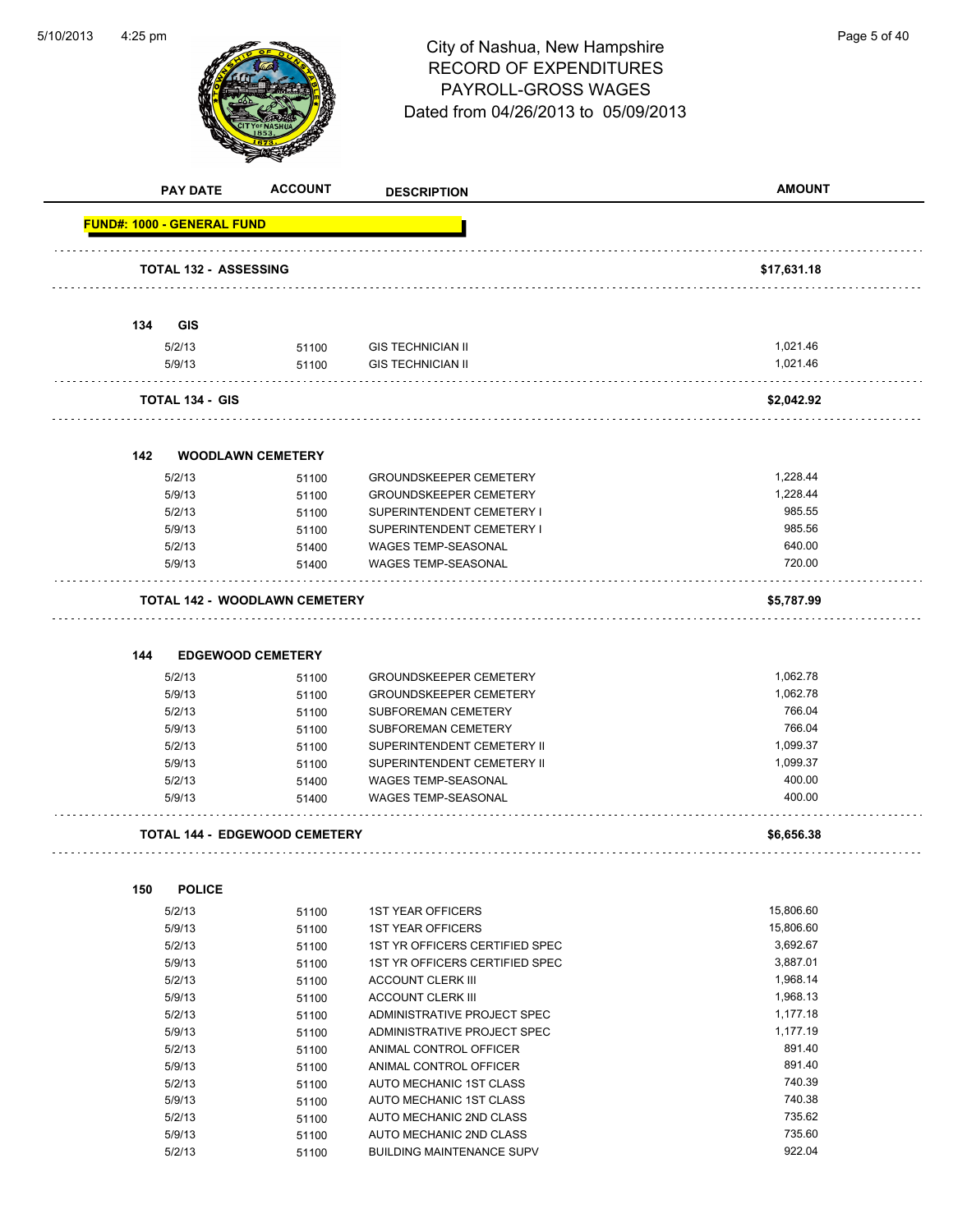

|     | <b>PAY DATE</b>                   | <b>ACCOUNT</b> | <b>DESCRIPTION</b>                                  | <b>AMOUNT</b>        |
|-----|-----------------------------------|----------------|-----------------------------------------------------|----------------------|
|     |                                   |                |                                                     |                      |
|     | <b>FUND#: 1000 - GENERAL FUND</b> |                |                                                     |                      |
| 150 | <b>POLICE</b>                     |                |                                                     |                      |
|     | 5/9/13                            | 51100          | <b>BUILDING MAINTENANCE SUPV</b>                    | 922.04               |
|     | 5/2/13                            | 51100          | <b>CAPTAIN</b>                                      | 13,650.13            |
|     | 5/9/13                            | 51100          | <b>CAPTAIN</b>                                      | 13,650.14            |
|     | 5/2/13                            | 51100          | CHIEF OF POLICE                                     | 2,402.66             |
|     | 5/9/13                            | 51100          | CHIEF OF POLICE                                     | 2,402.67             |
|     | 5/2/13                            | 51100          | <b>COMM TECH ALL DESIGNATIONS</b>                   | 7,257.95             |
|     | 5/9/13                            | 51100          | <b>COMM TECH ALL DESIGNATIONS</b>                   | 7,257.95             |
|     | 5/2/13                            | 51100          | COMMUNITY POLICE COORD CEMD                         | 1,214.02             |
|     | 5/9/13                            | 51100          | COMMUNITY POLICE COORD CEMD                         | 1,214.02             |
|     | 5/2/13                            | 51100          | <b>CRIME ANALYST</b>                                | 2,278.79             |
|     | 5/9/13                            | 51100          | <b>CRIME ANALYST</b>                                | 1,158.79             |
|     | 5/2/13                            | 51100          | <b>CUSTODIAN II</b>                                 | 682.41               |
|     | 5/9/13                            | 51100          | <b>CUSTODIAN II</b>                                 | 682.42               |
|     | 5/2/13                            | 51100          | <b>CUSTODIAN III</b>                                | 1,349.54             |
|     | 5/9/13                            | 51100          | <b>CUSTODIAN III</b>                                | 1,349.54             |
|     | 5/2/13                            | 51100          | DEPUTY CHIEF OF POLICE                              | 4,354.51             |
|     | 5/9/13                            | 51100          | DEPUTY CHIEF OF POLICE                              | 4,354.52             |
|     | 5/2/13                            | 51100          | DETENTION SPEC                                      | 776.25               |
|     | 5/9/13                            | 51100          | DETENTION SPEC                                      | 776.25               |
|     | 5/2/13                            | 51100          | DISPATCHERS ALL DESIGNATIONS                        | 6,634.95             |
|     | 5/9/13                            | 51100          | DISPATCHERS ALL DESIGNATIONS                        | 6,634.95             |
|     | 5/2/13                            | 51100          | FLEET MAINTENANCE ASST SUPV                         | 863.25               |
|     | 5/9/13                            | 51100          | FLEET MAINTENANCE ASST SUPV                         | 863.25               |
|     | 5/2/13                            | 51100          | IT SYSTEM SUPPORT SPEC                              | 949.27               |
|     | 5/9/13                            | 51100          | IT SYSTEM SUPPORT SPEC                              | 949.27               |
|     | 5/2/13                            | 51100          | LEGAL SECRETARY                                     | 193.88               |
|     | 5/9/13                            | 51100          | <b>LEGAL SECRETARY</b>                              | 193.88               |
|     | 5/2/13                            | 51100          | LIEUTENANT                                          | 14,485.34            |
|     | 5/9/13                            | 51100          | LIEUTENANT                                          | 14,485.32            |
|     | 5/2/13                            | 51100          | NPD BUSINESS COORDINATOR                            | 922.04               |
|     | 5/9/13                            | 51100          | NPD BUSINESS COORDINATOR                            | 922.04               |
|     | 5/2/13                            | 51100          | NPD BUSINESS MANAGER                                | 1,626.12             |
|     | 5/9/13                            | 51100          | NPD BUSINESS MANAGER                                | 1,626.12             |
|     | 5/2/13                            | 51100          | NPD COMPUTER SOFTWARE SPEC                          | 0.00                 |
|     | 5/2/13                            | 51100          | PARALEGAL                                           | 884.57               |
|     | 5/9/13                            | 51100          | PARALEGAL                                           | 884.57               |
|     | 5/2/13                            | 51100          | PATROLMAN ALL RANKS                                 | 136,294.22           |
|     | 5/9/13                            | 51100          | PATROLMAN ALL RANKS                                 | 136,294.26           |
|     | 5/2/13                            | 51100          | POLICE ATTORNEY                                     | 1,496.62             |
|     | 5/9/13                            | 51100          | POLICE ATTORNEY                                     | 1,496.61<br>1,178.65 |
|     | 5/2/13                            | 51100          | <b>RECORDS MANAGER</b>                              |                      |
|     | 5/9/13                            | 51100          | <b>RECORDS MANAGER</b>                              | 1,178.65             |
|     | 5/2/13                            | 51100          | <b>RECORDS TECHNICIAN I</b>                         | 2,329.17             |
|     | 5/9/13                            | 51100          | <b>RECORDS TECHNICIAN I</b>                         | 2,329.17             |
|     | 5/2/13                            | 51100          | RECORDS TECHNICIAN II                               | 1,526.04<br>1,526.03 |
|     | 5/9/13                            | 51100          | RECORDS TECHNICIAN II<br>SEC DOMESTIC VIOLENCE UNIT | 643.00               |
|     | 5/2/13<br>5/9/13                  | 51100          | SEC DOMESTIC VIOLENCE UNIT                          | 643.00               |
|     | 5/2/13                            | 51100          | SECRETARIAL SUPV DET BUREAU                         | 846.15               |
|     | 5/9/13                            | 51100          | SECRETARIAL SUPV DET BUREAU                         | 846.15               |
|     | 5/2/13                            | 51100<br>51100 | <b>SECRETARY III</b>                                | 2,713.47             |
|     |                                   |                |                                                     |                      |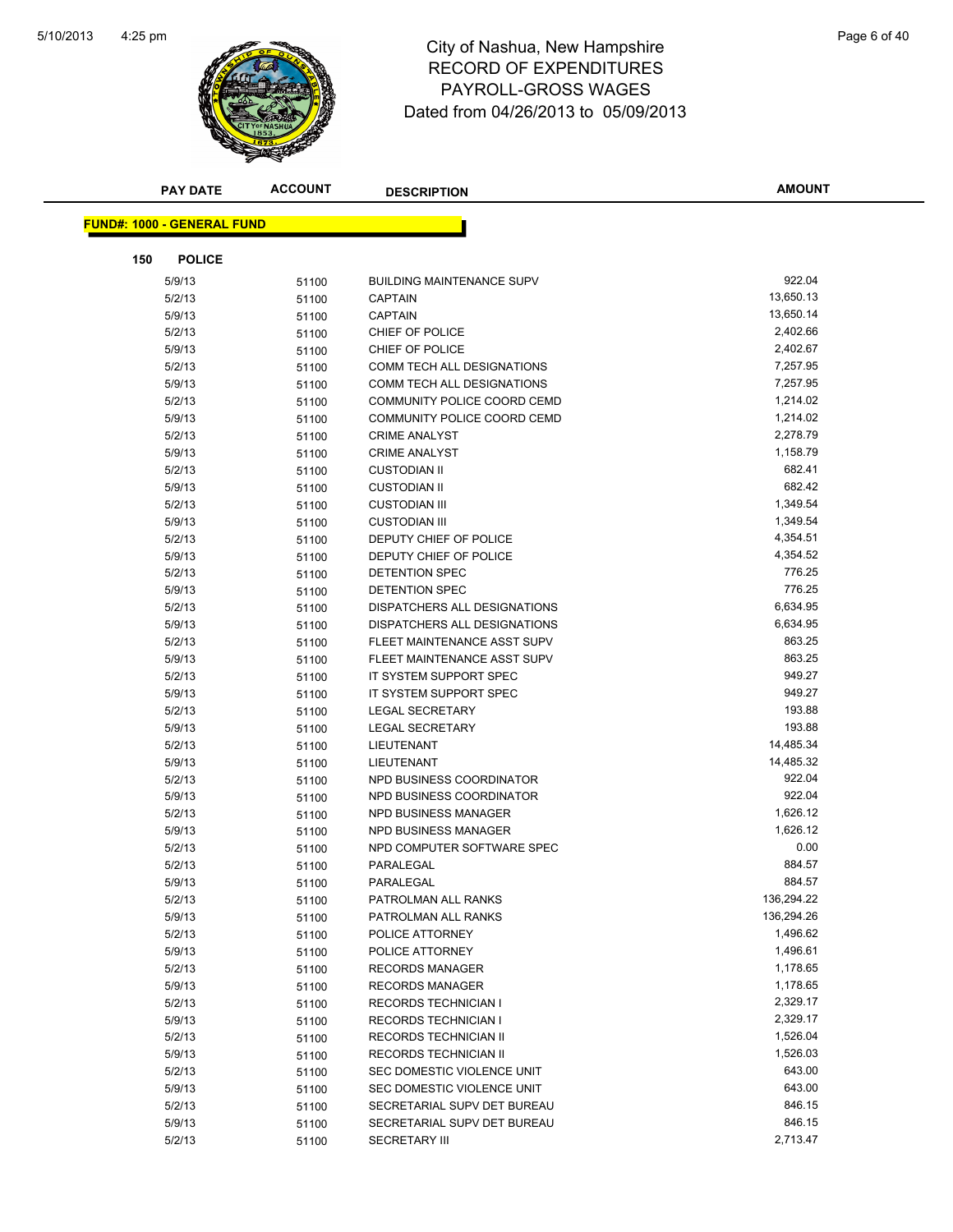$\bar{z}$  is a

 $\sim$  .  $\sim$ 



| <b>FUND#: 1000 - GENERAL FUND</b> |       |                              |              |
|-----------------------------------|-------|------------------------------|--------------|
|                                   |       |                              |              |
| 150<br><b>POLICE</b>              |       |                              |              |
| 5/9/13                            | 51100 | <b>SECRETARY III</b>         | 2,713.47     |
| 5/2/13                            | 51100 | <b>SECRETARY V</b>           | 3,062.10     |
| 5/9/13                            | 51100 | <b>SECRETARY V</b>           | 3,062.10     |
| 5/2/13                            | 51100 | <b>SERGEANT</b>              | 32,700.70    |
| 5/9/13                            | 51100 | <b>SERGEANT</b>              | 34,484.39    |
| 5/2/13                            | 51100 | <b>SUPV POLICE FLEET</b>     | 1,171.16     |
| 5/9/13                            | 51100 | <b>SUPV POLICE FLEET</b>     | 1,171.18     |
| 5/2/13                            | 51200 | <b>ACCREDITATION MANAGER</b> | 984.99       |
| 5/9/13                            | 51200 | <b>ACCREDITATION MANAGER</b> | 984.99       |
| 5/2/13                            | 51200 | DETENTION SPEC               | 666.41       |
| 5/9/13                            | 51200 | DETENTION SPEC               | 666.41       |
| 5/2/13                            | 51200 | FILE CLERK PT                | 266.52       |
| 5/9/13                            | 51200 | FILE CLERK PT                | 266.52       |
| 5/2/13                            | 51200 | POLICE ATTORNEY PT           | 1,158.52     |
| 5/9/13                            | 51200 | POLICE ATTORNEY PT           | 1,158.52     |
| 5/2/13                            | 51200 | PRISONER TRANSPORT OFFICER   | 725.99       |
| 5/9/13                            | 51200 | PRISONER TRANSPORT OFFICER   | 725.99       |
| 5/2/13                            | 51300 | OVERTIME-REGULAR             | 4,754.90     |
| 5/9/13                            | 51300 | <b>OVERTIME-REGULAR</b>      | 2,030.81     |
| 5/9/13                            | 51309 | <b>OVERTIME-TRAINING</b>     | 352.96       |
| 5/2/13                            | 51315 | <b>OVERTIME-WITNESS</b>      | 3,473.77     |
| 5/9/13                            | 51315 | <b>OVERTIME-WITNESS</b>      | 4,858.19     |
| 5/2/13                            | 51322 | OVERTIME-INVESTIGATIVE       | 7,715.92     |
| 5/9/13                            | 51322 | OVERTIME-INVESTIGATIVE       | 6,848.05     |
| 5/2/13                            | 51330 | OVERTIME-COVERAGE            | 8,436.17     |
| 5/9/13                            | 51330 | OVERTIME-COVERAGE            | 3,918.11     |
| 5/2/13                            | 51412 | <b>WAGES PER DIEM</b>        | 1,253.77     |
| 5/9/13                            | 51412 | <b>WAGES PER DIEM</b>        | 1,975.84     |
| 5/2/13                            | 51600 | <b>LONGEVITY</b>             | 5,350.00     |
| 5/9/13                            | 51600 | <b>LONGEVITY</b>             | 200.00       |
| 5/2/13                            | 51628 | <b>EXTRA HOLIDAY</b>         | 40,634.84    |
| 5/9/13                            | 51628 | <b>EXTRA HOLIDAY</b>         | 297.28       |
| <b>TOTAL 150 - POLICE</b>         |       |                              | \$641,405.53 |
|                                   |       |                              |              |

| 5/2/13 | 51100 | ADMINISTRATIVE ASSISTANT II    | 2,152.42  |
|--------|-------|--------------------------------|-----------|
| 5/9/13 | 51100 | ADMINISTRATIVE ASSISTANT II    | 2,152.42  |
| 5/2/13 | 51100 | <b>ASST FIRE CHIEF</b>         | 1,986.69  |
| 5/9/13 | 51100 | <b>ASST FIRE CHIEF</b>         | 1,986.69  |
| 5/2/13 | 51100 | ASST SUPERINTENDENT FIRE ALARM | 1.425.60  |
| 5/9/13 | 51100 | ASST SUPERINTENDENT FIRE ALARM | 1,425.60  |
| 5/2/13 | 51100 | ASST SUPERINTENDENT FIRE FLEET | 1,411.48  |
| 5/9/13 | 51100 | ASST SUPERINTENDENT FIRE FLEET | 1,411.48  |
| 5/2/13 | 51100 | ASST SUPERINTENDENT PREVENTION | 2,802.63  |
| 5/9/13 | 51100 | ASST SUPERINTENDENT PREVENTION | 2,802.64  |
| 5/2/13 | 51100 | <b>CAPTAIN</b>                 | 10,110.84 |
| 5/9/13 | 51100 | <b>CAPTAIN</b>                 | 10.110.83 |
| 5/2/13 | 51100 | CAPTAIN FIRE TRAINING SAFETY   | 1.605.92  |
| 5/9/13 | 51100 | CAPTAIN FIRE TRAINING SAFETY   | 1.605.92  |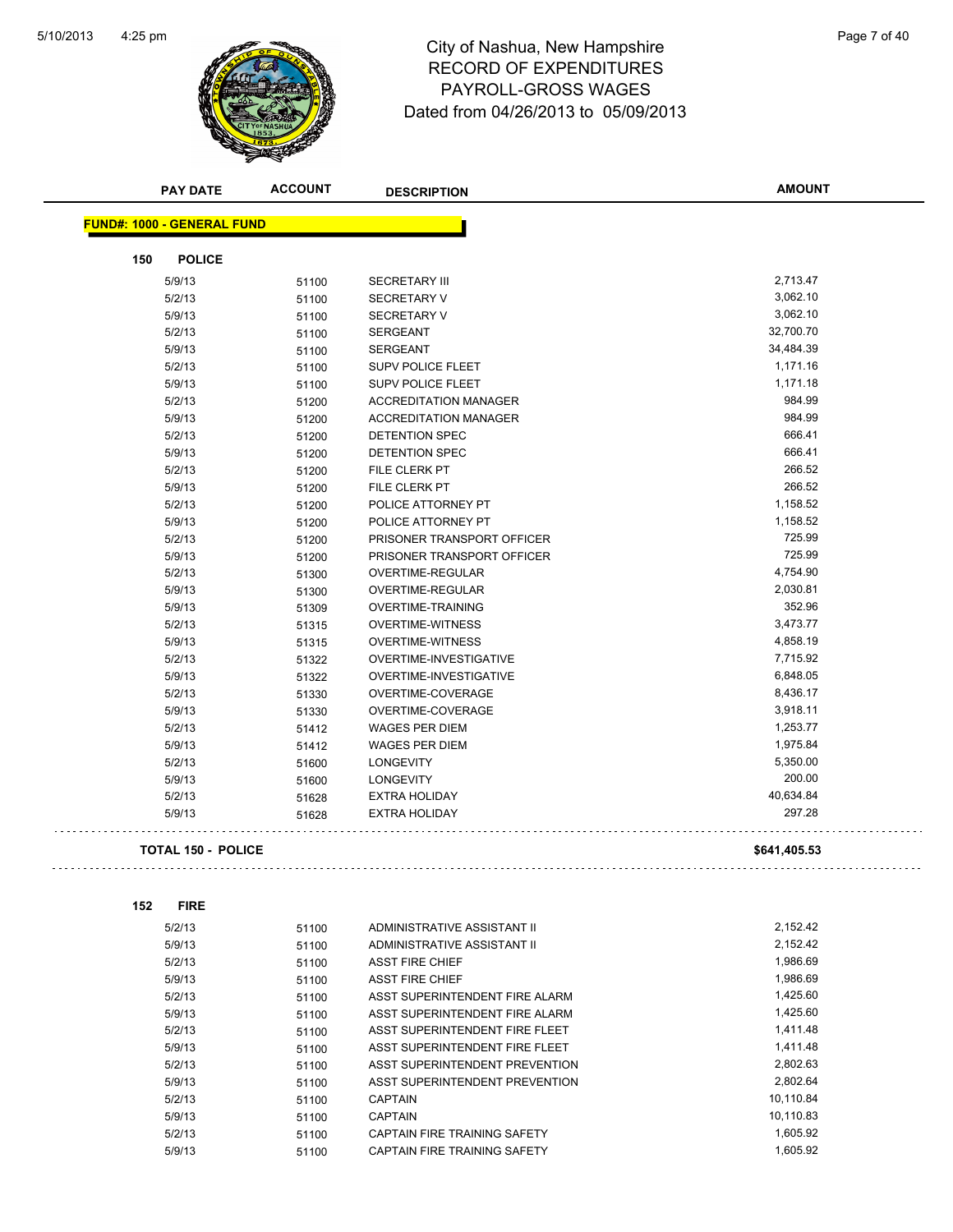

| <b>PAY DATE</b>                   | <b>ACCOUNT</b> | <b>DESCRIPTION</b>              | <b>AMOUNT</b> |
|-----------------------------------|----------------|---------------------------------|---------------|
| <b>FUND#: 1000 - GENERAL FUND</b> |                |                                 |               |
| <b>FIRE</b><br>152                |                |                                 |               |
| 5/2/13                            | 51100          | DEPUTY FIRE CHIEF               | 6,836.31      |
| 5/9/13                            | 51100          | DEPUTY FIRE CHIEF               | 6,836.30      |
| 5/2/13                            | 51100          | <b>EXEC ASST BUSINESS COORD</b> | 1,020.90      |
| 5/9/13                            | 51100          | <b>EXEC ASST BUSINESS COORD</b> | 1,020.90      |
| 5/2/13                            | 51100          | <b>FIRE CHIEF</b>               | 2,278.88      |
| 5/9/13                            | 51100          | <b>FIRE CHIEF</b>               | 2,278.86      |
| 5/2/13                            | 51100          | FIRE DISPATCH ALL RANKS         | 7,964.46      |
| 5/9/13                            | 51100          | FIRE DISPATCH ALL RANKS         | 6,696.41      |
| 5/2/13                            | 51100          | <b>FIRE LIEUTENANT</b>          | 37,764.01     |
| 5/9/13                            | 51100          | <b>FIRE LIEUTENANT</b>          | 37,627.32     |
| 5/2/13                            | 51100          | <b>FIRE MECHANIC</b>            | 1,276.58      |
| 5/9/13                            | 51100          | <b>FIRE MECHANIC</b>            | 1,276.58      |
| 5/2/13                            | 51100          | FIRE TRAINING OFFICER           | 1,411.48      |
| 5/9/13                            | 51100          | FIRE TRAINING OFFICER           | 1,411.48      |
| 5/2/13                            | 51100          | <b>FIREFIGHTERS ALL RANKS</b>   | 107,534.63    |
| 5/9/13                            | 51100          | <b>FIREFIGHTERS ALL RANKS</b>   | 107,534.65    |
| 5/2/13                            | 51100          | SUPERINTENDENT FIRE ALARM       | 1,590.04      |
| 5/9/13                            | 51100          | SUPERINTENDENT FIRE ALARM       | 1,590.04      |
| 5/2/13                            | 51100          | SUPERINTENDENT FIRE FLEET       | 1,590.04      |
| 5/9/13                            | 51100          | SUPERINTENDENT FIRE FLEET       | 1,590.04      |
| 5/2/13                            | 51100          | SUPERINTENDENT FIRE PREVENTION  | 1,535.92      |
| 5/9/13                            | 51100          | SUPERINTENDENT FIRE PREVENTION  | 1,535.92      |
| 5/2/13                            | 51300          | OVERTIME-REGULAR                | 740.56        |
| 5/9/13                            | 51300          | OVERTIME-REGULAR                | 349.72        |
| 5/2/13                            | 51628          | <b>EXTRA HOLIDAY</b>            | 46,927.74     |
| 5/2/13                            | 51650          | ADDITIONAL HOURS                | 58,153.22     |
| 5/9/13                            | 51650          | ADDITIONAL HOURS                | 39,765.65     |
| 5/2/13                            | 51700          | <b>STIPENDS</b>                 | 4,363.02      |
| 5/9/13                            | 51700          | <b>STIPENDS</b>                 | 4,358.96      |
| <b>TOTAL 152 - FIRE</b>           |                |                                 | \$537,851.78  |
|                                   |                |                                 |               |
| 153<br><b>BUILDING INSPECTION</b> |                |                                 |               |
|                                   |                |                                 |               |

| 5/2/13 | 51100 | <b>BUILDING AND UTILITIES INSPCTR</b> | 3,160.53 |
|--------|-------|---------------------------------------|----------|
| 5/9/13 | 51100 | <b>BUILDING AND UTILITIES INSPCTR</b> | 3,160.53 |
| 5/2/13 | 51100 | <b>BUILDING DEPARTMENT MANAGER</b>    | 1,328.18 |
| 5/9/13 | 51100 | <b>BUILDING DEPARTMENT MANAGER</b>    | 1.328.18 |
| 5/2/13 | 51100 | PERMIT TECHNICIAN I                   | 589.39   |
| 5/9/13 | 51100 | PERMIT TECHNICIAN I                   | 589.39   |
| 5/2/13 | 51100 | PERMIT TECHNICIAN III                 | 709.46   |
| 5/9/13 | 51100 | PERMIT TECHNICIAN III                 | 709.46   |
| 5/2/13 | 51100 | <b>PLANS EXAMINER</b>                 | 1,108.56 |
| 5/9/13 | 51100 | <b>PLANS EXAMINER</b>                 | 1,108.56 |
| 5/2/13 | 51200 | <b>BUILDING AND UTILITIES INSPCTR</b> | 602.45   |
| 5/9/13 | 51200 | <b>BUILDING AND UTILITIES INSPCTR</b> | 753.05   |
| 5/2/13 | 51400 | <b>WAGES TEMP-SEASONAL</b>            | 480.00   |
| 5/9/13 | 51400 | <b>WAGES TEMP-SEASONAL</b>            | 480.00   |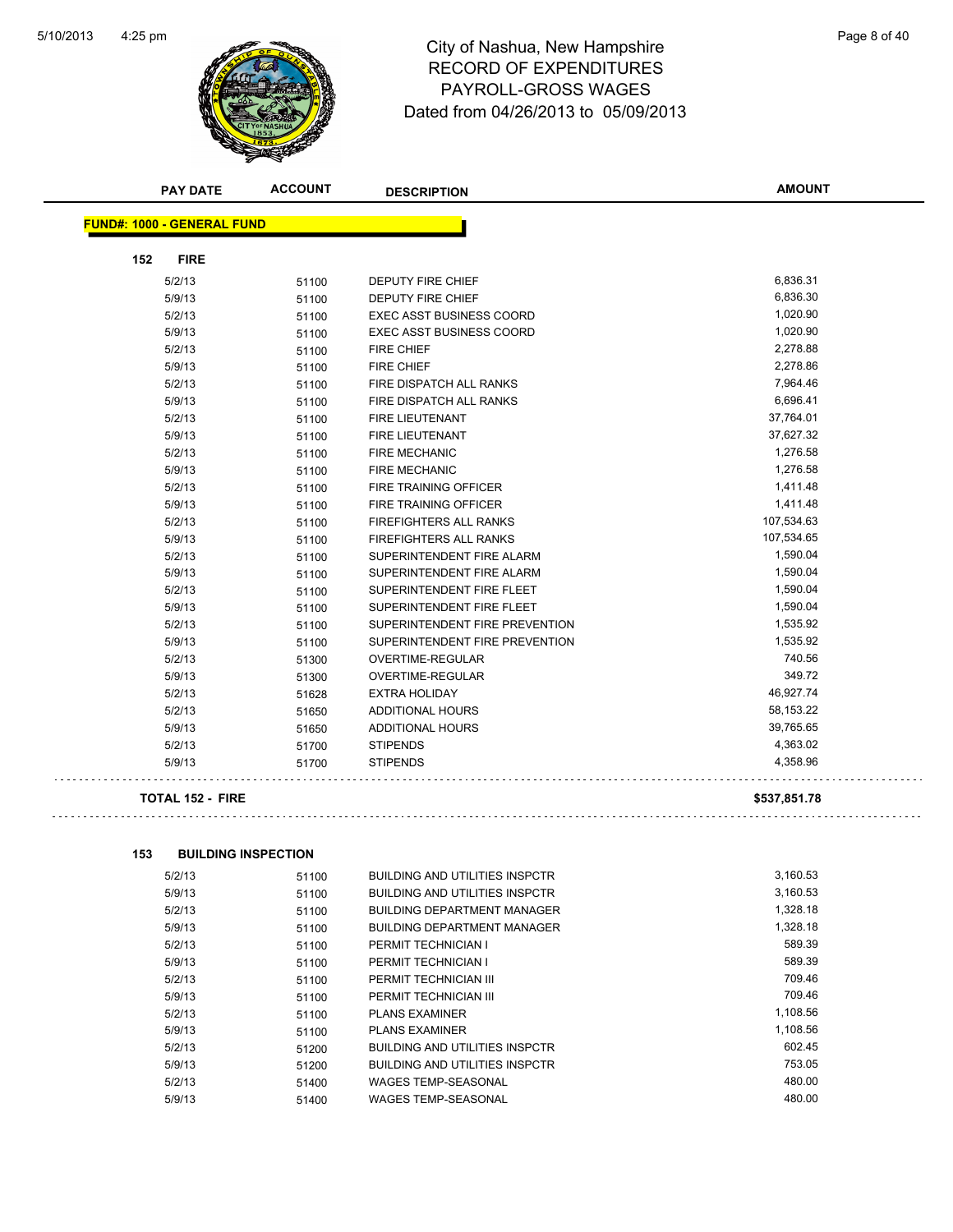

|                                   | <b>PAY DATE</b>  | <b>ACCOUNT</b>                             | <b>DESCRIPTION</b>                                                                                                                                                                                                                                                                                                                                                                                                                                                                                                                            | <b>AMOUNT</b>        |  |
|-----------------------------------|------------------|--------------------------------------------|-----------------------------------------------------------------------------------------------------------------------------------------------------------------------------------------------------------------------------------------------------------------------------------------------------------------------------------------------------------------------------------------------------------------------------------------------------------------------------------------------------------------------------------------------|----------------------|--|
| <b>FUND#: 1000 - GENERAL FUND</b> |                  |                                            | \$16,107.74<br><b>CODE ENFORCEMENT</b><br>1,986.90<br>51100<br><b>CODE ENFORCEMENT OFFICER II</b><br><b>CODE ENFORCEMENT OFFICER II</b><br>1,986.89<br>51100<br>1,252.76<br>MGR CODE ENFORCEMENT DEPT<br>51100<br>1,252.76<br>MGR CODE ENFORCEMENT DEPT<br>51100<br>\$6,479.31<br><b>EMERGENCY MANAGEMENT</b><br>1,401.23<br><b>EMERGENCY MANAGEMENT DIRECTOR</b><br>51100<br>1,401.23<br><b>EMERGENCY MANAGEMENT DIRECTOR</b><br>51100<br>\$2,802.46<br><b>CITYWIDE COMMUNICATIONS</b><br>1,449.60<br><b>COMM SYS ENGR TECH 536</b><br>51100 |                      |  |
|                                   |                  | <b>TOTAL 153 - BUILDING INSPECTION</b>     |                                                                                                                                                                                                                                                                                                                                                                                                                                                                                                                                               |                      |  |
| 155                               |                  |                                            |                                                                                                                                                                                                                                                                                                                                                                                                                                                                                                                                               |                      |  |
|                                   |                  |                                            |                                                                                                                                                                                                                                                                                                                                                                                                                                                                                                                                               |                      |  |
|                                   | 5/2/13           |                                            |                                                                                                                                                                                                                                                                                                                                                                                                                                                                                                                                               |                      |  |
|                                   | 5/9/13           |                                            |                                                                                                                                                                                                                                                                                                                                                                                                                                                                                                                                               |                      |  |
|                                   | 5/2/13<br>5/9/13 |                                            |                                                                                                                                                                                                                                                                                                                                                                                                                                                                                                                                               |                      |  |
|                                   |                  |                                            |                                                                                                                                                                                                                                                                                                                                                                                                                                                                                                                                               |                      |  |
|                                   |                  | <b>TOTAL 155 - CODE ENFORCEMENT</b>        |                                                                                                                                                                                                                                                                                                                                                                                                                                                                                                                                               |                      |  |
| 156                               |                  |                                            |                                                                                                                                                                                                                                                                                                                                                                                                                                                                                                                                               |                      |  |
|                                   |                  |                                            |                                                                                                                                                                                                                                                                                                                                                                                                                                                                                                                                               |                      |  |
|                                   | 5/2/13<br>5/9/13 |                                            |                                                                                                                                                                                                                                                                                                                                                                                                                                                                                                                                               |                      |  |
|                                   |                  |                                            |                                                                                                                                                                                                                                                                                                                                                                                                                                                                                                                                               |                      |  |
|                                   |                  | <b>TOTAL 156 - EMERGENCY MANAGEMENT</b>    |                                                                                                                                                                                                                                                                                                                                                                                                                                                                                                                                               |                      |  |
|                                   |                  |                                            |                                                                                                                                                                                                                                                                                                                                                                                                                                                                                                                                               |                      |  |
| 157                               |                  |                                            |                                                                                                                                                                                                                                                                                                                                                                                                                                                                                                                                               |                      |  |
|                                   | 5/2/13           |                                            |                                                                                                                                                                                                                                                                                                                                                                                                                                                                                                                                               |                      |  |
|                                   | 5/9/13           | 51100                                      | COMM SYS ENGR TECH 536                                                                                                                                                                                                                                                                                                                                                                                                                                                                                                                        | 1,449.60             |  |
|                                   | 5/2/13<br>5/9/13 | 51200                                      | RADIO SYSTEMS MANAGER 536<br>RADIO SYSTEMS MANAGER 536                                                                                                                                                                                                                                                                                                                                                                                                                                                                                        | 1,230.12<br>1,230.12 |  |
|                                   |                  | 51200                                      |                                                                                                                                                                                                                                                                                                                                                                                                                                                                                                                                               |                      |  |
|                                   |                  | <b>TOTAL 157 - CITYWIDE COMMUNICATIONS</b> |                                                                                                                                                                                                                                                                                                                                                                                                                                                                                                                                               | \$5,359.44           |  |
| 160                               |                  | <b>PUBLIC WORKS-ADMIN/ENGINEERING</b>      |                                                                                                                                                                                                                                                                                                                                                                                                                                                                                                                                               |                      |  |
|                                   |                  |                                            |                                                                                                                                                                                                                                                                                                                                                                                                                                                                                                                                               | 649.34               |  |
|                                   | 5/2/13<br>5/9/13 | 51100<br>51100                             | ADMINISTRATIVE ASSISTANT II<br>ADMINISTRATIVE ASSISTANT II                                                                                                                                                                                                                                                                                                                                                                                                                                                                                    | 649.33               |  |
|                                   | 5/2/13           | 51100                                      | ADMINISTRATIVE ASSISTANT III                                                                                                                                                                                                                                                                                                                                                                                                                                                                                                                  | 934.54               |  |
|                                   | 5/9/13           | 51100                                      | ADMINISTRATIVE ASSISTANT III                                                                                                                                                                                                                                                                                                                                                                                                                                                                                                                  | 934.54               |  |
|                                   | 5/2/13           | 51100                                      | <b>CITY ENGINEER</b>                                                                                                                                                                                                                                                                                                                                                                                                                                                                                                                          | 964.63               |  |
|                                   | 5/9/13           | 51100                                      | <b>CITY ENGINEER</b>                                                                                                                                                                                                                                                                                                                                                                                                                                                                                                                          | 964.63               |  |
|                                   | 5/2/13           | 51100                                      | DEPUTY MANAGER OF ENGINEERING                                                                                                                                                                                                                                                                                                                                                                                                                                                                                                                 | 650.88               |  |
|                                   | 5/9/13           | 51100                                      | DEPUTY MANAGER OF ENGINEERING                                                                                                                                                                                                                                                                                                                                                                                                                                                                                                                 | 650.88               |  |
|                                   | 5/2/13           | 51100                                      | DIRECTOR PUBLIC WORKS                                                                                                                                                                                                                                                                                                                                                                                                                                                                                                                         | 1,399.79             |  |
|                                   | 5/9/13           | 51100                                      | DIRECTOR PUBLIC WORKS                                                                                                                                                                                                                                                                                                                                                                                                                                                                                                                         | 1,399.78             |  |
|                                   | 5/2/13           | 51100                                      | DPW CONTRACT ADMINISTRATOR                                                                                                                                                                                                                                                                                                                                                                                                                                                                                                                    | 318.51               |  |
|                                   | 5/9/13           | 51100                                      | DPW CONTRACT ADMINISTRATOR                                                                                                                                                                                                                                                                                                                                                                                                                                                                                                                    | 318.51               |  |
|                                   | 5/2/13           | 51100                                      | ENGINEERING DESIGNER INSP                                                                                                                                                                                                                                                                                                                                                                                                                                                                                                                     | 894.86               |  |
|                                   | 5/9/13           | 51100                                      | ENGINEERING DESIGNER INSP                                                                                                                                                                                                                                                                                                                                                                                                                                                                                                                     | 894.88               |  |
|                                   | 5/2/13           | 51100                                      | <b>ENGINEERING INSPECTORS</b>                                                                                                                                                                                                                                                                                                                                                                                                                                                                                                                 | 1,761.94             |  |
|                                   | 5/9/13           | 51100                                      | <b>ENGINEERING INSPECTORS</b>                                                                                                                                                                                                                                                                                                                                                                                                                                                                                                                 | 1,761.94             |  |
|                                   | 5/2/13           | 51100                                      | <b>EXECUTIVE ADMINISTRATOR</b>                                                                                                                                                                                                                                                                                                                                                                                                                                                                                                                | 659.93               |  |
|                                   | 5/2/13           | 51100                                      | SENIOR STAFF ENGINEER                                                                                                                                                                                                                                                                                                                                                                                                                                                                                                                         | 1,184.60             |  |
|                                   | 5/9/13           | 51100                                      | SENIOR STAFF ENGINEER                                                                                                                                                                                                                                                                                                                                                                                                                                                                                                                         | 1,184.60             |  |
|                                   | 5/2/13           | 51100                                      | SENIOR TRAFFIC ENGINEER                                                                                                                                                                                                                                                                                                                                                                                                                                                                                                                       | 1,489.36             |  |
|                                   | 5/9/13           | 51100                                      | SENIOR TRAFFIC ENGINEER                                                                                                                                                                                                                                                                                                                                                                                                                                                                                                                       | 1,489.36             |  |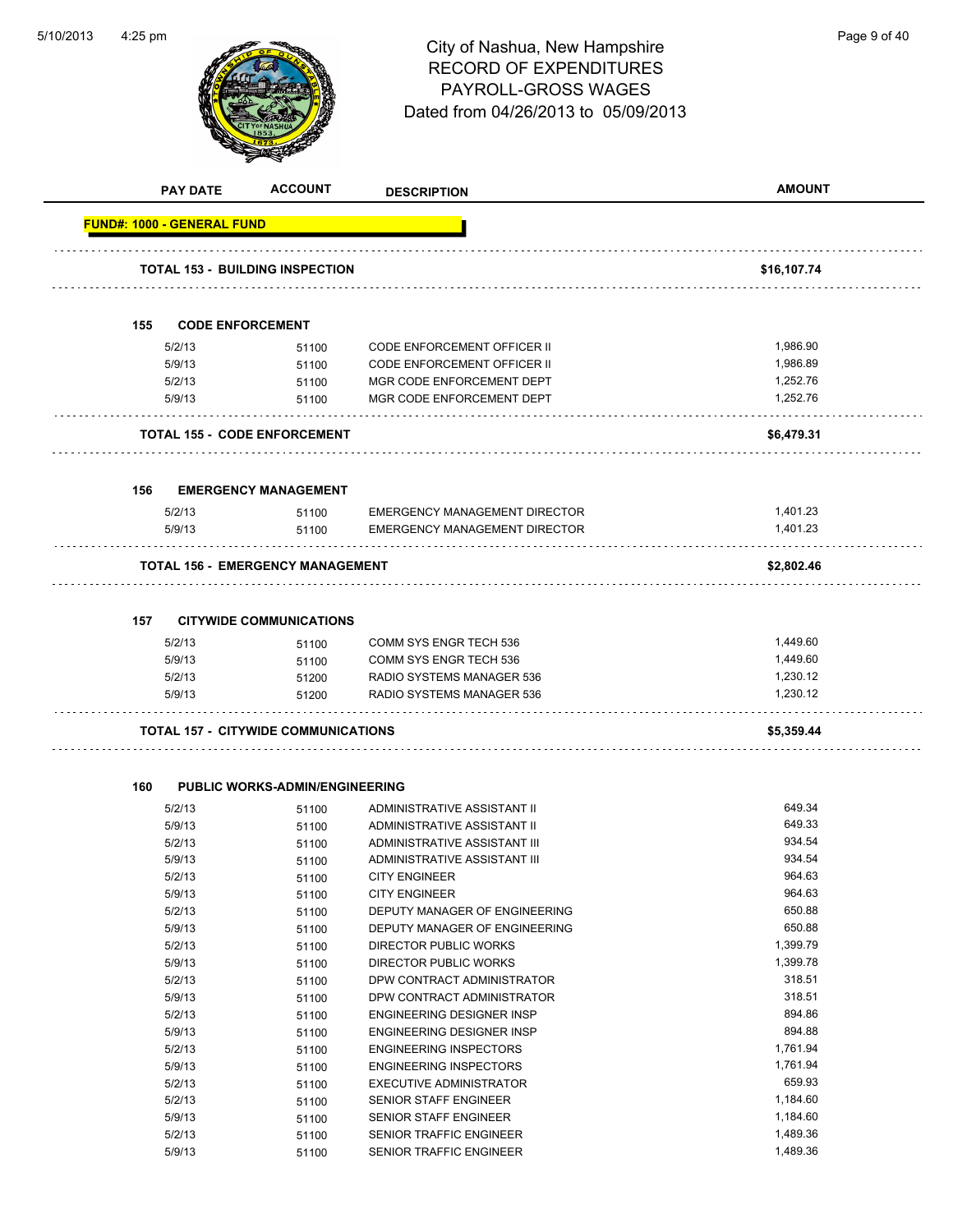$\bar{z}$  .

 $\sim$   $\sim$ 



# 4:25 pm<br> **City of Nashua, New Hampshire** Page 10 of 40 RECORD OF EXPENDITURES PAYROLL-GROSS WAGES Dated from 04/26/2013 to 05/09/2013

| <b>PAY DATE</b>                   | <b>ACCOUNT</b>                                    | <b>DESCRIPTION</b>              | <b>AMOUNT</b> |
|-----------------------------------|---------------------------------------------------|---------------------------------|---------------|
|                                   |                                                   |                                 |               |
| <b>FUND#: 1000 - GENERAL FUND</b> |                                                   |                                 |               |
| 160                               | <b>PUBLIC WORKS-ADMIN/ENGINEERING</b>             |                                 |               |
| 5/2/13                            | 51100                                             | <b>STAFF ENGINEER</b>           | 1,110.43      |
| 5/9/13                            | 51100                                             | <b>STAFF ENGINEER</b>           | 1,110.43      |
| 5/2/13                            | 51100                                             | STREET CONSTRUCTION ENGINEER    | 1,247.99      |
| 5/9/13                            | 51100                                             | STREET CONSTRUCTION ENGINEER    | 1,247.99      |
| 5/2/13                            | 51300                                             | OVERTIME-REGULAR                | 471.84        |
| 5/9/13                            | 51300                                             | OVERTIME-REGULAR                | 130.55        |
|                                   |                                                   |                                 |               |
|                                   | <b>TOTAL 160 - PUBLIC WORKS-ADMIN/ENGINEERING</b> |                                 | \$26,476.06   |
|                                   |                                                   |                                 |               |
|                                   |                                                   |                                 |               |
| <b>STREETS</b><br>161             |                                                   |                                 |               |
| 5/2/13                            | 51100                                             | AUTO MECH 1ST CLASS NIGHTS      | 2,974.81      |
| 5/9/13                            | 51100                                             | AUTO MECH 1ST CLASS NIGHTS      | 2,974.80      |
| 5/2/13                            | 51100                                             | AUTO MECH 2ND CLASS NIGHTS      | 1,782.40      |
| 5/9/13                            | 51100                                             | AUTO MECH 2ND CLASS NIGHTS      | 1,782.40      |
| 5/2/13                            | 51100                                             | <b>EQUIP OPR STREET REPAIR</b>  | 7,411.12      |
| 5/9/13                            | 51100                                             | EQUIP OPR STREET REPAIR         | 7,164.79      |
| 5/2/13                            | 51100                                             | FLEET MANAGER STREET DEPT       | 1,025.69      |
| 5/9/13                            | 51100                                             | FLEET MANAGER STREET DEPT       | 1,025.69      |
| 5/2/13                            | 51100                                             | <b>FOREMAN LABOR SHOP EQUIP</b> | 1,075.16      |
| 5/9/13                            | 51100                                             | <b>FOREMAN LABOR SHOP EQUIP</b> | 1,075.15      |
| 5/2/13                            | 51100                                             | <b>FOREMAN LABOR STREET</b>     | 4,300.63      |
| 5/9/13                            | 51100                                             | <b>FOREMAN LABOR STREET</b>     | 4,300.63      |
| 5/2/13                            | 51100                                             | <b>MASON PIPELAYER</b>          | 2,546.40      |
| 5/9/13                            | 51100                                             | <b>MASON PIPELAYER</b>          | 2,546.40      |
| 5/2/13                            | 51100                                             | <b>MECHANIC AUTO 1ST CLASS</b>  | 2,934.80      |
| 5/9/13                            | 51100                                             | <b>MECHANIC AUTO 1ST CLASS</b>  | 2,934.80      |
| 5/2/13                            | 51100                                             | OPERATIONS COORDINATOR          | 991.76        |
| 5/9/13                            | 51100                                             | OPERATIONS COORDINATOR          | 991.76        |
| 5/2/13                            | 51100                                             | OPERATIONS MANAGER STREETS      | 1,959.58      |
| 5/9/13                            | 51100                                             | OPERATIONS MANAGER STREETS      | 1,959.58      |
| 5/2/13                            | 51100                                             | <b>SIGN MAINTENANCE</b>         | 848.80        |
| 5/9/13                            | 51100                                             | <b>SIGN MAINTENANCE</b>         | 848.80        |
| 5/2/13                            | 51100                                             | SIGN MAINTENANCE ASSISTANT      | 848.80        |
| 5/9/13                            | 51100                                             | SIGN MAINTENANCE ASSISTANT      | 790.80        |
| 5/2/13                            | 51100                                             | STR CONSTR RPR AND PERMT COORD  | 1,080.40      |
| 5/9/13                            | 51100                                             | STR CONSTR RPR AND PERMT COORD  | 1,054.06      |
| 5/2/13                            | 51100                                             | SUPERINTENDENT OF STREETS       | 1,670.34      |
| 5/9/13                            | 51100                                             | SUPERINTENDENT OF STREETS       | 1,670.34      |
| 5/2/13                            | 51100                                             | TRAFFIC MAINTENANCE ASSISTANT   | 844.00        |
| 5/9/13                            | 51100                                             | TRAFFIC MAINTENANCE ASSISTANT   | 844.00        |
| 5/2/13                            | 51100                                             | TRAFFIC TECHNICIAN I            | 2,030.40      |
| 5/9/13                            | 51100                                             | TRAFFIC TECHNICIAN I            | 2,030.40      |
| 5/2/13                            | 51100                                             | TRUCK DRIVER STREET REPAIR      | 17,572.31     |
| 5/9/13                            | 51100                                             | TRUCK DRIVER STREET REPAIR      | 17,459.91     |
| 5/2/13                            | 51100                                             | <b>WELDER FIRST CLASS</b>       | 1,930.40      |
| 5/9/13                            | 51100                                             | <b>WELDER FIRST CLASS</b>       | 2,895.60      |
| 5/2/13                            | 51300                                             | OVERTIME-REGULAR                | 2,256.94      |
| 5/9/13                            | 51300                                             | OVERTIME-REGULAR                | 5,407.19      |
| 5/9/13                            | 51600                                             | <b>LONGEVITY</b>                | 2,400.00      |
| 5/9/13                            | 51750                                             | RETIREMENT & SEPARATION PAY     | 9,142.27      |
|                                   |                                                   |                                 |               |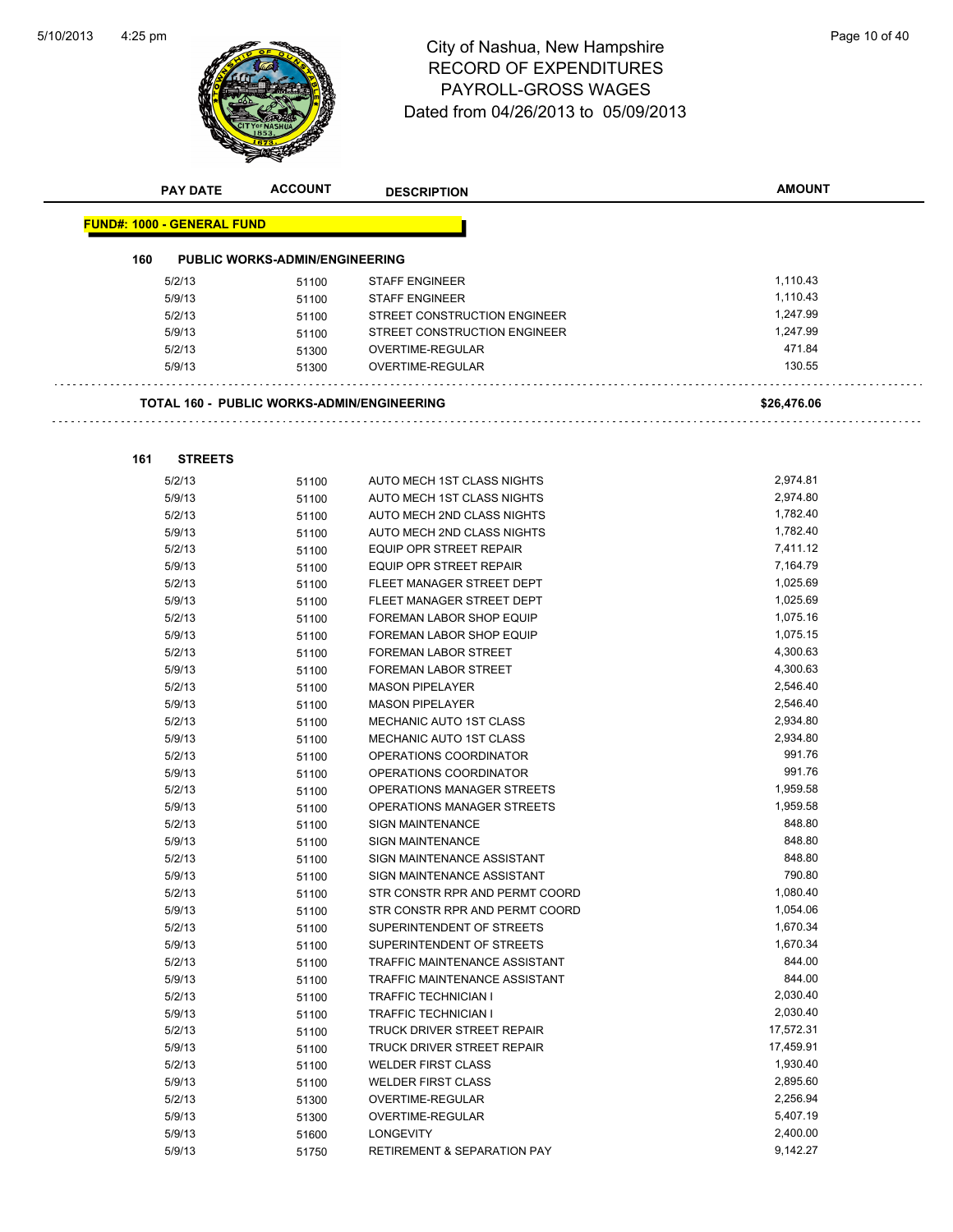

# 4:25 pm<br> **City of Nashua, New Hampshire** Page 11 of 40 RECORD OF EXPENDITURES PAYROLL-GROSS WAGES Dated from 04/26/2013 to 05/09/2013

|     | <b>PAY DATE</b>                   | <b>ACCOUNT</b>                        | <b>DESCRIPTION</b>                 | <b>AMOUNT</b> |
|-----|-----------------------------------|---------------------------------------|------------------------------------|---------------|
|     | <b>FUND#: 1000 - GENERAL FUND</b> |                                       |                                    |               |
|     | <b>TOTAL 161 - STREETS</b>        |                                       |                                    | \$127,384.11  |
|     |                                   |                                       |                                    |               |
| 166 | <b>PARKING LOTS</b>               |                                       |                                    |               |
|     | 5/2/13                            | 51100                                 | ADMINISTRATIVE ASSISTANT II        | 745.49        |
|     | 5/9/13                            | 51100                                 | ADMINISTRATIVE ASSISTANT II        | 745.49        |
|     | 5/2/13                            | 51100                                 | PARKING MAINTENANCE                | 1,287.26      |
|     | 5/9/13                            | 51100                                 | PARKING MAINTENANCE                | 1,287.26      |
|     | 5/2/13                            | 51100                                 | <b>TRANSPORTATION DEPT MANAGER</b> | 74.65         |
|     | 5/9/13                            | 51100                                 | TRANSPORTATION DEPT MANAGER        | 74.65         |
|     | <b>TOTAL 166 - PARKING LOTS</b>   |                                       |                                    | \$4,214.80    |
| 171 |                                   | <b>COMMUNITY SERVICES</b>             |                                    |               |
|     | 5/2/13                            | 51100                                 | DIRECTOR HEALTH AND COMM SVS       | 1,616.89      |
|     | 5/9/13                            | 51100                                 | DIRECTOR HEALTH AND COMM SVS       | 1,616.88      |
|     | 5/2/13                            | 51100                                 | <b>HEALTH PROGRAM SPEC</b>         | 451.38        |
|     | 5/9/13                            | 51100                                 | <b>HEALTH PROGRAM SPEC</b>         | 451.38        |
|     | 5/2/13                            | 51100                                 | PROGRAM COORDINATOR                | 877.27        |
|     | 5/9/13                            | 51100                                 | PROGRAM COORDINATOR                | 877.27        |
|     |                                   | <b>TOTAL 171 - COMMUNITY SERVICES</b> |                                    | \$5,891.07    |
|     |                                   |                                       |                                    |               |
| 172 | <b>COMMUNITY HEALTH</b>           |                                       |                                    |               |
|     | 5/2/13                            | 51100                                 | ADMINISTRATIVE ASSISTANT II        | 676.89        |
|     | 5/9/13                            | 51100                                 | ADMINISTRATIVE ASSISTANT II        | 676.89        |
|     | 5/2/13                            | 51100                                 | MANAGER COMMUNITY HEALTH           | 1,324.89      |
|     | 5/9/13                            | 51100                                 | MANAGER COMMUNITY HEALTH           | 1,324.88      |
|     | 5/2/13                            | 51100                                 | PUB HEALTH NURSE                   | 3,273.46      |
|     | 5/9/13                            | 51100                                 | PUB HEALTH NURSE                   | 3,273.46      |
|     | 5/2/13                            | 51412                                 | <b>WAGES PER DIEM</b>              | 106.05        |
|     | 5/9/13                            | 51412                                 | <b>WAGES PER DIEM</b>              | 106.05        |
|     |                                   | <b>TOTAL 172 - COMMUNITY HEALTH</b>   |                                    | \$10,762.57   |
| 173 |                                   | <b>ENVIRONMENTAL HEALTH</b>           |                                    |               |
|     | 5/2/13                            |                                       | ENVIRONMENTAL HEALTH SPEC I        | 1,547.17      |
|     | 5/9/13                            | 51100                                 | ENVIRONMENTAL HEALTH SPEC I        | 1,547.17      |
|     | 5/2/13                            | 51100                                 | ENVIRONMENTAL HEALTH SPEC II       | 1,014.26      |
|     | 5/9/13                            | 51100<br>51100                        | ENVIRONMENTAL HEALTH SPEC II       | 1,014.26      |
|     | 5/2/13                            |                                       | ENVIRONMENTAL TECH OFFICE MGR      | 936.70        |
|     | 5/9/13                            | 51100<br>51100                        | ENVIRONMENTAL TECH OFFICE MGR      | 936.70        |
|     | 5/2/13                            |                                       | LABORATORY DIRECTOR                | 1,017.42      |
|     | 5/9/13                            | 51100                                 | LABORATORY DIRECTOR                | 1,017.42      |
|     | 5/2/13                            | 51100<br>51100                        | MANAGER ENVIRONMENTAL HEALTH       | 1,364.21      |
|     | 5/9/13                            | 51100                                 | MANAGER ENVIRONMENTAL HEALTH       | 1,364.20      |
|     |                                   |                                       |                                    |               |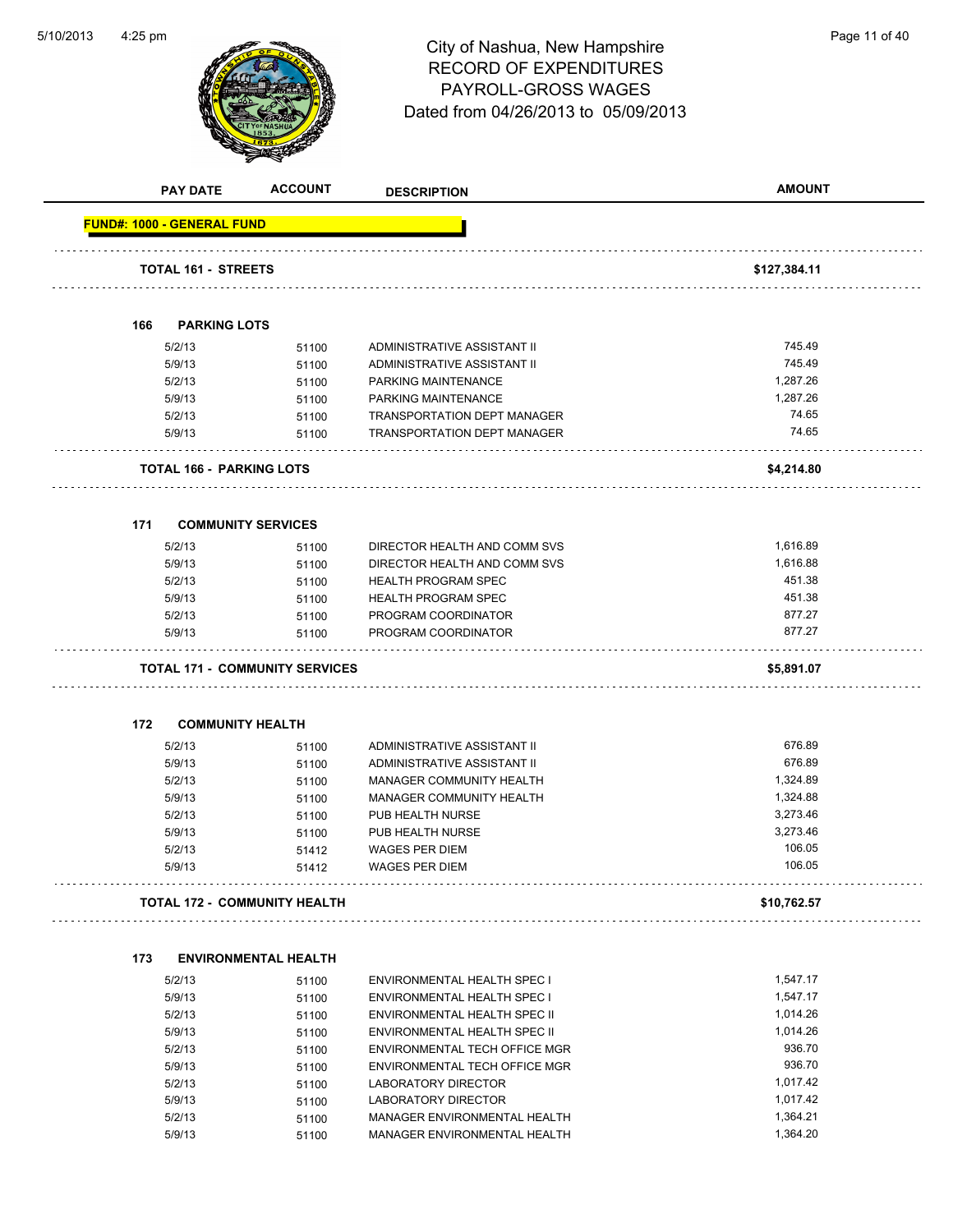

# 4:25 pm<br> **City of Nashua, New Hampshire** Page 12 of 40 RECORD OF EXPENDITURES PAYROLL-GROSS WAGES Dated from 04/26/2013 to 05/09/2013

| <b>PAY DATE</b>                           | <b>ACCOUNT</b>                | <b>DESCRIPTION</b>               | <b>AMOUNT</b>        |
|-------------------------------------------|-------------------------------|----------------------------------|----------------------|
| <b>FUND#: 1000 - GENERAL FUND</b>         |                               |                                  |                      |
| <b>TOTAL 173 - ENVIRONMENTAL HEALTH</b>   |                               |                                  | \$11,759.51          |
|                                           |                               |                                  |                      |
| 174                                       | <b>WELFARE ADMINISTRATION</b> |                                  |                      |
| 5/2/13                                    | 51100                         | ADMINISTRATIVE ASSISTANT I       | 789.02               |
| 5/9/13                                    | 51100                         | ADMINISTRATIVE ASSISTANT I       | 789.02               |
| 5/2/13                                    | 51100                         | CASE TECHNICIAN WELFARE          | 2,235.03             |
| 5/9/13                                    | 51100                         | CASE TECHNICIAN WELFARE          | 2,235.02             |
| 5/2/13                                    | 51100                         | INTAKE WORKER ACCOUNTANT         | 883.76               |
| 5/9/13                                    | 51100                         | INTAKE WORKER ACCOUNTANT         | 883.76               |
| 5/2/13                                    | 51100                         | SENIOR CASE TECHNICIAN           | 903.15               |
| 5/9/13                                    | 51100                         | SENIOR CASE TECHNICIAN           | 903.15               |
| 5/2/13                                    | 51100                         | <b>WELFARE OFFICER</b>           | 1,367.59             |
| 5/9/13                                    | 51100                         | <b>WELFARE OFFICER</b>           | 1,367.59             |
| <b>TOTAL 174 - WELFARE ADMINISTRATION</b> |                               |                                  | \$12,357.09          |
|                                           |                               |                                  |                      |
| 177                                       | <b>PARKS &amp; RECREATION</b> |                                  |                      |
| 5/2/13                                    | 51100                         | ADMINISTRATIVE ASSISTANT II      | 716.90               |
| 5/9/13                                    | 51100                         | ADMINISTRATIVE ASSISTANT II      | 716.90               |
| 5/2/13                                    | 51100                         | <b>BACKHOE OPERATOR</b>          | 915.36               |
| 5/9/13                                    | 51100                         | <b>BACKHOE OPERATOR</b>          | 921.60               |
| 5/2/13                                    | 51100                         | <b>FOREMAN LABOR PARK</b>        | 3,225.48             |
| 5/9/13                                    | 51100                         | <b>FOREMAN LABOR PARK</b>        | 3,225.46             |
| 5/2/13                                    | 51100                         | <b>GROUNDS KEEPER PARK MAINT</b> | 5,693.15             |
| 5/9/13                                    | 51100                         | <b>GROUNDS KEEPER PARK MAINT</b> | 5,693.15             |
| 5/2/13                                    | 51100                         | <b>GROUNDSMAN I PARKS</b>        | 2,377.84             |
| 5/9/13                                    | 51100                         | <b>GROUNDSMAN I PARKS</b>        | 2,316.96             |
| 5/2/13                                    | 51100                         | <b>GROUNDSMAN II PARKS</b>       | 802.80               |
| 5/9/13                                    | 51100                         | <b>GROUNDSMAN II PARKS</b>       | 802.80               |
| 5/2/13                                    | 51100                         | <b>LEAD GROUNDSMAN</b>           | 1,803.20             |
| 5/9/13                                    | 51100                         | <b>LEAD GROUNDSMAN</b>           | 1,825.28             |
| 5/2/13                                    | 51100                         | NURSERY WORKER PARKS             | 848.81               |
| 5/9/13                                    | 51100                         | NURSERY WORKER PARKS             | 848.81               |
| 5/2/13                                    | 51100                         | OPERATIONS MANAGER STREETS       | 666.47               |
| 5/9/13                                    | 51100                         | OPERATIONS MANAGER STREETS       | 666.47               |
| 5/2/13                                    | 51100                         | PROGRAM COORDINATOR              | 340.83               |
| 5/9/13                                    | 51100                         | PROGRAM COORDINATOR              | 340.83               |
| 5/2/13                                    | 51100                         | RECREATION PROGRAM MANAGER       | 1,044.70             |
| 5/9/13                                    | 51100                         | RECREATION PROGRAM MANAGER       | 1,044.70             |
| 5/2/13                                    | 51100                         | STELLOS STADIUM ATTENDANT        | 891.20               |
| 5/9/13                                    | 51100                         | STELLOS STADIUM ATTENDANT        | 891.20               |
| 5/2/13                                    | 51100                         | SUPERINTENDENT OF PARKS RECR     | 1,622.11             |
| 5/9/13                                    | 51100                         | SUPERINTENDENT OF PARKS RECR     | 1,622.11             |
| 5/2/13                                    | 51100                         | <b>TRUCK DRIVER PARKS RECR</b>   | 842.64               |
| 5/9/13                                    | 51100                         | TRUCK DRIVER PARKS RECR          | 829.12               |
| 5/2/13                                    | 51300                         | OVERTIME-REGULAR                 | 4,284.99             |
| 5/9/13                                    | 51300                         | OVERTIME-REGULAR                 | 4,288.90             |
| 4/25/13                                   | 51400                         | WAGES TEMP-SEASONAL              | (2,340.50)<br>697.50 |
| 5/2/13                                    | 51400                         | WAGES TEMP-SEASONAL              |                      |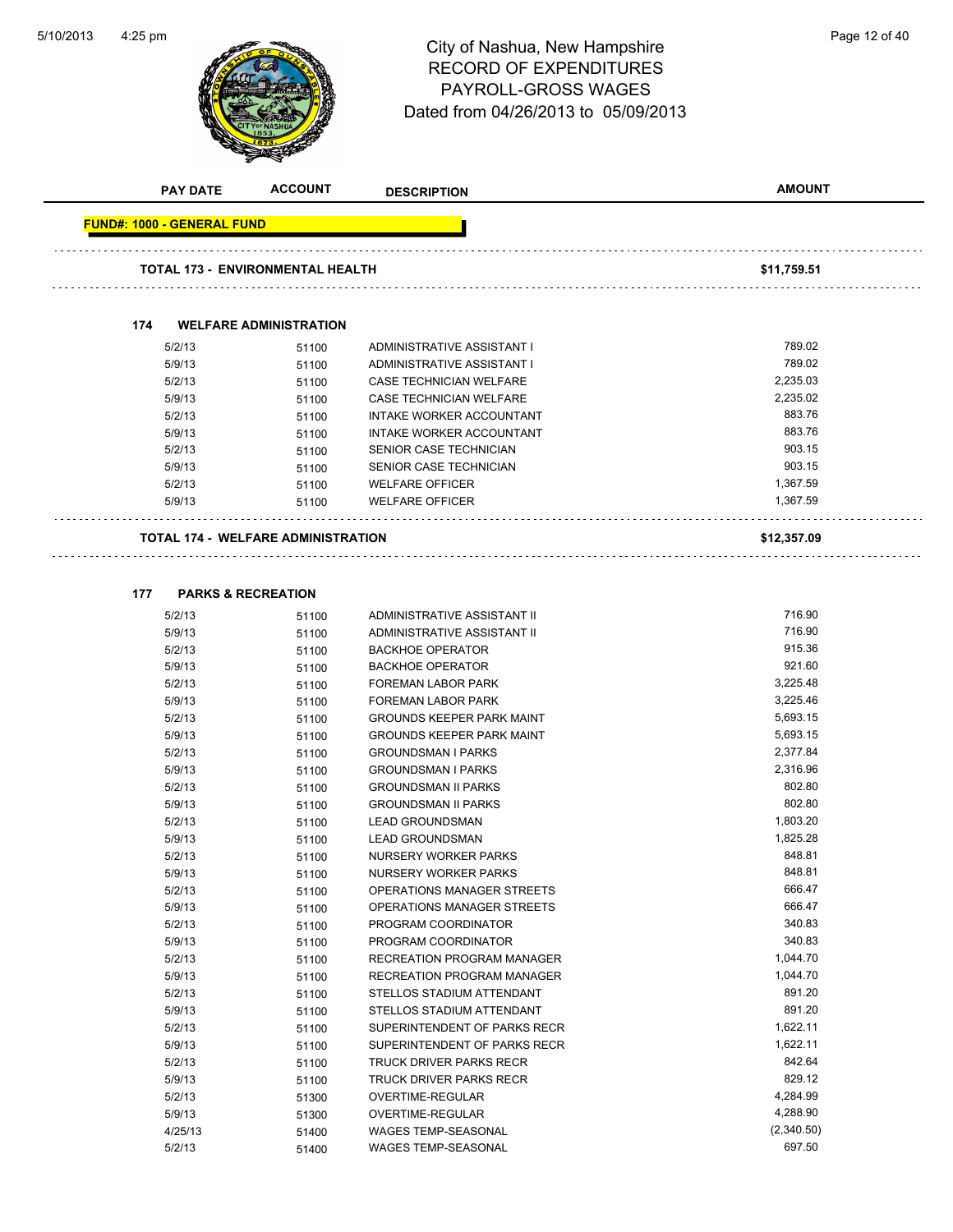| 5/10/2013 | $4:25$ pm                                 |                               | City of Nashua, New Hampshire<br><b>RECORD OF EXPENDITURES</b><br>PAYROLL-GROSS WAGES<br>Dated from 04/26/2013 to 05/09/2013 | Page 13 of 40 |
|-----------|-------------------------------------------|-------------------------------|------------------------------------------------------------------------------------------------------------------------------|---------------|
|           | <b>PAY DATE</b>                           | <b>ACCOUNT</b>                | <b>DESCRIPTION</b>                                                                                                           | <b>AMOUNT</b> |
|           | <b>FUND#: 1000 - GENERAL FUND</b>         |                               |                                                                                                                              |               |
|           | 177                                       | <b>PARKS &amp; RECREATION</b> |                                                                                                                              |               |
|           | 5/9/13                                    | 51400                         | WAGES TEMP-SEASONAL                                                                                                          | 690.00        |
|           | <b>TOTAL 177 - PARKS &amp; RECREATION</b> |                               |                                                                                                                              | \$51,157.77   |
|           | <b>LIBRARY</b><br>179                     |                               |                                                                                                                              |               |
|           | 5/2/13                                    | 51100                         | ADMIN ASST COST ACCOUNTANT                                                                                                   | 760.03        |
|           | 5/9/13                                    | 51100                         | ADMIN ASST COST ACCOUNTANT                                                                                                   | 760.04        |
|           | 5/2/13                                    | 51100                         | ASSISTANT DIRECTOR LIBRARY                                                                                                   | 1,255.87      |
|           | 5/9/13                                    | 51100                         | ASSISTANT DIRECTOR LIBRARY                                                                                                   | 1,255.87      |
|           | 5/2/13                                    | 51100                         | ASSISTANT LIBRARIAN CIRCULATIO                                                                                               | 922.00        |
|           | 5/9/13                                    | 51100                         | ASSISTANT LIBRARIAN CIRCULATIO                                                                                               | 922.00        |
|           | 5/2/13                                    | 51100                         | ASSISTANT LIBRARIAN MEDIA SERV                                                                                               | 715.90        |
|           | 5/9/13                                    | 51100                         | ASSISTANT LIBRARIAN MEDIA SERV                                                                                               | 715.90        |
|           | 5/2/13                                    | 51100                         | ASSISTANT LIBRARIAN TECH SVS                                                                                                 | 951.65        |
|           | 5/9/13                                    | 51100                         | ASSISTANT LIBRARIAN TECH SVS                                                                                                 | 951.66        |
|           | 5/2/13                                    | 51100                         | ASSISTANT LIBRARIAN YOUTH SERV                                                                                               | 738.91        |
|           | 5/9/13                                    | 51100                         | ASSISTANT LIBRARIAN YOUTH SERV                                                                                               | 738.91        |
|           | 5/2/13                                    | 51100                         | <b>DIRECTOR LIBRARY</b>                                                                                                      | 1,778.29      |
|           | 5/9/13                                    | 51100                         | <b>DIRECTOR LIBRARY</b>                                                                                                      | 1,778.30      |
|           | 5/2/13                                    | 51100                         | EXECUTIVE ASST OFFICE MANAGER                                                                                                | 809.99        |
|           | 5/9/13                                    | 51100                         | <b>EXECUTIVE ASST OFFICE MANAGER</b>                                                                                         | 809.99        |
|           | 5/2/13                                    | 51100                         | <b>JANITOR</b>                                                                                                               | 464.61        |
|           | 5/9/13                                    | 51100                         | <b>JANITOR</b>                                                                                                               | 464.61        |
|           | 5/2/13                                    | 51100                         | LIBRARIAN ADULT SERVICES                                                                                                     | 911.79        |
|           | 5/9/13                                    | 51100                         | LIBRARIAN ADULT SERVICES                                                                                                     | 911.78        |
|           | 5/2/13                                    | 51100                         | LIBRARIAN CIRCULATION                                                                                                        | 911.78        |
|           | 5/9/13                                    | 51100                         | LIBRARIAN CIRCULATION                                                                                                        | 911.78        |
|           | 5/2/13                                    | 51100                         | LIBRARIAN MEDIA SERVICES                                                                                                     | 865.39        |
|           | 5/9/13                                    | 51100                         | LIBRARIAN MEDIA SERVICES                                                                                                     | 865.38        |
|           | 5/2/13                                    | 51100                         | LIBRARIAN OUTREACH SVS                                                                                                       | 946.43        |
|           | 5/9/13                                    | 51100                         | <b>LIBRARIAN OUTREACH SVS</b>                                                                                                | 946.43        |
|           | 5/2/13                                    | 51100                         | LIBRARIAN TECH SERVICES                                                                                                      | 982.38        |
|           | 5/9/13                                    | 51100                         | <b>LIBRARIAN TECH SERVICES</b>                                                                                               | 982.38        |
|           | 5/2/13                                    | 51100                         | <b>LIBRARIAN YOUTH SERVICES</b>                                                                                              | 2,162.68      |
|           | 5/9/13                                    | 51100                         | LIBRARIAN YOUTH SERVICES                                                                                                     | 2,162.68      |
|           | 5/2/13                                    | 51100                         | LIBRARY ASSISTANT ADULT SERVIC                                                                                               | 629.71        |
|           | 5/9/13                                    | 51100                         | LIBRARY ASSISTANT ADULT SERVIC                                                                                               | 629.71        |
|           | 5/2/13                                    | 51100                         | LIBRARY ASSISTANT CIRCULATION                                                                                                | 3,994.17      |
|           | 5/9/13                                    | 51100                         | LIBRARY ASSISTANT CIRCULATION                                                                                                | 3,994.18      |
|           | 5/2/13                                    | 51100                         | LIBRARY ASSISTANT MEDIA SERVIC                                                                                               | 1,941.99      |
|           | 5/9/13                                    | 51100                         | LIBRARY ASSISTANT MEDIA SERVIC                                                                                               | 1,941.99      |
|           | 5/2/13                                    | 51100                         | LIBRARY ASSISTANT TECH SVS                                                                                                   | 669.57        |
|           | 5/9/13                                    | 51100                         | LIBRARY ASSISTANT TECH SVS                                                                                                   | 669.57        |
|           | 5/2/13                                    | 51100                         | LIBRARY ASSISTANT YOUTH SERVIC                                                                                               | 1,258.10      |
|           | 5/9/13                                    | 51100                         | LIBRARY ASSISTANT YOUTH SERVIC                                                                                               | 1,258.11      |
|           | 5/2/13                                    | 51100                         | MAINTENANCE SUPV                                                                                                             | 807.51        |
|           | 5/9/13                                    | 51100                         | MAINTENANCE SUPV                                                                                                             | 807.52        |
|           | 5/2/13                                    | 51100                         | MEDIA SERVICES COORDINATOR                                                                                                   | 1,141.43      |
|           | 5/9/13                                    | 51100                         | MEDIA SERVICES COORDINATOR                                                                                                   | 1,141.42      |
|           | 5/2/13                                    | 51100                         | REFERENCE LIBRARIAN ADULT SERV                                                                                               | 2,279.51      |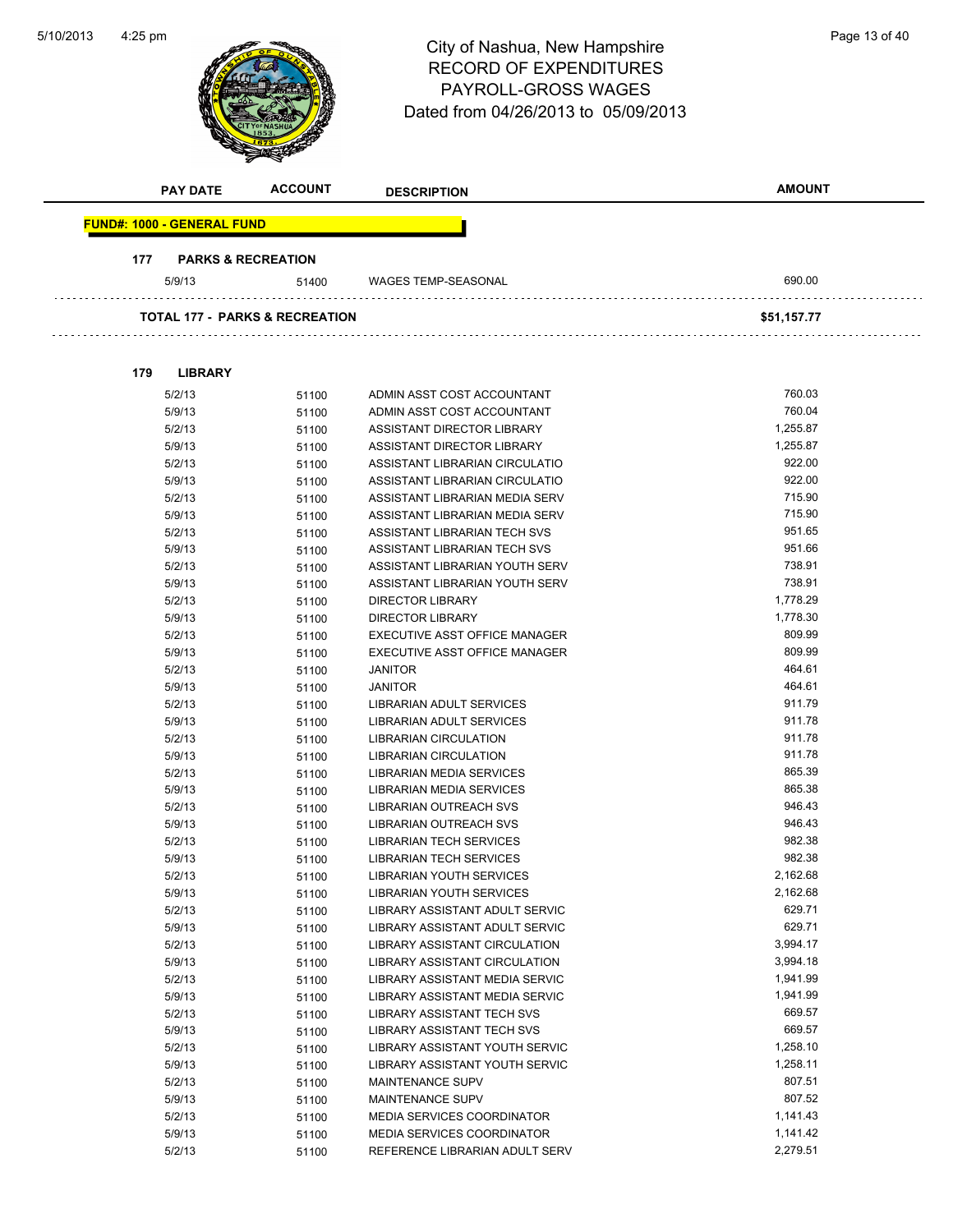$\Box$ 

 $\Box$ 

 $\sim$  .

 $\bar{z}$  .



# 4:25 pm<br> **City of Nashua, New Hampshire** Page 14 of 40 RECORD OF EXPENDITURES PAYROLL-GROSS WAGES Dated from 04/26/2013 to 05/09/2013

|     | <b>PAY DATE</b>                   | <b>ACCOUNT</b>                           | <b>DESCRIPTION</b>                     | <b>AMOUNT</b>        |
|-----|-----------------------------------|------------------------------------------|----------------------------------------|----------------------|
|     | <b>FUND#: 1000 - GENERAL FUND</b> |                                          |                                        |                      |
| 179 | <b>LIBRARY</b>                    |                                          |                                        |                      |
|     | 5/9/13                            | 51100                                    | REFERENCE LIBRARIAN ADULT SERV         | 2,279.51             |
|     | 5/2/13                            | 51100                                    | REFERENCE LIBRARIAN TECH SVS           | 716.50               |
|     | 5/9/13                            | 51100                                    | REFERENCE LIBRARIAN TECH SVS           | 716.50               |
|     | 5/2/13                            | 51100                                    | <b>SECURITY LIBRARY</b>                | 649.95               |
|     | 5/9/13                            | 51100                                    | <b>SECURITY LIBRARY</b>                | 649.95               |
|     | 5/2/13                            | 51200                                    | <b>LIBRARY ASSISTANT CIRCULATION</b>   | 472.17               |
|     | 5/9/13                            | 51200                                    | LIBRARY ASSISTANT CIRCULATION          | 472.17               |
|     | 5/2/13                            | 51200                                    | LIBRARY ASSISTANT TECH SVS             | 393.56               |
|     | 5/9/13                            | 51200                                    | <b>LIBRARY ASSISTANT TECH SVS</b>      | 393.56               |
|     | 5/2/13                            | 51200                                    | LIBRARY ASSISTANT YOUTH SERVIC         | 307.00               |
|     | 5/9/13                            | 51200                                    | LIBRARY ASSISTANT YOUTH SERVIC         | 245.60               |
|     | 5/2/13                            | 51200                                    | LIBRARY PAGE YOUTH SERVICES            | 275.10               |
|     | 5/9/13                            | 51200                                    | LIBRARY PAGE YOUTH SERVICES            | 275.12               |
|     | 5/2/13                            | 51200                                    | <b>LIBRARY PAGES CIRCULATION</b>       | 787.94               |
|     | 5/9/13                            | 51200                                    | LIBRARY PAGES CIRCULATION              | 648.91               |
|     | 5/2/13                            | 51200                                    | LIBRARY PAGES MEDIA SERVICES           | 507.30               |
|     | 5/9/13                            | 51200                                    | LIBRARY PAGES MEDIA SERVICES           | 465.03               |
|     | 5/2/13                            |                                          | OVERTIME-REGULAR                       | 684.94               |
|     | 5/9/13                            | 51300                                    | OVERTIME-REGULAR                       | 930.53               |
|     | 5/9/13                            | 51300                                    | <b>RETIREMENT &amp; SEPARATION PAY</b> | 716.23               |
|     |                                   | 51750                                    |                                        |                      |
|     | <b>TOTAL 179 - LIBRARY</b>        |                                          |                                        | \$66,107.47          |
| 181 |                                   | <b>COMMUNITY DEVELOPMENT</b>             |                                        |                      |
|     | 5/2/13                            | 51100                                    | ADMINISTRATIVE ASSISTANT II            | 649.33               |
|     | 5/9/13                            | 51100                                    | ADMINISTRATIVE ASSISTANT II            | 649.33               |
|     | 5/2/13                            | 51100                                    | DIRECTOR COMMUNITY DEVELOPMENT         | 2,120.59             |
|     | 5/9/13                            | 51100                                    | DIRECTOR COMMUNITY DEVELOPMENT         | 2,120.58             |
|     | 5/2/13                            | 51200                                    | <b>CLERK TYPIST II PT</b>              | 329.17               |
|     | 5/9/13                            | 51200                                    | <b>CLERK TYPIST II PT</b>              | 308.84               |
|     |                                   | <b>TOTAL 181 - COMMUNITY DEVELOPMENT</b> |                                        | \$6,177.84           |
|     |                                   |                                          |                                        |                      |
| 182 | <b>PLANNING &amp; ZONING</b>      |                                          |                                        |                      |
|     | 5/2/13                            | 51100                                    | DEPARTMENT COORDINATOR                 | 895.66               |
|     | 5/9/13                            | 51100                                    | DEPARTMENT COORDINATOR                 | 895.66               |
|     | 5/2/13                            | 51100                                    | <b>DEPUTY PLANNING MANAGER</b>         | 2,538.81             |
|     | 5/9/13                            | 51100                                    | DEPUTY PLANNING MANAGER                | 2,538.81             |
|     | 5/2/13                            | 51100                                    | MANAGER PLANNING DEPT                  | 1,823.90             |
|     |                                   |                                          | <b>MANAGER PLANNING DEPT</b>           | 1,823.89             |
|     | 5/9/13                            | 51100                                    |                                        | 1,642.03             |
|     | 5/2/13                            | 51100                                    | PLANNER I                              |                      |
|     | 5/9/13                            | 51100                                    | <b>PLANNER I</b>                       | 1,642.04             |
|     | 5/2/13                            | 51100                                    | <b>PLANNER II</b>                      | 1,073.92<br>1,073.92 |
|     | 5/9/13                            | 51100                                    | <b>PLANNER II</b>                      |                      |
|     | 5/2/13                            | 53428                                    | STENOGRAPHIC SERVICES                  | 500.00<br>250.00     |
|     | 5/9/13                            | 53428                                    | STENOGRAPHIC SERVICES                  |                      |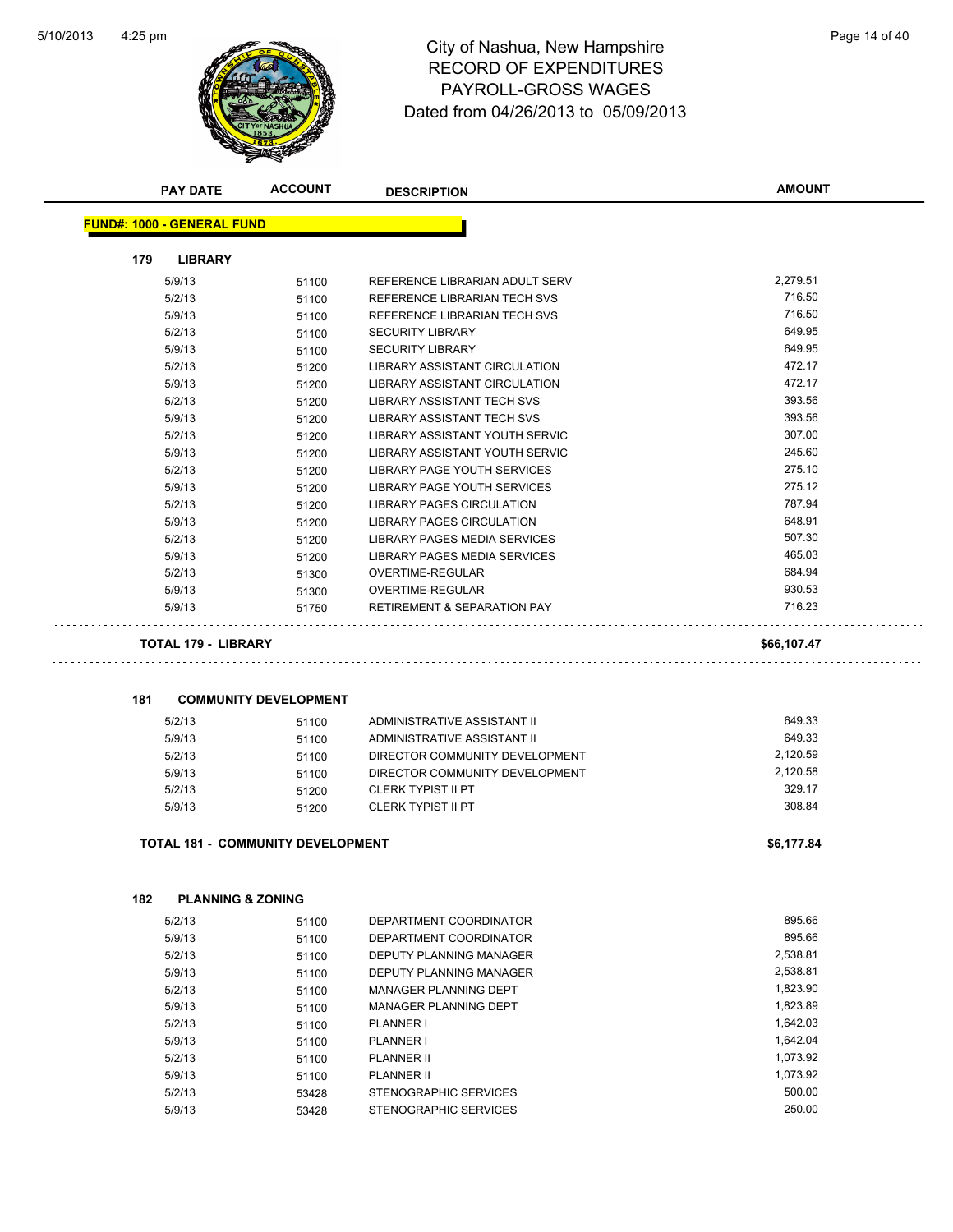

# 4:25 pm<br> **City of Nashua, New Hampshire** Page 15 of 40 RECORD OF EXPENDITURES PAYROLL-GROSS WAGES Dated from 04/26/2013 to 05/09/2013

| <b>PAY DATE</b>                   | <b>ACCOUNT</b>                          | <b>DESCRIPTION</b>             | <b>AMOUNT</b> |
|-----------------------------------|-----------------------------------------|--------------------------------|---------------|
| <b>FUND#: 1000 - GENERAL FUND</b> |                                         |                                |               |
|                                   | TOTAL 182 - PLANNING & ZONING           |                                | \$16,698.64   |
|                                   |                                         |                                |               |
| 183                               | <b>ECONOMIC DEVELOPMENT</b>             |                                |               |
| 5/2/13                            | 51100                                   | <b>ECONOMIC DEV DIRECTOR</b>   | 1,766.76      |
| 5/9/13                            | 51100                                   | <b>ECONOMIC DEV DIRECTOR</b>   | 1,766.76      |
| 5/2/13                            | 51100                                   | OED PROGRAM COORDINATOR        | 382.16        |
| 5/9/13                            | 51100                                   | OED PROGRAM COORDINATOR        | 382.16        |
|                                   | <b>TOTAL 183 - ECONOMIC DEVELOPMENT</b> | .                              | \$4,297.84    |
|                                   |                                         |                                |               |
| 191<br><b>SCHOOL</b>              |                                         |                                |               |
| 5/9/13                            | 51100                                   | ASSISTANT PRINCIPAL AMH        | 2,762.62      |
| 5/9/13                            | 51100                                   | ASSISTANT PRINCIPAL BIC        | 2,873.96      |
| 5/9/13                            | 51100                                   | ASSISTANT PRINCIPAL BRO        | 1,381.31      |
| 5/9/13                            | 51100                                   | ASSISTANT PRINCIPAL CHARL      | 2,915.05      |
| 5/9/13                            | 51100                                   | ASSISTANT PRINCIPAL DR CRSP    | 2,873.96      |
| 5/9/13                            | 51100                                   | ASSISTANT PRINCIPAL ELM        | 6,822.24      |
| 5/9/13                            | 51100                                   | ASSISTANT PRINCIPAL FES        | 2,915.05      |
| 5/9/13                            | 51100                                   | ASSISTANT PRINCIPAL FMS        | 3,411.12      |
| 5/9/13                            | 51100                                   | ASSISTANT PRINCIPAL MDE        | 1,516.44      |
| 5/9/13                            | 51100                                   | ASSISTANT PRINCIPAL MTP        | 1,381.30      |
| 5/9/13                            | 51100                                   | ASSISTANT PRINCIPAL NHN        | 9,537.94      |
| 5/9/13                            | 51100                                   | ASSISTANT PRINCIPAL NHS        | 12,954.52     |
| 5/9/13                            | 51100                                   | ASSISTANT PRINCIPAL PMS        | 6,830.14      |
| 5/9/13                            | 51100                                   | ASSISTANT PRINCIPAL SHE        | 1,436.98      |
| 5/9/13                            | 51100                                   | ASSISTANT SUPERINTENDENT       | 8,189.44      |
| 5/9/13                            | 51100                                   | ASST DIRECTOR ADULT ED         | 5,389.57      |
| 5/9/13                            | 51100                                   | ASST DIRECTOR PLANT OPS        | 4,219.70      |
| 5/9/13                            | 51100                                   | <b>ASST DIRECTOR SPED</b>      | 5,972.02      |
| 5/2/13                            | 51100                                   | ASST SYSTEMS ADMIN FULL YEAR   | 865.39        |
| 5/9/13                            | 51100                                   | ASST SYSTEMS ADMIN FULL YEAR   | 11,355.88     |
| 5/9/13                            | 51100                                   | ASST SYSTEMS ADMIN SCH YEAR    | 738.86        |
| 5/9/13                            | 51100                                   | ATTENDANCE OFFICER             | 2.225.67      |
| 5/9/13                            | 51100                                   | CAREER CENTER COORD NHN        | 1,449.39      |
| 5/9/13                            | 51100                                   | CAREER CENTER COORD NHS        | 1,449.39      |
| 5/9/13                            | 51100                                   | CHIEF OPERATING OFFICER        | 3,868.07      |
| 5/9/13                            | 51100                                   | CLERICAL ACADEMY NHN           | 2,644.14      |
| 5/9/13                            | 51100                                   | CLERICAL ACADEMY NHS           | 2,538.62      |
| 5/2/13                            | 51100                                   | <b>CLERICAL ASST SUPER SUP</b> | 1,978.22      |
| 5/9/13                            | 51100                                   | <b>CLERICAL ASST SUPER SUP</b> | 1,978.24      |
| 5/9/13                            | 51100                                   | CLERICAL ATHLETIC NHN          | 690.38        |
| 5/9/13                            | 51100                                   | CLERICAL ATHLETIC NHS          | 679.13        |
| 5/2/13                            | 51100                                   | CLERICAL BOARD OF ED SUP       | 759.54        |
| 5/9/13                            | 51100                                   | CLERICAL BOARD OF ED SUP       | 759.55        |
| 5/2/13                            | 51100                                   | <b>CLERICAL BUSINESS</b>       | 3,455.27      |
| 5/9/13                            | 51100                                   | <b>CLERICAL BUSINESS</b>       | 3,455.27      |
| 5/2/13                            | 51100                                   | CLERICAL CHIEF OP OFFICER SUP  | 779.39        |
| 5/9/13                            | 51100                                   | CLERICAL CHIEF OP OFFICER SUP  | 779.39        |
| 5/2/13                            | 51100                                   | CLERICAL CTE NHN               | 712.89        |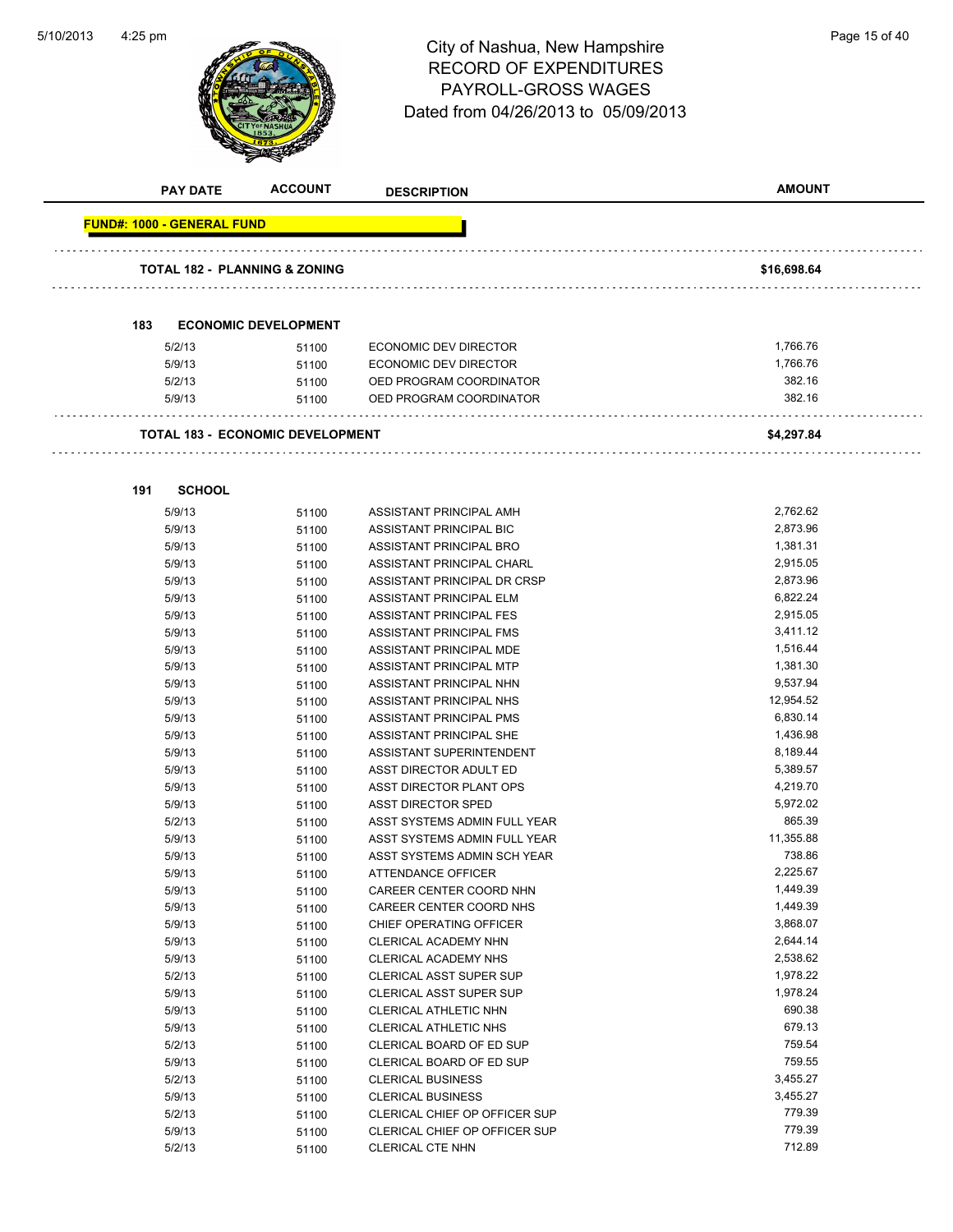

# 4:25 pm<br> **City of Nashua, New Hampshire** Page 16 of 40 RECORD OF EXPENDITURES PAYROLL-GROSS WAGES Dated from 04/26/2013 to 05/09/2013

|     | <b>PAY DATE</b>                   | <b>ACCOUNT</b> | <b>DESCRIPTION</b>                 | <b>AMOUNT</b>    |
|-----|-----------------------------------|----------------|------------------------------------|------------------|
|     | <b>FUND#: 1000 - GENERAL FUND</b> |                |                                    |                  |
|     |                                   |                |                                    |                  |
| 191 | <b>SCHOOL</b>                     |                |                                    |                  |
|     | 5/9/13                            | 51100          | <b>CLERICAL CTE NHN</b>            | 720.88           |
|     | 5/9/13                            | 51100          | <b>CLERICAL CTE NHS</b>            | 690.38           |
|     | 5/9/13                            | 51100          | <b>CLERICAL GUIDANCE ELM</b>       | 724.13           |
|     | 5/2/13                            | 51100          | CLERICAL GUIDANCE NHN              | 441.84           |
|     | 5/9/13                            | 51100          | <b>CLERICAL GUIDANCE NHN</b>       | 2,648.20         |
|     | 5/9/13                            | 51100          | <b>CLERICAL GUIDANCE NHS</b>       | 2,697.69         |
|     | 5/2/13                            | 51100          | <b>CLERICAL HUMAN RESOURCES</b>    | 2,646.01         |
|     | 5/9/13                            | 51100          | <b>CLERICAL HUMAN RESOURCES</b>    | 2,646.01         |
|     | 5/2/13                            | 51100          | <b>CLERICAL PAYROLL SUP</b>        | 647.63           |
|     | 5/9/13                            | 51100          | <b>CLERICAL PAYROLL SUP</b>        | 647.63           |
|     | 5/2/13                            | 51100          | <b>CLERICAL PLANT OPS</b>          | 724.13           |
|     | 5/9/13                            | 51100          | <b>CLERICAL PLANT OPS</b>          | 724.13           |
|     | 5/9/13                            | 51100          | <b>CLERICAL PRINCIPAL AMH</b>      | 1,231.50         |
|     | 5/9/13                            | 51100          | <b>CLERICAL PRINCIPAL BIC</b>      | 1,338.01         |
|     | 5/9/13                            | 51100          | <b>CLERICAL PRINCIPAL BIR</b>      | 1,380.76         |
|     | 5/9/13                            | 51100          | <b>CLERICAL PRINCIPAL BRO</b>      | 1,414.51         |
|     | 5/9/13                            | 51100          | CLERICAL PRINCIPAL CHA             | 1,295.26         |
|     | 5/9/13                            | 51100          | <b>CLERICAL PRINCIPAL DRC</b>      | 1,295.26         |
|     | 5/9/13                            | 51100          | <b>CLERICAL PRINCIPAL ELM</b>      | 3,073.06         |
|     | 5/9/13                            | 51100          | <b>CLERICAL PRINCIPAL FES</b>      | 1,222.43         |
|     | 5/9/13                            | 51100          | <b>CLERICAL PRINCIPAL FMS</b>      | 2,048.64         |
|     | 5/9/13                            | 51100          | <b>CLERICAL PRINCIPAL LDG</b>      | 1,263.39         |
|     | 5/9/13                            | 51100          | <b>CLERICAL PRINCIPAL MDE</b>      | 1,403.26         |
|     | 5/9/13                            | 51100          | <b>CLERICAL PRINCIPAL MTP</b>      | 1,338.01         |
|     | 5/2/13                            | 51100          | <b>CLERICAL PRINCIPAL NHN</b>      | 1,263.38         |
|     | 5/9/13                            | 51100          | CLERICAL PRINCIPAL NHN             | 2,533.06         |
|     | 5/2/13                            | 51100          | <b>CLERICAL PRINCIPAL NHS</b>      | 1,550.63         |
|     | 5/9/13                            | 51100          | <b>CLERICAL PRINCIPAL NHS</b>      | 1,550.63         |
|     | 5/9/13                            | 51100          | <b>CLERICAL PRINCIPAL NSE</b>      | 1,338.01         |
|     | 5/9/13                            | 51100          | <b>CLERICAL PRINCIPAL PMS</b>      | 2,116.14         |
|     | 5/9/13                            | 51100          | <b>CLERICAL PRINCIPAL SHE</b>      | 1,414.51         |
|     | 5/9/13                            | 51100          | <b>CLERICAL RECEPTIONIST NHS</b>   | 647.63           |
|     | 5/9/13                            | 51100          | CLERICAL SPECIAL ED NHS            | 627.58           |
|     | 5/2/13                            | 51100          | CLERICAL SPECIAL ED SUP            | 1,448.26         |
|     | 5/9/13                            | 51100          | CLERICAL SPECIAL ED SUP            | 1,448.26         |
|     | 5/2/13                            | 51100          | CLERICAL STUDENT SERV SUP          | 768.69           |
|     | 5/9/13                            | 51100          | <b>CLERICAL STUDENT SERV SUP</b>   | 768.69           |
|     | 5/9/13                            | 51100          | CLERICAL SUB SERVICE SUP           | 769.91           |
|     | 5/2/13                            | 51100          | <b>CLERICAL SUPERINTENDANT SUP</b> | 907.63           |
|     | 5/9/13                            | 51100          | <b>CLERICAL SUPERINTENDANT SUP</b> | 907.63           |
|     | 5/2/13                            | 51100          | <b>CLERICAL TRANSPORTATION SUP</b> | 724.13           |
|     | 5/9/13                            | 51100          | <b>CLERICAL TRANSPORTATION SUP</b> | 724.13           |
|     | 5/2/13                            | 51100          | CLERICAL VOCATIONAL NHN            | 724.13           |
|     | 5/9/13                            | 51100          | CLERICAL VOCATIONAL NHN            | 724.13           |
|     | 5/9/13                            | 51100          | <b>CURRICULUM SUPERVISOR</b>       | 5,955.42         |
|     | 5/2/13                            | 51100          | <b>CUSTODIAN AMH</b>               | 1,928.40         |
|     | 5/9/13                            | 51100          | <b>CUSTODIAN AMH</b>               | 1,928.40         |
|     | 5/2/13                            | 51100          | <b>CUSTODIAN ASST HEAD ELM</b>     | 868.80           |
|     | 5/9/13                            | 51100          | <b>CUSTODIAN ASST HEAD ELM</b>     | 868.80<br>732.40 |
|     | 5/2/13                            | 51100          | <b>CUSTODIAN ASST HEAD FMS</b>     | 732.40           |
|     | 5/9/13                            | 51100          | <b>CUSTODIAN ASST HEAD FMS</b>     |                  |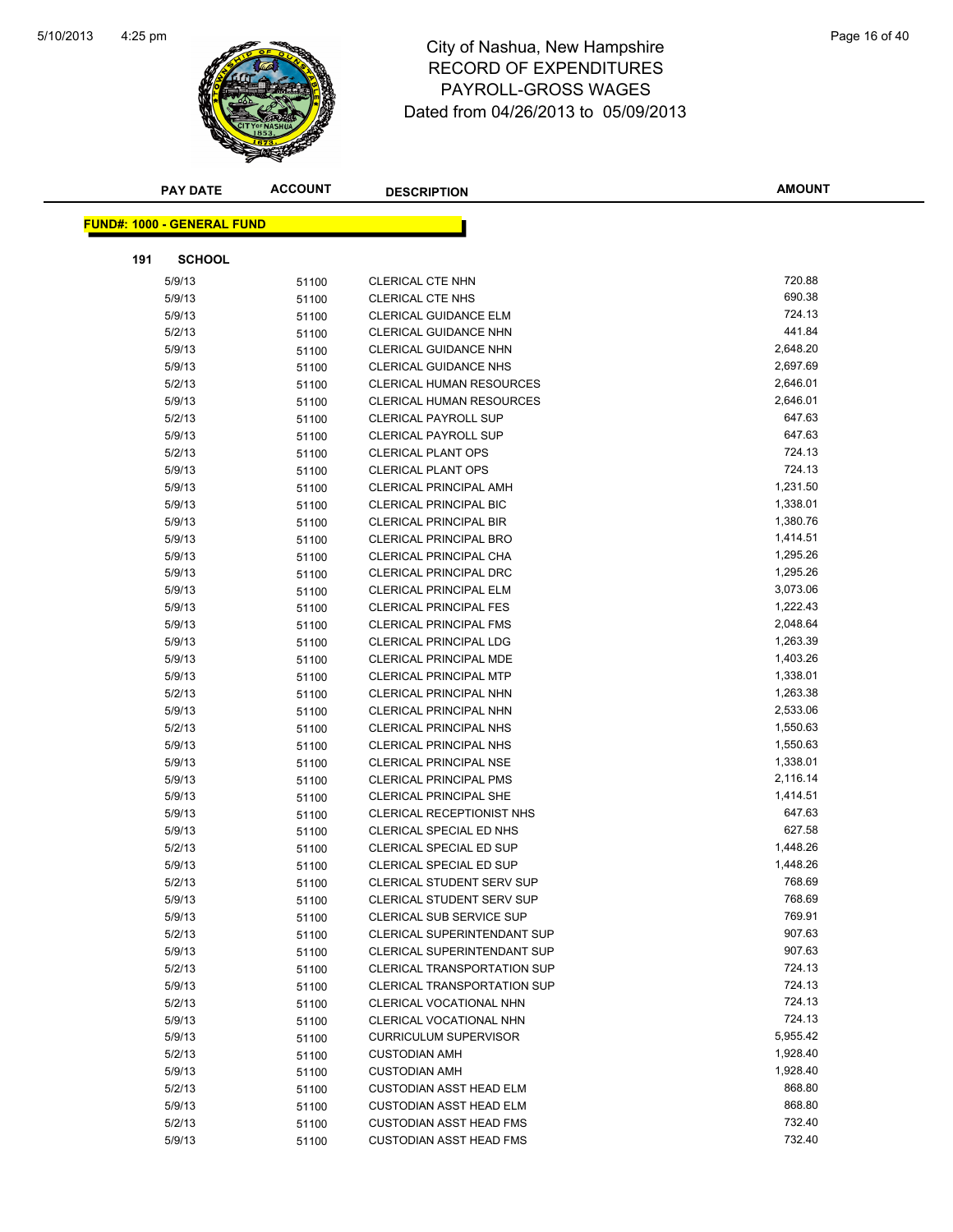

# 4:25 pm<br> **City of Nashua, New Hampshire** Page 17 of 40 RECORD OF EXPENDITURES PAYROLL-GROSS WAGES Dated from 04/26/2013 to 05/09/2013

|     | <b>PAY DATE</b>                   | <b>ACCOUNT</b> | <b>DESCRIPTION</b>                                     | <b>AMOUNT</b>      |
|-----|-----------------------------------|----------------|--------------------------------------------------------|--------------------|
|     | <b>FUND#: 1000 - GENERAL FUND</b> |                |                                                        |                    |
|     |                                   |                |                                                        |                    |
| 191 | <b>SCHOOL</b>                     |                |                                                        |                    |
|     | 5/2/13                            | 51100          | <b>CUSTODIAN ASST HEAD NHN</b>                         | 1,609.20           |
|     | 5/9/13                            | 51100          | <b>CUSTODIAN ASST HEAD NHN</b>                         | 1,609.20           |
|     | 5/2/13                            | 51100          | <b>CUSTODIAN ASST HEAD NHS</b>                         | 1,609.20           |
|     | 5/9/13                            | 51100          | <b>CUSTODIAN ASST HEAD NHS</b>                         | 1,609.20           |
|     | 5/2/13                            | 51100          | <b>CUSTODIAN BIC</b>                                   | 1,928.40           |
|     | 5/9/13                            | 51100          | <b>CUSTODIAN BIC</b>                                   | 1,928.40           |
|     | 5/2/13                            | 51100          | <b>CUSTODIAN BIR</b>                                   | 1,928.40           |
|     | 5/9/13                            | 51100          | <b>CUSTODIAN BIR</b>                                   | 1,928.40           |
|     | 5/2/13                            | 51100          | <b>CUSTODIAN BRO</b>                                   | 1,285.60           |
|     | 5/9/13                            | 51100          | <b>CUSTODIAN BRO</b>                                   | 1,375.20           |
|     | 5/2/13                            | 51100          | <b>CUSTODIAN CHA</b>                                   | 1,285.60           |
|     | 5/9/13                            | 51100          | <b>CUSTODIAN CHA</b>                                   | 1,285.60           |
|     | 5/2/13                            | 51100          | <b>CUSTODIAN DRC</b>                                   | 1,285.60           |
|     | 5/9/13                            | 51100          | <b>CUSTODIAN DRC</b>                                   | 1,285.60           |
|     | 5/2/13                            | 51100          | <b>CUSTODIAN ELM</b>                                   | 5,230.01           |
|     | 5/9/13                            | 51100          | <b>CUSTODIAN ELM</b>                                   | 5,181.79           |
|     | 5/2/13                            | 51100          | <b>CUSTODIAN FES</b>                                   | 1,285.60           |
|     | 5/9/13                            | 51100          | <b>CUSTODIAN FES</b>                                   | 1,285.60           |
|     | 5/2/13                            | 51100          | <b>CUSTODIAN FMS</b>                                   | 2,571.20           |
|     | 5/9/13                            | 51100          | <b>CUSTODIAN FMS</b>                                   | 2,571.20<br>732.40 |
|     | 5/2/13                            | 51100          | <b>CUSTODIAN HEAD AMH</b>                              | 732.40             |
|     | 5/9/13<br>5/2/13                  | 51100          | <b>CUSTODIAN HEAD AMH</b><br><b>CUSTODIAN HEAD BIC</b> | 732.40             |
|     | 5/9/13                            | 51100<br>51100 | <b>CUSTODIAN HEAD BIC</b>                              | 732.40             |
|     | 5/2/13                            | 51100          | <b>CUSTODIAN HEAD BIR</b>                              | 732.40             |
|     | 5/9/13                            | 51100          | <b>CUSTODIAN HEAD BIR</b>                              | 732.40             |
|     | 5/2/13                            | 51100          | <b>CUSTODIAN HEAD BRO</b>                              | 732.40             |
|     | 5/9/13                            | 51100          | <b>CUSTODIAN HEAD BRO</b>                              | 732.40             |
|     | 5/2/13                            | 51100          | <b>CUSTODIAN HEAD CHA</b>                              | 732.40             |
|     | 5/9/13                            | 51100          | <b>CUSTODIAN HEAD CHA</b>                              | 732.40             |
|     | 5/2/13                            | 51100          | <b>CUSTODIAN HEAD DRC</b>                              | 732.40             |
|     | 5/9/13                            | 51100          | <b>CUSTODIAN HEAD DRC</b>                              | 732.41             |
|     | 5/2/13                            | 51100          | <b>CUSTODIAN HEAD ELM</b>                              | 868.80             |
|     | 5/9/13                            | 51100          | <b>CUSTODIAN HEAD ELM</b>                              | 868.80             |
|     | 5/2/13                            | 51100          | <b>CUSTODIAN HEAD FES</b>                              | 732.40             |
|     | 5/9/13                            | 51100          | <b>CUSTODIAN HEAD FES</b>                              | 732.40             |
|     | 5/2/13                            | 51100          | <b>CUSTODIAN HEAD FMS</b>                              | 868.80             |
|     | 5/9/13                            | 51100          | <b>CUSTODIAN HEAD FMS</b>                              | 868.80             |
|     | 5/2/13                            | 51100          | <b>CUSTODIAN HEAD LDG</b>                              | 732.40             |
|     | 5/9/13                            | 51100          | <b>CUSTODIAN HEAD LDG</b>                              | 732.40             |
|     | 5/2/13                            | 51100          | <b>CUSTODIAN HEAD MDE</b>                              | 732.40             |
|     | 5/9/13                            | 51100          | <b>CUSTODIAN HEAD MDE</b>                              | 732.40             |
|     | 5/2/13                            | 51100          | <b>CUSTODIAN HEAD MTP</b>                              | 732.41             |
|     | 5/9/13                            | 51100          | <b>CUSTODIAN HEAD MTP</b>                              | 732.40             |
|     | 5/2/13                            | 51100          | <b>CUSTODIAN HEAD NHN</b>                              | 874.00             |
|     | 5/9/13                            | 51100          | <b>CUSTODIAN HEAD NHN</b>                              | 874.00             |
|     | 5/2/13                            | 51100          | <b>CUSTODIAN HEAD NHS</b>                              | 874.00             |
|     | 5/9/13                            | 51100          | <b>CUSTODIAN HEAD NHS</b>                              | 874.00             |
|     | 5/2/13                            | 51100          | <b>CUSTODIAN HEAD PMS</b>                              | 1,601.20           |
|     | 5/9/13                            | 51100          | <b>CUSTODIAN HEAD PMS</b>                              | 1,601.20           |
|     | 5/2/13                            | 51100          | <b>CUSTODIAN HEAD SHE</b>                              | 732.40             |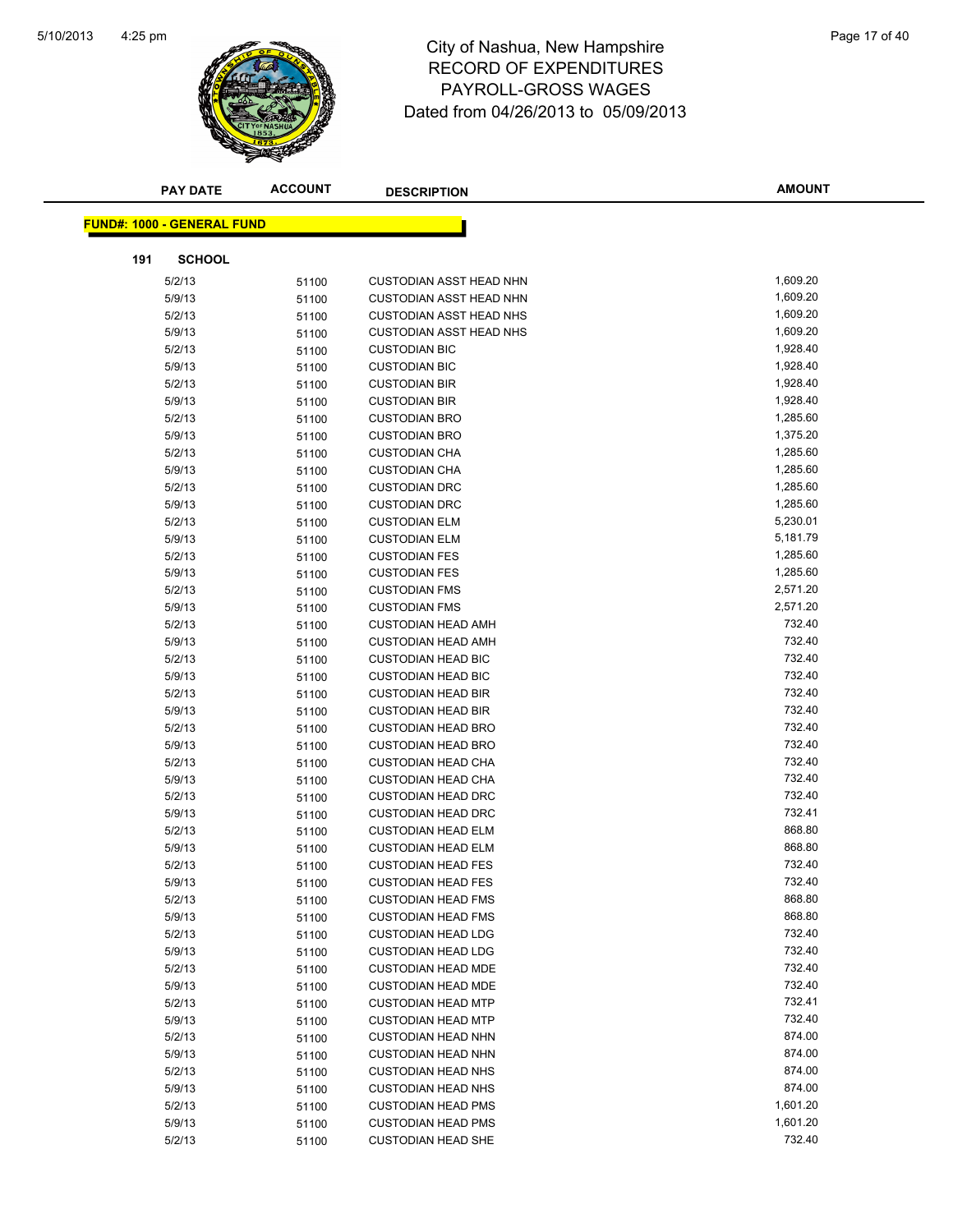

# 4:25 pm<br> **City of Nashua, New Hampshire** Page 18 of 40 RECORD OF EXPENDITURES PAYROLL-GROSS WAGES Dated from 04/26/2013 to 05/09/2013

|     | <b>PAY DATE</b>                   | <b>ACCOUNT</b> | <b>DESCRIPTION</b>              | <b>AMOUNT</b> |
|-----|-----------------------------------|----------------|---------------------------------|---------------|
|     |                                   |                |                                 |               |
|     | <b>FUND#: 1000 - GENERAL FUND</b> |                |                                 |               |
| 191 | <b>SCHOOL</b>                     |                |                                 |               |
|     | 5/9/13                            | 51100          | <b>CUSTODIAN HEAD SHE</b>       | 732.40        |
|     | 5/2/13                            | 51100          | <b>CUSTODIAN LDG</b>            | 1,414.16      |
|     | 5/9/13                            | 51100          | <b>CUSTODIAN LDG</b>            | 1,414.16      |
|     | 5/2/13                            | 51100          | <b>CUSTODIAN MDE</b>            | 1,285.60      |
|     | 5/9/13                            | 51100          | <b>CUSTODIAN MDE</b>            | 1,285.60      |
|     | 5/2/13                            | 51100          | <b>CUSTODIAN MTP</b>            | 1,285.60      |
|     | 5/9/13                            | 51100          | <b>CUSTODIAN MTP</b>            | 1,285.60      |
|     | 5/2/13                            | 51100          | <b>CUSTODIAN NHN</b>            | 10,316.66     |
|     | 5/9/13                            | 51100          | <b>CUSTODIAN NHN</b>            | 10,316.66     |
|     | 5/2/13                            | 51100          | <b>CUSTODIAN NHS</b>            | 10,161.57     |
|     | 5/9/13                            | 51100          | <b>CUSTODIAN NHS</b>            | 10,348.67     |
|     | 5/2/13                            | 51100          | <b>CUSTODIAN NSE</b>            | 1,285.60      |
|     | 5/9/13                            | 51100          | <b>CUSTODIAN NSE</b>            | 1,285.60      |
|     | 5/2/13                            | 51100          | <b>CUSTODIAN PMS</b>            | 1,928.40      |
|     | 5/9/13                            | 51100          | <b>CUSTODIAN PMS</b>            | 1,928.40      |
|     | 5/2/13                            | 51100          | <b>CUSTODIAN SHE</b>            | 1,928.40      |
|     | 5/9/13                            | 51100          | <b>CUSTODIAN SHE</b>            | 1,928.40      |
|     | 5/9/13                            | 51100          | <b>CUSTODIAN SUPERVISOR WPO</b> | 1,950.59      |
|     | 5/2/13                            | 51100          | <b>CUSTODIAN WID</b>            | 1,131.33      |
|     | 5/9/13                            | 51100          | <b>CUSTODIAN WID</b>            | 1,253.46      |
|     | 5/9/13                            | 51100          | DATA ANALYST                    | 1,726.32      |
|     | 5/9/13                            | 51100          | DIRECTOR ATHLETICS              | 3,512.82      |
|     | 5/9/13                            | 51100          | <b>DIRECTOR BUSINESS</b>        | 2,841.82      |
|     | 5/9/13                            | 51100          | <b>DIRECTOR COM GRANTS</b>      | 2,955.68      |
|     | 5/9/13                            | 51100          | <b>DIRECTOR GUIDANCE</b>        | 3,214.76      |
|     | 5/9/13                            | 51100          | DIRECTOR HUMAN RESOURCES        | 3,061.85      |
|     | 5/9/13                            | 51100          | DIRECTOR PLANT OPS              | 3,451.21      |
|     | 5/9/13                            | 51100          | DIRECTOR PRE SCHOOL             | 2,469.96      |
|     | 5/9/13                            | 51100          | DIRECTOR SPECIAL ED             | 3,591.75      |
|     | 5/9/13                            | 51100          | DIRECTOR STUDENT SERVICES       | 3,081.78      |
|     | 5/9/13                            | 51100          | DIRECTOR TECHNOLOGY             | 3,881.74      |
|     | 5/9/13                            | 51100          | DIRECTOR TRANSPORTATION         | 2,933.70      |
|     | 5/9/13                            | 51100          | DIRECTOR VOCATIONAL             | 3,295.74      |
|     | 5/9/13                            | 51100          | ELL OUTREACH WORKER             | 1,802.31      |
|     | 5/9/13                            | 51100          | GUIDANCE COUNSELOR AMH          | 1,736.02      |
|     | 5/9/13                            | 51100          | <b>GUIDANCE COUNSELOR BIC</b>   | 1,717.26      |
|     | 5/9/13                            | 51100          | <b>GUIDANCE COUNSELOR BIR</b>   | 2,785.80      |
|     | 5/9/13                            | 51100          | <b>GUIDANCE COUNSELOR BRO</b>   | 2,148.83      |
|     | 5/9/13                            | 51100          | GUIDANCE COUNSELOR CHA          | 2,213.12      |
|     | 5/9/13                            | 51100          | GUIDANCE COUNSELOR DRC          | 2,629.99      |
|     | 5/9/13                            | 51100          | <b>GUIDANCE COUNSELOR ELM</b>   | 10,523.88     |
|     | 5/9/13                            | 51100          | <b>GUIDANCE COUNSELOR FES</b>   | 2,629.99      |
|     | 5/9/13                            | 51100          | <b>GUIDANCE COUNSELOR FMS</b>   | 4,556.75      |
|     | 5/9/13                            | 51100          | GUIDANCE COUNSELOR LDG          | 2,495.38      |
|     | 5/9/13                            | 51100          | GUIDANCE COUNSELOR MDE          | 2,074.45      |
|     | 5/9/13                            | 51100          | <b>GUIDANCE COUNSELOR MTP</b>   | 2,629.99      |
|     | 5/9/13                            | 51100          | GUIDANCE COUNSELOR NHN          | 18,547.65     |
|     | 5/9/13                            | 51100          | GUIDANCE COUNSELOR NHS          | 20,041.66     |
|     | 5/9/13                            | 51100          | <b>GUIDANCE COUNSELOR NSE</b>   | 2,629.99      |
|     | 5/9/13                            | 51100          | <b>GUIDANCE COUNSELOR PMS</b>   | 9,086.96      |
|     | 5/9/13                            | 51100          | GUIDANCE COUNSELOR SHE          | 2,413.72      |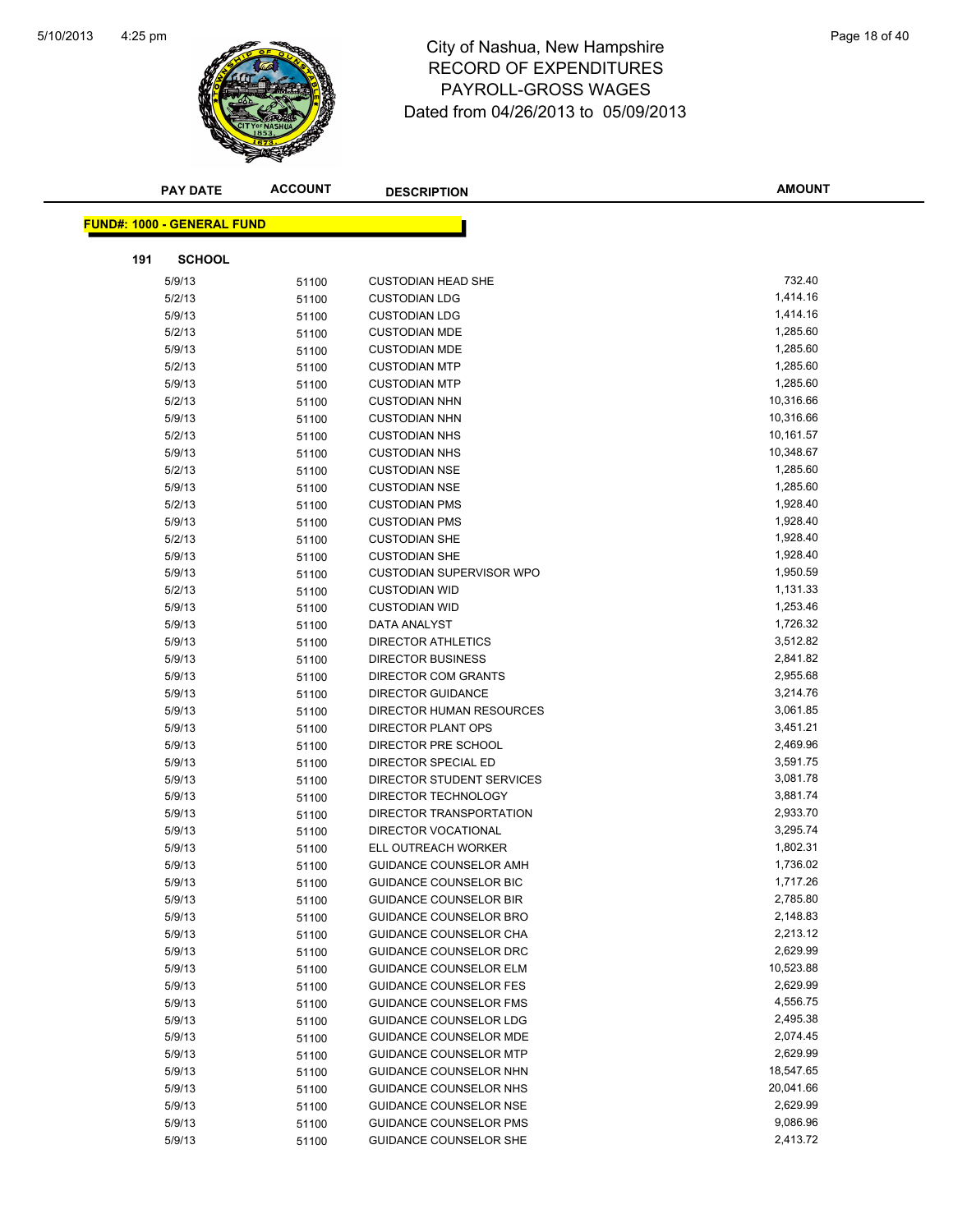

# 4:25 pm<br> **City of Nashua, New Hampshire** Page 19 of 40 RECORD OF EXPENDITURES PAYROLL-GROSS WAGES Dated from 04/26/2013 to 05/09/2013

| <b>PAY DATE</b>                   | <b>ACCOUNT</b> | <b>DESCRIPTION</b>                                   | <b>AMOUNT</b>      |
|-----------------------------------|----------------|------------------------------------------------------|--------------------|
| <b>FUND#: 1000 - GENERAL FUND</b> |                |                                                      |                    |
|                                   |                |                                                      |                    |
| 191                               | <b>SCHOOL</b>  |                                                      |                    |
| 5/9/13                            | 51100          | JOB DEVELOPER SPED NHN                               | 2,716.57           |
| 5/9/13                            | 51100          | <b>LIBRARIAN AMH</b>                                 | 1,778.22           |
| 5/9/13                            | 51100          | <b>LIBRARIAN BIC</b>                                 | 1,717.26           |
| 5/9/13                            | 51100          | <b>LIBRARIAN BIR</b>                                 | 2,854.14           |
| 5/9/13                            | 51100          | <b>LIBRARIAN BRO</b>                                 | 1,638.61           |
| 5/9/13                            | 51100          | LIBRARIAN CHA                                        | 2,716.57           |
| 5/9/13                            | 51100          | <b>LIBRARIAN DRC</b>                                 | 1,638.61           |
| 5/9/13                            | 51100          | LIBRARIAN ELM                                        | 1,509.91           |
| 5/9/13                            | 51100          | <b>LIBRARIAN FES</b>                                 | 1,717.26           |
| 5/9/13                            | 51100          | <b>LIBRARIAN FMS</b>                                 | 3,109.73           |
| 5/9/13                            | 51100          | <b>LIBRARIAN LDG</b>                                 | 1,778.22           |
| 5/9/13                            | 51100          | <b>LIBRARIAN MDE</b>                                 | 2,074.46           |
| 5/9/13                            | 51100          | <b>LIBRARIAN MTP</b>                                 | 1,778.22           |
| 5/9/13                            | 51100          | <b>LIBRARIAN NHN</b>                                 | 4,304.45           |
| 5/9/13                            | 51100          | <b>LIBRARIAN NHS</b>                                 | 4,493.87           |
| 5/9/13                            | 51100          | <b>LIBRARIAN NSE</b>                                 | 2,074.46           |
| 5/9/13                            | 51100          | <b>LIBRARIAN PMS</b>                                 | 2,716.57           |
| 5/9/13                            | 51100          | <b>LIBRARIAN SHE</b>                                 | 2,629.98           |
| 5/9/13                            | 51100          | LICENSED PRACTICAL NURSE AMH                         | 1,104.24           |
| 5/9/13                            | 51100          | LICENSED PRACTICAL NURSE ELM                         | 1,408.99           |
| 5/2/13                            | 51100          | <b>MAINTENANCE ALARM WPO</b>                         | 926.00             |
| 5/9/13                            | 51100          | MAINTENANCE ALARM WPO                                | 926.00             |
| 5/2/13                            | 51100          | MAINTENANCE CARPENTER WPO                            | 904.80             |
| 5/9/13                            | 51100          | MAINTENANCE CARPENTER WPO                            | 904.80             |
| 5/2/13                            | 51100          | MAINTENANCE ELECTRICIAN WPO                          | 1,852.00           |
| 5/9/13                            | 51100          | MAINTENANCE ELECTRICIAN WPO                          | 1,852.00           |
| 5/2/13                            | 51100          | MAINTENANCE GRDS FORMEN WPO                          | 904.80             |
| 5/9/13                            | 51100          | MAINTENANCE GRDS FORMEN WPO                          | 904.80             |
| 5/2/13                            | 51100          | MAINTENANCE GROUNDS WPO                              | 3,985.20           |
| 5/9/13                            | 51100          | MAINTENANCE GROUNDS WPO                              | 3,985.20           |
| 5/2/13                            | 51100          | MAINTENANCE HVAC WPO                                 | 4,207.32           |
| 5/9/13                            | 51100          | MAINTENANCE HVAC WPO                                 | 4,162.08<br>868.80 |
| 5/2/13                            | 51100          | MAINTENANCE MESSENGER WPO                            | 868.80             |
| 5/9/13<br>5/2/13                  | 51100          | MAINTENANCE MESSENGER WPO<br>MAINTENANCE PLUMBER WPO | 1,852.00           |
|                                   | 51100          | MAINTENANCE PLUMBER WPO                              | 1,852.01           |
| 5/9/13<br>5/2/13                  | 51100<br>51100 | MAINTENANCE TRADES WPO                               | 2,698.40           |
| 5/9/13                            | 51100          | MAINTENANCE TRADES WPO                               | 2,698.40           |
| 5/9/13                            | 51100          | <b>MARKETING TEACHER NHS</b>                         | 2,074.46           |
| 5/9/13                            | 51100          | <b>NURSE AMH</b>                                     | 2,287.30           |
| 5/9/13                            | 51100          | <b>NURSE BIC</b>                                     | 2,020.16           |
| 5/9/13                            | 51100          | <b>NURSE BIR</b>                                     | 1,444.76           |
| 5/9/13                            | 51100          | <b>NURSE BRO</b>                                     | 1,945.18           |
| 5/9/13                            | 51100          | <b>NURSE CHA</b>                                     | 2,287.30           |
| 5/9/13                            | 51100          | <b>NURSE DRC</b>                                     | 2,287.30           |
| 5/9/13                            | 51100          | <b>NURSE ELM</b>                                     | 2,704.73           |
| 4/25/13                           | 51100          | <b>NURSE FES</b>                                     | (579.56)           |
| 5/9/13                            | 51100          | <b>NURSE FES</b>                                     | 1,213.42           |
| 5/9/13                            | 51100          | <b>NURSE FMS</b>                                     | 2,287.30           |
| 5/9/13                            | 51100          | <b>NURSE LDG</b>                                     | 1,794.64           |
| 5/9/13                            | 51100          | NURSE MDE                                            | 2,287.30           |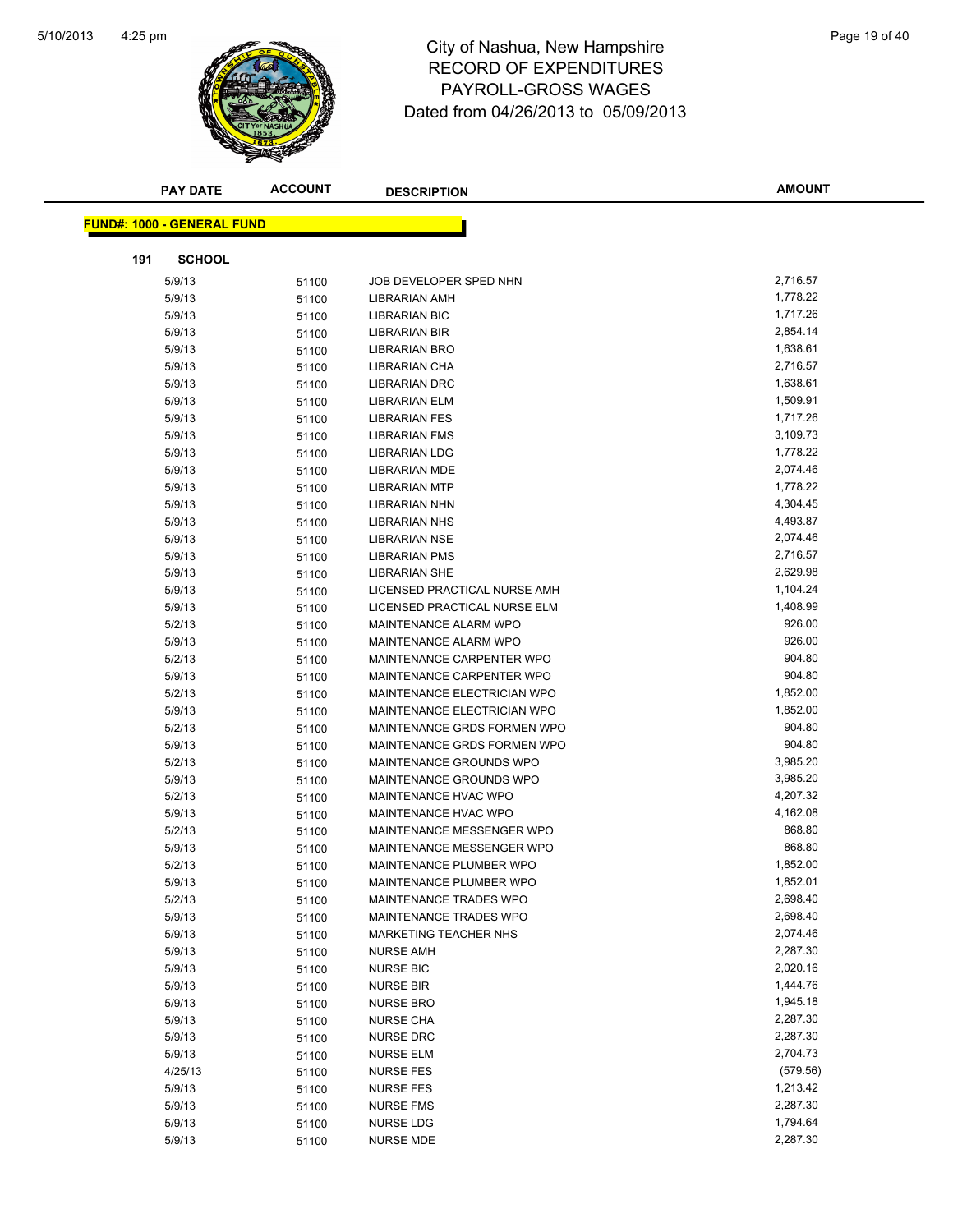

# 4:25 pm<br> **City of Nashua, New Hampshire** Page 20 of 40 RECORD OF EXPENDITURES PAYROLL-GROSS WAGES Dated from 04/26/2013 to 05/09/2013

| <b>FUND#: 1000 - GENERAL FUND</b><br>191<br><b>SCHOOL</b><br>1,406.49<br>5/9/13<br>51100<br><b>NURSE MTP</b><br>4,383.06<br>5/9/13<br><b>NURSE NHN</b><br>51100<br>4,574.60<br>5/9/13<br><b>NURSE NHS</b><br>51100<br>2,095.76<br>5/9/13<br><b>NURSE NSE</b><br>51100<br>4,670.75<br>5/9/13<br><b>NURSE PMS</b><br>51100<br>5/9/13<br>2,704.73<br><b>NURSE SHE</b><br>51100<br>2,346.90<br>5/9/13<br>51100<br><b>OFFICE MANAGER BUSINESS</b><br>1,829.26<br>5/9/13<br>OFFICE MANAGER PLANT OPS<br>51100<br>1,795.47<br>5/9/13<br>51100<br>OFFICE MANAGER SPED<br>2,925.04<br>5/9/13<br>OUT DISTRICT COORDINATOR<br>51100<br>399.83<br>5/9/13<br>PARA ALT AMH<br>51100<br>399.30<br>5/9/13<br>PARA ALT DRC<br>51100<br>555.31<br>5/9/13<br>PARA ALT ELM<br>51100<br>555.31<br>5/9/13<br>PARA ALT FMS<br>51100<br>399.30<br>5/9/13<br>PARA ALT MTP<br>51100<br>537.81<br>5/9/13<br>PARA ALT PMS<br>51100<br>5/9/13<br>7,726.67<br>PARA DW SPEC ED AMH<br>51100<br>1,851.63<br>5/9/13<br>51100<br>PARA DW SPEC ED BIR<br>5/9/13<br>3,231.60<br>PARA DW SPEC ED BRO<br>51100<br>5,186.06<br>5/9/13<br>PARA DW SPEC ED CHA<br>51100<br>979.56<br>5/9/13<br>PARA DW SPEC ED FMS<br>51100<br>385.80<br>5/9/13<br>PARA DW SPEC ED LDG<br>51100<br>8,175.46<br>5/9/13<br>PARA DW SPEC ED MDE<br>51100<br>6,146.60<br>5/9/13<br>PARA DW SPEC ED NHN<br>51100<br>6,799.34<br>5/9/13<br>PARA DW SPEC ED NHS<br>51100<br>5,060.10<br>5/9/13<br>PARA DW SPEC ED NSE<br>51100<br>6,322.73<br>5/9/13<br>PARA DW SPEC ED PMS<br>51100<br>5/9/13<br>PARA DW SPEC ED SHE<br>5,325.94<br>51100<br>4,245.49<br>5/9/13<br>PARA DW SPEC ELM<br>51100<br>505.20<br>5/9/13<br>PARA ELL BIR<br>51100<br>505.20<br>5/9/13<br>PARA ELL DRC<br>51100<br>930.94<br>5/9/13<br>PARA ELL ELM<br>51100<br>432.60<br>5/9/13<br>PARA ELL FES<br>51100<br>404.69<br>5/9/13<br>PARA ELL FMS<br>51100<br>505.20<br>5/9/13<br>PARA ELL LDG<br>51100<br>364.80<br>5/9/13<br>51100<br>PARA ELL MTP<br>543.44<br>5/9/13<br>51100<br>PARA ELL NHN<br>526.25<br>5/9/13<br>PARA ELL NHS<br>51100<br>526.25<br>5/9/13<br>PARA ELL PMS<br>51100<br>505.20<br>5/9/13<br>PARA ELL SHE<br>51100<br>555.31<br>5/9/13<br>PARA GRAPH NHN<br>51100<br>2,774.08<br>5/9/13<br>PARA INST AMH<br>51100 | <b>PAY DATE</b> | <b>ACCOUNT</b> | <b>DESCRIPTION</b> | <b>AMOUNT</b> |
|---------------------------------------------------------------------------------------------------------------------------------------------------------------------------------------------------------------------------------------------------------------------------------------------------------------------------------------------------------------------------------------------------------------------------------------------------------------------------------------------------------------------------------------------------------------------------------------------------------------------------------------------------------------------------------------------------------------------------------------------------------------------------------------------------------------------------------------------------------------------------------------------------------------------------------------------------------------------------------------------------------------------------------------------------------------------------------------------------------------------------------------------------------------------------------------------------------------------------------------------------------------------------------------------------------------------------------------------------------------------------------------------------------------------------------------------------------------------------------------------------------------------------------------------------------------------------------------------------------------------------------------------------------------------------------------------------------------------------------------------------------------------------------------------------------------------------------------------------------------------------------------------------------------------------------------------------------------------------------------------------------------------------------------------------------------------------------------------------------------------------------------------------------------------------------------------------------------------------------------------|-----------------|----------------|--------------------|---------------|
|                                                                                                                                                                                                                                                                                                                                                                                                                                                                                                                                                                                                                                                                                                                                                                                                                                                                                                                                                                                                                                                                                                                                                                                                                                                                                                                                                                                                                                                                                                                                                                                                                                                                                                                                                                                                                                                                                                                                                                                                                                                                                                                                                                                                                                             |                 |                |                    |               |
|                                                                                                                                                                                                                                                                                                                                                                                                                                                                                                                                                                                                                                                                                                                                                                                                                                                                                                                                                                                                                                                                                                                                                                                                                                                                                                                                                                                                                                                                                                                                                                                                                                                                                                                                                                                                                                                                                                                                                                                                                                                                                                                                                                                                                                             |                 |                |                    |               |
|                                                                                                                                                                                                                                                                                                                                                                                                                                                                                                                                                                                                                                                                                                                                                                                                                                                                                                                                                                                                                                                                                                                                                                                                                                                                                                                                                                                                                                                                                                                                                                                                                                                                                                                                                                                                                                                                                                                                                                                                                                                                                                                                                                                                                                             |                 |                |                    |               |
|                                                                                                                                                                                                                                                                                                                                                                                                                                                                                                                                                                                                                                                                                                                                                                                                                                                                                                                                                                                                                                                                                                                                                                                                                                                                                                                                                                                                                                                                                                                                                                                                                                                                                                                                                                                                                                                                                                                                                                                                                                                                                                                                                                                                                                             |                 |                |                    |               |
|                                                                                                                                                                                                                                                                                                                                                                                                                                                                                                                                                                                                                                                                                                                                                                                                                                                                                                                                                                                                                                                                                                                                                                                                                                                                                                                                                                                                                                                                                                                                                                                                                                                                                                                                                                                                                                                                                                                                                                                                                                                                                                                                                                                                                                             |                 |                |                    |               |
|                                                                                                                                                                                                                                                                                                                                                                                                                                                                                                                                                                                                                                                                                                                                                                                                                                                                                                                                                                                                                                                                                                                                                                                                                                                                                                                                                                                                                                                                                                                                                                                                                                                                                                                                                                                                                                                                                                                                                                                                                                                                                                                                                                                                                                             |                 |                |                    |               |
|                                                                                                                                                                                                                                                                                                                                                                                                                                                                                                                                                                                                                                                                                                                                                                                                                                                                                                                                                                                                                                                                                                                                                                                                                                                                                                                                                                                                                                                                                                                                                                                                                                                                                                                                                                                                                                                                                                                                                                                                                                                                                                                                                                                                                                             |                 |                |                    |               |
|                                                                                                                                                                                                                                                                                                                                                                                                                                                                                                                                                                                                                                                                                                                                                                                                                                                                                                                                                                                                                                                                                                                                                                                                                                                                                                                                                                                                                                                                                                                                                                                                                                                                                                                                                                                                                                                                                                                                                                                                                                                                                                                                                                                                                                             |                 |                |                    |               |
|                                                                                                                                                                                                                                                                                                                                                                                                                                                                                                                                                                                                                                                                                                                                                                                                                                                                                                                                                                                                                                                                                                                                                                                                                                                                                                                                                                                                                                                                                                                                                                                                                                                                                                                                                                                                                                                                                                                                                                                                                                                                                                                                                                                                                                             |                 |                |                    |               |
|                                                                                                                                                                                                                                                                                                                                                                                                                                                                                                                                                                                                                                                                                                                                                                                                                                                                                                                                                                                                                                                                                                                                                                                                                                                                                                                                                                                                                                                                                                                                                                                                                                                                                                                                                                                                                                                                                                                                                                                                                                                                                                                                                                                                                                             |                 |                |                    |               |
|                                                                                                                                                                                                                                                                                                                                                                                                                                                                                                                                                                                                                                                                                                                                                                                                                                                                                                                                                                                                                                                                                                                                                                                                                                                                                                                                                                                                                                                                                                                                                                                                                                                                                                                                                                                                                                                                                                                                                                                                                                                                                                                                                                                                                                             |                 |                |                    |               |
|                                                                                                                                                                                                                                                                                                                                                                                                                                                                                                                                                                                                                                                                                                                                                                                                                                                                                                                                                                                                                                                                                                                                                                                                                                                                                                                                                                                                                                                                                                                                                                                                                                                                                                                                                                                                                                                                                                                                                                                                                                                                                                                                                                                                                                             |                 |                |                    |               |
|                                                                                                                                                                                                                                                                                                                                                                                                                                                                                                                                                                                                                                                                                                                                                                                                                                                                                                                                                                                                                                                                                                                                                                                                                                                                                                                                                                                                                                                                                                                                                                                                                                                                                                                                                                                                                                                                                                                                                                                                                                                                                                                                                                                                                                             |                 |                |                    |               |
|                                                                                                                                                                                                                                                                                                                                                                                                                                                                                                                                                                                                                                                                                                                                                                                                                                                                                                                                                                                                                                                                                                                                                                                                                                                                                                                                                                                                                                                                                                                                                                                                                                                                                                                                                                                                                                                                                                                                                                                                                                                                                                                                                                                                                                             |                 |                |                    |               |
|                                                                                                                                                                                                                                                                                                                                                                                                                                                                                                                                                                                                                                                                                                                                                                                                                                                                                                                                                                                                                                                                                                                                                                                                                                                                                                                                                                                                                                                                                                                                                                                                                                                                                                                                                                                                                                                                                                                                                                                                                                                                                                                                                                                                                                             |                 |                |                    |               |
|                                                                                                                                                                                                                                                                                                                                                                                                                                                                                                                                                                                                                                                                                                                                                                                                                                                                                                                                                                                                                                                                                                                                                                                                                                                                                                                                                                                                                                                                                                                                                                                                                                                                                                                                                                                                                                                                                                                                                                                                                                                                                                                                                                                                                                             |                 |                |                    |               |
|                                                                                                                                                                                                                                                                                                                                                                                                                                                                                                                                                                                                                                                                                                                                                                                                                                                                                                                                                                                                                                                                                                                                                                                                                                                                                                                                                                                                                                                                                                                                                                                                                                                                                                                                                                                                                                                                                                                                                                                                                                                                                                                                                                                                                                             |                 |                |                    |               |
|                                                                                                                                                                                                                                                                                                                                                                                                                                                                                                                                                                                                                                                                                                                                                                                                                                                                                                                                                                                                                                                                                                                                                                                                                                                                                                                                                                                                                                                                                                                                                                                                                                                                                                                                                                                                                                                                                                                                                                                                                                                                                                                                                                                                                                             |                 |                |                    |               |
|                                                                                                                                                                                                                                                                                                                                                                                                                                                                                                                                                                                                                                                                                                                                                                                                                                                                                                                                                                                                                                                                                                                                                                                                                                                                                                                                                                                                                                                                                                                                                                                                                                                                                                                                                                                                                                                                                                                                                                                                                                                                                                                                                                                                                                             |                 |                |                    |               |
|                                                                                                                                                                                                                                                                                                                                                                                                                                                                                                                                                                                                                                                                                                                                                                                                                                                                                                                                                                                                                                                                                                                                                                                                                                                                                                                                                                                                                                                                                                                                                                                                                                                                                                                                                                                                                                                                                                                                                                                                                                                                                                                                                                                                                                             |                 |                |                    |               |
|                                                                                                                                                                                                                                                                                                                                                                                                                                                                                                                                                                                                                                                                                                                                                                                                                                                                                                                                                                                                                                                                                                                                                                                                                                                                                                                                                                                                                                                                                                                                                                                                                                                                                                                                                                                                                                                                                                                                                                                                                                                                                                                                                                                                                                             |                 |                |                    |               |
|                                                                                                                                                                                                                                                                                                                                                                                                                                                                                                                                                                                                                                                                                                                                                                                                                                                                                                                                                                                                                                                                                                                                                                                                                                                                                                                                                                                                                                                                                                                                                                                                                                                                                                                                                                                                                                                                                                                                                                                                                                                                                                                                                                                                                                             |                 |                |                    |               |
|                                                                                                                                                                                                                                                                                                                                                                                                                                                                                                                                                                                                                                                                                                                                                                                                                                                                                                                                                                                                                                                                                                                                                                                                                                                                                                                                                                                                                                                                                                                                                                                                                                                                                                                                                                                                                                                                                                                                                                                                                                                                                                                                                                                                                                             |                 |                |                    |               |
|                                                                                                                                                                                                                                                                                                                                                                                                                                                                                                                                                                                                                                                                                                                                                                                                                                                                                                                                                                                                                                                                                                                                                                                                                                                                                                                                                                                                                                                                                                                                                                                                                                                                                                                                                                                                                                                                                                                                                                                                                                                                                                                                                                                                                                             |                 |                |                    |               |
|                                                                                                                                                                                                                                                                                                                                                                                                                                                                                                                                                                                                                                                                                                                                                                                                                                                                                                                                                                                                                                                                                                                                                                                                                                                                                                                                                                                                                                                                                                                                                                                                                                                                                                                                                                                                                                                                                                                                                                                                                                                                                                                                                                                                                                             |                 |                |                    |               |
|                                                                                                                                                                                                                                                                                                                                                                                                                                                                                                                                                                                                                                                                                                                                                                                                                                                                                                                                                                                                                                                                                                                                                                                                                                                                                                                                                                                                                                                                                                                                                                                                                                                                                                                                                                                                                                                                                                                                                                                                                                                                                                                                                                                                                                             |                 |                |                    |               |
|                                                                                                                                                                                                                                                                                                                                                                                                                                                                                                                                                                                                                                                                                                                                                                                                                                                                                                                                                                                                                                                                                                                                                                                                                                                                                                                                                                                                                                                                                                                                                                                                                                                                                                                                                                                                                                                                                                                                                                                                                                                                                                                                                                                                                                             |                 |                |                    |               |
|                                                                                                                                                                                                                                                                                                                                                                                                                                                                                                                                                                                                                                                                                                                                                                                                                                                                                                                                                                                                                                                                                                                                                                                                                                                                                                                                                                                                                                                                                                                                                                                                                                                                                                                                                                                                                                                                                                                                                                                                                                                                                                                                                                                                                                             |                 |                |                    |               |
|                                                                                                                                                                                                                                                                                                                                                                                                                                                                                                                                                                                                                                                                                                                                                                                                                                                                                                                                                                                                                                                                                                                                                                                                                                                                                                                                                                                                                                                                                                                                                                                                                                                                                                                                                                                                                                                                                                                                                                                                                                                                                                                                                                                                                                             |                 |                |                    |               |
|                                                                                                                                                                                                                                                                                                                                                                                                                                                                                                                                                                                                                                                                                                                                                                                                                                                                                                                                                                                                                                                                                                                                                                                                                                                                                                                                                                                                                                                                                                                                                                                                                                                                                                                                                                                                                                                                                                                                                                                                                                                                                                                                                                                                                                             |                 |                |                    |               |
|                                                                                                                                                                                                                                                                                                                                                                                                                                                                                                                                                                                                                                                                                                                                                                                                                                                                                                                                                                                                                                                                                                                                                                                                                                                                                                                                                                                                                                                                                                                                                                                                                                                                                                                                                                                                                                                                                                                                                                                                                                                                                                                                                                                                                                             |                 |                |                    |               |
|                                                                                                                                                                                                                                                                                                                                                                                                                                                                                                                                                                                                                                                                                                                                                                                                                                                                                                                                                                                                                                                                                                                                                                                                                                                                                                                                                                                                                                                                                                                                                                                                                                                                                                                                                                                                                                                                                                                                                                                                                                                                                                                                                                                                                                             |                 |                |                    |               |
|                                                                                                                                                                                                                                                                                                                                                                                                                                                                                                                                                                                                                                                                                                                                                                                                                                                                                                                                                                                                                                                                                                                                                                                                                                                                                                                                                                                                                                                                                                                                                                                                                                                                                                                                                                                                                                                                                                                                                                                                                                                                                                                                                                                                                                             |                 |                |                    |               |
|                                                                                                                                                                                                                                                                                                                                                                                                                                                                                                                                                                                                                                                                                                                                                                                                                                                                                                                                                                                                                                                                                                                                                                                                                                                                                                                                                                                                                                                                                                                                                                                                                                                                                                                                                                                                                                                                                                                                                                                                                                                                                                                                                                                                                                             |                 |                |                    |               |
|                                                                                                                                                                                                                                                                                                                                                                                                                                                                                                                                                                                                                                                                                                                                                                                                                                                                                                                                                                                                                                                                                                                                                                                                                                                                                                                                                                                                                                                                                                                                                                                                                                                                                                                                                                                                                                                                                                                                                                                                                                                                                                                                                                                                                                             |                 |                |                    |               |
|                                                                                                                                                                                                                                                                                                                                                                                                                                                                                                                                                                                                                                                                                                                                                                                                                                                                                                                                                                                                                                                                                                                                                                                                                                                                                                                                                                                                                                                                                                                                                                                                                                                                                                                                                                                                                                                                                                                                                                                                                                                                                                                                                                                                                                             |                 |                |                    |               |
|                                                                                                                                                                                                                                                                                                                                                                                                                                                                                                                                                                                                                                                                                                                                                                                                                                                                                                                                                                                                                                                                                                                                                                                                                                                                                                                                                                                                                                                                                                                                                                                                                                                                                                                                                                                                                                                                                                                                                                                                                                                                                                                                                                                                                                             |                 |                |                    |               |
|                                                                                                                                                                                                                                                                                                                                                                                                                                                                                                                                                                                                                                                                                                                                                                                                                                                                                                                                                                                                                                                                                                                                                                                                                                                                                                                                                                                                                                                                                                                                                                                                                                                                                                                                                                                                                                                                                                                                                                                                                                                                                                                                                                                                                                             |                 |                |                    |               |
|                                                                                                                                                                                                                                                                                                                                                                                                                                                                                                                                                                                                                                                                                                                                                                                                                                                                                                                                                                                                                                                                                                                                                                                                                                                                                                                                                                                                                                                                                                                                                                                                                                                                                                                                                                                                                                                                                                                                                                                                                                                                                                                                                                                                                                             |                 |                |                    |               |
|                                                                                                                                                                                                                                                                                                                                                                                                                                                                                                                                                                                                                                                                                                                                                                                                                                                                                                                                                                                                                                                                                                                                                                                                                                                                                                                                                                                                                                                                                                                                                                                                                                                                                                                                                                                                                                                                                                                                                                                                                                                                                                                                                                                                                                             |                 |                |                    |               |
|                                                                                                                                                                                                                                                                                                                                                                                                                                                                                                                                                                                                                                                                                                                                                                                                                                                                                                                                                                                                                                                                                                                                                                                                                                                                                                                                                                                                                                                                                                                                                                                                                                                                                                                                                                                                                                                                                                                                                                                                                                                                                                                                                                                                                                             |                 |                |                    |               |
|                                                                                                                                                                                                                                                                                                                                                                                                                                                                                                                                                                                                                                                                                                                                                                                                                                                                                                                                                                                                                                                                                                                                                                                                                                                                                                                                                                                                                                                                                                                                                                                                                                                                                                                                                                                                                                                                                                                                                                                                                                                                                                                                                                                                                                             |                 |                |                    |               |
|                                                                                                                                                                                                                                                                                                                                                                                                                                                                                                                                                                                                                                                                                                                                                                                                                                                                                                                                                                                                                                                                                                                                                                                                                                                                                                                                                                                                                                                                                                                                                                                                                                                                                                                                                                                                                                                                                                                                                                                                                                                                                                                                                                                                                                             |                 |                |                    |               |
|                                                                                                                                                                                                                                                                                                                                                                                                                                                                                                                                                                                                                                                                                                                                                                                                                                                                                                                                                                                                                                                                                                                                                                                                                                                                                                                                                                                                                                                                                                                                                                                                                                                                                                                                                                                                                                                                                                                                                                                                                                                                                                                                                                                                                                             |                 |                |                    |               |
| 5/9/13<br>6,336.84<br>PARA INST BIC                                                                                                                                                                                                                                                                                                                                                                                                                                                                                                                                                                                                                                                                                                                                                                                                                                                                                                                                                                                                                                                                                                                                                                                                                                                                                                                                                                                                                                                                                                                                                                                                                                                                                                                                                                                                                                                                                                                                                                                                                                                                                                                                                                                                         |                 |                |                    |               |
| 51100<br>3,885.30<br>5/9/13<br>PARA INST BIR                                                                                                                                                                                                                                                                                                                                                                                                                                                                                                                                                                                                                                                                                                                                                                                                                                                                                                                                                                                                                                                                                                                                                                                                                                                                                                                                                                                                                                                                                                                                                                                                                                                                                                                                                                                                                                                                                                                                                                                                                                                                                                                                                                                                |                 |                |                    |               |
| 51100<br>3,097.20<br>5/9/13<br>PARA INST BRO                                                                                                                                                                                                                                                                                                                                                                                                                                                                                                                                                                                                                                                                                                                                                                                                                                                                                                                                                                                                                                                                                                                                                                                                                                                                                                                                                                                                                                                                                                                                                                                                                                                                                                                                                                                                                                                                                                                                                                                                                                                                                                                                                                                                |                 |                |                    |               |
| 51100<br>5,281.50<br>5/9/13<br>PARA INST CHA<br>51100                                                                                                                                                                                                                                                                                                                                                                                                                                                                                                                                                                                                                                                                                                                                                                                                                                                                                                                                                                                                                                                                                                                                                                                                                                                                                                                                                                                                                                                                                                                                                                                                                                                                                                                                                                                                                                                                                                                                                                                                                                                                                                                                                                                       |                 |                |                    |               |
| 5/9/13<br>PARA INST DRC<br>4,265.05<br>51100                                                                                                                                                                                                                                                                                                                                                                                                                                                                                                                                                                                                                                                                                                                                                                                                                                                                                                                                                                                                                                                                                                                                                                                                                                                                                                                                                                                                                                                                                                                                                                                                                                                                                                                                                                                                                                                                                                                                                                                                                                                                                                                                                                                                |                 |                |                    |               |
| 6,157.12<br>5/9/13<br>PARA INST ELM<br>51100                                                                                                                                                                                                                                                                                                                                                                                                                                                                                                                                                                                                                                                                                                                                                                                                                                                                                                                                                                                                                                                                                                                                                                                                                                                                                                                                                                                                                                                                                                                                                                                                                                                                                                                                                                                                                                                                                                                                                                                                                                                                                                                                                                                                |                 |                |                    |               |
| 5/9/13<br>4,794.32<br>PARA INST FES<br>51100                                                                                                                                                                                                                                                                                                                                                                                                                                                                                                                                                                                                                                                                                                                                                                                                                                                                                                                                                                                                                                                                                                                                                                                                                                                                                                                                                                                                                                                                                                                                                                                                                                                                                                                                                                                                                                                                                                                                                                                                                                                                                                                                                                                                |                 |                |                    |               |
| 5,286.84<br>5/9/13<br>PARA INST FMS<br>51100                                                                                                                                                                                                                                                                                                                                                                                                                                                                                                                                                                                                                                                                                                                                                                                                                                                                                                                                                                                                                                                                                                                                                                                                                                                                                                                                                                                                                                                                                                                                                                                                                                                                                                                                                                                                                                                                                                                                                                                                                                                                                                                                                                                                |                 |                |                    |               |
| 7,686.66<br>5/9/13<br>PARA INST LDG<br>51100                                                                                                                                                                                                                                                                                                                                                                                                                                                                                                                                                                                                                                                                                                                                                                                                                                                                                                                                                                                                                                                                                                                                                                                                                                                                                                                                                                                                                                                                                                                                                                                                                                                                                                                                                                                                                                                                                                                                                                                                                                                                                                                                                                                                |                 |                |                    |               |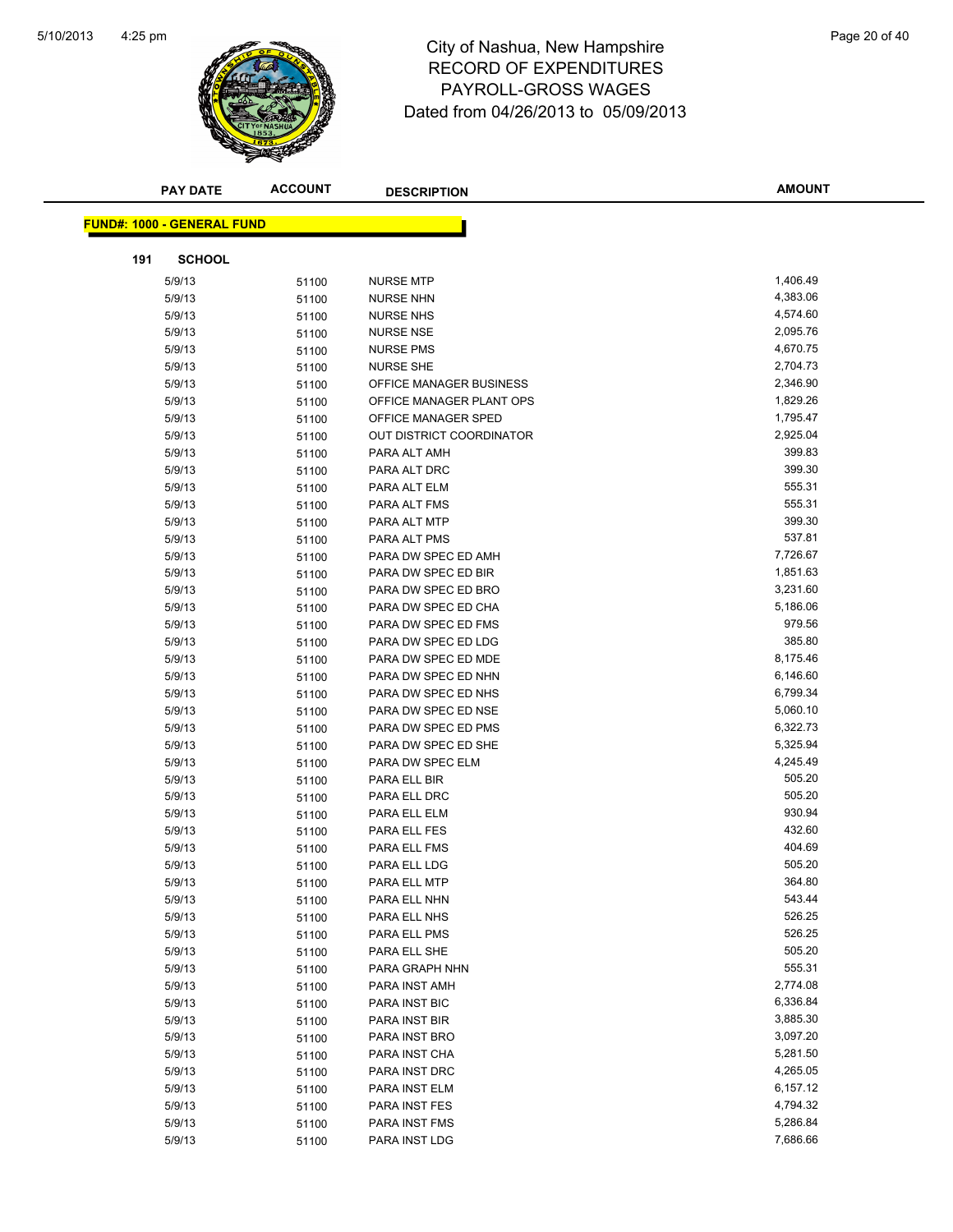

# 4:25 pm<br> **City of Nashua, New Hampshire** Page 21 of 40 RECORD OF EXPENDITURES PAYROLL-GROSS WAGES Dated from 04/26/2013 to 05/09/2013

|     | <b>PAY DATE</b>                   | <b>ACCOUNT</b> | <b>DESCRIPTION</b>             | <b>AMOUNT</b>        |
|-----|-----------------------------------|----------------|--------------------------------|----------------------|
|     |                                   |                |                                |                      |
|     | <b>FUND#: 1000 - GENERAL FUND</b> |                |                                |                      |
| 191 | <b>SCHOOL</b>                     |                |                                |                      |
|     | 5/9/13                            | 51100          | PARA INST MDE                  | 3,496.80             |
|     | 5/9/13                            | 51100          | PARA INST MDP                  | 2,947.50             |
|     | 5/9/13                            | 51100          | PARA INST NHN                  | 2,544.11             |
|     | 5/2/13                            | 51100          | PARA INST NHS                  | 34.78                |
|     | 5/9/13                            | 51100          | PARA INST NHS                  | 1,976.29             |
|     | 5/9/13                            | 51100          | PARA INST NSE                  | 1,431.90             |
|     | 5/9/13                            | 51100          | PARA INST PMS                  | 2,856.52             |
|     | 5/9/13                            | 51100          | PARA INST SHE                  | 3,786.87             |
|     | 5/9/13                            | 51100          | PARA KIND AMH                  | 521.70               |
|     | 5/9/13                            | 51100          | PARA KIND BIC                  | 521.70               |
|     | 5/9/13                            | 51100          | PARA KIND BIR                  | 505.20               |
|     | 5/9/13                            | 51100          | PARA KIND BRO                  | 521.70               |
|     | 5/9/13                            | 51100          | PARA KIND CHA                  | 505.20               |
|     | 5/9/13                            | 51100          | PARA KIND DRC                  | 505.20               |
|     | 5/9/13                            | 51100          | PARA KIND FES                  | 753.30               |
|     | 5/9/13                            | 51100          | PARA KIND LDG                  | 910.20               |
|     | 5/9/13                            | 51100          | PARA KIND MDE                  | 521.70               |
|     | 5/9/13                            | 51100          | PARA KIND MTP                  | 1,043.40             |
|     | 5/9/13                            | 51100          | PARA KIND NSE                  | 976.20               |
|     | 5/9/13                            | 51100          | PARA KIND SHE                  | 452.14               |
|     | 5/9/13                            | 51100          | PARA LIB NHN                   | 521.70               |
|     | 5/9/13                            | 51100          | PARA LIB NHS                   | 599.74               |
|     | 5/9/13                            | 51100          | PARA MED ELM                   | 555.31               |
|     | 5/9/13                            | 51100          | PARA MEDIA NHN                 | 599.74               |
|     | 5/9/13                            | 51100          | PARA MEDIA NHS                 | 889.77               |
|     | 5/9/13                            | 51100          | PARA PRE SCH BIC               | 2,877.66             |
|     | 5/9/13                            | 51100          | PARA PRE SCH BRO               | 1,851.54             |
|     | 5/2/13                            | 51100          | PARA PRE SCH NSE               | 80.38                |
|     | 5/9/13                            | 51100          | PARA PRE SCH NSE               | 308.64               |
|     | 5/9/13                            | 51100          | PARA READ ELM                  | 543.44               |
|     | 5/9/13                            | 51100          | PARA SCI NHN                   | 555.31               |
|     | 5/9/13                            | 51100          | PARA SCI NHS                   | 537.81               |
|     | 5/9/13                            | 51100          | PARA TECH LDG                  | 399.30               |
|     | 5/9/13                            | 51100          | PARA TTI AMH                   | 304.00               |
|     | 5/9/13                            | 51100          | PARA VOC NHS                   | 537.81               |
|     | 5/9/13                            | 51100          | PARA WID SPW                   | 1,079.76             |
|     | 5/9/13                            | 51100          | PEER COACH SCIENCE             | 9,185.18             |
|     | 5/9/13                            | 51100          | PER DIEM TEMP WID              | 366.00               |
|     | 5/9/13                            | 51100          | PRINCIPAL AMH                  | 3,365.39             |
|     | 5/9/13                            | 51100          | PRINCIPAL BIC                  | 3,724.46             |
|     | 5/9/13                            | 51100          | PRINCIPAL BIR                  | 3,469.22<br>3,509.48 |
|     | 5/9/13<br>5/9/13                  | 51100          | PRINCIPAL BRO                  | 3,413.41             |
|     |                                   | 51100          | PRINCIPAL CHA                  | 3,572.10             |
|     | 5/9/13<br>5/9/13                  | 51100          | PRINCIPAL DRC                  | 3,754.75             |
|     | 5/9/13                            | 51100          | PRINCIPAL ELM<br>PRINCIPAL FES | 3,365.39             |
|     | 5/9/13                            | 51100          | PRINCIPAL FMS                  | 3,909.86             |
|     | 5/9/13                            | 51100          | PRINCIPAL LDG                  | 3,727.94             |
|     | 5/9/13                            | 51100          | PRINCIPAL MDE                  | 3,413.41             |
|     | 5/9/13                            | 51100<br>51100 | PRINCIPAL MTP                  | 3,509.48             |
|     | 5/9/13                            | 51100          | PRINCIPAL NHN                  | 7,363.46             |
|     |                                   |                |                                |                      |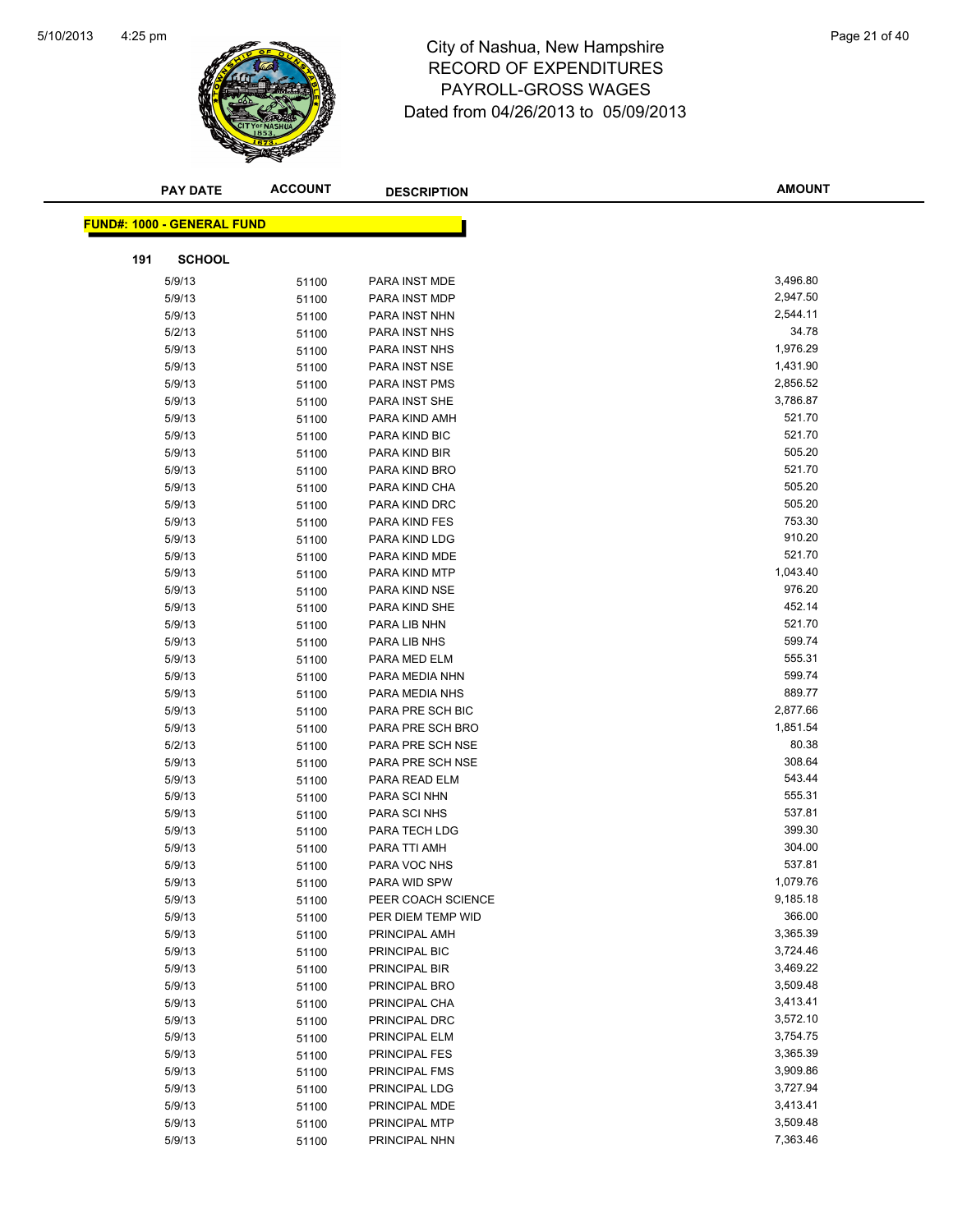

# 4:25 pm<br> **City of Nashua, New Hampshire** Page 22 of 40 RECORD OF EXPENDITURES PAYROLL-GROSS WAGES Dated from 04/26/2013 to 05/09/2013

|     | <b>PAY DATE</b>                   | <b>ACCOUNT</b> | <b>DESCRIPTION</b>                              | <b>AMOUNT</b>        |
|-----|-----------------------------------|----------------|-------------------------------------------------|----------------------|
|     |                                   |                |                                                 |                      |
|     | <b>FUND#: 1000 - GENERAL FUND</b> |                |                                                 |                      |
| 191 | <b>SCHOOL</b>                     |                |                                                 |                      |
|     | 5/9/13                            | 51100          | PRINCIPAL NHS                                   | 3,961.54             |
|     | 5/9/13                            | 51100          | PRINCIPAL NSE                                   | 3,469.23             |
|     | 5/9/13                            | 51100          | PRINCIPAL SHE                                   | 3,773.82             |
|     | 5/9/13                            | 51100          | SCHOOL PSYCHOLOGIST WID                         | 34,374.40            |
|     | 5/9/13                            | 51100          | SCHOOL PSYCHOLOGY INTERN                        | 318.18               |
|     | 5/9/13                            | 51100          | SECURITY GUARD NHS                              | 1,375.20             |
|     | 5/9/13                            | 51100          | <b>SECURITY MONITOR NHN</b>                     | 1,865.73             |
|     | 5/9/13                            | 51100          | SECURITY MONITOR NHS                            | 1,285.60             |
|     | 5/9/13                            | 51100          | SIGN LANGUAGE INTERPRETER                       | 1,985.26             |
|     | 5/9/13                            | 51100          | SOCIAL WORKER FMS                               | 2,495.37             |
|     | 5/9/13                            | 51100          | SPEECH LANG PATHOLOGIST WID                     | 48,661.81            |
|     | 5/9/13                            | 51100          | STUDENT ACTIVITY COORD NHN                      | 1,143.00             |
|     | 5/9/13                            | 51100          | STUDENT ACTIVITY COORD NHS                      | 1,074.36             |
|     | 5/9/13                            | 51100          | STUDENT INFO COORDINATOR                        | 1,806.85             |
|     | 5/9/13                            | 51100          | <b>SUPERINTENDENT</b>                           | 5,223.46             |
|     | 5/9/13                            | 51100          | SYSTEMS ADMIN FULL YEAR                         | 12,918.07            |
|     | 5/9/13                            | 51100          | <b>TEACHER ART AMH</b>                          | 2,456.99             |
|     | 5/9/13                            | 51100          | <b>TEACHER ART BIC</b>                          | 2,716.57             |
|     | 5/9/13                            | 51100          | <b>TEACHER ART BIR</b>                          | 2,456.99             |
|     | 5/9/13                            | 51100          | <b>TEACHER ART BRO</b>                          | 2,653.69             |
|     | 5/9/13                            | 51100          | <b>TEACHER ART CHA</b>                          | 2,629.99             |
|     | 5/9/13                            | 51100          | TEACHER ART DRC                                 | 1,717.26             |
|     | 5/9/13                            | 51100          | <b>TEACHER ART ELM</b>                          | 5,086.98             |
|     | 5/9/13                            | 51100          | <b>TEACHER ART FES</b>                          | 2,629.99             |
|     | 5/9/13                            | 51100          | <b>TEACHER ART FMS</b>                          | 4,546.13             |
|     | 5/9/13                            | 51100          | <b>TEACHER ART LDG</b>                          | 1,927.26             |
|     | 5/9/13                            | 51100          | <b>TEACHER ART MDE</b>                          | 1,717.26             |
|     | 5/9/13                            | 51100          | <b>TEACHER ART NHN</b>                          | 9,523.97             |
|     | 5/9/13                            | 51100          | <b>TEACHER ART NHS</b>                          | 11,303.30            |
|     | 5/9/13                            | 51100          | <b>TEACHER ART NSE</b>                          | 2,716.57             |
|     | 5/9/13                            | 51100          | <b>TEACHER ART PMS</b>                          | 3,296.17             |
|     | 5/9/13                            | 51100          | <b>TEACHER ART SHE</b>                          | 1,765.33             |
|     | 5/9/13                            | 51100          | <b>TEACHER AUTO NHN</b>                         | 4,913.97             |
|     | 5/9/13                            | 51100          | <b>TEACHER BEHAVIOR SPEC FES</b>                | 1,638.60             |
|     | 5/9/13                            | 51100          | <b>TEACHER BEHAVIOR SPEC WID</b>                | 5,259.98             |
|     | 5/9/13                            | 51100          | TEACHER BIO TEC NHN                             | 2,046.33             |
|     | 5/9/13                            | 51100          | TEACHER BUILD CONST NHS                         | 2,454.82             |
|     | 5/9/13                            | 51100          | <b>TEACHER BUSINESS NHN</b>                     | 10,324.03            |
|     | 5/9/13                            | 51100          | <b>TEACHER BUSINESS NHS</b>                     | 4,621.37             |
|     | 5/9/13                            | 51100          | <b>TEACHER COMPUTER ELM</b>                     | 4,347.25             |
|     | 5/9/13                            | 51100          | <b>TEACHER COMPUTER FMS</b>                     | 1,905.86             |
|     | 5/9/13                            | 51100          | TEACHER COMPUTER NHN                            | 2,103.10             |
|     | 5/9/13                            | 51100          | TEACHER COMPUTER NHS                            | 7,634.99<br>5,535.27 |
|     | 5/9/13                            | 51100          | <b>TEACHER COMPUTER PMS</b>                     |                      |
|     | 5/9/13                            | 51100          | <b>TEACHER COSMETOLOGY NHN</b>                  | 5,118.90             |
|     | 5/9/13<br>5/9/13                  | 51100          | TEACHER CULINARY NHN<br><b>TEACHER DEAF NSE</b> | 4,913.98<br>4,139.90 |
|     |                                   | 51100          | TEACHER DEAF WID                                | 1,720.45             |
|     | 5/9/13<br>5/9/13                  | 51100          | <b>TEACHER DWSE AMH</b>                         | 6,694.72             |
|     |                                   | 51100          | <b>TEACHER DWSE BIR</b>                         | 3,902.08             |
|     | 5/9/13<br>5/9/13                  | 51100<br>51100 | TEACHER DWSE BRO                                | 8,061.70             |
|     |                                   |                |                                                 |                      |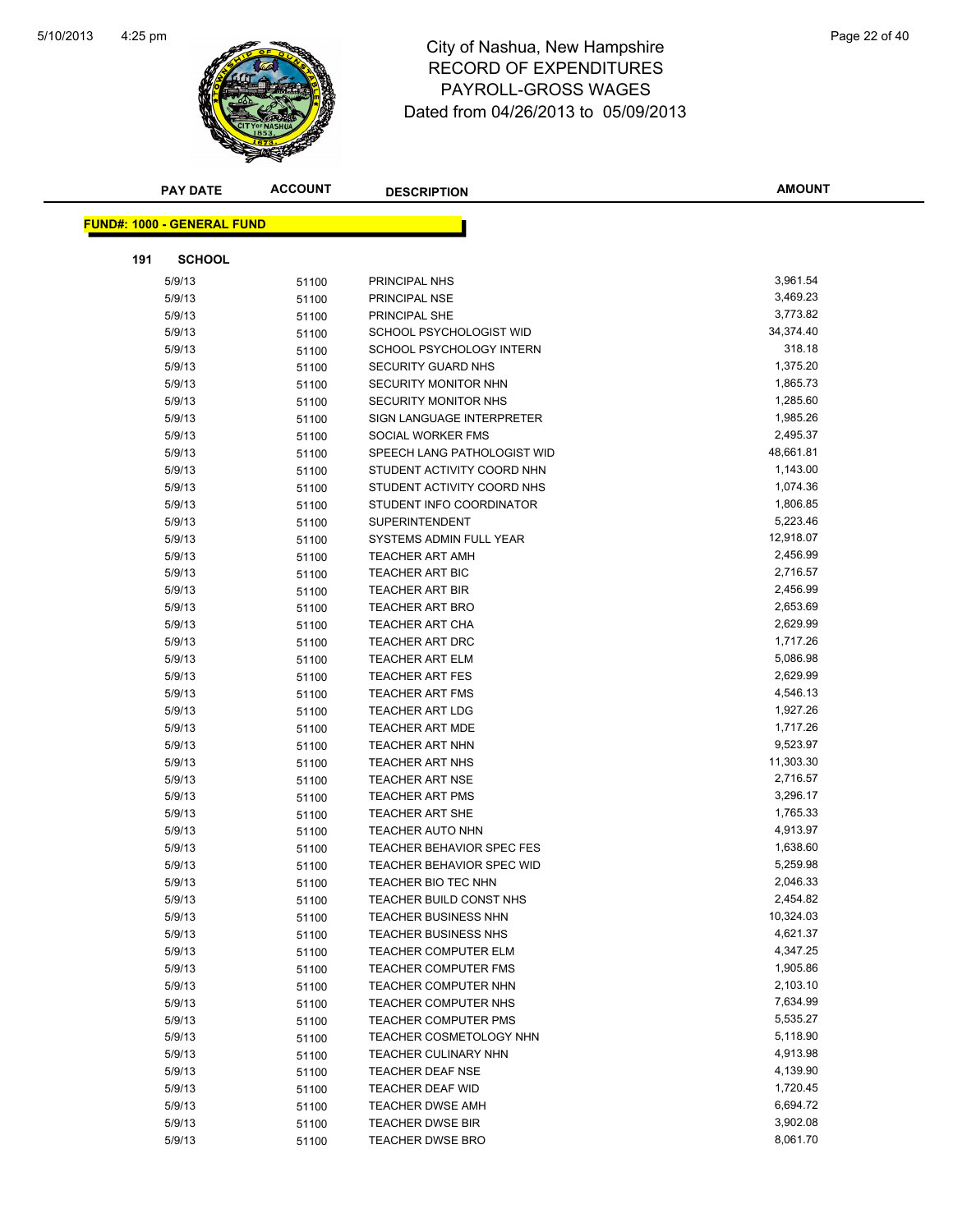

# 4:25 pm<br> **City of Nashua, New Hampshire** Page 23 of 40 RECORD OF EXPENDITURES PAYROLL-GROSS WAGES Dated from 04/26/2013 to 05/09/2013

|     | <b>PAY DATE</b>                   | <b>ACCOUNT</b> | <b>DESCRIPTION</b>                               | <b>AMOUNT</b>         |
|-----|-----------------------------------|----------------|--------------------------------------------------|-----------------------|
|     |                                   |                |                                                  |                       |
|     | <b>FUND#: 1000 - GENERAL FUND</b> |                |                                                  |                       |
| 191 | <b>SCHOOL</b>                     |                |                                                  |                       |
|     | 5/9/13                            | 51100          | <b>TEACHER DWSE CHA</b>                          | 4,022.33              |
|     | 5/9/13                            | 51100          | <b>TEACHER DWSE ELM</b>                          | 3,414.71              |
|     | 5/9/13                            | 51100          | <b>TEACHER DWSE MDE</b>                          | 6,674.47              |
|     | 5/9/13                            | 51100          | <b>TEACHER DWSE NSE</b>                          | 2,629.99              |
|     | 5/9/13                            | 51100          | <b>TEACHER DWSE PMS</b>                          | 4,124.40              |
|     | 5/9/13                            | 51100          | <b>TEACHER DWSE SHE</b>                          | 3,923.63              |
|     | 5/9/13                            | 51100          | TEACHER ECE NHS                                  | 5,259.98              |
|     | 5/9/13                            | 51100          | TEACHER ELECTRICAL NHS                           | 2,456.99              |
|     | 5/9/13                            | 51100          | <b>TEACHER ELL AMH</b>                           | 1,638.60              |
|     | 5/9/13                            | 51100          | TEACHER ELL BIR                                  | 2,772.84              |
|     | 5/9/13                            | 51100          | <b>TEACHER ELL DRC</b>                           | 5,441.84              |
|     | 5/9/13                            | 51100          | <b>TEACHER ELL ELM</b>                           | 4,207.56              |
|     | 5/9/13                            | 51100          | <b>TEACHER ELL FES</b>                           | 7,673.70              |
|     | 5/9/13                            | 51100          | TEACHER ELL FMS                                  | 1,509.91              |
|     | 5/9/13                            | 51100          | TEACHER ELL LDG                                  | 4,042.15              |
|     | 5/9/13                            | 51100          | <b>TEACHER ELL MTP</b>                           | 2,629.99              |
|     | 5/9/13                            | 51100          | TEACHER ELL NHN                                  | 3,927.06              |
|     | 5/9/13                            | 51100          | TEACHER ELL NHS                                  | 6,625.81              |
|     | 5/9/13                            | 51100          | <b>TEACHER ELL PMS</b>                           | 1,778.22              |
|     | 5/2/13                            | 51100          | TEACHER ELL SHE                                  | 1,620.98              |
|     | 5/9/13                            | 51100          | TEACHER ELL SHE                                  | 1,910.91              |
|     | 5/9/13                            | 51100          | <b>TEACHER ENGINEER NHS</b>                      | 4,605.82              |
|     | 5/9/13                            | 51100          | <b>TEACHER ENGLISH ELM</b>                       | 21,795.83             |
|     | 5/9/13                            | 51100          | <b>TEACHER ENGLISH FMS</b>                       | 16,677.39             |
|     | 5/9/13                            | 51100          | <b>TEACHER ENGLISH NHN</b>                       | 30,228.72             |
|     | 5/9/13                            | 51100          | <b>TEACHER ENGLISH NHS</b>                       | 38,770.52             |
|     | 5/9/13                            | 51100          | <b>TEACHER ENGLISH PMS</b>                       | 14,086.00             |
|     | 5/9/13                            | 51100          | <b>TEACHER FACS ELM</b>                          | 2,972.60              |
|     | 5/9/13                            | 51100          | <b>TEACHER FACS FMS</b>                          | 4,313.01              |
|     | 5/9/13                            | 51100          | <b>TEACHER FACS NHN</b>                          | 5,601.12              |
|     | 5/9/13                            | 51100          | <b>TEACHER FACS NHS</b>                          | 2,716.57              |
|     | 5/9/13                            | 51100          | <b>TEACHER FACS PMS</b>                          | 5,086.98              |
|     | 5/9/13                            | 51100          | TEACHER FOREIGN LANG ELM                         | 5,346.56              |
|     | 5/9/13                            | 51100          | TEACHER FOREIGN LANG FMS                         | 2,629.99              |
|     | 5/9/13                            | 51100          | TEACHER FOREIGN LANG NHN                         | 14,948.09             |
|     | 5/9/13                            | 51100          | TEACHER FOREIGN LANG NHS                         | 17,469.73             |
|     | 5/9/13                            | 51100          | <b>TEACHER FOREIGN LANG PMS</b>                  | 5,173.56              |
|     | 5/9/13                            | 51100          | TEACHER GR1 AMH                                  | 8,145.95              |
|     | 5/9/13                            | 51100          | TEACHER GR1 BIC                                  | 11,036.51             |
|     | 5/9/13                            | 51100          | <b>TEACHER GR1 BIR</b>                           | 9,190.03              |
|     | 5/9/13                            | 51100          | <b>TEACHER GR1 BRO</b>                           | 6,238.62              |
|     | 5/9/13                            | 51100          | <b>TEACHER GR1 CHA</b>                           | 8,208.81              |
|     | 5/9/13                            | 51100          | <b>TEACHER GR1 DRC</b>                           | 6,525.11              |
|     | 5/9/13                            | 51100          | <b>TEACHER GR1 FES</b>                           | 9,684.08              |
|     | 5/9/13                            | 51100          | <b>TEACHER GR1 LDG</b>                           | 8,591.43              |
|     | 5/9/13                            | 51100          | <b>TEACHER GR1 MDE</b><br><b>TEACHER GR1 MTP</b> | 11,116.57<br>5,086.98 |
|     | 5/9/13                            | 51100          |                                                  | 5,259.98              |
|     | 5/9/13                            | 51100          | <b>TEACHER GR1 NSE</b>                           | 9,405.50              |
|     | 5/9/13<br>5/9/13                  | 51100<br>51100 | TEACHER GR1 SHE<br><b>TEACHER GR2 AMH</b>        | 4,095.59              |
|     | 5/9/13                            | 51100          | TEACHER GR2 BIC                                  | 11,205.41             |
|     |                                   |                |                                                  |                       |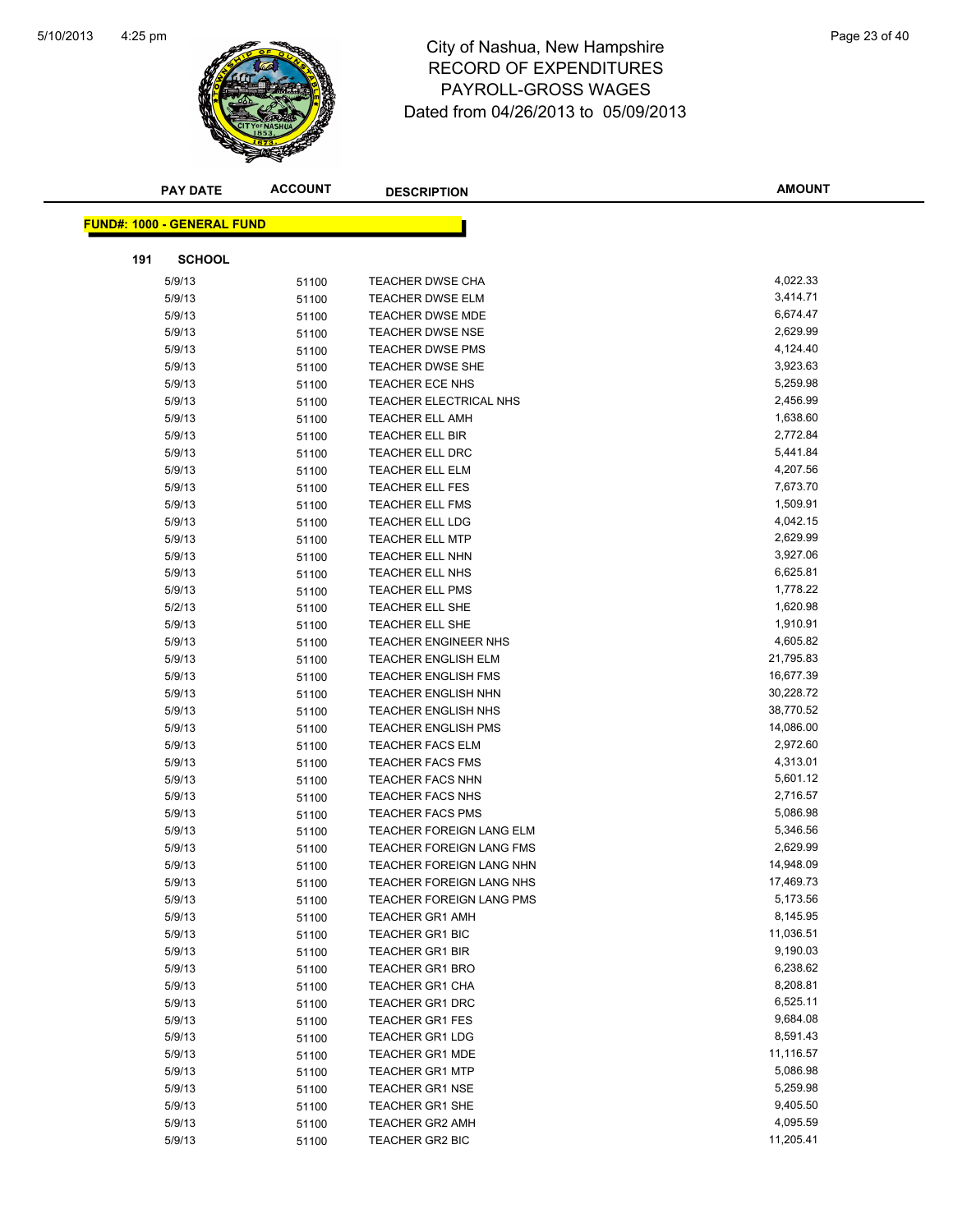

# 4:25 pm<br> **City of Nashua, New Hampshire** Page 24 of 40 RECORD OF EXPENDITURES PAYROLL-GROSS WAGES Dated from 04/26/2013 to 05/09/2013

|     | <b>PAY DATE</b>                   | <b>ACCOUNT</b> | <b>DESCRIPTION</b>          | <b>AMOUNT</b> |
|-----|-----------------------------------|----------------|-----------------------------|---------------|
|     | <b>FUND#: 1000 - GENERAL FUND</b> |                |                             |               |
|     |                                   |                |                             |               |
| 191 | <b>SCHOOL</b>                     |                |                             |               |
|     | 5/9/13                            | 51100          | <b>TEACHER GR2 BIR</b>      | 9,584.61      |
|     | 5/9/13                            | 51100          | <b>TEACHER GR2 BRO</b>      | 6,003.30      |
|     | 5/9/13                            | 51100          | <b>TEACHER GR2 CHA</b>      | 5,985.78      |
|     | 5/9/13                            | 51100          | <b>TEACHER GR2 DRC</b>      | 5,647.12      |
|     | 5/9/13                            | 51100          | <b>TEACHER GR2 FES</b>      | 5,825.26      |
|     | 5/9/13                            | 51100          | <b>TEACHER GR2 LDG</b>      | 10,303.69     |
|     | 5/9/13                            | 51100          | <b>TEACHER GR2 MDE</b>      | 6,165.97      |
|     | 5/9/13                            | 51100          | <b>TEACHER GR2 MTP</b>      | 8,755.46      |
|     | 5/9/13                            | 51100          | <b>TEACHER GR2 NSE</b>      | 6,725.59      |
|     | 5/9/13                            | 51100          | <b>TEACHER GR2 SHE</b>      | 7,844.04      |
|     | 5/9/13                            | 51100          | <b>TEACHER GR3 AMH</b>      | 4,367.59      |
|     | 5/9/13                            | 51100          | <b>TEACHER GR3 BIC</b>      | 10,618.36     |
|     | 5/9/13                            | 51100          | <b>TEACHER GR3 BIR</b>      | 9,183.61      |
|     | 5/9/13                            | 51100          | <b>TEACHER GR3 BRO</b>      | 5,566.72      |
|     | 5/9/13                            | 51100          | <b>TEACHER GR3 CHA</b>      | 9,896.15      |
|     | 5/9/13                            | 51100          | <b>TEACHER GR3 DRC</b>      | 5,207.46      |
|     | 5/9/13                            | 51100          | <b>TEACHER GR3 FES</b>      | 9,222.93      |
|     | 5/9/13                            | 51100          | <b>TEACHER GR3 LDG</b>      | 5,086.98      |
|     | 5/9/13                            | 51100          | <b>TEACHER GR3 MDE</b>      | 13,326.90     |
|     | 5/9/13                            | 51100          | <b>TEACHER GR3 MTP</b>      | 4,912.98      |
|     | 5/9/13                            | 51100          | <b>TEACHER GR3 NSE</b>      | 3,778.29      |
|     | 5/9/13                            | 51100          | <b>TEACHER GR3 SHE</b>      | 10,672.71     |
|     | 5/9/13                            | 51100          | <b>TEACHER GR4 AMH</b>      | 3,731.23      |
|     | 5/9/13                            | 51100          | <b>TEACHER GR4 BIC</b>      | 6,970.97      |
|     | 5/9/13                            | 51100          | <b>TEACHER GR4 BIR</b>      | 6,046.34      |
|     | 5/9/13                            | 51100          | <b>TEACHER GR4 BRO</b>      | 6,921.24      |
|     | 5/9/13                            | 51100          | TEACHER GR4 CHA             | 8,683.03      |
|     | 5/9/13                            | 51100          | <b>TEACHER GR4 DRC</b>      | 4,807.42      |
|     | 5/9/13                            | 51100          | <b>TEACHER GR4 FES</b>      | 11,449.39     |
|     | 5/9/13                            | 51100          | <b>TEACHER GR4 LDG</b>      | 7,555.23      |
|     | 5/9/13                            | 51100          | <b>TEACHER GR4 MDE</b>      | 7,836.82      |
|     | 5/9/13                            | 51100          | <b>TEACHER GR4 MTP</b>      | 5,173.56      |
|     | 5/9/13                            | 51100          | <b>TEACHER GR4 NSE</b>      | 8,540.81      |
|     | 5/9/13                            | 51100          | <b>TEACHER GR4 SHE</b>      | 4,022.32      |
|     | 5/9/13                            | 51100          | <b>TEACHER GR5 AMH</b>      | 6,991.78      |
|     | 5/9/13                            | 51100          | <b>TEACHER GR5 BIC</b>      | 6,737.99      |
|     | 5/9/13                            | 51100          | <b>TEACHER GR5 BIR</b>      | 6,967.43      |
|     | 5/9/13                            | 51100          | <b>TEACHER GR5 BRO</b>      | 9,912.78      |
|     | 5/9/13                            | 51100          | <b>TEACHER GR5 CHA</b>      | 6,683.63      |
|     | 5/9/13                            | 51100          | <b>TEACHER GR5 DRC</b>      | 3,465.93      |
|     | 5/9/13                            | 51100          | <b>TEACHER GR5 FES</b>      | 8,533.16      |
|     | 5/9/13                            | 51100          | <b>TEACHER GR5 LDG</b>      | 11,229.52     |
|     | 5/9/13                            | 51100          | <b>TEACHER GR5 MDE</b>      | 7,327.70      |
|     | 5/9/13                            | 51100          | <b>TEACHER GR5 MTP</b>      | 5,430.32      |
|     | 5/9/13                            | 51100          | <b>TEACHER GR5 NSE</b>      | 7,587.19      |
|     | 5/9/13                            | 51100          | <b>TEACHER GR5 SHE</b>      | 5,086.98      |
|     | 5/9/13                            | 51100          | <b>TEACHER GR6 ELM</b>      | 28,830.99     |
|     | 5/9/13                            | 51100          | <b>TEACHER GR6 FMS</b>      | 25,603.52     |
|     | 5/9/13                            | 51100          | <b>TEACHER GR6 PMS</b>      | 24,248.23     |
|     | 5/9/13                            | 51100          | <b>TEACHER GRAPH NHS</b>    | 8,950.19      |
|     | 5/9/13                            | 51100          | <b>TEACHER GRAPHICS NHN</b> | 2,456.99      |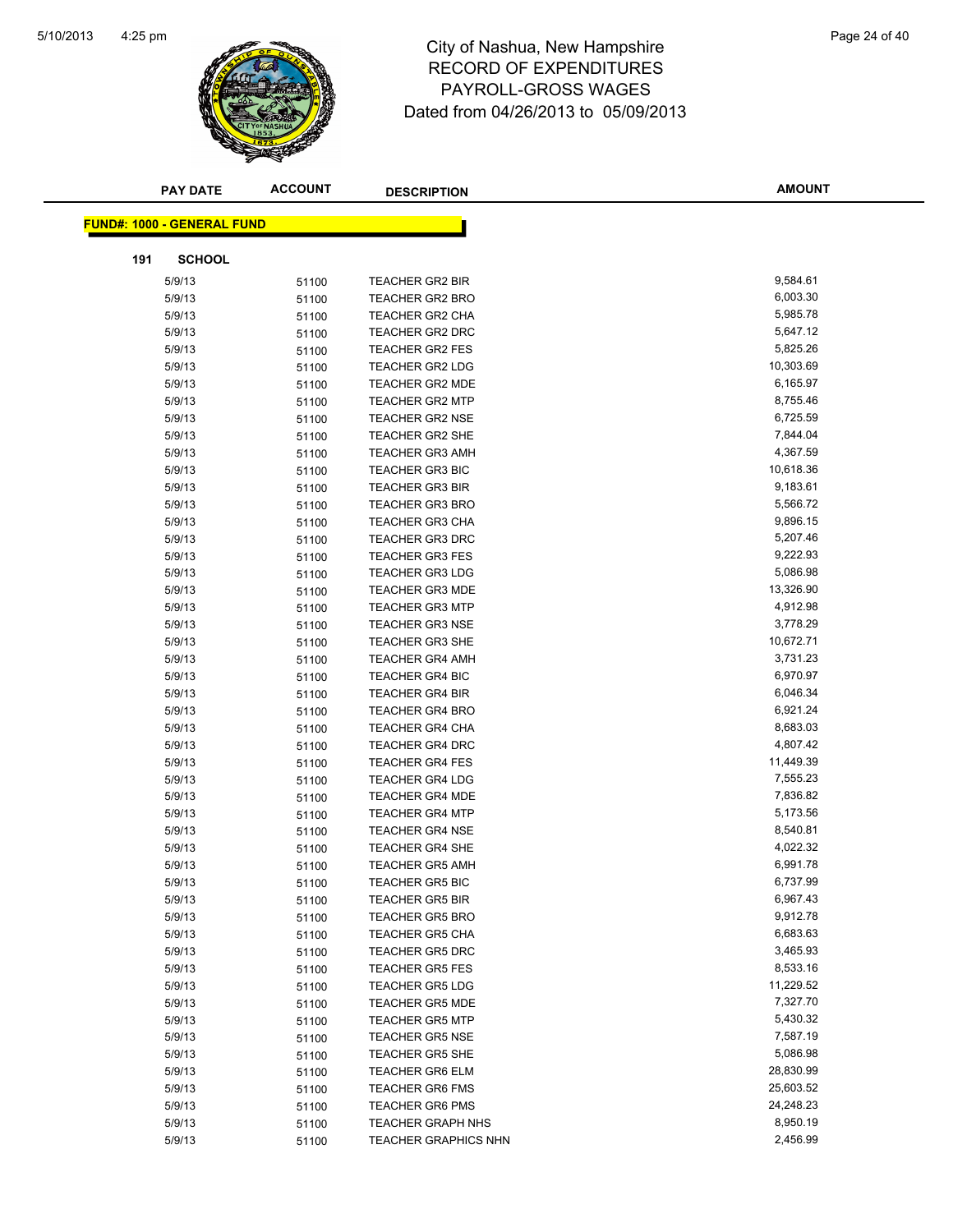

# 4:25 pm<br> **City of Nashua, New Hampshire** Page 25 of 40 RECORD OF EXPENDITURES PAYROLL-GROSS WAGES Dated from 04/26/2013 to 05/09/2013

|     | <b>PAY DATE</b>                   | <b>ACCOUNT</b> | <b>DESCRIPTION</b>               | <b>AMOUNT</b>        |
|-----|-----------------------------------|----------------|----------------------------------|----------------------|
|     |                                   |                |                                  |                      |
|     | <b>FUND#: 1000 - GENERAL FUND</b> |                |                                  |                      |
| 191 | <b>SCHOOL</b>                     |                |                                  |                      |
|     | 5/9/13                            | 51100          | <b>TEACHER HEALTH ELM</b>        | 2,332.11             |
|     | 5/9/13                            | 51100          | <b>TEACHER HEALTH NHN</b>        | 2,960.61             |
|     | 5/9/13                            | 51100          | TEACHER HEALTH NHS               | 2,456.99             |
|     | 5/9/13                            | 51100          | <b>TEACHER HEALTHOC NHS</b>      | 7,918.86             |
|     | 5/9/13                            | 51100          | TEACHER IN SCH SUSPENSION NHS    | 1,509.91             |
|     | 5/9/13                            | 51100          | TEACHER INST SPED WID            | 1,315.00             |
|     | 5/9/13                            | 51100          | <b>TEACHER KIND AMH</b>          | 4,657.83             |
|     | 5/9/13                            | 51100          | <b>TEACHER KIND BIC</b>          | 2,543.50             |
|     | 5/9/13                            | 51100          | <b>TEACHER KIND BIR</b>          | 2,244.11             |
|     | 5/9/13                            | 51100          | <b>TEACHER KIND BRO</b>          | 2,456.99             |
|     | 5/9/13                            | 51100          | <b>TEACHER KIND CHA</b>          | 5,086.98             |
|     | 5/9/13                            | 51100          | <b>TEACHER KIND DRC</b>          | 6,355.45             |
|     | 5/9/13                            | 51100          | <b>TEACHER KIND FES</b>          | 7,122.04             |
|     | 5/9/13                            | 51100          | <b>TEACHER KIND LDG</b>          | 9,140.38             |
|     | 5/9/13                            | 51100          | <b>TEACHER KIND MDE</b>          | 2,074.45             |
|     | 5/9/13                            | 51100          | <b>TEACHER KIND MTP</b>          | 4,297.17             |
|     | 5/9/13                            | 51100          | <b>TEACHER KIND NSE</b>          | 4,008.13             |
|     | 5/9/13                            | 51100          | <b>TEACHER KIND SHE</b>          | 2,013.62             |
|     | 5/9/13                            | 51100          | <b>TEACHER MATH ELM</b>          | 19,748.17            |
|     | 5/9/13                            | 51100          | <b>TEACHER MATH FMS</b>          | 13,629.42            |
|     | 5/9/13                            | 51100          | <b>TEACHER MATH NHN</b>          | 35,386.88            |
|     | 5/9/13                            | 51100          | <b>TEACHER MATH NHS</b>          | 36,658.13            |
|     | 5/9/13                            | 51100          | <b>TEACHER MATH PMS</b>          | 11,114.48            |
|     | 5/9/13                            | 51100          | <b>TEACHER MUSIC AMH</b>         | 1,509.91             |
|     | 5/9/13                            | 51100          | <b>TEACHER MUSIC BIC</b>         | 2,456.99             |
|     | 5/9/13                            | 51100          | <b>TEACHER MUSIC BIR</b>         | 2,456.99             |
|     | 5/9/13                            | 51100          | <b>TEACHER MUSIC BRO</b>         | 2,629.99             |
|     | 5/9/13                            | 51100          | <b>TEACHER MUSIC CHA</b>         | 2,629.99             |
|     | 5/9/13                            | 51100          | <b>TEACHER MUSIC DRC</b>         | 2,456.99             |
|     | 5/9/13                            | 51100          | <b>TEACHER MUSIC ELM</b>         | 3,478.79             |
|     | 5/9/13                            | 51100          | <b>TEACHER MUSIC FMS</b>         | 4,727.06             |
|     | 5/9/13                            | 51100          | <b>TEACHER MUSIC LDG</b>         | 2,495.38             |
|     | 5/9/13                            | 51100          | <b>TEACHER MUSIC MDE</b>         | 1,778.22             |
|     | 5/9/13                            | 51100          | <b>TEACHER MUSIC NHN</b>         | 5,259.98             |
|     | 5/9/13                            | 51100          | <b>TEACHER MUSIC NHS</b>         | 4,708.06             |
|     | 5/9/13                            | 51100          | <b>TEACHER MUSIC NSE</b>         | 1,834.07             |
|     | 5/9/13                            | 51100          | <b>TEACHER MUSIC PMS</b>         | 4,035.90             |
|     | 5/9/13                            | 51100          | <b>TEACHER MUSIC SHE</b>         | 2,251.07             |
|     | 5/9/13                            | 51100          | TEACHER PE BIC                   | 1,840.18             |
|     | 5/9/13                            | 51100          | TEACHER PE BIR                   | 2,495.37             |
|     | 5/9/13                            | 51100          | <b>TEACHER PE BRO</b>            | 2,543.49             |
|     | 5/9/13                            | 51100          | <b>TEACHER PE CHA</b>            | 2,456.99             |
|     | 5/9/13                            | 51100          | TEACHER PE DRC                   | 2,629.99<br>7,276.10 |
|     | 5/9/13                            | 51100          | TEACHER PE ELM                   | 1,778.22             |
|     | 5/9/13<br>5/9/13                  | 51100          | TEACHER PE FES<br>TEACHER PE FMS | 4,913.98             |
|     | 5/9/13                            | 51100          | TEACHER PE LDG                   | 1,638.61             |
|     |                                   | 51100          | <b>TEACHER PE MDE</b>            | 2,413.72             |
|     | 5/9/13<br>5/9/13                  | 51100          | <b>TEACHER PE MTP</b>            | 1,812.30             |
|     | 5/9/13                            | 51100<br>51100 | TEACHER PE NHN                   | 7,338.05             |
|     | 5/9/13                            | 51100          | TEACHER PE NHS                   | 6,898.59             |
|     |                                   |                |                                  |                      |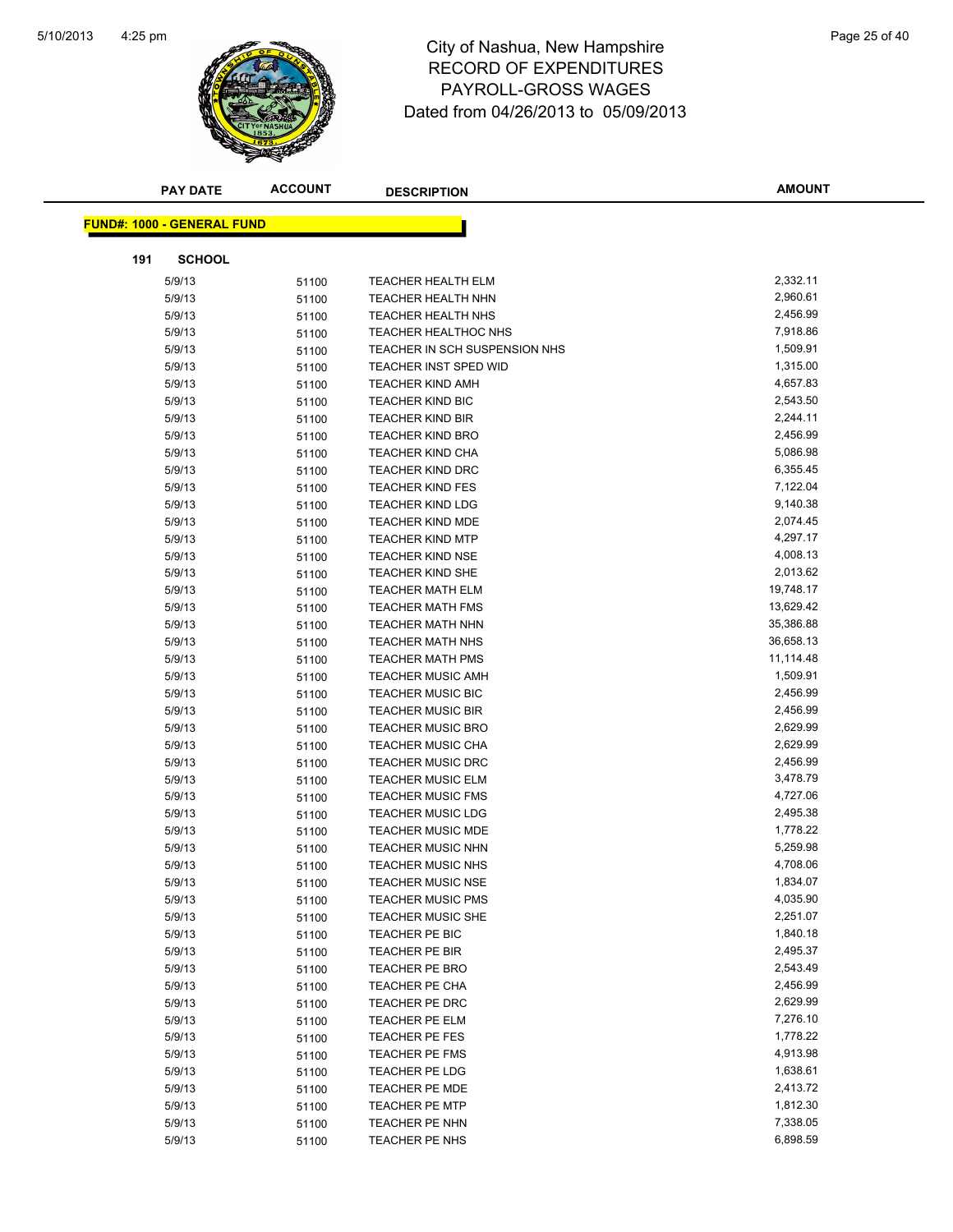

# 4:25 pm<br> **City of Nashua, New Hampshire** Page 26 of 40 RECORD OF EXPENDITURES PAYROLL-GROSS WAGES Dated from 04/26/2013 to 05/09/2013

| <b>PAY DATE</b>                   | <b>ACCOUNT</b> | <b>DESCRIPTION</b>           | <b>AMOUNT</b> |
|-----------------------------------|----------------|------------------------------|---------------|
| <b>FUND#: 1000 - GENERAL FUND</b> |                |                              |               |
|                                   |                |                              |               |
| 191<br><b>SCHOOL</b>              |                |                              |               |
| 5/9/13                            | 51100          | <b>TEACHER PE NSE</b>        | 2,252.68      |
| 5/9/13                            | 51100          | <b>TEACHER PE PMS</b>        | 5,202.36      |
| 5/9/13                            | 51100          | TEACHER PE SHE               | 1,927.26      |
| 5/9/13                            | 51100          | <b>TEACHER PRESCHOOL BIC</b> | 10,141.12     |
| 5/9/13                            | 51100          | <b>TEACHER PRESCHOOL BRO</b> | 6,303.40      |
| 5/9/13                            | 51100          | <b>TEACHER PRESCHOOL MTP</b> | 5,086.98      |
| 5/9/13                            | 51100          | TEACHER PRESCHOOL NHS        | 2,629.99      |
| 5/9/13                            | 51100          | <b>TEACHER PRESCHOOL NSE</b> | 7,102.79      |
| 5/9/13                            | 51100          | <b>TEACHER PRESCHOOL WID</b> | 867.04        |
| 5/9/13                            | 51100          | <b>TEACHER READ AMH</b>      | 2,716.57      |
| 5/9/13                            | 51100          | TEACHER READ BIC             | 4,960.67      |
| 5/9/13                            | 51100          | <b>TEACHER READ BIR</b>      | 2,629.99      |
| 5/9/13                            | 51100          | <b>TEACHER READ BRO</b>      | 1,702.53      |
| 5/9/13                            | 51100          | <b>TEACHER READ ELM</b>      | 5,543.06      |
| 5/9/13                            | 51100          | <b>TEACHER READ FMS</b>      | 4,408.21      |
| 5/9/13                            | 51100          | <b>TEACHER READ LDG</b>      | 2,413.72      |
| 5/9/13                            | 51100          | <b>TEACHER READ MDE</b>      | 2,629.99      |
| 5/9/13                            | 51100          | <b>TEACHER READ NHN</b>      | 1,509.91      |
| 5/9/13                            | 51100          | <b>TEACHER READ NSE</b>      | 3,109.73      |
| 5/9/13                            | 51100          | <b>TEACHER READ PMS</b>      | 3,622.06      |
| 5/9/13                            | 51100          | TEACHER READ SHE             | 2,716.57      |
| 5/9/13                            | 51100          | TEACHER READ WID             | 10,305.28     |
| 5/9/13                            | 51100          | <b>TEACHER SCIENCE ELM</b>   | 22,162.60     |
| 5/9/13                            | 51100          | <b>TEACHER SCIENCE FMS</b>   | 10,091.98     |
| 5/9/13                            | 51100          | <b>TEACHER SCIENCE NHN</b>   | 29,858.14     |
| 5/9/13                            | 51100          | <b>TEACHER SCIENCE NHS</b>   | 37,698.96     |
| 5/9/13                            | 51100          | <b>TEACHER SCIENCE PMS</b>   | 10,459.50     |
| 5/9/13                            | 51100          | TEACHER SOCIAL STUDIES ELM   | 14,104.50     |
| 5/9/13                            | 51100          | TEACHER SOCIAL STUDIES FMS   | 12,629.03     |
| 5/9/13                            | 51100          | TEACHER SOCIAL STUDIES NHN   | 35,721.23     |
| 4/25/13                           | 51100          | TEACHER SOCIAL STUDIES NHS   | (1,288.14)    |
| 5/2/13                            | 51100          | TEACHER SOCIAL STUDIES NHS   | 1,840.18      |
| 5/9/13                            | 51100          | TEACHER SOCIAL STUDIES NHS   | 39,982.52     |
| 5/9/13                            | 51100          | TEACHER SOCIAL STUDIES PMS   | 11,676.64     |
| 5/9/13                            | 51100          | <b>TEACHER SPED AMH</b>      | 3,288.13      |
| 5/9/13                            | 51100          | TEACHER SPED BIC             | 6,708.17      |
| 5/9/13                            | 51100          | <b>TEACHER SPED BIR</b>      | 6,611.59      |
| 5/9/13                            | 51100          | <b>TEACHER SPED BRO</b>      | 5,339.51      |
| 5/9/13                            | 51100          | <b>TEACHER SPED CHA</b>      | 5,816.15      |
| 5/9/13                            | 51100          | <b>TEACHER SPED DRC</b>      | 5,506.32      |
| 5/9/13                            | 51100          | <b>TEACHER SPED ELM</b>      | 6,067.74      |
| 5/9/13                            | 51100          | TEACHER SPED FES             | 8,438.50      |
| 5/9/13                            | 51100          | <b>TEACHER SPED FMS</b>      | 5,132.16      |
| 5/9/13                            | 51100          | TEACHER SPED LDG             | 7,142.29      |
| 5/9/13                            | 51100          | TEACHER SPED MDE             | 5,534.32      |
| 5/9/13                            | 51100          | <b>TEACHER SPED MTP</b>      | 4,906.93      |
| 5/9/13                            | 51100          | <b>TEACHER SPED NHN</b>      | 13,245.55     |
| 5/9/13                            | 51100          | TEACHER SPED NHS             | 16,893.82     |
| 5/9/13                            | 51100          | <b>TEACHER SPED NSE</b>      | 3,411.64      |
| 5/9/13                            | 51100          | <b>TEACHER SPED PMS</b>      | 13,671.35     |
| 5/9/13                            | 51100          | TEACHER SPED SHE             | 4,871.54      |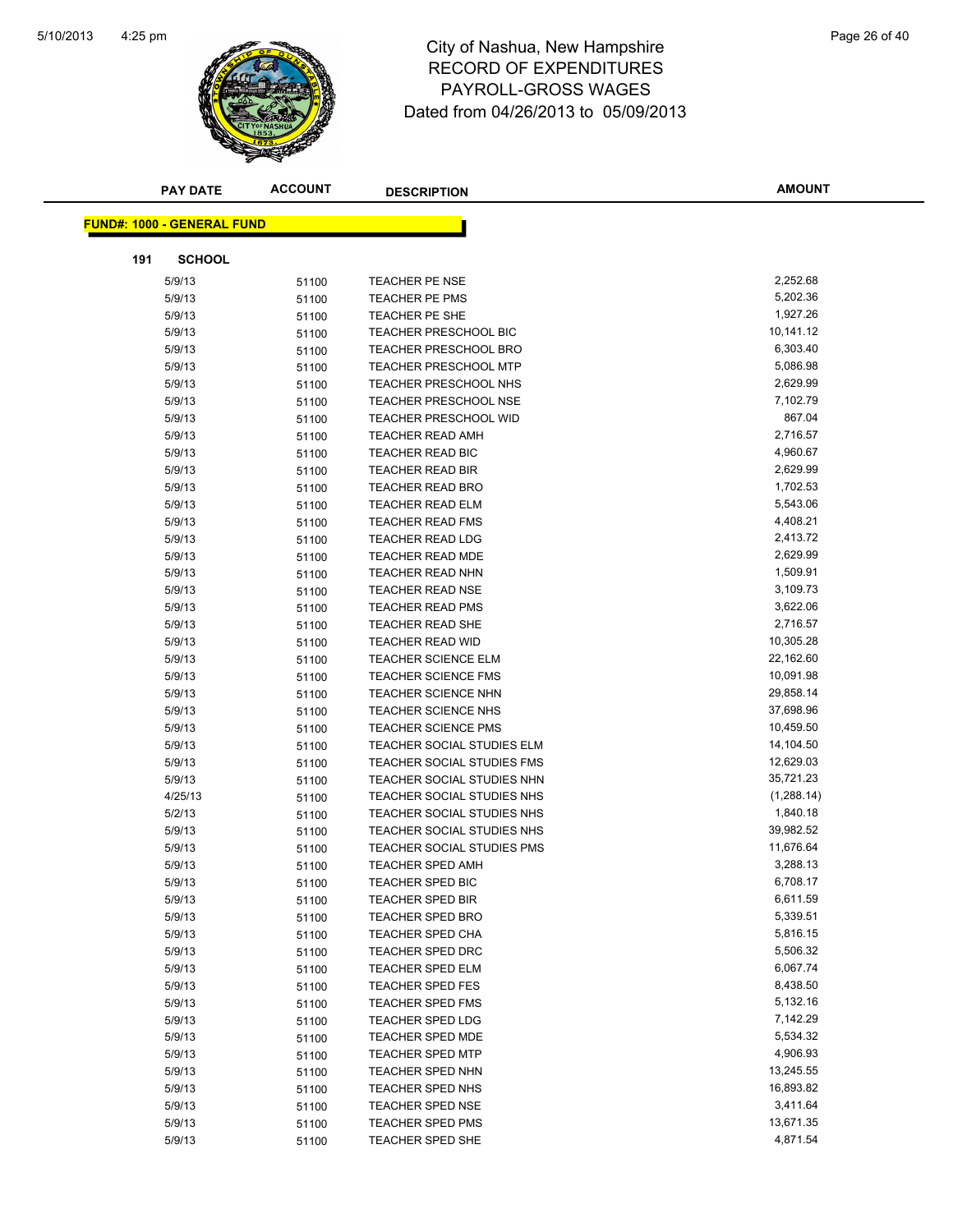

# 4:25 pm<br> **City of Nashua, New Hampshire** Page 27 of 40 RECORD OF EXPENDITURES PAYROLL-GROSS WAGES Dated from 04/26/2013 to 05/09/2013

|     | <b>PAY DATE</b>                   | <b>ACCOUNT</b> | <b>DESCRIPTION</b>                | <b>AMOUNT</b> |
|-----|-----------------------------------|----------------|-----------------------------------|---------------|
|     | <b>FUND#: 1000 - GENERAL FUND</b> |                |                                   |               |
|     |                                   |                |                                   |               |
| 191 | <b>SCHOOL</b>                     |                |                                   |               |
|     | 5/9/13                            | 51100          | <b>TEACHER TECHED ELM</b>         | 7,931.18      |
|     | 5/9/13                            | 51100          | <b>TEACHER TECHED FMS</b>         | 5,130.29      |
|     | 5/9/13                            | 51100          | <b>TEACHER TECHED NHN</b>         | 10,475.13     |
|     | 5/9/13                            | 51100          | <b>TEACHER TECHED NHS</b>         | 4,913.98      |
|     | 5/9/13                            | 51100          | <b>TEACHER TECHED PMS</b>         | 5,294.61      |
|     | 5/9/13                            | 51100          | TEACHER TV PROD NHS               | 2,413.72      |
|     | 5/9/13                            | 51100          | <b>TEACHER VISION WID</b>         | 3,212.05      |
|     | 5/9/13                            | 51100          | TECH INTERGRATION ASST AMH        | 592.88        |
|     | 5/9/13                            | 51100          | TECH INTERGRATION ASST BIC        | 581.26        |
|     | 5/9/13                            | 51100          | TECH INTERGRATION ASST CHA        | 592.88        |
|     | 5/9/13                            | 51100          | TECH INTERGRATION ASST LDG        | 570.14        |
|     | 5/9/13                            | 51100          | TECH INTERGRATION ASST MDE        | 592.88        |
|     | 5/9/13                            | 51100          | <b>TECH INTERGRATION ASST NSE</b> | 559.04        |
|     | 5/9/13                            | 51100          | TECH INTERGRATION ASST SHE        | 592.88        |
|     | 5/9/13                            | 51200          | 21 CENTURY ELEM MFAM RES COORD    | 1,320.40      |
|     | 5/9/13                            | 51200          | ASSISTANT PRINCIPAL BIR           | 1,516.44      |
|     | 5/9/13                            | 51200          | <b>CLERICAL VOLUNTEER SUP</b>     | 336.77        |
|     | 5/9/13                            | 51200          | <b>CROSSING GUARD WPO</b>         | 2,289.29      |
|     | 5/2/13                            | 51200          | <b>CUSTODIAN CHA</b>              | 321.40        |
|     | 5/9/13                            | 51200          | <b>CUSTODIAN CHA</b>              | 321.40        |
|     | 5/9/13                            | 51200          | FOOD SERVICE ASST PT PMS          | 85.63         |
|     | 5/9/13                            | 51200          | FOOD SERVICE COOK PMS             | 135.00        |
|     | 5/9/13                            | 51200          | FOOTBALL ASST VARSITY NHS         | 200.00        |
|     | 5/9/13                            | 51200          | <b>INSTRUMENTAL MUSIC</b>         | 1,575.00      |
|     | 5/9/13                            | 51200          | LUNCH MONITOR AMH                 | 504.52        |
|     | 5/9/13                            | 51200          | LUNCH MONITOR BIC                 | 622.56        |
|     | 5/9/13                            | 51200          | LUNCH MONITOR BIR                 | 594.17        |
|     | 5/9/13                            | 51200          | LUNCH MONITOR BRO                 | 388.08        |
|     | 5/9/13                            | 51200          | LUNCH MONITOR CHA                 | 485.10        |
|     | 5/2/13                            | 51200          | LUNCH MONITOR DRC                 | 26.95         |
|     | 5/9/13                            | 51200          | LUNCH MONITOR DRC                 | 512.05        |
|     | 5/9/13                            | 51200          | LUNCH MONITOR ELM                 | 371.21        |
|     | 5/9/13                            | 51200          | LUNCH MONITOR FES                 | 754.60        |
|     | 5/9/13                            | 51200          | LUNCH MONITOR FMS                 | 260.88        |
|     | 5/9/13                            | 51200          | LUNCH MONITOR LDG                 | 661.04        |
|     | 5/9/13                            | 51200          | LUNCH MONITOR MDE                 | 502.56        |
|     | 5/9/13                            | 51200          | <b>LUNCH MONITOR MTP</b>          | 469.27        |
|     | 5/9/13                            | 51200          | LUNCH MONITOR NHN                 | 215.60        |
|     | 5/9/13                            | 51200          | LUNCH MONITOR NHS                 | 404.25        |
|     | 5/9/13                            | 51200          | LUNCH MONITOR NSE                 | 388.08        |
|     | 5/9/13                            | 51200          | LUNCH MONITOR PMS                 | 258.72        |
|     | 5/9/13                            | 51200          | LUNCH MONITOR SHE                 | 647.61        |
|     | 5/9/13                            | 51200          | PARA DW SPEC ED BIR               | 558.00        |
|     | 5/9/13                            | 51200          | PARA DW SPEC ED NHN               | 250.00        |
|     | 5/9/13                            | 51200          | PARA DW SPEC ED NSE               | 363.60        |
|     | 5/9/13                            | 51200          | PARA DW SPEC ED PMS               | 80.85         |
|     | 5/9/13                            | 51200          | PARA INST AMH                     | 660.82        |
|     | 5/9/13                            | 51200          | PARA INST BIC                     | 774.30        |
|     | 5/9/13                            | 51200          | PARA INST ELM                     | 175.00        |
|     | 5/9/13                            | 51200          | PARA INST MDP                     | 313.02        |
|     | 5/9/13                            | 51200          | PARA INST NHN                     | 451.84        |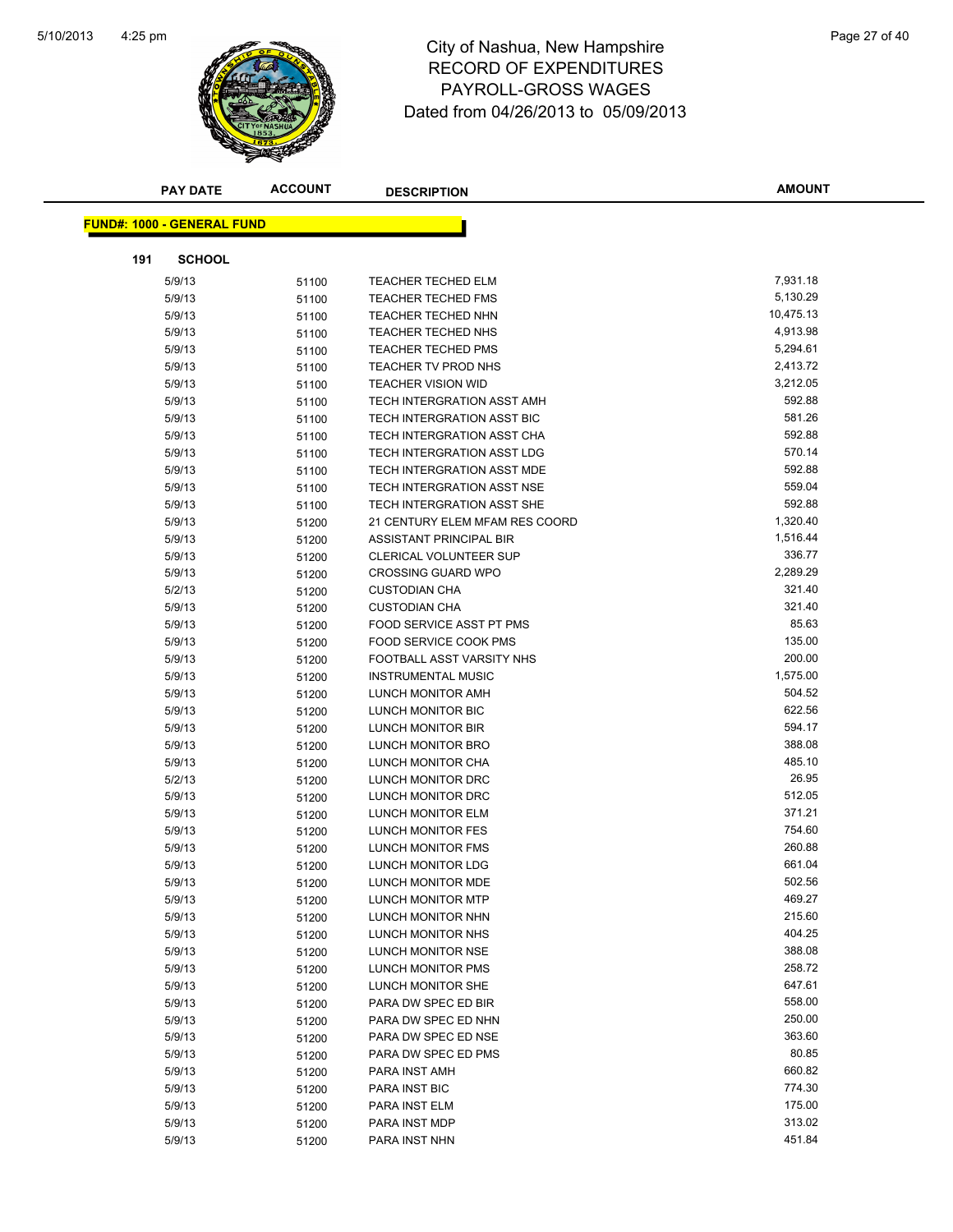

# 4:25 pm<br> **City of Nashua, New Hampshire** Page 28 of 40 RECORD OF EXPENDITURES PAYROLL-GROSS WAGES Dated from 04/26/2013 to 05/09/2013

|     | <b>PAY DATE</b>                   | <b>ACCOUNT</b> | <b>DESCRIPTION</b>                             | <b>AMOUNT</b>        |
|-----|-----------------------------------|----------------|------------------------------------------------|----------------------|
|     | <b>FUND#: 1000 - GENERAL FUND</b> |                |                                                |                      |
|     |                                   |                |                                                |                      |
| 191 | <b>SCHOOL</b>                     |                |                                                |                      |
|     | 5/9/13                            | 51200          | <b>PARA INST PMS</b>                           | 450.00               |
|     | 5/9/13                            | 51200          | PARA INST SHE                                  | 657.19               |
|     | 5/9/13                            | 51200          | PARA LIB PMS                                   | 194.25               |
|     | 5/9/13                            | 51200          | PARA PRE SCH BIC                               | 2,544.84             |
|     | 4/25/13                           | 51200          | PARA PRE SCH BRO                               | (328.08)             |
|     | 5/2/13                            | 51200          | PARA PRE SCH BRO                               | 362.26               |
|     | 5/9/13                            | 51200          | PARA PRE SCH BRO                               | 2,489.88             |
|     | 5/9/13                            | 51200          | PARA PRE SCH MTP                               | 2,179.34             |
|     | 5/9/13                            | 51200          | PARA PRE SCH NSE                               | 3,137.96             |
|     | 5/9/13                            | 51200          | PARA SCI NHS                                   | 60.00                |
|     | 5/9/13                            | 51200          | PARA TECH ELM                                  | 281.48               |
|     | 5/9/13                            | 51200          | PARA TTI LDG                                   | 113.71               |
|     | 5/9/13                            | 51200          | PARA TTI NURSERY                               | 61.65                |
|     | 5/9/13                            | 51200          | SCHOOL PSYCHOLOGIST WID                        | 4,486.69             |
|     | 5/9/13                            | 51200          | SPECIAL EDUCATION TUTOR                        | 1,175.00             |
|     | 5/9/13                            | 51200          | SPEECH LANG PATHOLOGIST WID                    | 11,349.55            |
|     | 5/9/13                            | 51200          | SPEECH LANGUAGE ASST                           | 639.43               |
|     | 5/9/13                            | 51200          | SUB TEACHER                                    | 400.00               |
|     | 5/9/13                            | 51200          | <b>TEACHER ART NHS</b>                         | 1,228.50             |
|     | 5/9/13                            | 51200          | <b>TEACHER ENGLISH NHN</b>                     | 275.00               |
|     | 5/9/13                            | 51200          | <b>TEACHER ENGLISH NHS</b>                     | 331.93               |
|     | 5/9/13                            | 51200          | <b>TEACHER FACS NHN</b>                        | 1,017.40             |
|     | 5/9/13                            | 51200          | TEACHER FOREIGN LANG NHN                       | 3,126.25             |
|     | 5/9/13                            | 51200          | <b>TEACHER HEALTHOC NHS</b>                    | 1,124.57             |
|     | 5/9/13                            | 51200          | <b>TEACHER HVAC NHS</b>                        | 583.03               |
|     | 5/9/13                            | 51200          | <b>TEACHER KIND BIC</b>                        | 1,315.00             |
|     | 5/9/13                            | 51200          | <b>TEACHER KIND BIR</b>                        | 975.51               |
|     | 5/9/13                            | 51200          | <b>TEACHER KIND CHA</b>                        | 1,315.00             |
|     | 5/9/13                            | 51200          | <b>TEACHER KIND MDE</b>                        | 1,161.05             |
|     | 5/9/13                            | 51200          | <b>TEACHER KIND SHE</b>                        | 1,228.50             |
|     | 5/9/13                            | 51200          | <b>TEACHER MUSIC AMH</b>                       | 100.00               |
|     | 5/9/13                            | 51200          | <b>TEACHER MUSIC DRC</b>                       | 50.00                |
|     | 5/9/13                            | 51200          | <b>TEACHER MUSIC ELM</b>                       | 905.95               |
|     | 5/9/13                            | 51200          | TEACHER PE NHN                                 | 540.33               |
|     | 5/9/13                            | 51200          | <b>TEACHER REACH GIFTED WID</b>                | 420.62               |
|     | 5/9/13                            | 51200          | TEACHER READ WID                               | 1,554.87             |
|     | 5/9/13                            | 51200          | <b>TEACHER SCIENCE NHN</b>                     | 1,966.03             |
|     | 5/9/13                            | 51200          | TEACHER SOCIAL STUDIES NHN                     | 675.00               |
|     | 5/9/13                            | 51200          | TEACHER SPED ELM                               | 691.59               |
|     | 5/9/13                            | 51200          | TEACHER SPED FMS                               | 50.00                |
|     | 5/9/13                            | 51200          | TEACHER SPED NHN                               | 2,079.94             |
|     | 5/9/13                            | 51200          | <b>TEACHER SPED NHS</b>                        | 1,388.05             |
|     | 5/9/13                            | 51200          | <b>TEACHER SPED PMS</b>                        | 125.00               |
|     | 5/9/13                            | 51200          | TEACHER VISION WIDE                            | 1,315.00             |
|     | 5/2/13                            | 51300          | OVERTIME-REGULAR                               | 939.05<br>832.54     |
|     | 5/9/13                            | 51300          | OVERTIME-REGULAR                               |                      |
|     | 5/2/13                            | 51400          | WAGES TEMP-SEASONAL                            | 1,121.52<br>1,089.60 |
|     | 5/9/13                            | 51400          | WAGES TEMP-SEASONAL                            |                      |
|     | 4/25/13                           | 51412          | WAGES PER DIEM                                 | (23.20)<br>1,893.05  |
|     | 5/2/13<br>5/9/13                  | 51412          | <b>WAGES PER DIEM</b><br><b>WAGES PER DIEM</b> | 41,937.35            |
|     |                                   | 51412          |                                                |                      |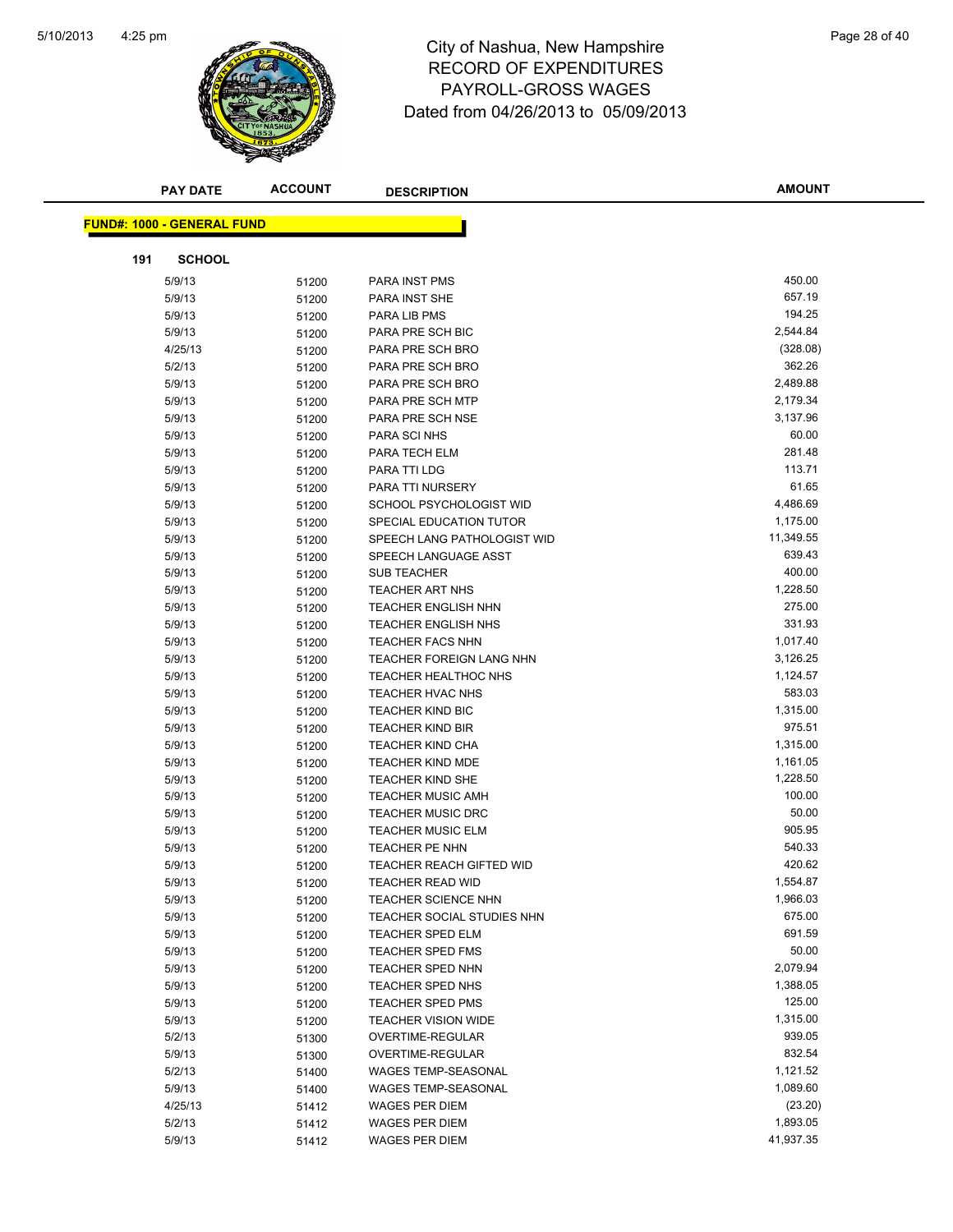

# 4:25 pm<br> **City of Nashua, New Hampshire** Page 29 of 40 RECORD OF EXPENDITURES PAYROLL-GROSS WAGES Dated from 04/26/2013 to 05/09/2013

|     | <b>PAY DATE</b>                   | <b>ACCOUNT</b> | <b>DESCRIPTION</b>      | <b>AMOUNT</b>  |
|-----|-----------------------------------|----------------|-------------------------|----------------|
|     | <b>FUND#: 1000 - GENERAL FUND</b> |                |                         |                |
| 191 | <b>SCHOOL</b>                     |                |                         |                |
|     | 5/9/13                            | 51600          | <b>LONGEVITY</b>        | 2,695.65       |
|     | 5/2/13                            | 51650          | <b>ADDITIONAL HOURS</b> | 2,712.88       |
|     | 5/9/13                            | 51650          | <b>ADDITIONAL HOURS</b> | 3,438.86       |
|     | 5/9/13                            | 55642          | <b>GAME OFFICIALS</b>   | 220.00         |
|     | <b>TOTAL 191 - SCHOOL</b>         |                |                         | \$2,783,484.51 |

**TOTAL FUND 1000 - GENERAL FUND \$4,516,377.74** 

| <b>FUND#: 2100 - FOOD SERVICES</b> |       |                                      |           |
|------------------------------------|-------|--------------------------------------|-----------|
| 5/2/13                             | 51100 | <b>CLERICAL FOOD SERVICE NHS</b>     | 679.13    |
| 5/9/13                             | 51100 | <b>CLERICAL FOOD SERVICE NHS</b>     | 679.13    |
| 5/9/13                             | 51100 | DELIVERY DRIVER FOOD SERVICE         | 738.96    |
| 5/9/13                             | 51100 | DIRECTOR FOOD SERVICE                | 1,539.39  |
| 5/9/13                             | 51100 | <b>FOOD SERVICE BUSINESS MANAGER</b> | 1,994.59  |
| 5/9/13                             | 51100 | <b>FOOD SERVICE COOK AMH</b>         | 473.55    |
| 5/9/13                             | 51100 | <b>FOOD SERVICE COOK BIC</b>         | 473.55    |
| 5/9/13                             | 51100 | <b>FOOD SERVICE COOK BIR</b>         | 473.55    |
| 5/9/13                             | 51100 | FOOD SERVICE COOK BRO                | 435.75    |
| 5/9/13                             | 51100 | FOOD SERVICE COOK CHA                | 473.55    |
| 5/9/13                             | 51100 | FOOD SERVICE COOK DRC                | 456.05    |
| 5/9/13                             | 51100 | FOOD SERVICE COOK ELM                | 967.40    |
| 5/9/13                             | 51100 | <b>FOOD SERVICE COOK FES</b>         | 473.55    |
| 5/9/13                             | 51100 | <b>FOOD SERVICE COOK FMS</b>         | 483.70    |
| 5/9/13                             | 51100 | FOOD SERVICE COOK LDG                | 456.05    |
| 5/9/13                             | 51100 | FOOD SERVICE COOK MDE                | 473.55    |
| 5/9/13                             | 51100 | FOOD SERVICE COOK NHN                | 997.86    |
| 5/9/13                             | 51100 | FOOD SERVICE COOK NHS                | 998.20    |
| 5/9/13                             | 51100 | FOOD SERVICE COOK NSE                | 453.25    |
| 5/9/13                             | 51100 | <b>FOOD SERVICE COOK PMS</b>         | 483.70    |
| 5/9/13                             | 51100 | FOOD SERVICE COOK SHE                | 456.05    |
| 5/9/13                             | 51100 | <b>FOOD SERVICE SITE CORD</b>        | 10,892.30 |
| 5/9/13                             | 51100 | <b>FOOD SERVICECOOK MTP</b>          | 415.80    |
| 5/9/13                             | 51200 | FOOD SERVICE ASST PT AMH             | 479.33    |
| 5/9/13                             | 51200 | FOOD SERVICE ASST PT BIC             | 436.70    |
| 5/9/13                             | 51200 | FOOD SERVICE ASST PT BIR             | 498.30    |
| 5/9/13                             | 51200 | FOOD SERVICE ASST PT BRO             | 313.90    |
| 5/9/13                             | 51200 | FOOD SERVICE ASST PT CHA             | 664.43    |
| 5/9/13                             | 51200 | FOOD SERVICE ASST PT DRC             | 810.65    |
| 5/9/13                             | 51200 | FOOD SERVICE ASST PT ELM             | 2,633.51  |
| 5/9/13                             | 51200 | <b>FOOD SERVICE ASST PT FES</b>      | 1,025.63  |
| 5/9/13                             | 51200 | <b>FOOD SERVICE ASST PT FMS</b>      | 2,418.95  |
| 5/9/13                             | 51200 | <b>FOOD SERVICE ASST PT LDG</b>      | 1,090.43  |
| 5/9/13                             | 51200 | FOOD SERVICE ASST PT MDE             | 668.13    |
| 5/9/13                             | 51200 | <b>FOOD SERVICE ASST PT MTP</b>      | 459.11    |
| 5/9/13                             | 51200 | FOOD SERVICE ASST PT NHN             | 4,685.93  |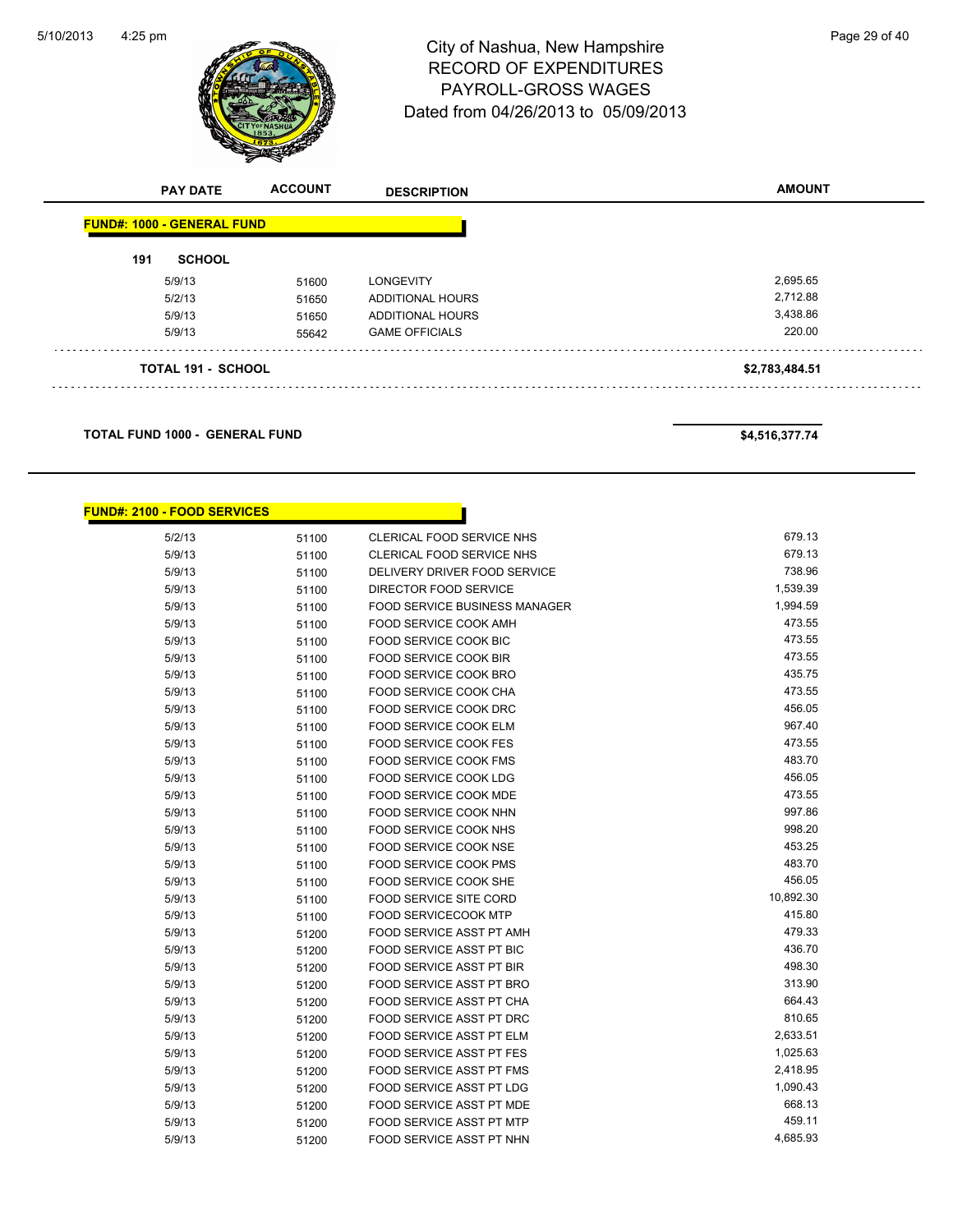

# 4:25 pm<br> **City of Nashua, New Hampshire** Page 30 of 40 RECORD OF EXPENDITURES PAYROLL-GROSS WAGES Dated from 04/26/2013 to 05/09/2013

| 5/9/13                                                                                                                                                                                  | 51200                            | FOOD SERVICE ASST PT NHS                                                                                | 4,174.46                            |
|-----------------------------------------------------------------------------------------------------------------------------------------------------------------------------------------|----------------------------------|---------------------------------------------------------------------------------------------------------|-------------------------------------|
| 5/9/13                                                                                                                                                                                  | 51200                            | FOOD SERVICE ASST PT NSE                                                                                | 290.00                              |
| 5/9/13                                                                                                                                                                                  | 51200                            | FOOD SERVICE ASST PT PMS                                                                                | 1,902.85                            |
| 5/9/13                                                                                                                                                                                  | 51200                            | FOOD SERVICE ASST PT SHE                                                                                | 502.90                              |
| 5/9/13                                                                                                                                                                                  | 51200                            | LUNCH MONITOR LDG                                                                                       | 33.23                               |
| 5/9/13                                                                                                                                                                                  | 51200                            | PARA DW SPEC ED BRO                                                                                     | 22.15                               |
| 5/9/13                                                                                                                                                                                  | 51200                            | PARA ELL FES                                                                                            | 26.58                               |
| 5/9/13                                                                                                                                                                                  | 51200                            | PARA INST AMH                                                                                           | 44.30                               |
| 5/9/13                                                                                                                                                                                  | 51200                            | <b>PARA INST BIC</b>                                                                                    | 44.30                               |
| 5/9/13                                                                                                                                                                                  | 51200                            | PARA INST BIR                                                                                           | 44.30                               |
| 5/9/13                                                                                                                                                                                  | 51200                            | <b>PARA INST DRC</b>                                                                                    | 44.30                               |
| 5/9/13                                                                                                                                                                                  | 51200                            | <b>PARA INST FES</b>                                                                                    | 44.30                               |
| 5/9/13                                                                                                                                                                                  | 51200                            | PARA INST LDG                                                                                           | 66.46                               |
| 5/9/13                                                                                                                                                                                  | 51200                            | PARA TTI AMH                                                                                            | 35.44                               |
| 5/9/13                                                                                                                                                                                  | 51200                            | <b>SUB LUNCH MONITOR</b>                                                                                | 50.95                               |
| 5/9/13                                                                                                                                                                                  | 51300                            | OVERTIME-REGULAR                                                                                        | 182.40                              |
| 5/9/13                                                                                                                                                                                  | 51412                            | <b>WAGES PER DIEM</b>                                                                                   | 2,448.81                            |
| 5/9/13                                                                                                                                                                                  | 51750                            | <b>RETIREMENT &amp; SEPARATION PAY</b>                                                                  | 36,949.31                           |
|                                                                                                                                                                                         |                                  |                                                                                                         | \$89,060.65                         |
| 5/9/13                                                                                                                                                                                  | 51200                            | <b>DRIVER INSTRUCTOR</b>                                                                                | 650.00                              |
| 5/9/13<br>5/9/13<br>5/9/13<br>5/9/13                                                                                                                                                    | 51200<br>51200<br>51200<br>51300 | <b>TEACHER TECHED ELM</b><br><b>TEACHER TECHED FMS</b><br><b>TEACHER TECHED PMS</b><br>OVERTIME-REGULAR | 200.00<br>300.00<br>200.00<br>57.03 |
|                                                                                                                                                                                         |                                  |                                                                                                         | \$1,407.03                          |
|                                                                                                                                                                                         |                                  |                                                                                                         |                                     |
| <b>TOTAL FUND 2100 - FOOD SERVICES</b><br><b>FUND#: 2201 - DRIVERS EDUCATION</b><br><b>TOTAL FUND 2201 - DRIVERS EDUCATION</b><br><b>FUND#: 2207 - ADULT ED/CONTINUING ED</b><br>5/9/13 | 51200                            | ADULT ED ENRICHMENT INST                                                                                | 75.00                               |
| 5/9/13                                                                                                                                                                                  | 51200                            | ADULT ED ENRICHMENT TEACHER                                                                             | 100.00                              |
| 5/9/13                                                                                                                                                                                  | 51200                            | <b>SUB TEACHER</b>                                                                                      | 150.00                              |
| 5/9/13                                                                                                                                                                                  | 51200                            | SUB TEACHER LONG TERM                                                                                   | 150.00                              |
| 5/9/13                                                                                                                                                                                  | 51200                            | <b>TEACHER GR5 BIC</b>                                                                                  | 50.00                               |
| 5/9/13                                                                                                                                                                                  | 51200                            | TEACHER IN SCH SUSPENSION NHS                                                                           | 75.00                               |
| 5/9/13                                                                                                                                                                                  | 51200                            | <b>TEACHER TECHED NHN</b>                                                                               | 75.00                               |

| 5/9/13 | 51200 | 21ST CENTURY INSTRUCTOR | 2.790.93 |
|--------|-------|-------------------------|----------|
| 5/9/13 | 51200 | <b>TUTOR</b>            | 150.00   |

**AMOUNT**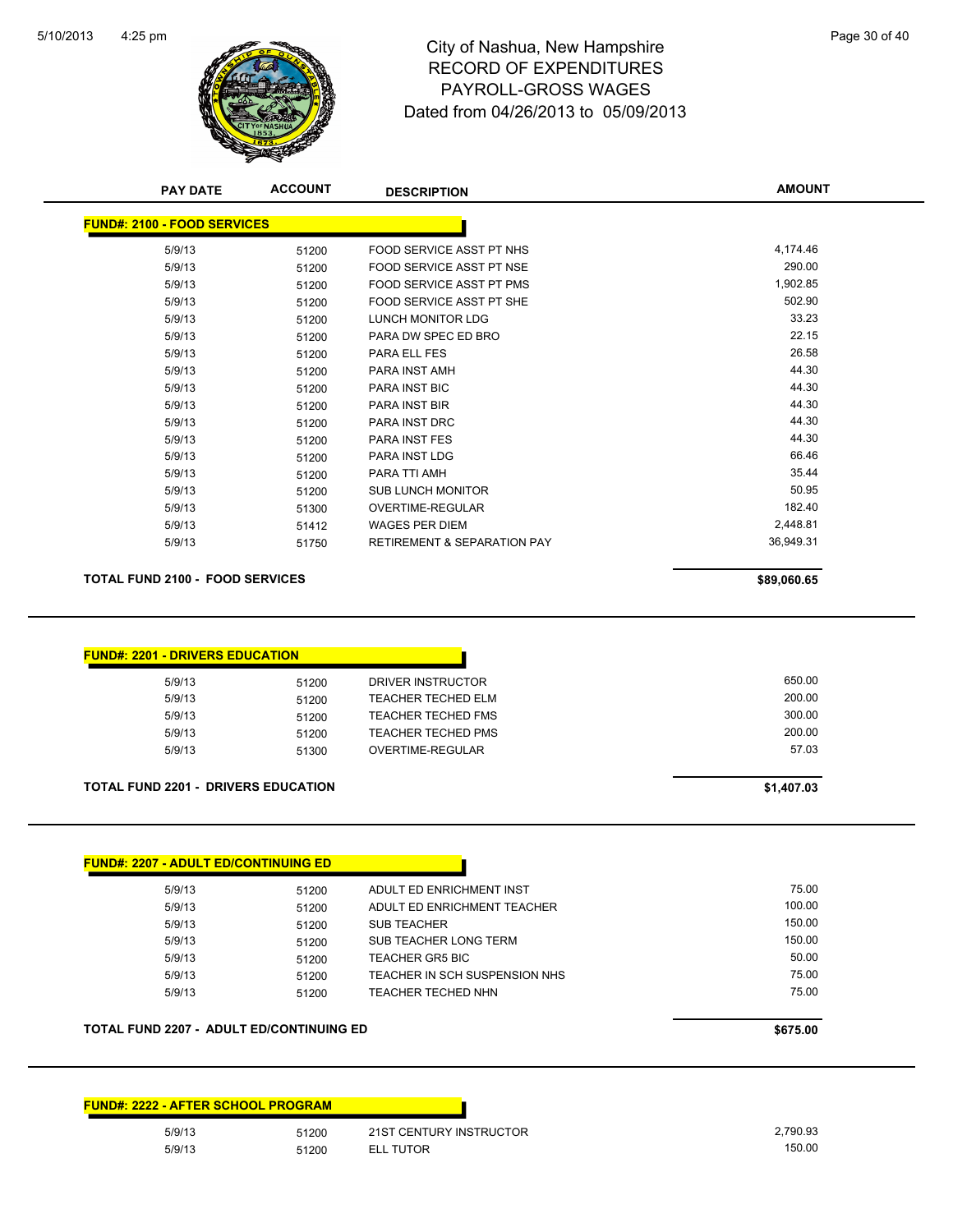

# 4:25 pm<br> **City of Nashua, New Hampshire** Page 31 of 40 RECORD OF EXPENDITURES PAYROLL-GROSS WAGES Dated from 04/26/2013 to 05/09/2013

| <b>PAY DATE</b>                           | <b>ACCOUNT</b> | <b>DESCRIPTION</b>            | <b>AMOUNT</b> |
|-------------------------------------------|----------------|-------------------------------|---------------|
|                                           |                |                               |               |
| <b>FUND#: 2222 - AFTER SCHOOL PROGRAM</b> |                |                               |               |
| 5/9/13                                    | 51200          | FOOD SERVICE COOK LDG         | 73.34         |
| 5/9/13                                    | 51200          | <b>GUIDANCE COUNSELOR FES</b> | 132.53        |
| 5/9/13                                    | 51200          | <b>GUIDANCE COUNSELOR PMS</b> | 17.50         |
| 5/9/13                                    | 51200          | <b>LIBRARIAN MTP</b>          | 110.00        |
| 5/9/13                                    | 51200          | LUNCH MONITOR DRC             | 439.30        |
| 5/9/13                                    | 51200          | LUNCH MONITOR SHE             | 105.00        |
| 5/9/13                                    | 51200          | PARA ALT FMS                  | 91.88         |
| 5/9/13                                    | 51200          | PARA DW SPEC ED AMH           | 308.45        |
| 5/9/13                                    | 51200          | PARA DW SPEC ED NHN           | 144.38        |
| 5/9/13                                    | 51200          | PARA DW SPEC ED PMS           | 70.00         |
| 5/9/13                                    | 51200          | PARA DW SPEC ELM              | 210.00        |
| 5/9/13                                    | 51200          | PARA INST AMH                 | 38.34         |
| 5/9/13                                    | 51200          | PARA INST DRC                 | 413.50        |
| 5/9/13                                    | 51200          | PARA INST ELM                 | 52.50         |
| 5/9/13                                    | 51200          | <b>PARA INST FES</b>          | 333.40        |
| 5/9/13                                    | 51200          | <b>PARA INST FMS</b>          | 161.88        |
| 5/9/13                                    | 51200          | PARA INST LDG                 | 425.06        |
| 5/9/13                                    | 51200          | PARA INST NHN                 | 103.38        |
| 5/9/13                                    | 51200          | <b>PARA INST PMS</b>          | 105.00        |
| 5/9/13                                    | 51200          | PARA KIND AMH                 | 35.00         |
| 5/9/13                                    | 51200          | PARA KIND LDG                 | 83.35         |
| 5/9/13                                    | 51200          | PARA MEDIA NHN                | 107.52        |
| 5/9/13                                    | 51200          | PARA PRE SCH MTP              | 140.00        |
| 5/9/13                                    | 51200          | PARA TTI LDG                  | 120.85        |
| 5/9/13                                    | 51200          | <b>SUB LUNCH MONITOR</b>      | 17.50         |
| 5/9/13                                    | 51200          | <b>SUB TEACHER</b>            | 388.44        |
| 5/9/13                                    | 51200          | <b>TEACHER DEAF WID</b>       | 17.50         |
| 5/9/13                                    | 51200          | <b>TEACHER GR1 AMH</b>        | 342.50        |
| 5/9/13                                    | 51200          | <b>TEACHER GR1 DRC</b>        | 150.00        |
| 5/9/13                                    | 51200          | <b>TEACHER GR1 FES</b>        | 150.00        |
| 5/9/13                                    | 51200          | <b>TEACHER GR1 LDG</b>        | 125.00        |
| 5/9/13                                    | 51200          | <b>TEACHER GR2 AMH</b>        | 300.00        |
| 5/9/13                                    | 51200          | <b>TEACHER GR2 DRC</b>        | 50.00         |
| 5/9/13                                    | 51200          | <b>TEACHER GR2 LDG</b>        | 25.00         |
| 5/9/13                                    | 51200          | <b>TEACHER GR3 AMH</b>        | 300.00        |
| 5/9/13                                    | 51200          | <b>TEACHER GR3 FES</b>        | 125.00        |
| 5/9/13                                    | 51200          | <b>TEACHER GR3 LDG</b>        | 75.00         |
| 5/9/13                                    | 51200          | <b>TEACHER GR3 MTP</b>        | 26.25         |
| 5/9/13                                    | 51200          | <b>TEACHER GR3 SHE</b>        | 112.50        |
| 5/9/13                                    | 51200          | <b>TEACHER GR4 AMH</b>        | 150.00        |
| 5/9/13                                    | 51200          | <b>TEACHER GR4 DRC</b>        | 35.00         |
| 5/9/13                                    | 51200          | <b>TEACHER GR4 FES</b>        | 175.00        |
| 5/9/13                                    | 51200          | <b>TEACHER GR4 LDG</b>        | 192.50        |
| 5/9/13                                    | 51200          | <b>TEACHER GR5 FES</b>        | 75.00         |
| 5/9/13                                    | 51200          | <b>TEACHER GR5 LDG</b>        | 150.00        |
| 5/9/13                                    | 51200          | <b>TEACHER GR5 MTP</b>        | 170.00        |
| 5/9/13                                    | 51200          | <b>TEACHER GR6 ELM</b>        | 202.50        |
| 5/9/13                                    | 51200          | <b>TEACHER GR6 FMS</b>        | 135.00        |
| 5/9/13                                    | 51200          | <b>TEACHER GR6 PMS</b>        | 77.50         |
| 5/9/13                                    | 51200          | TEACHER KIND AMH              | 75.00         |
| 5/9/13                                    | 51200          | <b>TEACHER KIND FES</b>       | 75.00         |
| 5/9/13                                    | 51200          | <b>TEACHER KIND LDG</b>       | 200.00        |
| 5/9/13                                    | 51200          | TEACHER PE PMS                | 52.50         |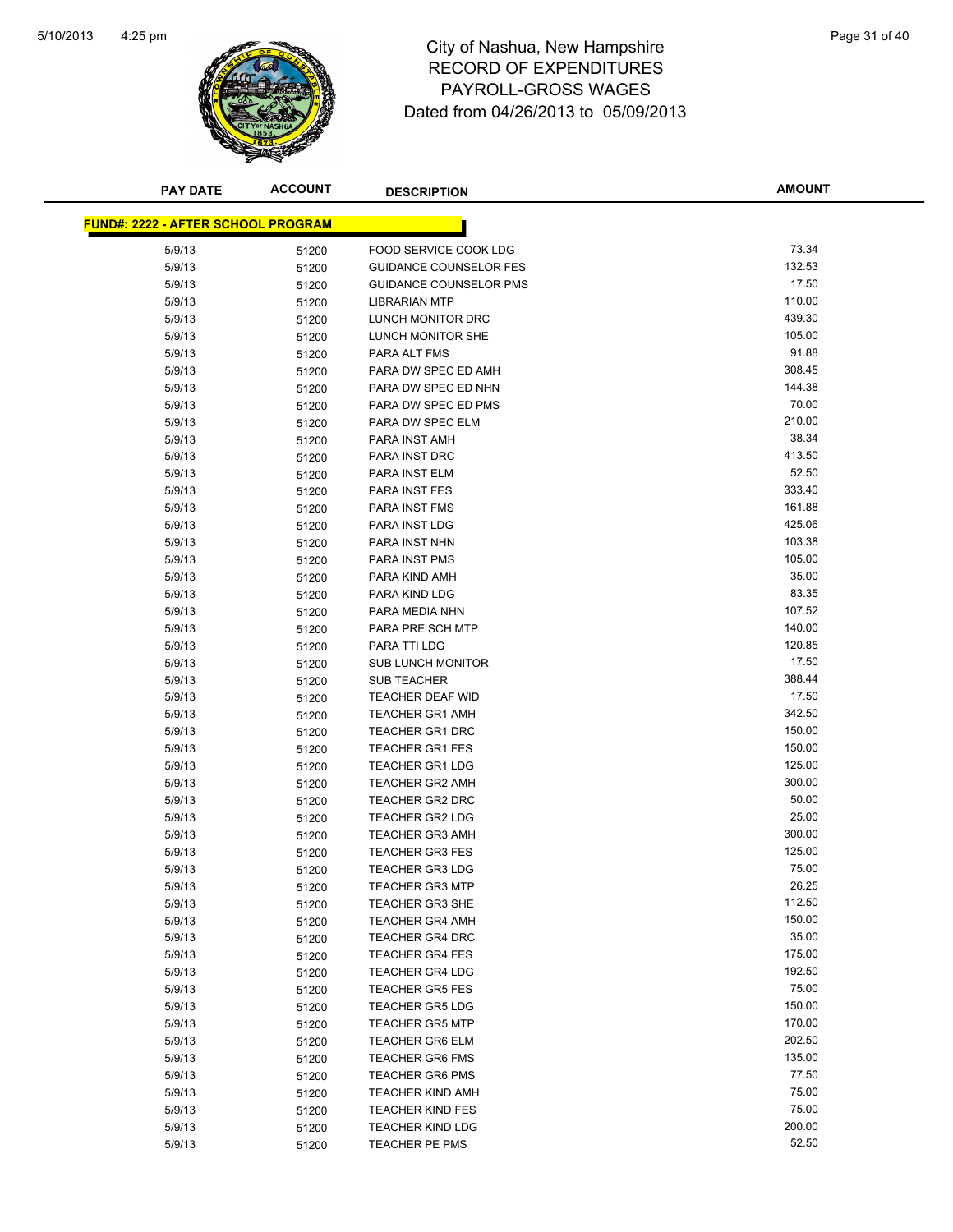

# 4:25 pm<br> **City of Nashua, New Hampshire** Page 32 of 40 RECORD OF EXPENDITURES PAYROLL-GROSS WAGES Dated from 04/26/2013 to 05/09/2013

| <b>PAY DATE</b>                                                        | <b>ACCOUNT</b> | <b>DESCRIPTION</b>                         | <b>AMOUNT</b>    |
|------------------------------------------------------------------------|----------------|--------------------------------------------|------------------|
| <b>FUND#: 2222 - AFTER SCHOOL PROGRAM</b>                              |                |                                            |                  |
| 5/9/13                                                                 | 51200          | <b>TEACHER SCIENCE ELM</b>                 | 62.50            |
| 5/9/13                                                                 | 51200          | <b>TEACHER SCIENCE PMS</b>                 | 35.00            |
| 5/9/13                                                                 | 51200          | <b>TEACHER SPED FMS</b>                    | 237.53           |
| 5/9/13                                                                 | 51200          | <b>TEACHER SPED LDG</b>                    | 225.00           |
| 5/9/13                                                                 | 51200          | TEACHER TEAM FACILITATOR NHS               | 150.00           |
| 5/9/13                                                                 | 51200          | <b>TEACHER TECHED ELM</b>                  | 17.50            |
| 5/9/13                                                                 | 51200          | <b>TEACHER TTI AMH</b>                     | 75.00            |
| 5/9/13                                                                 | 51200          | <b>TEACHER TTI FES</b>                     | 175.00           |
| 5/9/13                                                                 | 51200          | <b>TEACHER TTI LDG</b>                     | 150.00           |
| TOTAL FUND 2222 - AFTER SCHOOL PROGRAM                                 |                |                                            | \$11,860.31      |
| <b>FUND#: 2252 - DAY CARE</b>                                          |                |                                            |                  |
| 5/9/13                                                                 | 51100          | PANTHER PRESCHOOL TEACHER                  | 863.78           |
| <b>TOTAL FUND 2252 - DAY CARE</b>                                      |                |                                            | \$863.78         |
|                                                                        |                |                                            |                  |
| <b>FUND#: 2503 - PARKS &amp; REC PROGRAMS FUND</b><br>5/2/13<br>5/9/13 | 51100<br>51100 | PROGRAM COORDINATOR<br>PROGRAM COORDINATOR | 340.84<br>340.84 |
| <b>TOTAL FUND 2503 - PARKS &amp; REC PROGRAMS FUND</b>                 |                |                                            | \$681.68         |
| <b>FUND#: 2505 - GOVT &amp; EDUCATION CHANNELS FUND</b><br>5/2/13      | 51100          | ECHANNEL ACCESS ADMINISTRATOR              | 985.56           |
| 5/9/13                                                                 | 51100          | ECHANNEL ACCESS ADMINISTRATOR              | 985.56           |
| 5/2/13                                                                 | 51100          | PEG PROGRAM MANAGER                        | 1,106.97         |
| 5/9/13                                                                 |                | PEG PROGRAM MANAGER                        | 1,106.97         |
|                                                                        | 51100          |                                            |                  |
| <b>TOTAL FUND 2505 - GOVT &amp; EDUCATION CHANNELS FUND</b>            |                |                                            | \$4,185.06       |
| <b>FUND#: 3050 - POLICE GRANTS FUND</b>                                |                |                                            |                  |
| 5/2/12                                                                 | 51100          | DOMESTIC VIOLENCE ADVOCATE                 | 71744            |

| 5/2/13 | 51100 | DOMESTIC VIOLENCE ADVOCATE | 717.44   |
|--------|-------|----------------------------|----------|
| 5/9/13 | 51100 | DOMESTIC VIOLENCE ADVOCATE | 71744    |
| 5/2/13 | 51100 | PATROLMAN ALL RANKS        | 1.173.90 |
| 5/9/13 | 51100 | PATROLMAN ALL RANKS        | 1.173.90 |
| 5/2/13 | 51300 | OVERTIME-REGULAR           | 1.502.05 |
| 5/9/13 | 51300 | OVERTIME-REGULAR           | 816.22   |
| 5/2/13 | 51628 | EXTRA HOLIDAY              | 234.78   |
|        |       |                            |          |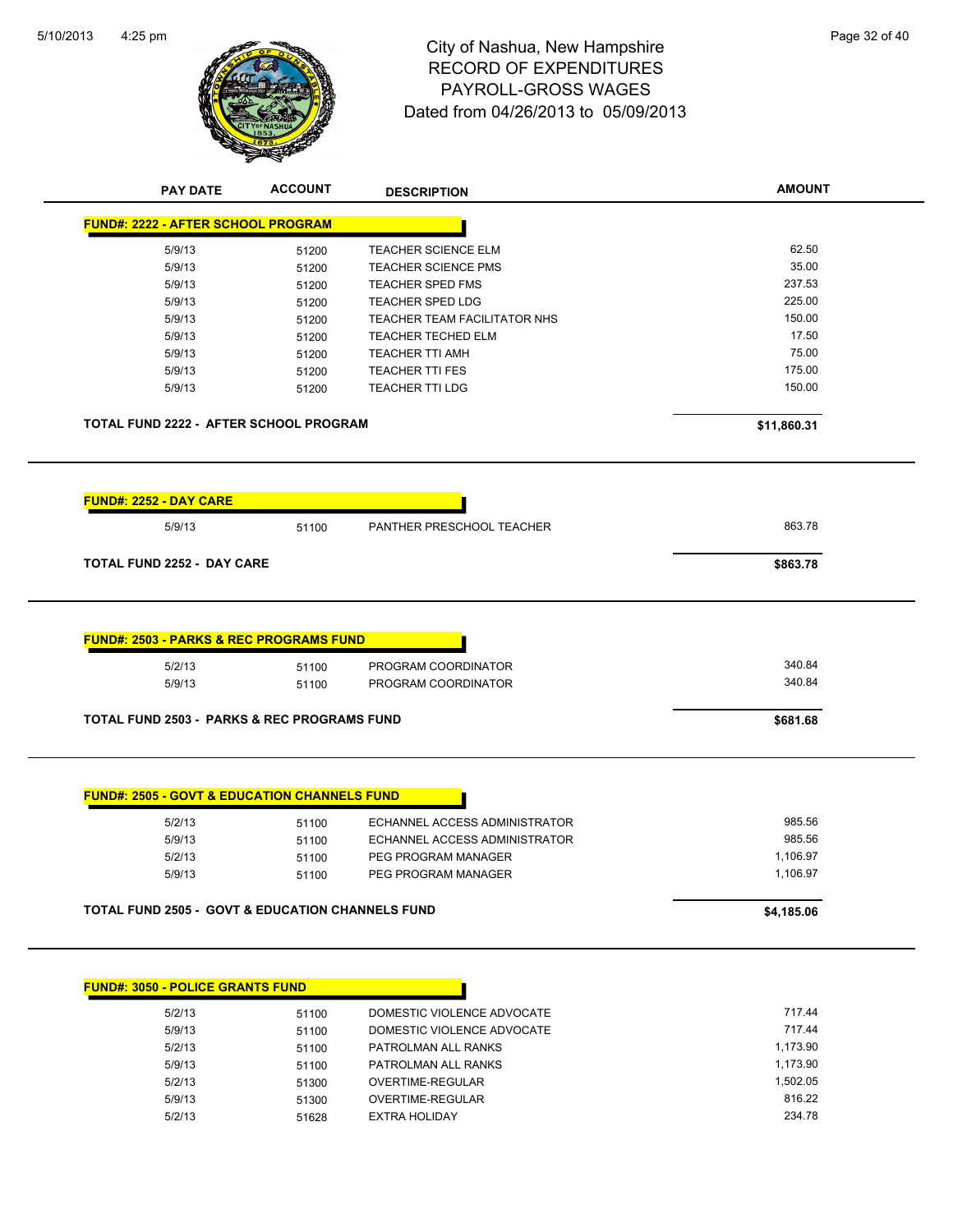# 4:25 pm<br> **City of Nashua, New Hampshire** Page 33 of 40 RECORD OF EXPENDITURES PAYROLL-GROSS WAGES Dated from 04/26/2013 to 05/09/2013

5/10/2013

**ACCOUNT** 

| <b>PAY DATE</b>                                       | <b>ACCOUNT</b> | <b>DESCRIPTION</b>               | <b>AMOUNT</b> |
|-------------------------------------------------------|----------------|----------------------------------|---------------|
| TOTAL FUND 3050 - POLICE GRANTS FUND                  |                |                                  | \$6,335.73    |
| <b>FUND#: 3060 - FIRE GRANTS FUND</b>                 |                |                                  |               |
|                                                       |                |                                  |               |
| 5/2/13                                                | 51309          | <b>OVERTIME-TRAINING</b>         | 808.06        |
| 5/9/13                                                | 51309          | <b>OVERTIME-TRAINING</b>         | 696.14        |
| <b>TOTAL FUND 3060 - FIRE GRANTS FUND</b>             |                |                                  | \$1,504.20    |
|                                                       |                |                                  |               |
| <b>FUND#: 3068 - COMMUNITY SERVICES GRANTS</b>        |                |                                  |               |
| 5/2/13                                                | 51100          | BILINGUAL OUTREACH WORKER        | 141.59        |
| 5/9/13                                                | 51100          | BILINGUAL OUTREACH WORKER        | 141.60        |
| 5/2/13                                                | 51100          | <b>EPIDEMIOLOGIST</b>            | 1,256.05      |
| 5/9/13                                                | 51100          | <b>EPIDEMIOLOGIST</b>            | 1,256.06      |
| 5/2/13                                                | 51100          | <b>HEALTH PROGRAM SPEC</b>       | 451.38        |
| 5/9/13                                                | 51100          | <b>HEALTH PROGRAM SPEC</b>       | 451.38        |
| 5/2/13                                                | 51100          | INTAKE SPECIALIST PROGRAM ASST   | 359.30        |
| 5/9/13                                                | 51100          | INTAKE SPECIALIST PROGRAM ASST   | 359.30        |
| 5/2/13                                                | 51100          | PUB HEALTH NURSE                 | 128.47        |
| 5/9/13                                                | 51100          | PUB HEALTH NURSE                 | 128.46        |
| 5/2/13                                                | 51100          | PUB HEALTH PREPAREDNESS COORD    | 1,044.26      |
| 5/9/13                                                | 51100          | PUB HEALTH PREPAREDNESS COORD    | 1,044.26      |
| <b>TOTAL FUND 3068 - COMMUNITY SERVICES GRANTS</b>    |                |                                  | \$6,762.11    |
|                                                       |                |                                  |               |
| <b>FUND#: 3070 - COMMUNITY HEALTH GRANTS FUND</b>     |                |                                  |               |
| 5/2/13                                                | 51100          | <b>BILINGUAL OUTREACH WORKER</b> | 566.41        |
| 5/9/13                                                | 51100          | <b>BILINGUAL OUTREACH WORKER</b> | 566.40        |
| 5/2/13                                                | 51100          | PUB HEALTH NURSE                 | 859.74        |
| 5/9/13                                                | 51100          | PUB HEALTH NURSE                 | 859.74        |
| 5/2/13                                                | 51412          | <b>WAGES PER DIEM</b>            | 114.00        |
| <b>TOTAL FUND 3070 - COMMUNITY HEALTH GRANTS FUND</b> |                |                                  | \$2,966.29    |
|                                                       |                |                                  |               |

| <b>FUND#: 3090 - URBAN PROGRAM GRANTS</b> |       |                                |          |  |
|-------------------------------------------|-------|--------------------------------|----------|--|
| 5/2/13                                    | 51100 | <b>GRANT MGMT SPECIALIST</b>   | 942.74   |  |
| 5/9/13                                    | 51100 | <b>GRANT MGMT SPECIALIST</b>   | 942.74   |  |
| 5/2/13                                    | 51100 | INTAKE SPECIALIST PROGRAM ASST | 538.95   |  |
| 5/9/13                                    | 51100 | INTAKE SPECIALIST PROGRAM ASST | 538.94   |  |
| 5/2/13                                    | 51100 | <b>MANAGER URBAN PROGRAMS</b>  | 1.367.60 |  |
| 5/9/13                                    | 51100 | <b>MANAGER URBAN PROGRAMS</b>  | 1.367.59 |  |
| 5/2/13                                    | 51100 | PROGRAM COORDINATOR LP&HH      | 1.052.89 |  |
| 5/9/13                                    | 51100 | PROGRAM COORDINATOR LP&HH      | 1.052.88 |  |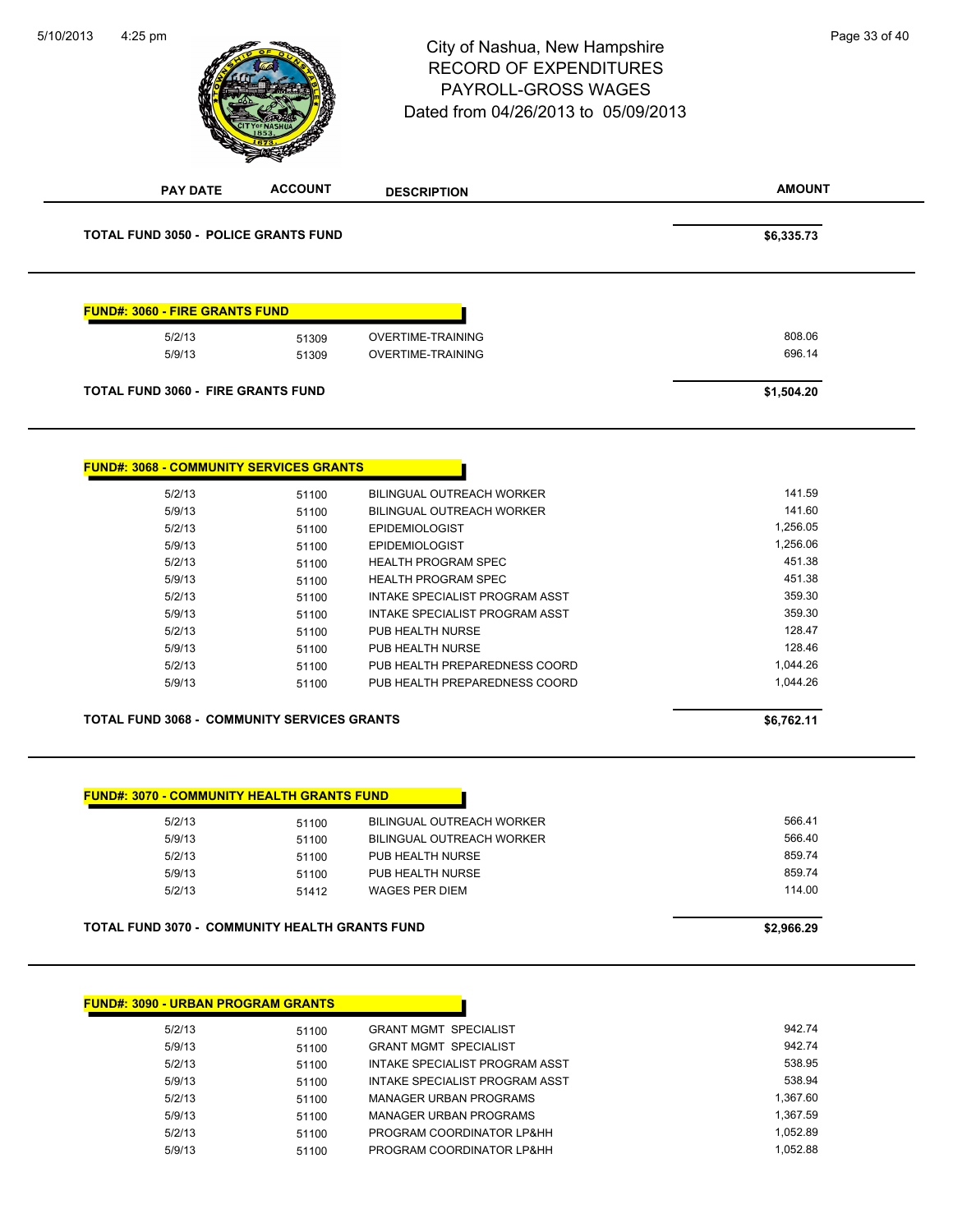

# 4:25 pm<br> **City of Nashua, New Hampshire** Page 34 of 40 RECORD OF EXPENDITURES PAYROLL-GROSS WAGES Dated from 04/26/2013 to 05/09/2013

| <b>PAY DATE</b>                               | <b>ACCOUNT</b> | <b>DESCRIPTION</b>          | <b>AMOUNT</b> |
|-----------------------------------------------|----------------|-----------------------------|---------------|
| <b>FUND#: 3090 - URBAN PROGRAM GRANTS</b>     |                |                             |               |
| 5/2/13                                        | 51100          | PROJECT ADMINISTRATOR       | 1.139.67      |
| 5/9/13                                        | 51100          | PROJECT ADMINISTRATOR       | 1,139.67      |
| 5/2/13                                        | 51100          | PROJECT ADMINISTRATOR LP&HH | 980.80        |
| 5/9/13                                        | 51100          | PROJECT ADMINISTRATOR LP&HH | 980.80        |
| 5/2/13                                        | 51200          | CODE ENFORCEMENT OFFICER II | 546.26        |
| 5/9/13                                        | 51200          | CODE ENFORCEMENT OFFICER II | 546.24        |
| <b>TOTAL FUND 3090 - URBAN PROGRAM GRANTS</b> |                |                             | \$13,137.77   |
|                                               |                |                             |               |

#### **FUND#: 3120 - TRANSIT GRANTS**

| 5/2/13 | 51100 | OED PROGRAM COORDINATOR               | 382.16   |
|--------|-------|---------------------------------------|----------|
| 5/9/13 | 51100 | OED PROGRAM COORDINATOR               | 382.16   |
| 5/9/13 | 51100 | TRANSIT FINANCE COORDINATOR           | 1,117.29 |
| 5/2/13 | 51100 | TRANSIT FLEET FACILITIES SUPV         | 942.75   |
| 5/9/13 | 51100 | TRANSIT FLEET FACILITIES SUPV         | 942.74   |
| 5/2/13 | 51100 | <b>TRANSIT MECHANICS</b>              | 1,709.82 |
| 5/9/13 | 51100 | <b>TRANSIT MECHANICS</b>              | 1,709.82 |
| 5/2/13 | 51100 | TRANSIT OPER MKTG SUPV                | 956.86   |
| 5/9/13 | 51100 | <b>TRANSIT OPER MKTG SUPV</b>         | 956.87   |
| 5/2/13 | 51100 | TRANSIT OPERATIONS COORDINATOR        | 846.45   |
| 5/9/13 | 51100 | TRANSIT OPERATIONS COORDINATOR        | 846.46   |
| 5/2/13 | 51100 | TRANSIT UTILITY SERVICE WORKER        | 629.89   |
| 5/9/13 | 51100 | <b>TRANSIT UTILITY SERVICE WORKER</b> | 629.89   |
| 5/2/13 | 51100 | TRANSPORTATION DEPT MANAGER           | 1,418.41 |
| 5/9/13 | 51100 | TRANSPORTATION DEPT MANAGER           | 1,418.41 |
| 5/2/13 | 51200 | TRANSIT UTILITY SERVICE WORKER        | 150.85   |
| 5/9/13 | 51200 | TRANSIT UTILITY SERVICE WORKER        | 150.85   |

#### **TOTAL FUND 3120 - TRANSIT GRANTS \$15,191.68**

| FUND#: 3800 - SCHOOL GRANTS FUND |       |                                |          |  |  |
|----------------------------------|-------|--------------------------------|----------|--|--|
| 5/9/13                           | 51100 | 21 CENTURY ELEM MFAM RES COORD | 5,701.52 |  |  |
| 5/9/13                           | 51100 | 21 CENTURY MIDL FAM RES COORD  | 2,047.34 |  |  |
| 5/9/13                           | 51100 | 21ST CENTURY INSTRUCTOR        | 75.00    |  |  |
| 5/9/13                           | 51100 | ADULT ED DIPOLMA INST          | 75.00    |  |  |
| 5/9/13                           | 51100 | ADULT ED DIPOLMA TEACHER       | 75.00    |  |  |
| 5/9/13                           | 51100 | ADULT ED ENRICHMENT INST       | 237.50   |  |  |
| 5/9/13                           | 51100 | ADULT ED INSTRUCTOR            | 450.00   |  |  |
| 5/9/13                           | 51100 | ASSISTANT PRINCIPAL BRO        | 1,381.31 |  |  |
| 5/9/13                           | 51100 | ASSISTANT PRINCIPAL MTP        | 1,381.31 |  |  |
| 5/9/13                           | 51100 | ASSISTANT PRINCIPAL SHE        | 1,436.98 |  |  |
| 5/9/13                           | 51100 | AYP FACILITATOR FES            | 2,629.99 |  |  |
| 5/9/13                           | 51100 | AYP FACILITATOR LDG            | 3,314.32 |  |  |
| 5/9/13                           | 51100 | <b>CLERICAL 21 CENTURY</b>     | 712.88   |  |  |
| 5/9/13                           | 51100 | DEPT OF ED POSITION            | 2,467.00 |  |  |
| 5/9/13                           | 51100 | DIRECTOR 21 CENTURY            | 2,157.90 |  |  |
| 5/9/13                           | 51100 | <b>ELL TUTOR</b>               | 400.00   |  |  |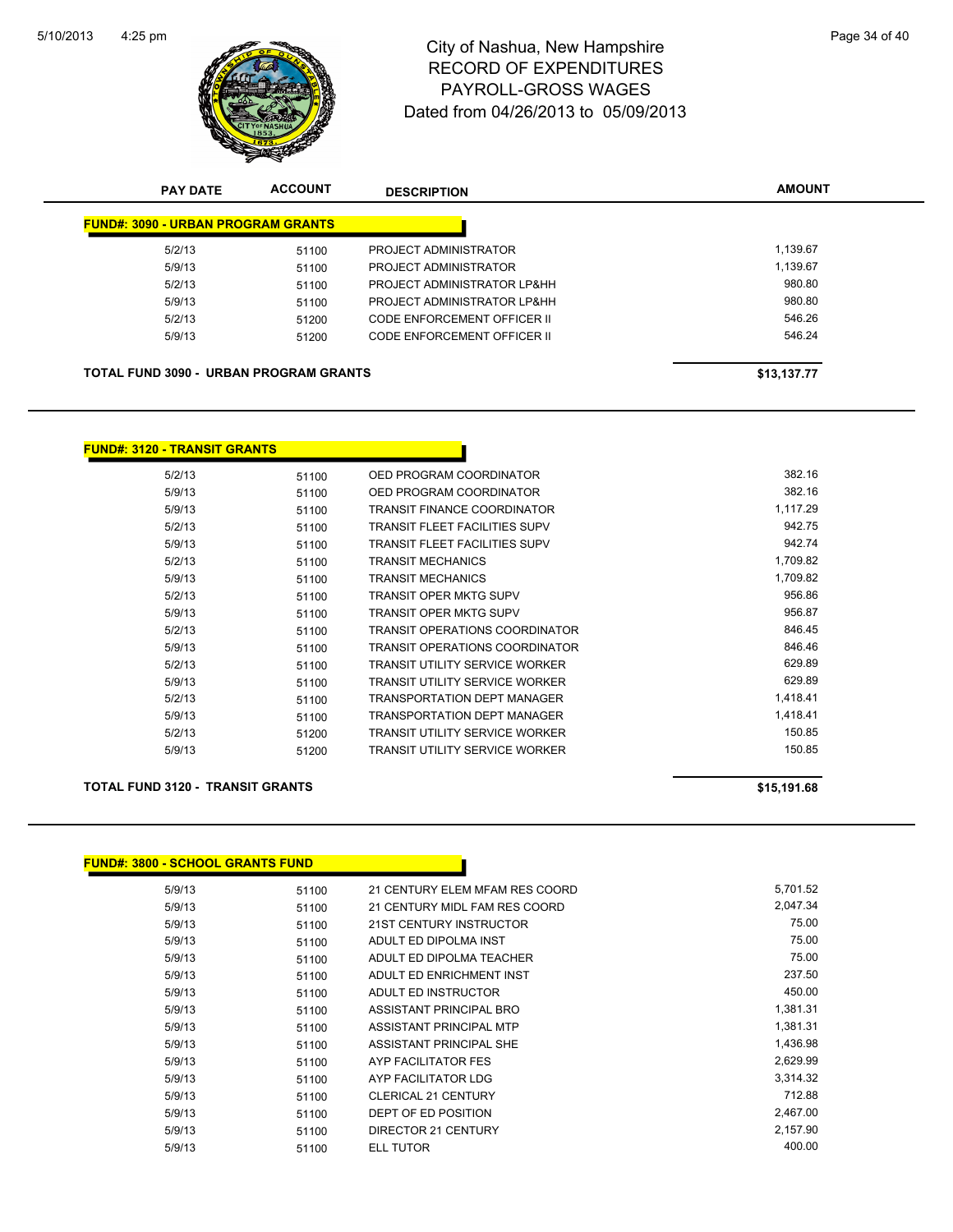

# 4:25 pm<br> **City of Nashua, New Hampshire** Page 35 of 40 RECORD OF EXPENDITURES PAYROLL-GROSS WAGES Dated from 04/26/2013 to 05/09/2013

| <b>PAY DATE</b>                         | <b>ACCOUNT</b> | <b>DESCRIPTION</b>                               | <b>AMOUNT</b>        |
|-----------------------------------------|----------------|--------------------------------------------------|----------------------|
|                                         |                |                                                  |                      |
| <b>FUND#: 3800 - SCHOOL GRANTS FUND</b> |                |                                                  |                      |
| 5/9/13                                  | 51100          | <b>FAMILY LIAISON</b>                            | 1,275.00             |
| 5/9/13                                  | 51100          | FOCUS MONITORING DATA ANALYST                    | 1,127.25             |
| 5/9/13                                  | 51100          | <b>INTERPRETER</b>                               | 175.00               |
| 5/9/13                                  | 51100          | <b>LIBRARIAN NHN</b>                             | 100.00               |
| 5/9/13                                  | 51100          | <b>LIBRARIAN NHS</b>                             | 50.00                |
| 5/9/13                                  | 51100          | PARA DW SPEC ED NHN                              | 75.00                |
| 5/9/13                                  | 51100          | PARA INST BIR                                    | 131.25               |
| 5/9/13                                  | 51100          | PARA INST LDG                                    | 52.50                |
| 5/9/13                                  | 51100          | <b>PARA INST SHE</b>                             | 131.25               |
| 5/9/13                                  | 51100          | PARA TTI AMH                                     | 993.22               |
| 5/9/13                                  | 51100          | PARA TTI DRC                                     | 1,040.18             |
| 5/9/13                                  | 51100          | PARA TTI LDG                                     | 2,502.90             |
| 5/9/13                                  | 51100          | PARA TTI NURSERY                                 | 943.07               |
| 5/9/13                                  | 51100          | <b>SLC GRANT DIRECTOR</b>                        | 3,310.28             |
| 5/9/13                                  | 51100          | SOCIAL WORKER FMS                                | 75.00                |
| 5/9/13                                  | 51100          | <b>SUB TEACHER</b>                               | 401.25               |
| 5/9/13                                  | 51100          | SYSTEMS ADMIN SCH YEAR                           | 2,105.58             |
| 5/9/13                                  | 51100          | <b>TEACHER BUSINESS NHN</b>                      | 125.00               |
| 5/9/13                                  | 51100          | <b>TEACHER DWSE ELM</b>                          | 8,111.16             |
| 5/9/13                                  | 51100          | TEACHER ELL ELM                                  | 50.00                |
| 5/9/13                                  | 51100          | <b>TEACHER ELL FMS</b>                           | 75.00                |
| 5/9/13                                  | 51100          | <b>TEACHER ELL LDG</b>                           | 1,186.32             |
| 5/9/13                                  | 51100          | <b>TEACHER ENGLISH FMS</b>                       | 75.00                |
| 5/9/13                                  | 51100          | <b>TEACHER GR1 DRC</b>                           | 2,348.83             |
| 5/9/13                                  | 51100          | <b>TEACHER GR1 LDG</b>                           | 175.00<br>858.63     |
| 5/9/13                                  | 51100          | <b>TEACHER GR2 BRO</b>                           |                      |
| 5/9/13<br>5/9/13                        | 51100          | <b>TEACHER GR2 FES</b>                           | 1,529.84<br>1,509.91 |
| 5/9/13                                  | 51100          | <b>TEACHER GR2 SHE</b><br><b>TEACHER GR4 DRC</b> | 100.00               |
| 5/9/13                                  | 51100<br>51100 | <b>TEACHER GR4 LDG</b>                           | 1,717.26             |
| 5/9/13                                  | 51100          | <b>TEACHER GR5 BIC</b>                           | 1,488.22             |
| 5/9/13                                  | 51100          | TEACHER GR6 ELM                                  | 75.00                |
| 5/9/13                                  | 51100          | <b>TEACHER GR6 FMS</b>                           | 75.00                |
| 5/9/13                                  | 51100          | <b>TEACHER KIND BIR</b>                          | 62.50                |
| 5/9/13                                  | 51100          | <b>TEACHER KIND LDG</b>                          | 125.00               |
| 5/9/13                                  | 51100          | <b>TEACHER MATH NHN</b>                          | 375.00               |
| 5/9/13                                  | 51100          | <b>TEACHER MATH NHS</b>                          | 100.00               |
| 5/9/13                                  | 51100          | <b>TEACHER PRESCHOOL WID</b>                     | 1,842.47             |
| 5/9/13                                  | 51100          | <b>TEACHER SCIENCE ELM</b>                       | 50.00                |
| 5/9/13                                  | 51100          | TEACHER SCIENCE NHN                              | 150.00               |
| 5/9/13                                  | 51100          | TEACHER SOCIAL STUDIES NHN                       | 225.00               |
| 5/9/13                                  | 51100          | TEACHER SPED ELM                                 | 15,722.03            |
| 5/9/13                                  | 51100          | <b>TEACHER SPED FMS</b>                          | 4,856.70             |
| 5/9/13                                  | 51100          | <b>TEACHER SPED NHN</b>                          | 10,447.18            |
| 5/9/13                                  | 51100          | TEACHER SPED NHS                                 | 20,409.17            |
| 5/9/13                                  | 51100          | <b>TEACHER TEAM FACILITATOR MTP</b>              | 1,777.04             |
| 5/9/13                                  | 51100          | TEACHER TEAM FACILITATOR NHS                     | 2,456.99             |
| 5/9/13                                  | 51100          | <b>TEACHER TTI NURSERY</b>                       | 2,526.22             |
| 5/9/13                                  | 51100          | TITLE 1 COORDINATOR TTI                          | 2,917.57             |
| 5/9/13                                  | 51200          | <b>CLERICAL TITLE 1 TTI</b>                      | 617.83               |
| 5/2/13                                  | 51200          | <b>FAMILY LIAISON</b>                            | 375.00               |
| 5/9/13                                  | 51200          | <b>FAMILY LIAISON</b>                            | 400.00               |
| 5/9/13                                  | 51200          | GUIDANCE COUNSELOR NHN                           | 375.00               |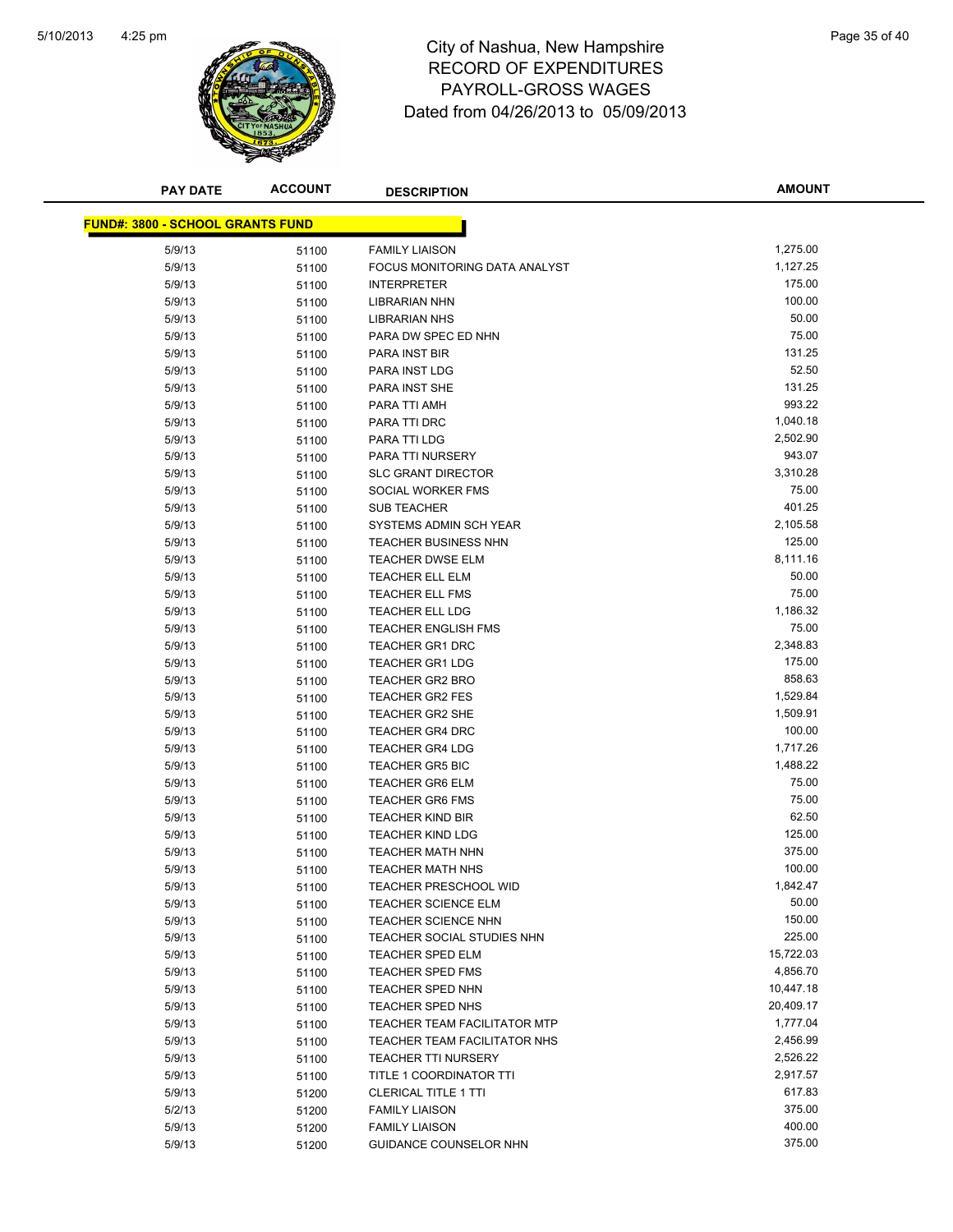

# 4:25 pm<br> **City of Nashua, New Hampshire** Page 36 of 40 RECORD OF EXPENDITURES PAYROLL-GROSS WAGES Dated from 04/26/2013 to 05/09/2013

| <b>FUND#: 3800 - SCHOOL GRANTS FUND</b>                                                                                                           |                                           |                                                                                                                                     |                                                    |
|---------------------------------------------------------------------------------------------------------------------------------------------------|-------------------------------------------|-------------------------------------------------------------------------------------------------------------------------------------|----------------------------------------------------|
| 5/9/13                                                                                                                                            | 51200                                     | HOME SCHOOL CORD TTI                                                                                                                | 2,638.06                                           |
| 5/9/13                                                                                                                                            | 51200                                     | <b>TEACHER TTI AMH</b>                                                                                                              | 6,485.52                                           |
| 5/9/13                                                                                                                                            | 51200                                     | <b>TEACHER TTI FES</b>                                                                                                              | 14,251.30                                          |
| 5/9/13                                                                                                                                            | 51200                                     | <b>TEACHER TTI LDG</b>                                                                                                              | 11,665.94                                          |
| 5/9/13                                                                                                                                            | 51200                                     | <b>TEACHER TTI MTP</b>                                                                                                              | 7,739.38                                           |
| 5/9/13                                                                                                                                            | 51200                                     | <b>TEACHER TTI NURSERY</b>                                                                                                          | 4,395.03                                           |
| 5/9/13                                                                                                                                            | 51200                                     | <b>TEACHER TTIDRC</b>                                                                                                               | 9,865.64                                           |
| 5/9/13                                                                                                                                            | 51412                                     | <b>WAGES PER DIEM</b>                                                                                                               | 751.26                                             |
| 5/9/13                                                                                                                                            | 51650                                     | <b>ADDITIONAL HOURS</b>                                                                                                             | 1,895.05                                           |
| <b>TOTAL FUND 3800 - SCHOOL GRANTS FUND</b>                                                                                                       |                                           |                                                                                                                                     | \$184,029.83                                       |
| <b>FUND#: 3810 - FOOD SERVICE GRANTS FUND</b>                                                                                                     |                                           |                                                                                                                                     |                                                    |
| 5/9/13                                                                                                                                            | 51300                                     | <b>OVERTIME-REGULAR</b>                                                                                                             | 1,305.77                                           |
| <b>TOTAL FUND 3810 - FOOD SERVICE GRANTS FUND</b>                                                                                                 |                                           |                                                                                                                                     | \$1,305.77                                         |
|                                                                                                                                                   |                                           |                                                                                                                                     |                                                    |
| 5/2/13<br>5/9/13<br>5/2/13<br>5/9/13<br>5/2/13                                                                                                    | 51100<br>51100<br>51100<br>51100<br>51100 | PARKING ENFORCEMENT SPEC<br>PARKING ENFORCEMENT SPEC<br>PV/MV COORDINATOR<br>PV/MV COORDINATOR<br><b>VEHICLE REGISTRATION CLERK</b> | 2,257.86<br>2,257.85<br>827.49<br>827.49<br>826.44 |
| 5/9/13                                                                                                                                            | 51100                                     | <b>VEHICLE REGISTRATION CLERK</b>                                                                                                   | 826.43                                             |
| 5/2/13                                                                                                                                            | 51300                                     | OVERTIME-REGULAR                                                                                                                    | 621.91                                             |
| 5/9/13                                                                                                                                            | 51300                                     | OVERTIME-REGULAR                                                                                                                    | 349.65                                             |
|                                                                                                                                                   |                                           |                                                                                                                                     | \$8,795.12                                         |
| <b>FUND#: 4005 - TRAFFIC VIOLATIONS FUND</b><br><b>TOTAL FUND 4005 - TRAFFIC VIOLATIONS FUND</b><br><b>FUND#: 4010 - MOTOR VEHICLE ADMIN FUND</b> |                                           |                                                                                                                                     |                                                    |
| 5/2/13                                                                                                                                            | 51100                                     | <b>VEHICLE REGISTRATION CLERK</b>                                                                                                   | 260.66                                             |
| 5/9/13                                                                                                                                            | 51100                                     | VEHICLE REGISTRATION CLERK                                                                                                          | 260.66                                             |
| 5/2/13                                                                                                                                            | 51200                                     | <b>VEHICLE REGISTRATION CLERK</b>                                                                                                   | 528.46                                             |
| 5/9/13                                                                                                                                            | 51200                                     | <b>VEHICLE REGISTRATION CLERK</b>                                                                                                   | 290.86                                             |
| 5/2/13                                                                                                                                            | 51300                                     | OVERTIME-REGULAR                                                                                                                    | 10.55                                              |
| 5/9/13                                                                                                                                            |                                           | OVERTIME-REGULAR                                                                                                                    | 28.52                                              |
| 5/2/13                                                                                                                                            | 51300<br>51750                            | <b>RETIREMENT &amp; SEPARATION PAY</b>                                                                                              | 359.79                                             |

**FUND#: 4030 - POLICE SPECIAL DETAILS**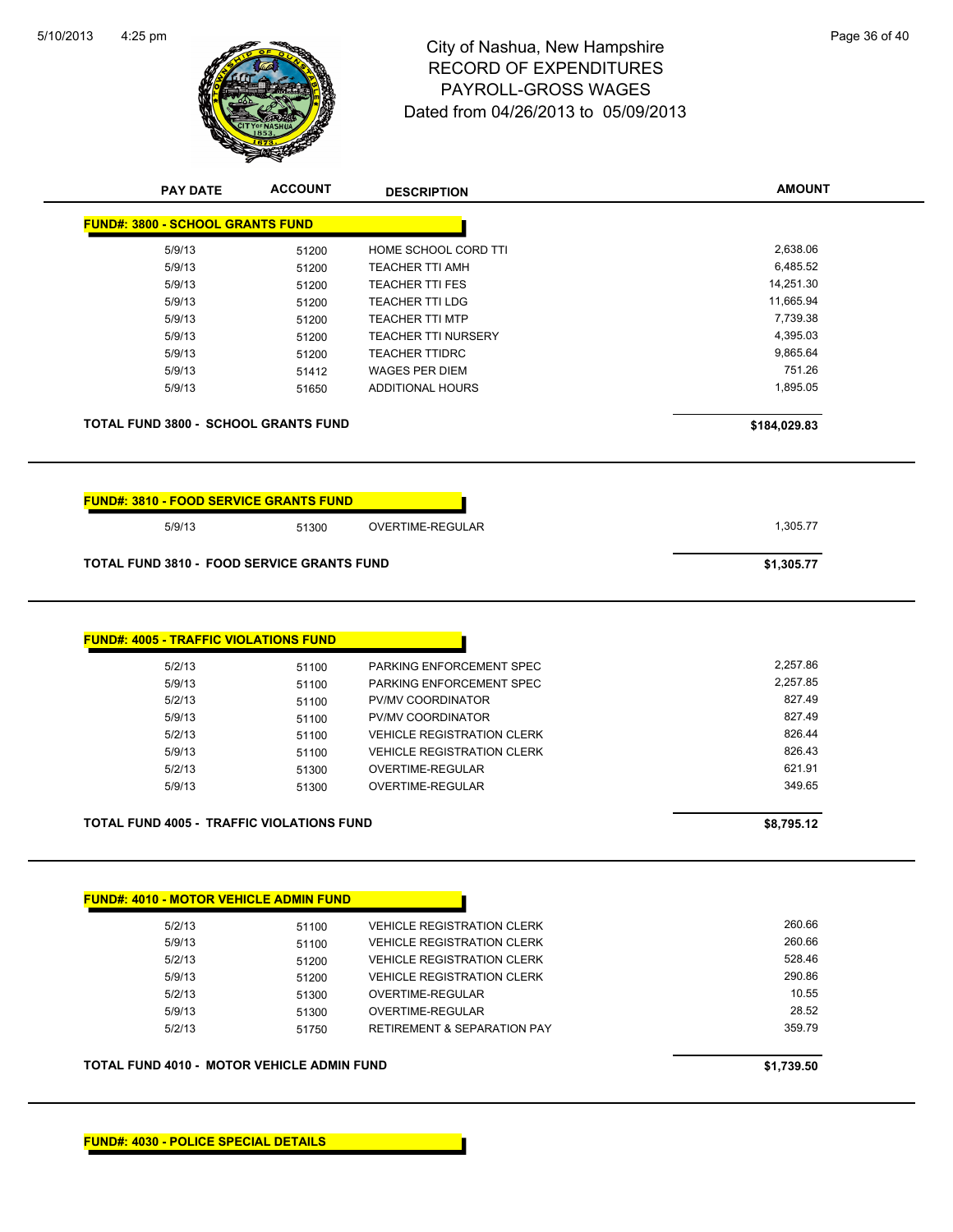

# 4:25 pm<br> **City of Nashua, New Hampshire** Page 37 of 40 RECORD OF EXPENDITURES PAYROLL-GROSS WAGES Dated from 04/26/2013 to 05/09/2013

| <b>PAY DATE</b>                                 | <b>ACCOUNT</b> | <b>DESCRIPTION</b>            | <b>AMOUNT</b> |
|-------------------------------------------------|----------------|-------------------------------|---------------|
| <b>FUND#: 4030 - POLICE SPECIAL DETAILS</b>     |                |                               |               |
| 5/2/13                                          | 51200          | <b>OUTSIDE DETAIL SPEC PT</b> | 555.49        |
| 5/9/13                                          | 51200          | <b>OUTSIDE DETAIL SPEC PT</b> | 555.49        |
| 5/2/13                                          | 51712          | <b>SPECIAL DETAIL</b>         | 8,374.67      |
| 5/9/13                                          | 51712          | <b>SPECIAL DETAIL</b>         | 11,430.89     |
| <b>TOTAL FUND 4030 - POLICE SPECIAL DETAILS</b> |                |                               | \$20,916.54   |
|                                                 |                |                               |               |
| <b>FUND#: 4035 - POLICE OT BILLING</b>          |                |                               |               |
| 5/2/13                                          | 51300          | <b>OVERTIME-REGULAR</b>       | 649.42        |
| 5/9/13                                          | 51300          | OVERTIME-REGULAR              | 698.45        |
|                                                 |                |                               |               |

| <b>FUND#: 6000 - SOLID WASTE FUND</b> |       |                                    |          |
|---------------------------------------|-------|------------------------------------|----------|
| 5/2/13                                | 51100 | ACCOUNTING COMPLIANCE MGR          | 148.93   |
| 5/9/13                                | 51100 | ACCOUNTING COMPLIANCE MGR          | 148.93   |
| 5/2/13                                | 51100 | ADMINISTRATIVE ASSISTANT I         | 617.57   |
| 5/9/13                                | 51100 | ADMINISTRATIVE ASSISTANT I         | 617.57   |
| 5/2/13                                | 51100 | <b>ADMINISTRATIVE ASSISTANT II</b> | 649.33   |
| 5/9/13                                | 51100 | ADMINISTRATIVE ASSISTANT II        | 649.33   |
| 5/2/13                                | 51100 | AUTOMATIC COLLECTION EQUIP OPR     | 3,564.80 |
| 5/9/13                                | 51100 | AUTOMATIC COLLECTION EQUIP OPR     | 3,564.80 |
| 5/2/13                                | 51100 | <b>CITY ENGINEER</b>               | 289.38   |
| 5/9/13                                | 51100 | <b>CITY ENGINEER</b>               | 289.38   |
| 5/2/13                                | 51100 | <b>COLLECTION EQUIP OPR</b>        | 8,499.20 |
| 5/9/13                                | 51100 | <b>COLLECTION EQUIP OPR</b>        | 8,460.80 |
| 5/2/13                                | 51100 | DEP TREASURER TAX COLLECTOR        | 223.96   |
| 5/9/13                                | 51100 | DEP TREASURER TAX COLLECTOR        | 223.96   |
| 5/2/13                                | 51100 | DEPUTY MANAGER OF ENGINEERING      | 72.32    |
| 5/9/13                                | 51100 | DEPUTY MANAGER OF ENGINEERING      | 72.32    |
| 5/2/13                                | 51100 | <b>DIRECTOR PUBLIC WORKS</b>       | 199.98   |
| 5/9/13                                | 51100 | DIRECTOR PUBLIC WORKS              | 199.96   |
| 5/2/13                                | 51100 | DPW BILLING ACCOUNTANT             | 427.78   |
| 5/9/13                                | 51100 | DPW BILLING ACCOUNTANT             | 427.78   |
| 5/2/13                                | 51100 | DPW COLLECTIONS SPEC III           | 355.31   |
| 5/9/13                                | 51100 | DPW COLLECTIONS SPEC III           | 355.32   |
| 5/2/13                                | 51100 | DPW CONTRACT ADMINISTRATOR         | 106.16   |
| 5/9/13                                | 51100 | DPW CONTRACT ADMINISTRATOR         | 106.16   |
| 5/2/13                                | 51100 | <b>ENVIRONMENTAL ENGINEER</b>      | 1,219.71 |
| 5/9/13                                | 51100 | <b>ENVIRONMENTAL ENGINEER</b>      | 1,219.71 |
| 5/2/13                                | 51100 | <b>EQUIPMENT OPR LANDFILL</b>      | 5,560.62 |
| 5/9/13                                | 51100 | <b>EQUIPMENT OPR LANDFILL</b>      | 5,560.62 |
| 5/2/13                                | 51100 | <b>EXECUTIVE ADMINISTRATOR</b>     | 141.40   |
| 5/2/13                                | 51100 | <b>FINANCE AND ADMIN MANAGER</b>   | 361.60   |
| 5/9/13                                | 51100 | FINANCE AND ADMIN MANAGER          | 361.60   |
| 5/2/13                                | 51100 | LICENSED SCALE OPERATOR            | 666.33   |
| 5/9/13                                | 51100 | <b>LICENSED SCALE OPERATOR</b>     | 666.33   |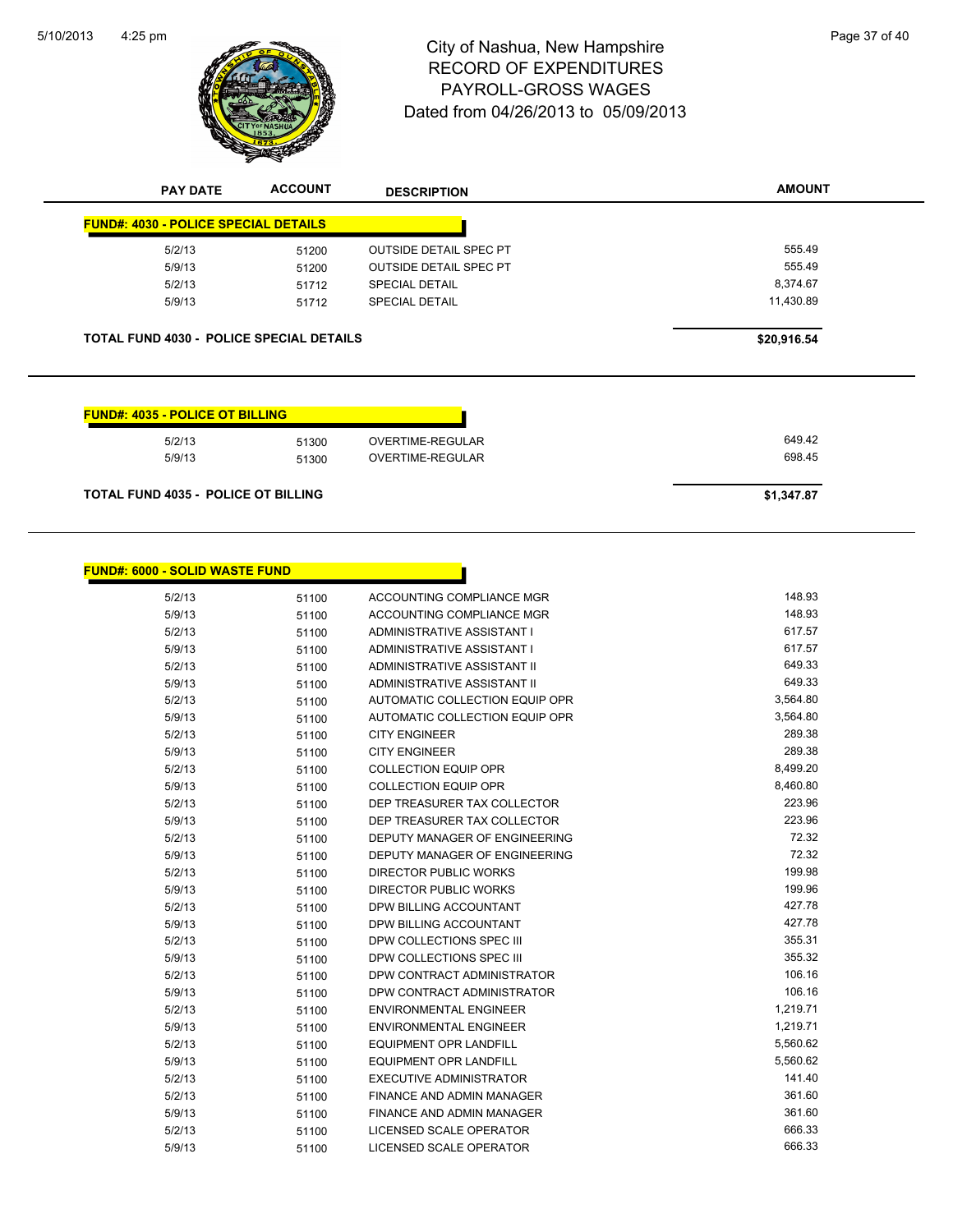

# 4:25 pm<br> **City of Nashua, New Hampshire** Page 38 of 40 RECORD OF EXPENDITURES PAYROLL-GROSS WAGES Dated from 04/26/2013 to 05/09/2013

| <b>PAY DATE</b>                       | <b>ACCOUNT</b> | <b>DESCRIPTION</b>                | <b>AMOUNT</b> |
|---------------------------------------|----------------|-----------------------------------|---------------|
| <b>FUND#: 6000 - SOLID WASTE FUND</b> |                |                                   |               |
| 5/2/13                                | 51100          | <b>OPERATIONS MANAGER STREETS</b> | 166.62        |
| 5/9/13                                | 51100          | OPERATIONS MANAGER STREETS        | 166.62        |
| 5/2/13                                | 51100          | <b>RECYCLING COORDINATOR</b>      | 1,040.86      |
| 5/9/13                                | 51100          | <b>RECYCLING COORDINATOR</b>      | 1,040.86      |
| 5/2/13                                | 51100          | <b>SOLID WASTE FOREMAN</b>        | 2,262.98      |
| 5/9/13                                | 51100          | <b>SOLID WASTE FOREMAN</b>        | 2,262.98      |
| 5/2/13                                | 51100          | SUPERINTENDENT OF SOLID WASTE     | 1,485.69      |
| 5/9/13                                | 51100          | SUPERINTENDENT OF SOLID WASTE     | 1,485.69      |
| 4/18/13                               | 51300          | OVERTIME-REGULAR                  | (97.40)       |
| 5/2/13                                | 51300          | OVERTIME-REGULAR                  | 3,034.96      |
| 5/9/13                                | 51300          | <b>OVERTIME-REGULAR</b>           | 5,222.52      |
| 5/2/13                                | 51400          | <b>WAGES TEMP-SEASONAL</b>        | 3,120.00      |
| 5/9/13                                | 51400          | <b>WAGES TEMP-SEASONAL</b>        | 3,016.00      |
| TOTAL FUND 6000 - SOLID WASTE FUND    |                |                                   | \$70,237.33   |

h

|  | FUND#: 6200 - WASTEWATER FUND. |  |
|--|--------------------------------|--|
|--|--------------------------------|--|

| 5/2/13 | 51100 | ACCOUNTING COMPLIANCE MGR          | 297.88   |
|--------|-------|------------------------------------|----------|
| 5/9/13 | 51100 | <b>ACCOUNTING COMPLIANCE MGR</b>   | 297.88   |
| 5/2/13 | 51100 | ADMINISTRATIVE ASSISTANT II        | 791.44   |
| 5/9/13 | 51100 | ADMINISTRATIVE ASSISTANT II        | 791.44   |
| 5/2/13 | 51100 | <b>ANALYTICAL CHEMIST</b>          | 855.63   |
| 5/9/13 | 51100 | <b>ANALYTICAL CHEMIST</b>          | 855.63   |
| 5/2/13 | 51100 | <b>CITY ENGINEER</b>               | 675.24   |
| 5/9/13 | 51100 | <b>CITY ENGINEER</b>               | 675.24   |
| 5/2/13 | 51100 | <b>COLLECTION SYSTEM FOREMAN</b>   | 1,066.22 |
| 5/9/13 | 51100 | <b>COLLECTION SYSTEM FOREMAN</b>   | 1,136.40 |
| 5/2/13 | 51100 | <b>COLLECTION SYSTEMS OPERATOR</b> | 5,728.20 |
| 5/9/13 | 51100 | <b>COLLECTION SYSTEMS OPERATOR</b> | 3,704.08 |
| 5/2/13 | 51100 | COLLECTION SYSTEMS TECHNICIAN      | 3,358.94 |
| 5/9/13 | 51100 | COLLECTION SYSTEMS TECHNICIAN      | 1,912.80 |
| 5/2/13 | 51100 | CSO STORM WATER ENGINEER           | 1,173.51 |
| 5/9/13 | 51100 | <b>CSO STORM WATER ENGINEER</b>    | 1,173.51 |
| 5/2/13 | 51100 | <b>CSO TECHNICIAN INSPECTOR</b>    | 974.23   |
| 5/9/13 | 51100 | <b>CSO TECHNICIAN INSPECTOR</b>    | 974.23   |
| 5/2/13 | 51100 | DEP TREASURER TAX COLLECTOR        | 223.96   |
| 5/9/13 | 51100 | DEP TREASURER TAX COLLECTOR        | 223.96   |
| 5/2/13 | 51100 | DEPUTY MANAGER OF ENGINEERING      | 723.20   |
| 5/9/13 | 51100 | DEPUTY MANAGER OF ENGINEERING      | 723.20   |
| 5/2/13 | 51100 | <b>DIRECTOR PUBLIC WORKS</b>       | 399.92   |
| 5/9/13 | 51100 | <b>DIRECTOR PUBLIC WORKS</b>       | 399.94   |
| 5/2/13 | 51100 | DPW BILLING ACCOUNTANT             | 427.78   |
| 5/9/13 | 51100 | DPW BILLING ACCOUNTANT             | 427.77   |
| 5/2/13 | 51100 | DPW COLLECTIONS SPEC III           | 355.34   |
| 5/9/13 | 51100 | DPW COLLECTIONS SPEC III           | 355.33   |
| 5/2/13 | 51100 | DPW CONTRACT ADMINISTRATOR         | 637.02   |
| 5/9/13 | 51100 | DPW CONTRACT ADMINISTRATOR         | 637.02   |
| 5/2/13 | 51100 | ELECTRICAL DIAGNOSTIC TECH I       | 2,038.40 |
| 5/9/13 | 51100 | ELECTRICAL DIAGNOSTIC TECH I       | 2,038.40 |
| 5/2/13 | 51100 | <b>ENGINEERING DESIGNER INSP</b>   | 223.72   |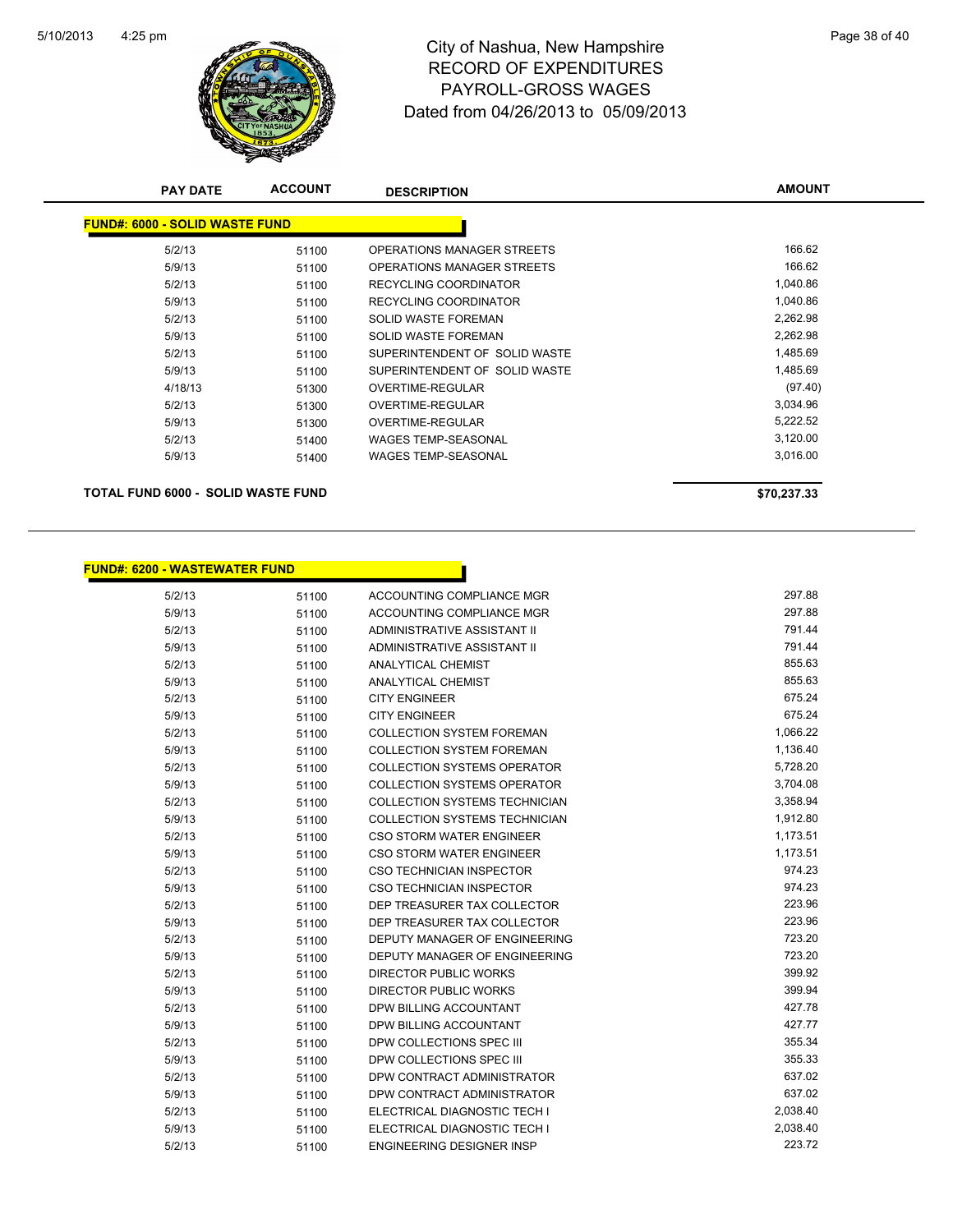

# 4:25 pm<br> **City of Nashua, New Hampshire** Page 39 of 40 RECORD OF EXPENDITURES PAYROLL-GROSS WAGES Dated from 04/26/2013 to 05/09/2013

| <b>PAY DATE</b>                      | <b>ACCOUNT</b> | <b>DESCRIPTION</b>                 | <b>AMOUNT</b> |
|--------------------------------------|----------------|------------------------------------|---------------|
| <b>FUND#: 6200 - WASTEWATER FUND</b> |                |                                    |               |
| 5/9/13                               | 51100          | <b>ENGINEERING DESIGNER INSP</b>   | 223.71        |
| 5/2/13                               | 51100          | <b>EXECUTIVE ADMINISTRATOR</b>     | 141.42        |
| 5/2/13                               | 51100          | FINANCE AND ADMIN MANAGER          | 361.60        |
| 5/9/13                               | 51100          | FINANCE AND ADMIN MANAGER          | 361.60        |
| 5/2/13                               | 51100          | FLEET MANAGER STREET DEPT          | 341.90        |
| 5/9/13                               | 51100          | FLEET MANAGER STREET DEPT          | 341.90        |
| 5/2/13                               | 51100          | <b>FOREMAN MAINTENANCE</b>         | 1,131.49      |
| 5/9/13                               | 51100          | <b>FOREMAN MAINTENANCE</b>         | 1,131.49      |
| 5/2/13                               | 51100          | INDUSTRIAL PRETREATMENT COORD      | 1,131.52      |
| 5/9/13                               | 51100          | INDUSTRIAL PRETREATMENT COORD      | 1,131.51      |
| 5/2/13                               | 51100          | MECHANIC WWTP 1ST CLASS            | 2,705.17      |
| 5/9/13                               | 51100          | <b>MECHANIC WWTP 1ST CLASS</b>     | 1,963.21      |
| 5/2/13                               | 51100          | OPERATIONS MANAGER STREETS         | 166.61        |
| 5/9/13                               | 51100          | OPERATIONS MANAGER STREETS         | 166.61        |
| 5/2/13                               | 51100          | OPERATOR II WWTP                   | 9,479.51      |
| 5/9/13                               | 51100          | OPERATOR II WWTP                   | 7,864.81      |
| 5/2/13                               | 51100          | <b>OPERATOR III WWTP</b>           | 3,086.00      |
| 5/9/13                               | 51100          | <b>OPERATOR III WWTP</b>           | 3,086.00      |
| 5/2/13                               | 51100          | PROCESS CHEMIST                    | 1,052.88      |
| 5/9/13                               | 51100          | PROCESS CHEMIST                    | 1,052.89      |
| 5/2/13                               | 51100          | SUPERINTENDENT OF WASTEWATER       | 1,670.35      |
| 5/9/13                               | 51100          | SUPERINTENDENT OF WASTEWATER       | 1,670.34      |
| 5/2/13                               | 51100          | <b>SUPV LABORATORY</b>             | 1,131.52      |
| 5/9/13                               | 51100          | <b>SUPV LABORATORY</b>             | 1,131.52      |
| 5/2/13                               | 51100          | <b>WASTEWATER PROJECT ENGINEER</b> | 1,255.87      |
| 5/9/13                               | 51100          | <b>WASTEWATER PROJECT ENGINEER</b> | 1,255.87      |
| 5/2/13                               | 51300          | <b>OVERTIME-REGULAR</b>            | 5,133.17      |
| 5/9/13                               | 51300          | <b>OVERTIME-REGULAR</b>            | 4,357.09      |
|                                      |                |                                    |               |

### **TOTAL FUND 6200 - WASTEWATER FUND \$90,805.02**

| FUND#: 6500 - PROPERTY & CASUALTY FUND_ |       |                                    |          |
|-----------------------------------------|-------|------------------------------------|----------|
| 5/2/13                                  | 51100 | <b>PROGRAM SUPV</b>                | 1,110.43 |
| 5/9/13                                  | 51100 | PROGRAM SUPV                       | 1,110.43 |
| 5/2/13                                  | 51100 | PROPERTY AND CASUALTY ADJUSTER     | 1.804.71 |
| 5/9/13                                  | 51100 | PROPERTY AND CASUALTY ADJUSTER     | 2,007.67 |
| 5/2/13                                  | 51100 | <b>RISK MANAGER</b>                | 1.489.36 |
| 5/9/13                                  | 51100 | <b>RISK MANAGER</b>                | 1,489.36 |
| 5/2/13                                  | 51100 | SAFETY LOSS PREVENTION SPEC        | 990.86   |
| 5/9/13                                  | 51100 | SAFETY LOSS PREVENTION SPEC        | 1,877.35 |
| 5/2/13                                  | 59207 | <b>WORKERS COMPENSATION CLAIMS</b> | 3.624.54 |
| 5/9/13                                  | 59207 | WORKERS COMPENSATION CLAIMS        | 3,486.63 |
| 5/2/13                                  | 59290 | LONG TERM DISABILITY CLAIMS        | 1,146.03 |
| 5/9/13                                  | 59290 | LONG TERM DISABILITY CLAIMS        | 1,146.03 |

**TOTAL FUND 6500 - PROPERTY & CASUALTY FUND \$21,283.40**